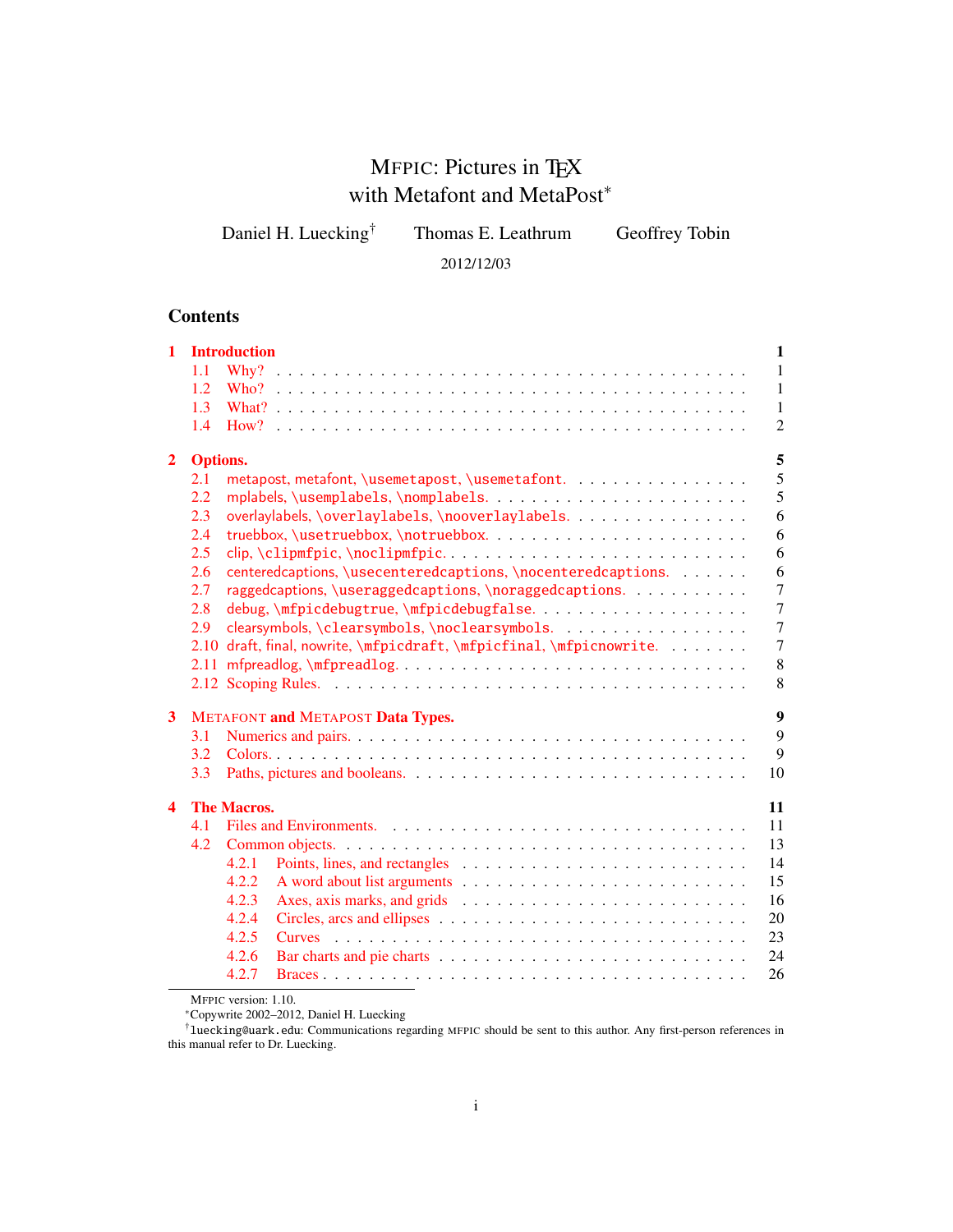# CONTENTS ii

|   | 4.3        |                                                            | 26 |
|---|------------|------------------------------------------------------------|----|
|   |            | 4.3.1                                                      | 26 |
|   |            | 4.3.2                                                      | 28 |
|   |            | 4.3.3                                                      | 29 |
|   |            | 4.3.4                                                      | 29 |
|   | 4.4        |                                                            | 29 |
|   |            | 4.4.1                                                      | 30 |
|   |            | Reversal, connection and other path modifications<br>4.4.2 | 31 |
|   |            | 4.4.3                                                      | 33 |
|   | 4.5        |                                                            | 35 |
|   |            | 4.5.1                                                      | 35 |
|   |            | 4.5.2<br>Shading, filling, erasing, clipping, hatching     | 37 |
|   |            | 4.5.3                                                      | 41 |
|   |            | 4.5.4                                                      | 41 |
|   | 4.6        |                                                            | 41 |
|   |            | 4.6.1                                                      | 41 |
|   |            | 4.6.2                                                      | 42 |
|   |            | 4.6.3                                                      | 46 |
|   | 4.7        |                                                            | 49 |
|   |            | 4.7.1                                                      | 49 |
|   |            | 4.7.2                                                      | 53 |
|   | 4.8        |                                                            | 54 |
|   | 4.9        |                                                            | 55 |
|   |            |                                                            | 55 |
|   |            | 4.10.1 Transforming the METAFONT coordinate system         | 55 |
|   |            |                                                            | 56 |
|   |            |                                                            | 59 |
|   |            |                                                            | 63 |
|   |            |                                                            |    |
|   |            |                                                            | 63 |
|   |            |                                                            | 64 |
|   |            |                                                            | 65 |
|   |            |                                                            | 65 |
|   |            |                                                            | 68 |
|   |            |                                                            | 69 |
|   |            |                                                            | 71 |
|   |            |                                                            | 73 |
| 5 |            | <b>Appendices</b>                                          | 79 |
|   | 5.1        |                                                            | 79 |
|   |            |                                                            | 79 |
|   | 5.2<br>5.3 |                                                            | 79 |
|   |            |                                                            |    |
|   | 5.4        |                                                            | 80 |
|   | 5.5        |                                                            | 81 |
|   | 5.6        |                                                            | 81 |
|   |            | 5.6.1                                                      | 81 |
|   |            | 5.6.2                                                      | 82 |
|   |            | 5.6.3                                                      | 83 |
|   | 5.7        |                                                            | 84 |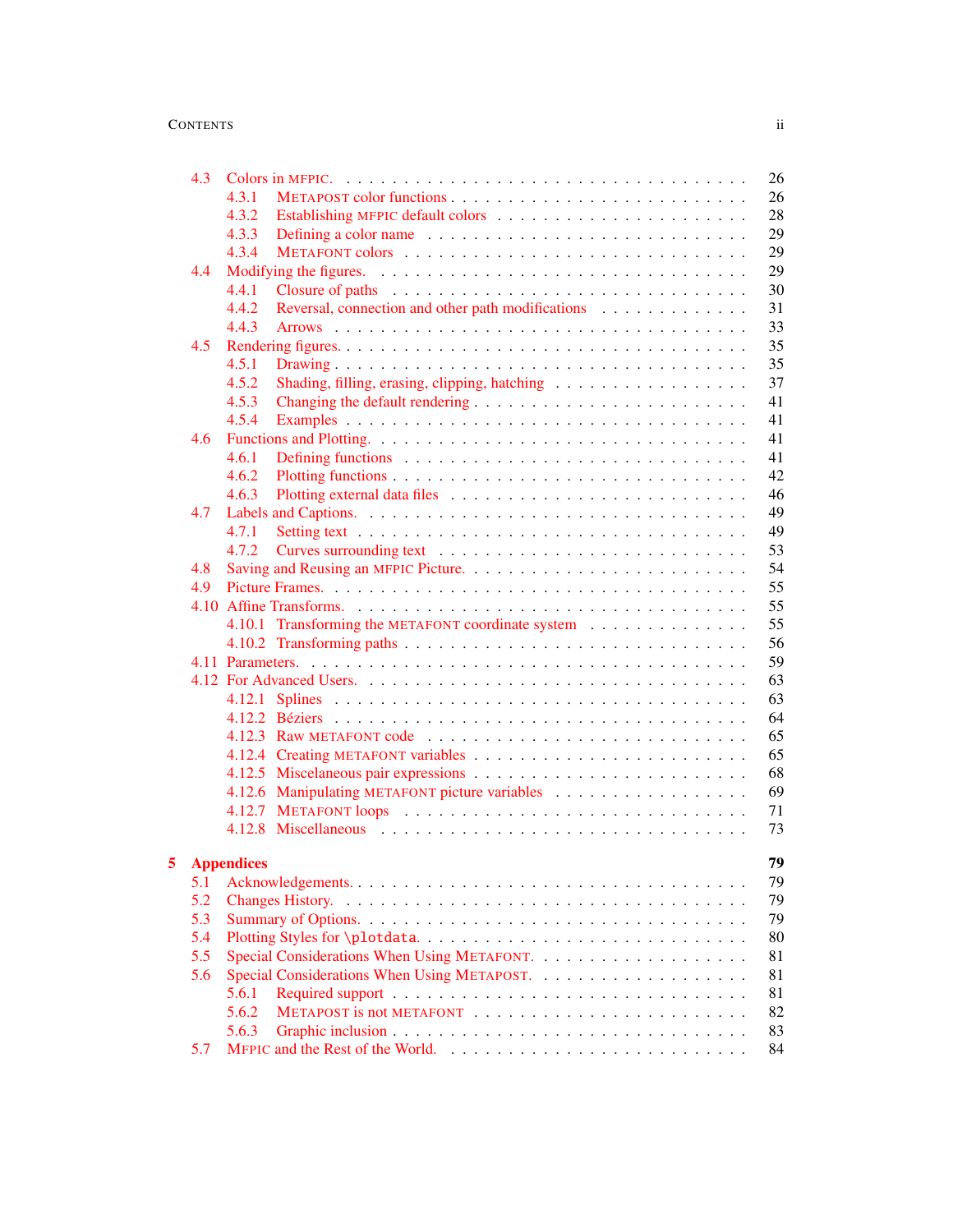# CONTENTS iii

|     | 5.7.1  | 84                                                                                                |  |
|-----|--------|---------------------------------------------------------------------------------------------------|--|
|     | 5.7.2  | 85                                                                                                |  |
| 5.8 |        | 86                                                                                                |  |
| 5.9 |        | 91                                                                                                |  |
|     | 5.9.1  | 91                                                                                                |  |
|     | 5.9.2  | 91                                                                                                |  |
|     | 5.9.3  | 91                                                                                                |  |
|     | 5.9.4  | 92                                                                                                |  |
|     | 5.9.5  | 92                                                                                                |  |
|     | 5.9.6  | 92                                                                                                |  |
|     | 5.9.7  | 92                                                                                                |  |
|     | 5.9.8  | 93<br>Symbol names $\ldots \ldots \ldots \ldots \ldots \ldots \ldots \ldots \ldots \ldots \ldots$ |  |
|     | 5.9.9  | 93                                                                                                |  |
|     | 5.9.10 | 93                                                                                                |  |
|     | 5.9.11 | 93                                                                                                |  |
|     |        | 93                                                                                                |  |
|     |        | 94                                                                                                |  |
|     |        | 94                                                                                                |  |
|     |        | 94                                                                                                |  |
|     |        | 94                                                                                                |  |
|     |        |                                                                                                   |  |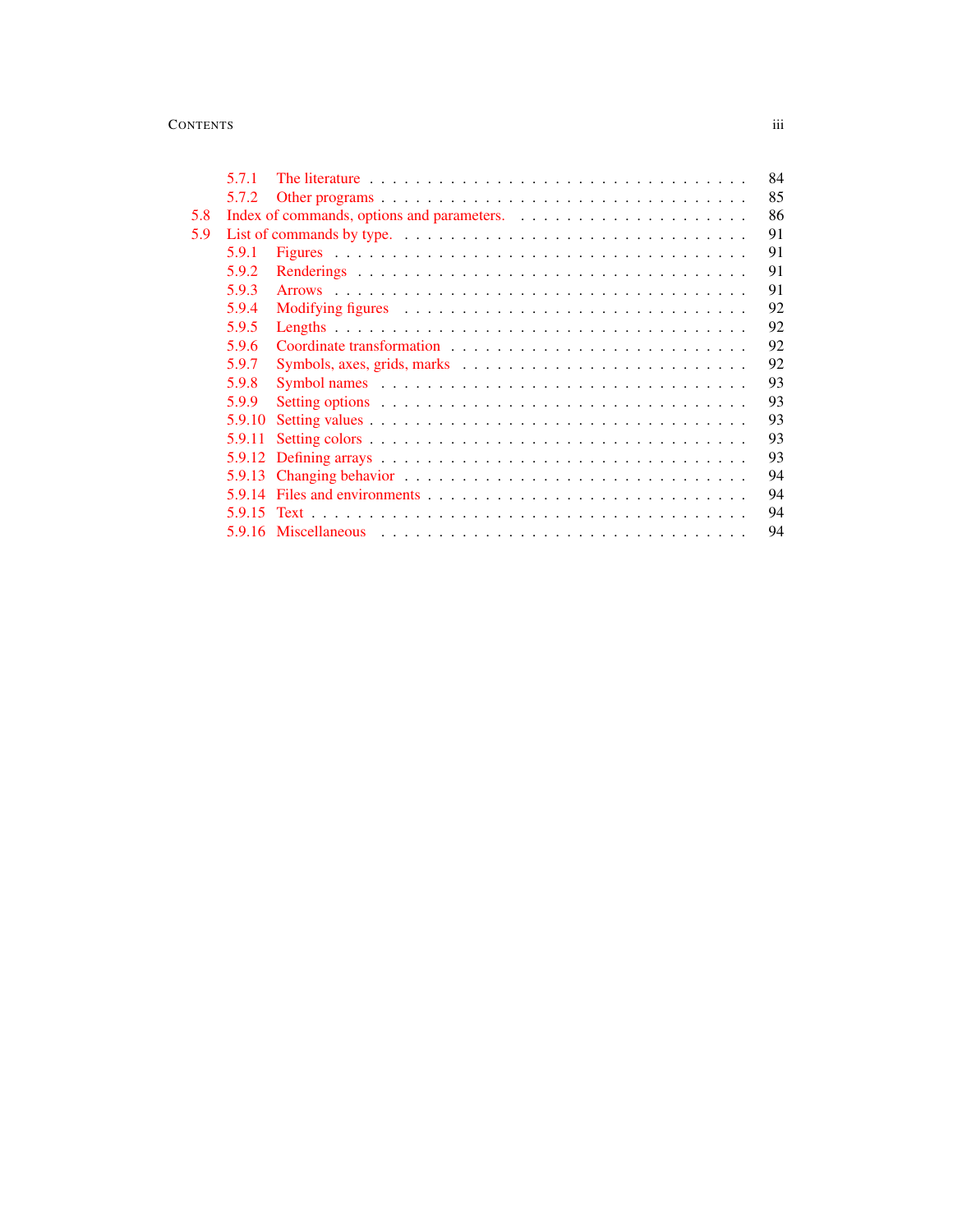# <span id="page-3-0"></span>1 Introduction

# <span id="page-3-1"></span>1.1 Why?

Tom got the idea for MFPIC<sup>[1](#page-3-4)</sup> mostly out of a feeling of frustration. Different output mechanisms for printing or viewing T<sub>EX</sub> DVI files each have their own ways to include pictures. More often than not, there are provisions for including graphic objects into a DVI file using TEX \special's. However, this technique seemed far from TEX's ideal of device independence because different TEX output drivers recognize different \special's, and handle them in different ways.

LATEX's picture environment has a hopelessly limited supply of available objects to draw—if you want to draw a graph of a polynomial curve, you're out of luck.

There was, of course, PICTEX, which was wonderfully flexible and general, but its most obvious feature was its speed—or rather lack of it. Processing a single picture in P<sub>ICTEX</sub> (in those days) could often take several seconds.

It occurred to Tom that it might be possible to take advantage of the fact that METAFONT is *designed* for drawing things. The result of pursuing this idea was MFPIC, a set of macros for TEX and METAFONT which incorporate METAFONT-drawn pictures into a TFX file.

With the creation of METAPOST by John Hobby, and the almost universal availability of free POSTSCRIPT interpreters like GHOSTSCRIPT, some MFPIC users wanted to run their MFPIC output through METAPOST, to produce POSTSCRIPT pictures. Moreover, users wanted to be able to use pdfTEX, which did not get along well with PK fonts, but was quite happy with METAPOST pictures. So METAPOST support was added to MFPIC. This got us a little bit away from device independence, but many users were not much concerned with that: they just wanted a convenient way to have text and pictures described in the same document file.

With the extra capabilities of POSTSCRIPT (e.g., color) and the corresponding abilities of META-POST, there was a demand for some MFPIC interface to access them. Consequently, switches (options) have been added to access some of them. When these are used, output files may no longer be compatible with METAFONT.

### <span id="page-3-2"></span>1.2 Who?

The original MFPIC (and still the core of the current version) was written primarily by Tom Leathrum during the late (northern hemisphere) spring and summer of 1992, while at Dartmouth College. Different versions were being written and tested for nearly two years after that, during which time Tom finished his Ph.D. and took a job at Berry College, in Rome, GA. Between fall of 1992 and fall of 1993, much of the development was carried out by others. Those who helped most in this process are credited in the Acknowledgements.

Somewhere in the mid 1990's the development passed to Geoffrey Tobin who kept things going for several years.

The addition of METAPOST support was carried out by Dan Luecking around 1997–99. He is also responsible for all other additions and changes since then, with help from Geoffrey and a few others mentioned in the Acknowledgements.

### <span id="page-3-3"></span>1.3 What?

See the README file for a list of files in the distribution and a brief explanation of each. Only three are actually needed for full access to MFPIC's capabilities: mfpic.dtx, mfpic.ins and grafbase.dtx. Running LAT<sub>E</sub>X on mfpic.ins creates the only required files:

mfpic.tex and mfpic.sty, the latter required only for LATEX. grafbase.mf, required only if METAFONT will be processing figures.

<span id="page-3-4"></span><sup>1</sup> 'MFPIC' is pronounced by spelling the first two letters: 'em-eff-pick'.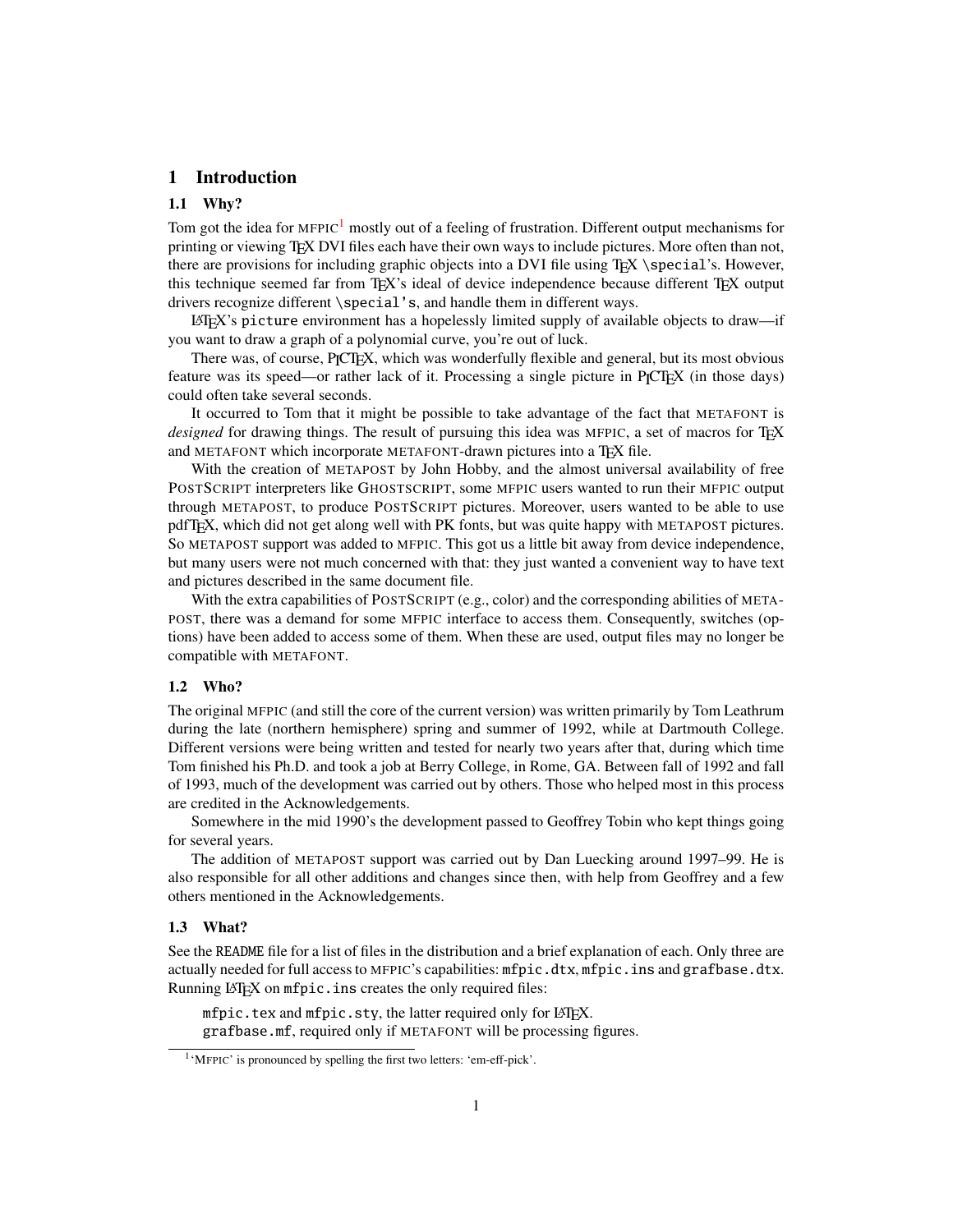#### $1.4$  How?  $2$

grafbase.mp, dvipsnam.mp and mfpicdef.tex, needed only if METAPOST will be the processor.

The README file also gives some guidence on the proper location for the installation of these files.

#### <span id="page-4-0"></span>1.4 How?

Some guidance on writing files that contain MFPIC figures can be found in the accompanying file mfpguide.pdf. If you use MFPIC to produce METAPOST figures the process is straightforward: run TEX (or LATEX), then METAPOST, then TEX again. If there are no errors, then DVIPS or other DVIto-PS converter can be run to produce viewable/printable output. You can also run DVIPDFM $(X)$  to obtain PDF output, or even use pdfTEX instead of TEX (or pdfLATEX instead of LATEX) to get PDF output directly.

Here is an example of the process: for the sample file pictures.tex, first run T<sub>EX</sub> on it (or run  $LATEX$  on lapictures.tex). You may see a message from MFPIC that there is no file pics.1, but TEX will continue processing the file anyway. When TEX is finished, you will now have a file called pics.mp. This is the METAPOST file containing the descriptions of the pictures for pictures.tex. You need to run METAPOST on pics.mp (Read your METAPOST manual to see how to do this.<sup>[2](#page-4-1)</sup>) Typically, you just type

### mpost pics.mp

This usually produces files named<sup>[3](#page-4-2)</sup> pics.1, pics.2, etc., the number of files depending on the version of pictures.tex. You then reprocess pictures.tex with TFX to produce a DVI file. This file can then be processed with DVIPS (for example) to produce POSTSCRIPT output which can be printed or viewed. One can also process the DVI with  $DVI$  to produce a PDF file.

If pdfTEX is used instead of TEX on the second run, you should be able to view the resulting PDF file immediately, without any further processing.

If instead you use MFPIC to produce METAFONT figures, things are a little less straightforward. The process is TEX, then METAFONT, then GFTOPK, then TEX again. After this, TEX's DVI output ought to be viewable and printable by most DVI viewers or printer drivers. For a few TFX systems there may be some prior setup needed. One needs to convince TEX and its output drivers to find METAFONT's output files. You should do whatever is necessary (perhaps nothing!) to insure that TEX looks in the current directory for .tfm files, and that your DVI drivers look in the current directory for .pk files. There may also be some setup needed to ensure that the .pk files are created at a resolution that matches that of your printer and of your DVI viewer. See the discussion in mfpguide.pdf.

If you want to test this process on the supplied sample files, edit pictures.tex removing the \usemetapost command (or edit lapictures.tex, removing the metapost option). After that, run TFX on pictures.tex (or run LATFX on lapictures.tex). You may see a message from MF-PIC that there is no file pics.tfm, but TEX will continue processing the file. When TEX is finished, you will now have a file called pics.mf. This is the METAFONT file containing the descriptions of the pictures for pictures.tex. You need to run METAFONT on pics.mf, with mode:=localfont set up. (Read your METAFONT manual to see how to do this.<sup>[4](#page-4-3)</sup>) Typically, you just type

#### mf pics.mf

<span id="page-4-1"></span><sup>2</sup>The document *Some experiences on running Metafont and MetaPost*, by Peter Wilson, can be useful for beginners. Fetch CTAN/info/metafp.pdf. 'CTAN' means the Comprehensive TEX Archive Network. You can find the mirror nearest you by pointing your browser at <http://www.ctan.org/> .

<span id="page-4-2"></span><sup>3</sup>Recent METAPOST allows one to change the default names of the output files. Current MFPIC provides an interface to that capability: see \setfilenametemplate on page [77.](#page-79-0)

<span id="page-4-3"></span><sup>4</sup> If you are new to running METAFONT, the document *Metafont for Beginners*, by Geoffrey Tobin, is a good start. Fetch CTAN/info/metafont-for-beginners.tex.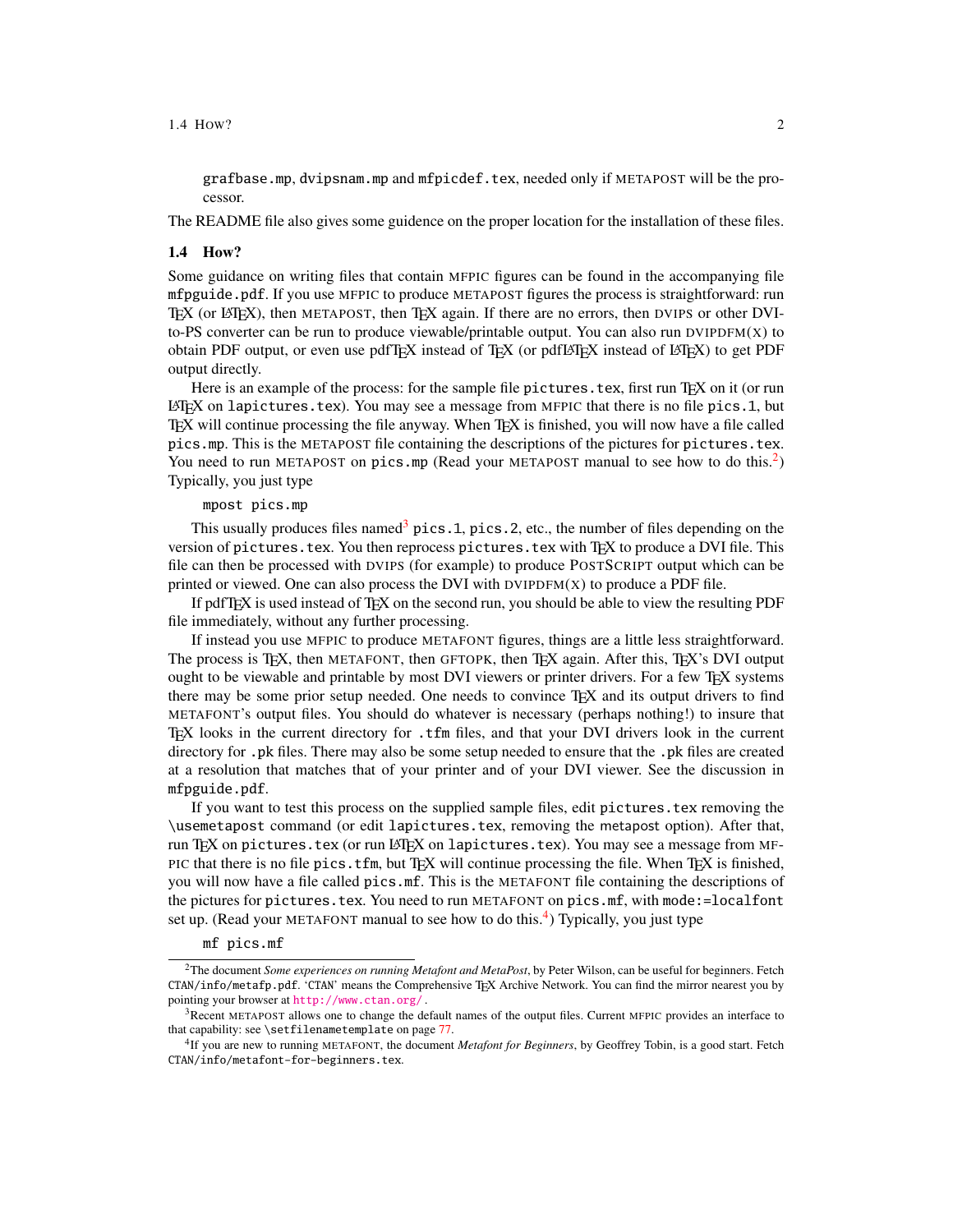#### $1.4 \text{ How?}$  3

or, to use a particular printer mode such as ljfour, possibly something like

mf '\mode:=ljfour; input pics.mf'

This produces a pics.tfm file and a GF file with a name something like pics.600gf. The actual number may be different and the extension may get truncated on some file systems. Then you run GFTOPK on the GF file to produce a PK font file. (Read your GFTOPK manual on how to do this.) Typically, you just run

### gftopk pics.600gf

(or possibly "gftopk pics.600gf pics.600pk" or "gftopk pics.600gf pics.pk").

Now that you have the font (the .pk file) and font metric file (the .tfm) generated by METAFONT, reprocess the file pictures. tex with TEX. The resulting DVI file should now be complete, and you should be able to print and view it at your computer (assuming your viewer and print driver have been set up to be able to find the PK font generated from pics.mf).

It is not advisable to rely on automatic font generation to create the .tfm and .pk files. (Different systems do this in different ways, so here I will try to give a generic explanation.) The reason: later editing of a figure will require new files to be built, and most automatic systems will *not* remake the files once they have been created. This is not so much a problem with the .tfm, because MFPIC never tries to load the font if the .tfm is absent and therefore no automatic .tfm-making should ever be triggered. However, if you forget to run GFTOPK, then try to view your resulting file, you may have to search your system and delete some automatically generated .pk file (they can turn up in far-away places) before you can see any later changes. It might be wise to write a shell script (batch file) that runs both METAFONT and GFTOPK. It should also do some error checking and delete the .tfm if the .pk file is not produced. That way, if anything goes wrong, the .dvi will not contain the font (MFPIC will draw a rectangle and the figure number in place of the figure).

These processing steps—processing with TEX, processing with METAFONT/GFTOPK or META-POST, and reprocessing with TEX—may not always be necessary. In particular, if you change the TEX document without making any changes at all to the pictures, then there will be no need to repeat the METAFONT or METAPOST steps.

There are also somewhat subtle circumstance under which you can skip the second TEX step after editing a figure if the file has already gone through the above process. Delineating the exact cirumstances is rather involved, so it is recommended that you always repeat the TEX step if you have made changes that affect any figure.

What makes MFPIC work? When you run T<sub>EX</sub> on the file pictures.tex, the MFPIC macros issue TEX \write commands, writing METAFONT (or METAPOST) commands to a file pics.mf (or pics.mp). The user should never have to read or change the file pics.mf directly—the MFPIC macros take care of it.

The enterprising user can determine by examining the MFPIC source and the resulting .mf or .mp file, that MFPIC drawing macros translate almost directly into similar METAFONT/METAPOST commands, defined in one of the files grafbase.mf or grafbase.mp. The labels and captions, however, are placed on the graph by TEX using box placement techniques similar to those used in LATEX's picture environment (except when option mplabels is in effect, in which case the labels are written to the .mp file and handled by METAPOST).

*Note*: In this manual, when describing MFPIC operations, we will often refer to 'METAFONT' when we really mean "METAFONT or METAPOST". This will especially be the case whenever we need to refer to commands in the two languages which are substantially the same, but occasionally we will even talk about "running METAFONT" when we mean running one or the other program mf or mpost to process the figures. If we need to discriminate between the two processors, (for example when they have different behavior) we will make the difference explicit.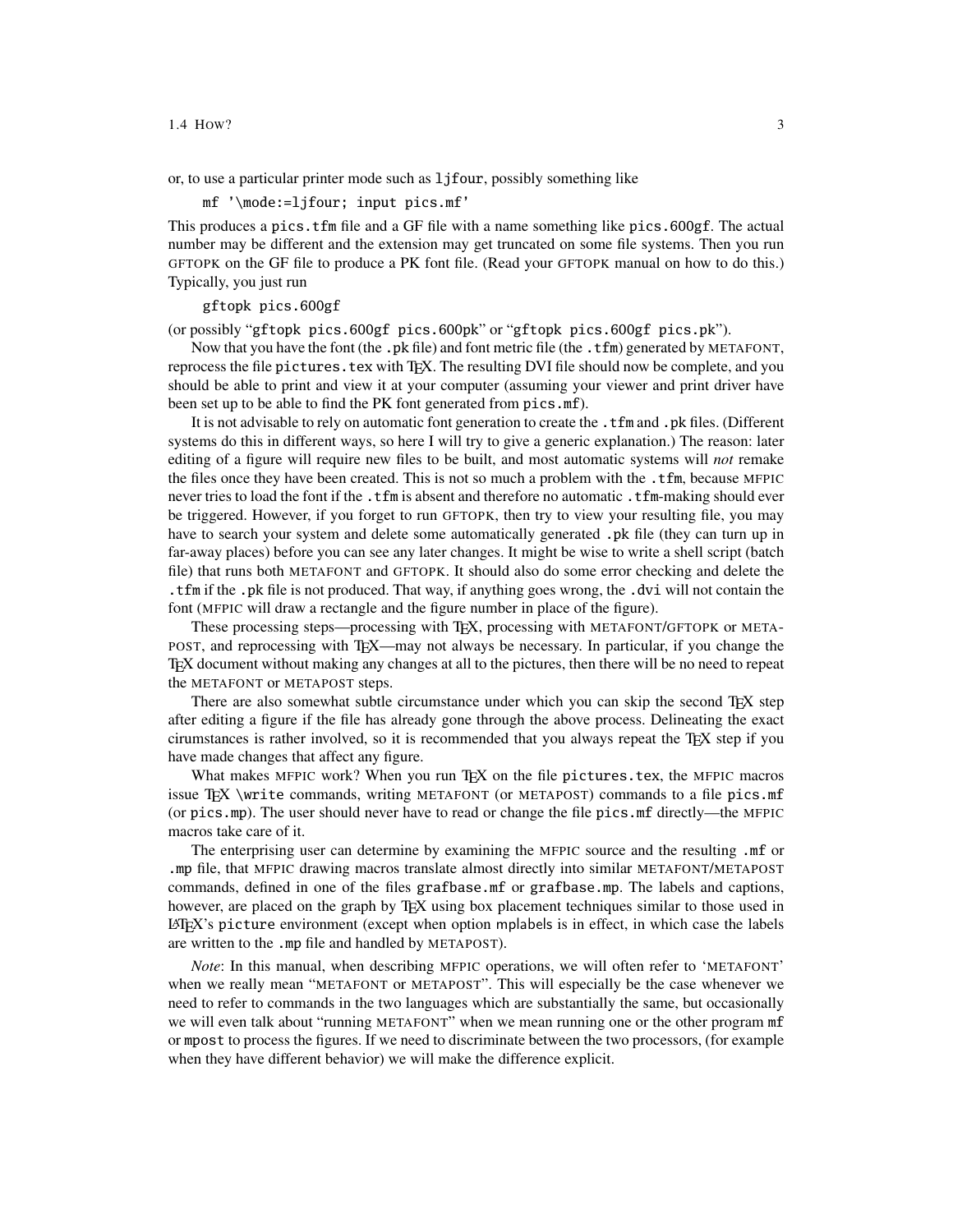1.4 HOW? 4

A similar shorthand is used when referring to 'TEX'. It should not be taken to mean "plain TEX", but rather whatever version of TEX is used to process the source file: plain TEX, LATEX, pdfTEX, or pdfLATEX. Also  $A_{\mathcal{M}}S$ -TEX, EPLAIN and some other variants. When last tried, MFPIC didn't work with ConTEXt.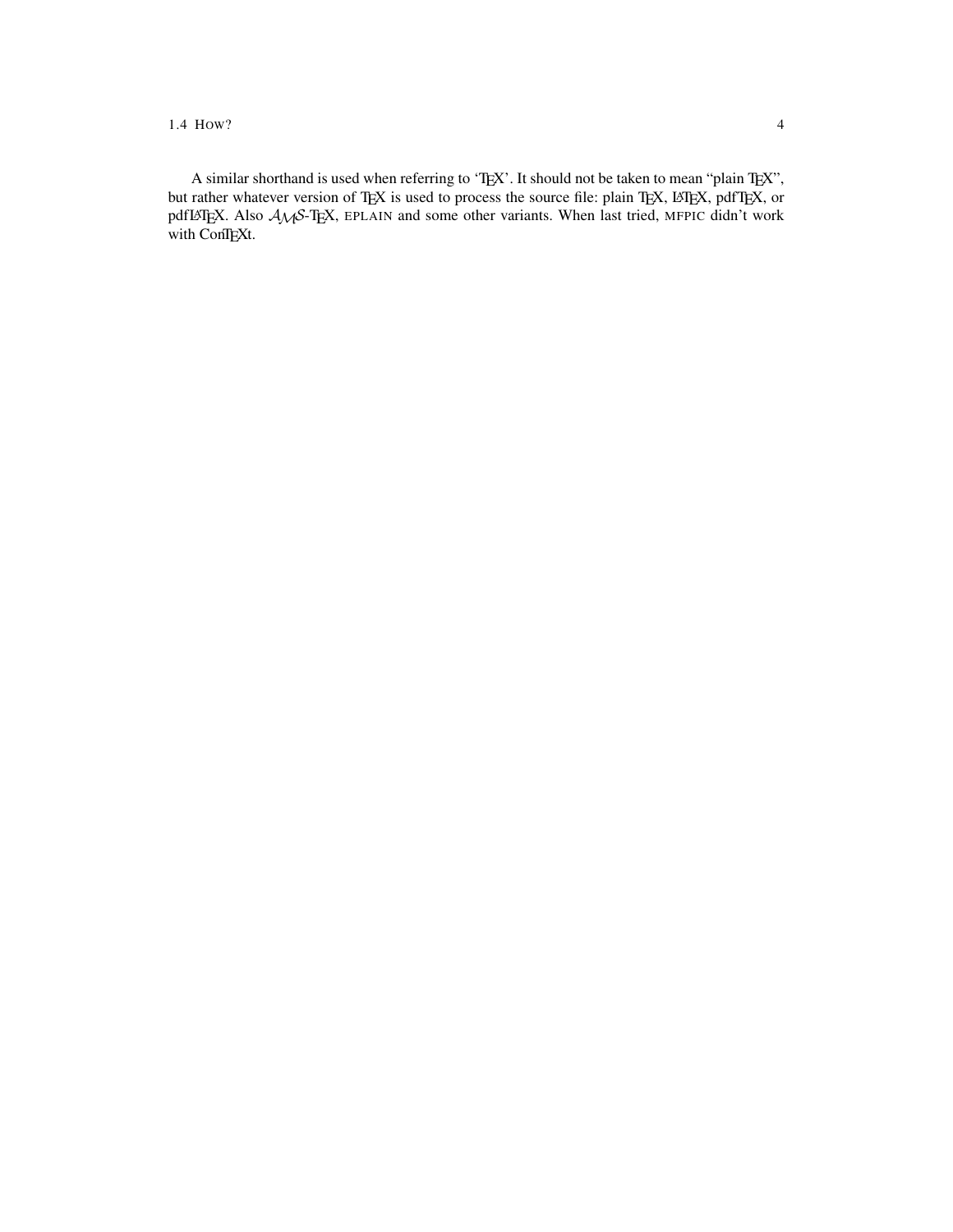# <span id="page-7-0"></span>2 Options.

There are several options to the MFPIC package. These options can be turned on with certain provided commands, but under LATEX they can also be used in the standard LATEX \usepackage optional argument. Some options can be switched off and on throughout the document. Here we merely list them and provide a general description of their purpose. More details may be found later in the discussion of the features affected. The headings below give the option name, the alternative macro and, if available, the command for turning off the option. Any option in the \usepackage command not among those given below will be passed on to the GRAPHICS package, provided the metapost option has been used.

If the file mfpic.cfg exists, it will be input just before all options are processed. You can create such a file containing an \ExecuteOptions command to execute any options you would like to have as default. Actual options to \usepackage will override these defaults, of course. And so will any of the commands below.

Finally, if a file named mfpic.usr can be found, it will be input at the end of the loading of MFPIC. The user can create such a file containing any of the commands of this section that he would like to have as default, plus any other TFX code.

#### <span id="page-7-1"></span>2.1 metapost, metafont, **\usemetapost**, **\usemetafont**.

The option metapost or the command \usemetapost selects METAPOST as the figure processor and makes specific features available. It changes the extension used on the output file to '.mp' to signal that it can no longer be processed with METAFONT. There is also a metafont option (command \usemetafont), but it is redundant, as METAFONT is the default (for backward compatibility of files written before METAPOST existed). Either command must come before the \opengraphsfile command (see section [4.1\)](#page-13-1). They should not be used together in the same document. (Actually they can, but one needs to close one output file and open another. Moreover, it hasn't ever been seriously tested, and it wasn't taken into consideration in writing most of the macros.) If the command form \usemetapost is used in a LATEX  $2\varepsilon$  document, it must come in the preamble. Because of the timing of actions by the BABEL package and by older versions of supp-pdf.tex (input by pdftex.def in the GRAPHICS package), when pdf $LATEX$  is used, MFPIC should be loaded and \usemetapost (if used) declared before BABEL is loaded.

### <span id="page-7-2"></span>2.2 mplabels, **\usemplabels**, **\nomplabels**.

Causes all label creation commands to write their contents to the output file. It effects only labels on the figure, not a caption added by the  $\text{t$ eaption command (see section [4.7.1\)](#page-51-1). In this case labels are handled by METAPOST and can be rotated. It requires METAPOST, and will be be ignored without it (METAFONT cannot handle labels). Using this option without the metapost option may also produce an error message either from TEX or METAFONT. The command forms can be placed anywhere. If used outside an mfpic environment, they affect all subsequent \tlabel commands; inside an mfpic environment they affect all \tlabel commands in that figure.

When this is in effect, the labels become part of the figure and, in the default handling, they may be clipped off or covered up by later drawing elements. But see the next section on the overlaylabels option. Labels added to a picture contribute to the bounding box even if truebbox is not in effect.

The user is responsible for adding the appropriate verbatimtex header to the output file if necessary. For this purpose, there is the \mfpverbtex command, see section [4.7.](#page-51-0) If the label text contains only valid plain T<sub>E</sub>X macros, there is generally no need for a verbatimtex preamble at all. If you add a verbatimtex preamble of LATEX code take care to make sure METAPOST calls LATEX (for example, the mpost command may take an option for this purpose, or an environmental variable named TEX may be set equal to latex in the command shell of your operating system.).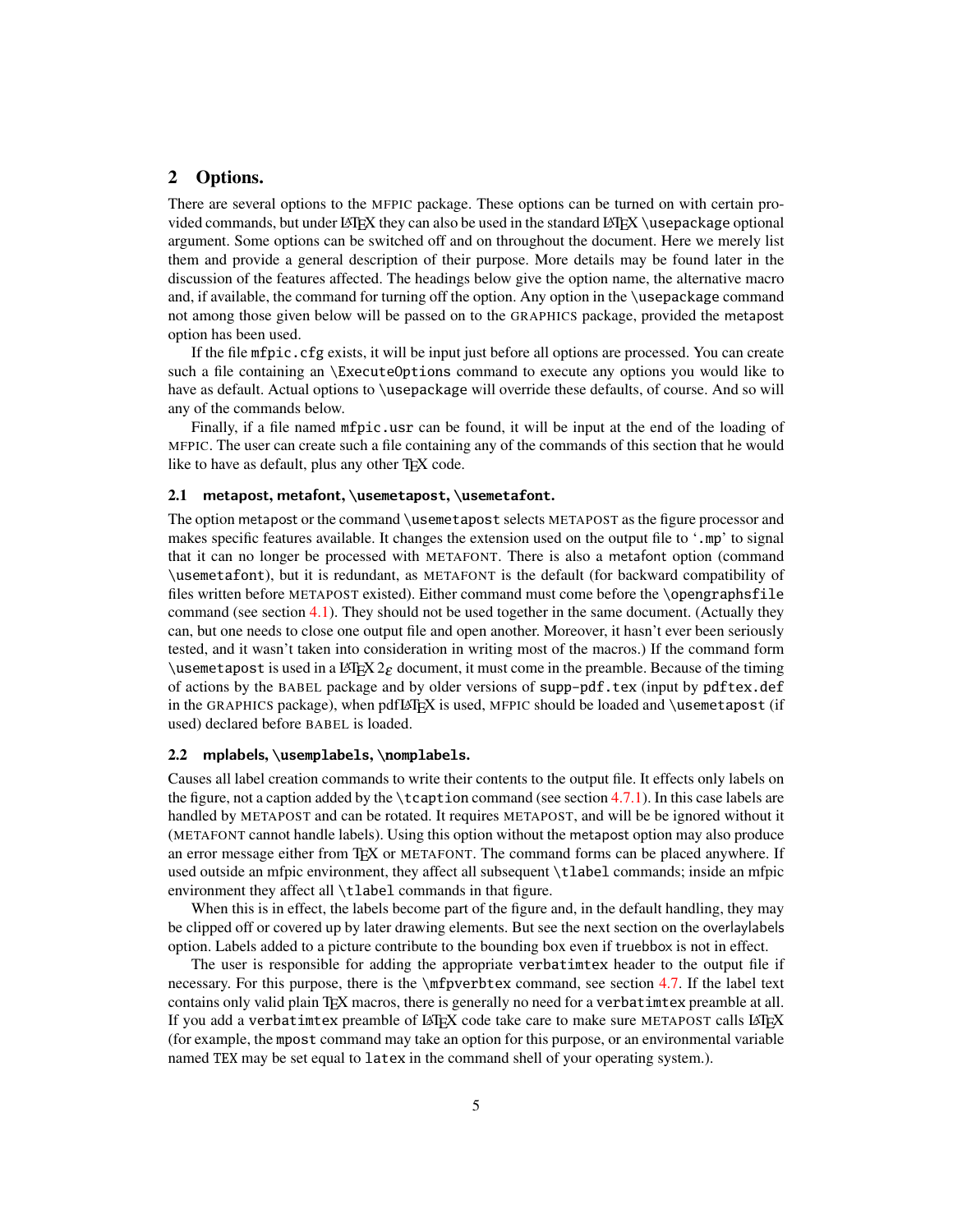### <span id="page-8-0"></span>2.3 overlaylabels, **\overlaylabels**, **\nooverlaylabels**.

In the past, under mplabels all text labels created by \tlabel and its relatives were added to the picture by METAPOST *as they occurred*. This made them subject to later drawing commands: they could be covered up, erased, or clipped. With this option (or after the command \overlaylabels) text labels are saved in a separate place from the rest of a picture. When a picture is completed, the labels that were saved are added on top of it. This is the way labels always behave under the metafont option, because then TFX must add the labels and there is no possibility for special effects involving clipping or erasing (at the METAFONT level).

With the metapost option, but without mplabels it has been decided to keep the same behavior (and the same code) as under the metafont option. However, when mplabels is used, there is the possibility for special effects with text, and it has always been the behavior before version 0.7 to simply place the labels as they occurred. It turns out that placing the labels at the end is cleaner and simpler to code, so I experimented with it and rejected it as a default, but now offer it as an option. With this option, MFPIC labels have almost the same behavior with or without mplabels.

The commands may be used anywhere. Outside a figure they affect all subsequent figures, inside a figure they affect all subsequent text in that figure. The commands and option are ignored under the metafont option.

## <span id="page-8-1"></span>2.4 truebbox, **\usetruebbox**, **\notruebbox**.

Normally METAPOST outputs an EPS file with the actual bounding box of the figure. By default, MFPIC *overrides* this and sets the bounding box to the dimensions specified by the \mfpic command that produced it. (This used to be needed for TEX is to handle \tlabel commands correctly. Now, it is just for backward compatability, and for compatability with METAFONT's behavior.) It is reasonable to let METAPOST have its way, and that is what this option does. If one of the command forms is used in an mfpic environment, it affects only that environment, otherwise it affects all subsequent figures. This option currently has no effect with METAFONT, but should cause no errors.

This option is almost mandatory if you wish to use  $DVPDFM(X)$  to convert TFX's DVI output to PDF. Both DVIPDFM and DVIPDFMX have a tendency to clip METAPOST figures to the stated bounding box. Thus, anything running outside those bounds is lost.

# <span id="page-8-2"></span>2.5 clip, **\clipmfpic**, **\noclipmfpic**.

The clip option causes all parts of the figure outside the rectangle specified by the \mfpic command to be removed. The commands can come anywhere. If issued inside an mfpic environment they affect the current figure only. Otherwise all subsequent figures are affected. Note: this is a rather rudimentary option. It has an often unexpected interaction with truebbox. When both are in effect, METAPOST will produce a bounding box that is the intersection of two rectangles: the true one *without clipping*, and the clipping rectangle (i.e., the one specified in the \mfpic command). It is possible for the actual figure to be much smaller than this bounding box (even empty!). This is a property of the METAPOST clip command and we know of no way to avoid it.

#### <span id="page-8-3"></span>2.6 centeredcaptions, **\usecenteredcaptions**, **\nocenteredcaptions**.

The centeredcaptions option causes multiline captions created by  $\text{t}$  caption to have all lines cen-tered. This has no effect on the normal LAT<sub>EX</sub> \caption command.<sup>[5](#page-8-4)</sup>

The commands can be issued anywhere. If inside an mfpic environment they should come before the \tcaption command and affect only it, otherwise they affect all subsequent figures. They should not be used in the argument of a \tcaption command.

<span id="page-8-4"></span> $5$ This writer [DHL] feels that \tcaption is too limited and users ought to apply the caption by other means, such as LATEX's \caption command, outside the mfpic environment.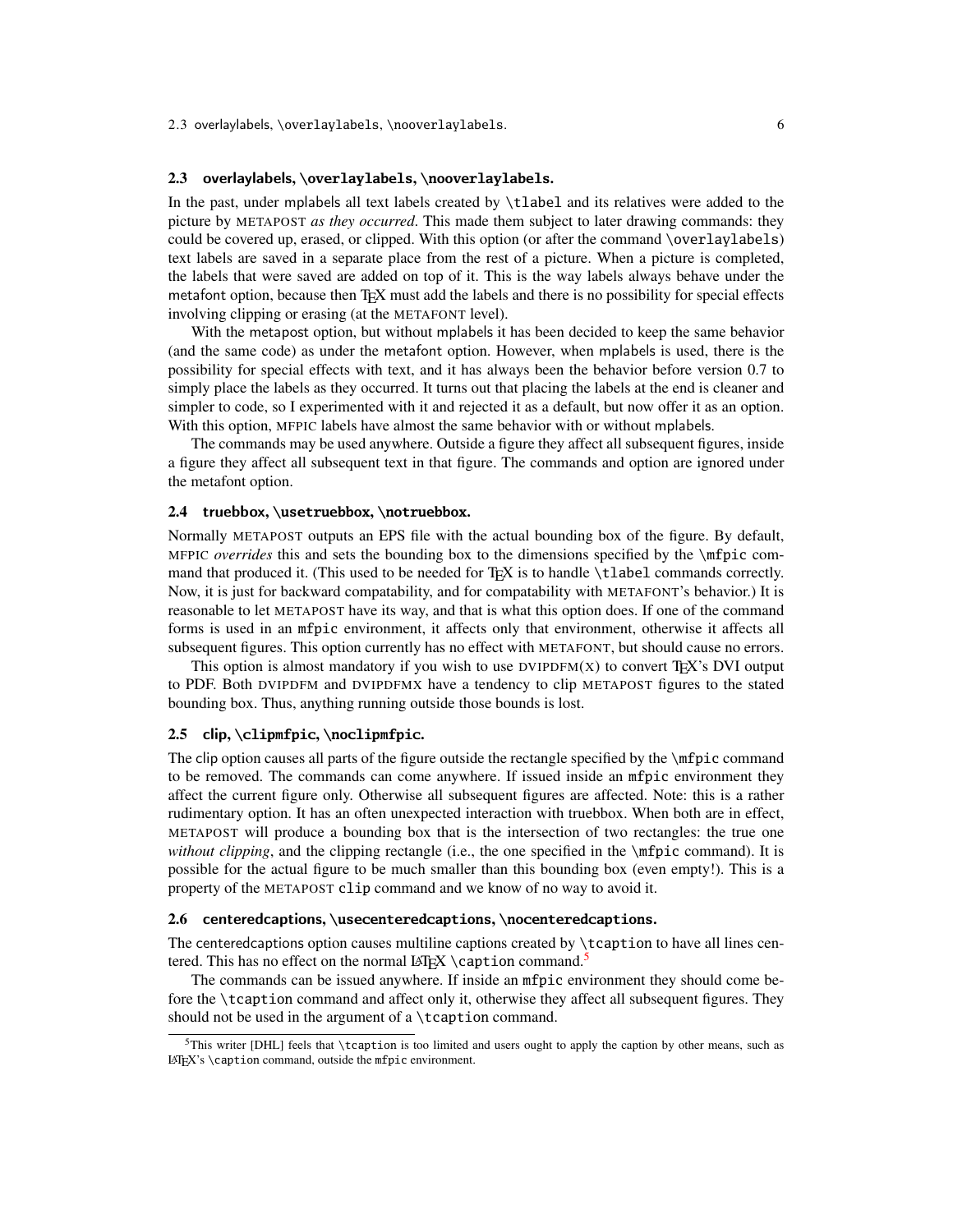# <span id="page-9-0"></span>2.7 raggedcaptions, **\useraggedcaptions**, **\noraggedcaptions**.

The raggedcaptions option causes multiline captions created by \tcaption to have all lines raggedright. If centeredcaptions is on, both sides will be ragged. This option can be turned off with the command \noraggedcaptions. This is the default: to have all lines except the last justified. The last line is either centered or flush left according to whether centeredcaptions is on or off.

The commands can be issued anywhere. If inside an mfpic environment they should come before the \tcaption command and affect only it, otherwise they affect all subsequent figures. They should not be used in the argument of a \tcaption command.

# <span id="page-9-1"></span>2.8 debug, **\mfpicdebugtrue**, **\mfpicdebugfalse**.

The debug option causes MFPIC to write a rather large amount of information to the .log file and sometimes to the terminal. Debug information generated by mfpic.tex *while loading* is probably of interest only to developers, but can be turned on by giving a definition to the command \mfpicdebug prior to loading. Any definition will work because MFPIC only checks whether it is defined.

### <span id="page-9-2"></span>2.9 clearsymbols, **\clearsymbols**, **\noclearsymbols**.

MFPIC has two commands, \point and \plotsymbol that place a small symbol at each of a list of points. The first can place either a small filled disk or an open disk, the choice being dictated by the setting of the boolean \pointfilltrue or \pointfillfalse. The behavior of \point in the case of \pointfillfalse is to erase the interior of the disk in addition to drawing its circumference.

The second command \plotsymbol can place a variety of shapes, some open, some not. Its behavior before version 0.7 was to always draw the shape without erasing the interior. Two other commands that placed these symbols, \plotnodes and \plot, had the same behavior. With this option, two of these, \plotsymbol and \plotnodes, will erase the interior of the open symbols before drawing them. Thus \plotsymbol{SolidCircle} still works just like \pointfilltrue\point, and now with this option \plotsymbol{Circle} behaves the same as \pointfillfalse\point. The \plot command is unaffected by this option.

# <span id="page-9-3"></span>2.10 draft, final, nowrite, **\mfpicdraft**, **\mfpicfinal**, **\mfpicnowrite**.

Under the metapost option, the various macros that include the EPS files emit rather large amounts of confusing error messages when the files don't exist (especially in LATEX). For this reason, before each picture is placed, MFPIC checks for the existence of the graphic before trying to include it. However, on some systems checking for the existence of a nonexistent file can be very slow because the entire TEX search path will need to be checked. Therefore, MFPIC doesn't even attempt any inclusion on the first run. The first run is detected by the non-existence of  $\langle file \rangle$ .1, where  $\langle file \rangle$  is the name given in the \opengraphsfile command (but see also section  $4.1$ ). These options can be used to override this automatic detection. All the command versions *should* come before the \opengraphsfile command. The \mfpicnowrite command *must* come before it.

These options might be used if, for example, the first figure has an error and is not created by METAPOST, but you would like MFPIC to go ahead and include the remaining figures. Then use final. It can also be used to override a LAT<sub>EX</sub> global draft option. Or if  $\langle file \rangle$ . 1 exists, but other figures still have errors and you would like several runs to be treated as first runs until METAPOST has stopped issuing error messages, then use draft. These commands also work under the metafont option, but time and error messages are less of an issue then. If all the figures have been created and debugged, some time might be saved (with either metafont or metapost) by not writing the output file again, then nowrite can be used.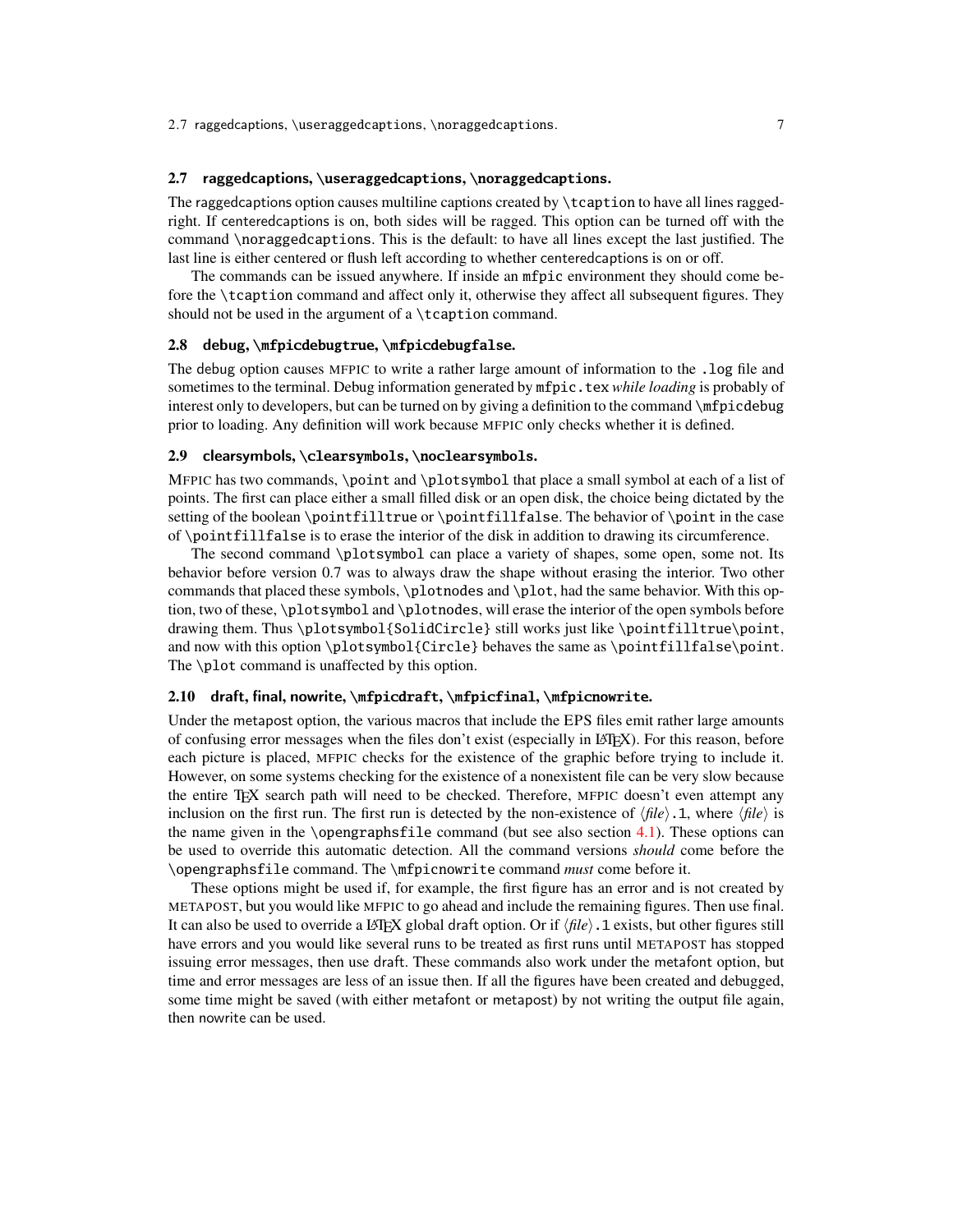# <span id="page-10-0"></span>2.11 mfpreadlog, **\mfpreadlog**.

From version 0.8, there exists a scheme to allow METAFONT or METAPOST to pass information back to the .tex file. This is done by writing code to the figure file requesting METAFONT to place that information in the .log file it produces. This option instructs MFPIC to read through that log file line-by-line looking for such information. Since such log files can be potentially quite lengthy, this is made an option. If the command form \mfpreadlog is used, it must come before the \opengraphsfile command, since that is when the file will be examined. At the present time, the only MFPIC facility that requires this two-way communication is  $\assim$  function (see subsection  $4.12.8$ ). If this is used, the filename given to \opengraphsfile should not be the same as the TEX source file in which this occurs, as then the wrong . log may be read.

### <span id="page-10-1"></span>2.12 Scoping Rules.

Some of these options merely change TEX behavior, others write information to the output file for METAFONT or METAPOST. Changes in TFX behavior obey the normal TFX grouping rules, the information written to the output file obeys METAFONT grouping rules. Since each mfpic environment is both a TEX group and (corresponds to) a METAFONT group, the following always holds: use of one of the command forms inside of an mfpic environment makes the change local to that environment.

An effort has been made (as of version 0.7) to make this universal. That is, any of the commands listed above for turning options on and off will be global when issued outside an mfpic environment. The debug commands are exceptions; they obey all T<sub>EX</sub> scoping rules.

We have also tried to make all other MFPIC commands for changing the various parameters follow this rule: local inside mfpic environment, global outside. If this is ever untrue, and I don't document that fact, please let me know.

The following are special:

\usemetapost, \usemetafont, \mfpicdraft, \mfpicfinal, \mfpicnowrite, and \mfpreadlog.

Their effects are always global, partly because they should occur prior to the initialization command  $\operatorname{opengraph}$ sfile (described in section [4.1\)](#page-13-1). Note that  $\operatorname{base}$  may cause a file of graphic inclusion macros to be input. If this command is issued inside a group, some definitions in that file may be lost, breaking the graphic inclusion code.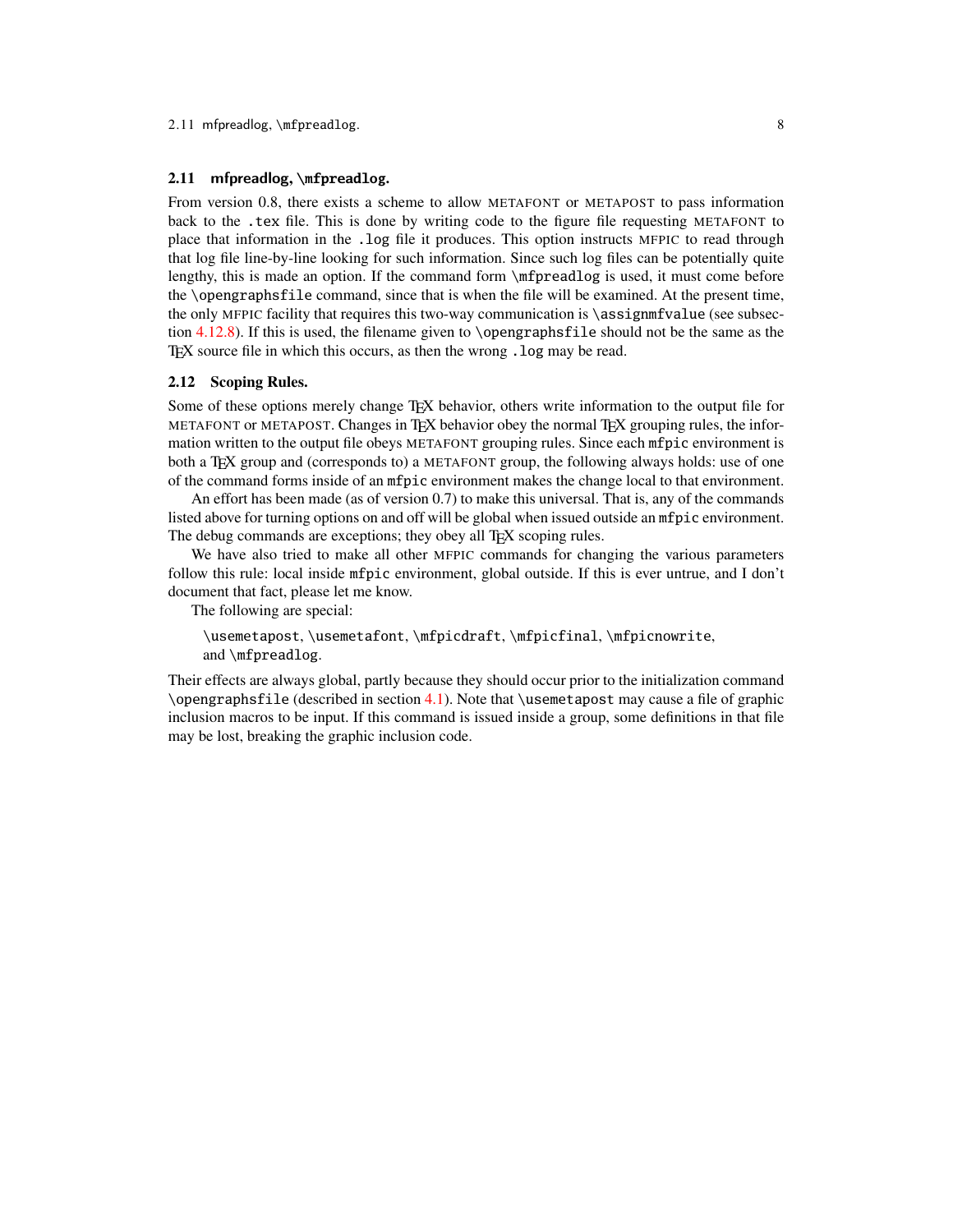# <span id="page-11-0"></span>3 METAFONT and METAPOST Data Types.

Since the arguments of most MFPIC drawing commands are sent to METAFONT to be interpreted, it's useful to know something about METAFONT concepts. In this chapter we will discuss some of the data types METAFONT supports. Even the casual user should know how coordinates and colors are treated and so should at least skim the next two sections. The last section can be read when the user wants to manipulate more complex objects.

METAFONT permits several different data types, and we will mainly be concerned with six of these: numeric, pair, color (METAPOST only), path, picture and boolean.<sup>[6](#page-11-3)</sup> In METAPOST version 1.000, a tenth data type was added, cmykcolor, and the color data type can be referred to as 'rgbcolor' if one wants to emphasize the distinction.

A *variable* is a symbolic name, which can be a single letter such as A, or a descriptive name like origin. Any sequence of letters and underscores is permitted as a variable name. Numeric indexes are also allowed, provided all variables that differ only in the index have the same type. Thus A1, A2, etc., might be variables which are all of type pair. Quite a lot more is permited for variable names, but the rules are rather complex and easy to violate. MFPIC has commands for creating both simple variables and indexed variables (called *arrays*) but the casual user can get quite a lot of use out of MFPIC without ever creating or using a METAFONT variable.

METAFONT also has something akin to functions. For example, sin(1.57) might represent a function named sin receiving the parameter 1.57 as input and returning the appropriate value. Functions can take any number of parameters and return any of the data types that METAFONT supports.<sup>[7](#page-11-4)</sup>

### <span id="page-11-1"></span>3.1 Numerics and pairs.

METAFONT has numeric quantities. These include lengths, such as the radius of a circle, as well as dimension units such as in (inches) and pt (points). In fact it understands all the same units that T<sub>E</sub>X does. These numeric quantities can be constants (explicit numbers) or variables (symbolic names). In fact, in and pt are symbolic names for numeric quantities.

METAFONT also has pair objects, which may be constants or variables. Constants of type pair have the form  $(x, y)$  where *x* and *y* are numbers, for example  $(0, 0)$ . Pairs are two-dimensional quantities used for representing either points or vectors in a rectangular (Cartesian) coordinate system.

In this manual we often represent each pair by a brief name, such as  $\langle p \rangle$  or  $\langle v \rangle$ , the meanings of which are usually obvious in the context of the macro. These are intended to be replaced in actual use by either a pair constant or variable. The succinctness of this notation helps us to think geometrically rather than only of coordinates.

# <span id="page-11-2"></span>3.2 Colors.

METAPOST has the same concepts as METAFONT, but also has color objects, which may also be constants or variables. In recent MP, colors come in two flavors: rgbcolor and cmykcolor. Constants of type rgbcolor have the form  $(r, g, b)$  where  $r, g$ , and *b* are numbers between 0 and 1 determining the relative proportions of red, green and blue in the color (the 'rgb' model). Constants of type cmykcolor have the form  $(c, m, y, k)$  where  $c, m, y$  and  $k$  are numbers between 0 and 1 determining the relative proportions of cyan, magenta, yellow and black in the color (the 'cmyk' model).

<span id="page-11-3"></span> $6$ For the curious, there are a total of eight types (nine or ten for METAPOST). The other three are string, transform and pen. METAFONT also permits expressions that produce nothing, which is sometimes called the vacuous type, but doesn't allow (or need) variables of this type.

<span id="page-11-4"></span><sup>&</sup>lt;sup>7</sup> Including the vacuous type.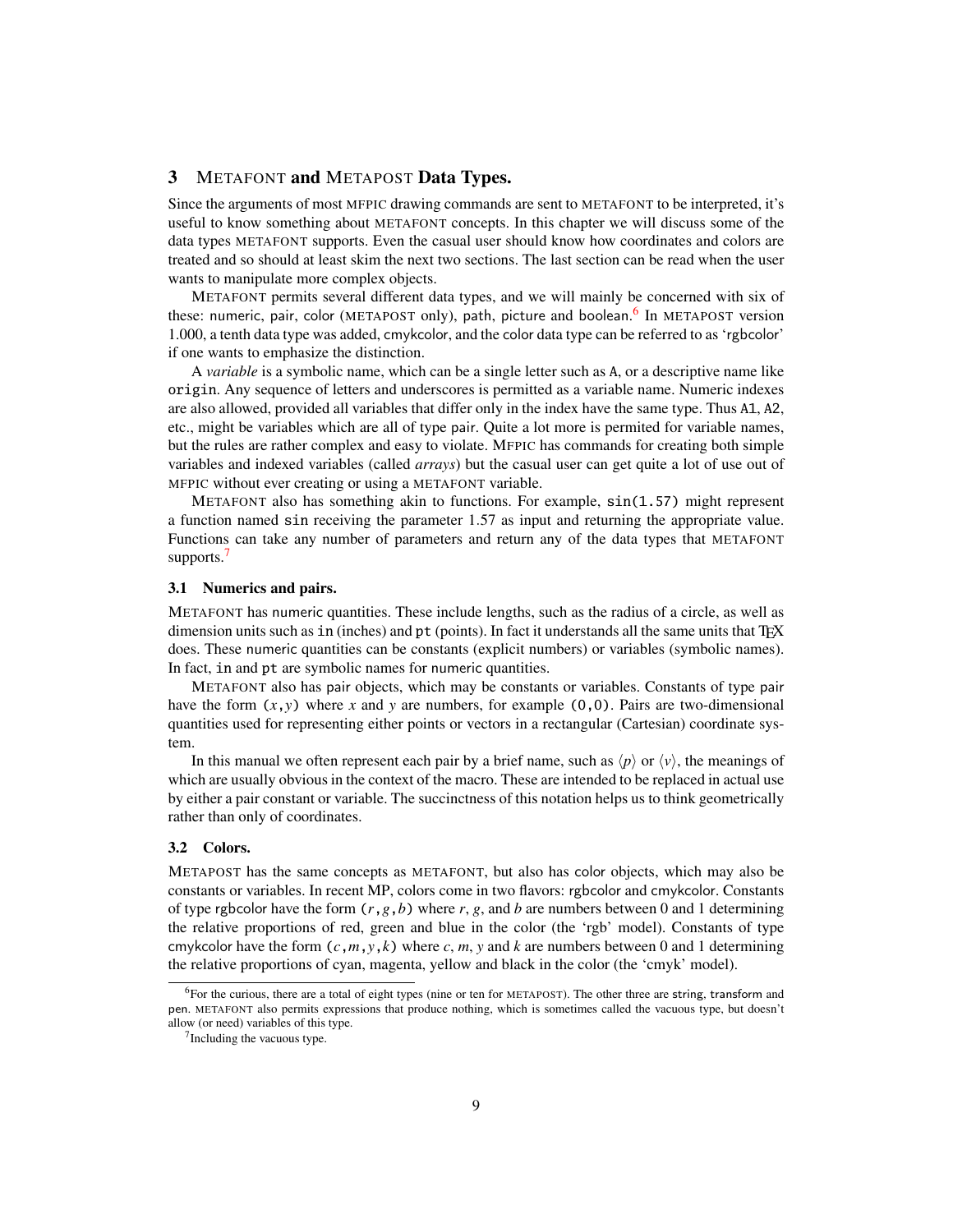A color variable is a name, like red, blue (both predefined rgb colors in METAPOST) or magenta (predefined by MFPIC to be an rgb color if METAPOST has version  $\leq 1.000$ , a cmyk color if the version is at least 1.000).

# <span id="page-12-0"></span>3.3 Paths, pictures and booleans.

Most of the things that MFPIC is designed to draw are paths. Examples of paths are circles, rectangles, other polygons, graphs of functions and splines. Because we tend to want to draw these (or fill them, or render them in other ways) we call the MFPIC commands that produce them *figure macros*. Although they are much more complex than numerics, pairs, or colors, they can still be stored in symbolic names.

Normally in MFPIC we want to create a picture, usually by rendering one or more paths. It is possible in METAFONT to store a picture in a symbolic name without actually drawing it. However, because of their complexity, objects of type picture require somewhat more care than paths or other data types. Do not expect to use stored pictures in the same way as stored paths. In fact, one should use picture variables only in those command that are explicitly designed for them. In MFPIC to date these are only \tile...\endtile and \mfpimage to store pictures, and \putmfpimage to draw copies of one. There is also \tess, but it is used only to fill a region with copies of a picture created by \tile.

The boolean data type is one of the values true or false. Variables of type boolean are symbolic names that can take either of these two values. Usually these are used to influence the behavior of some command by setting a relevant boolean variable to one or the other value.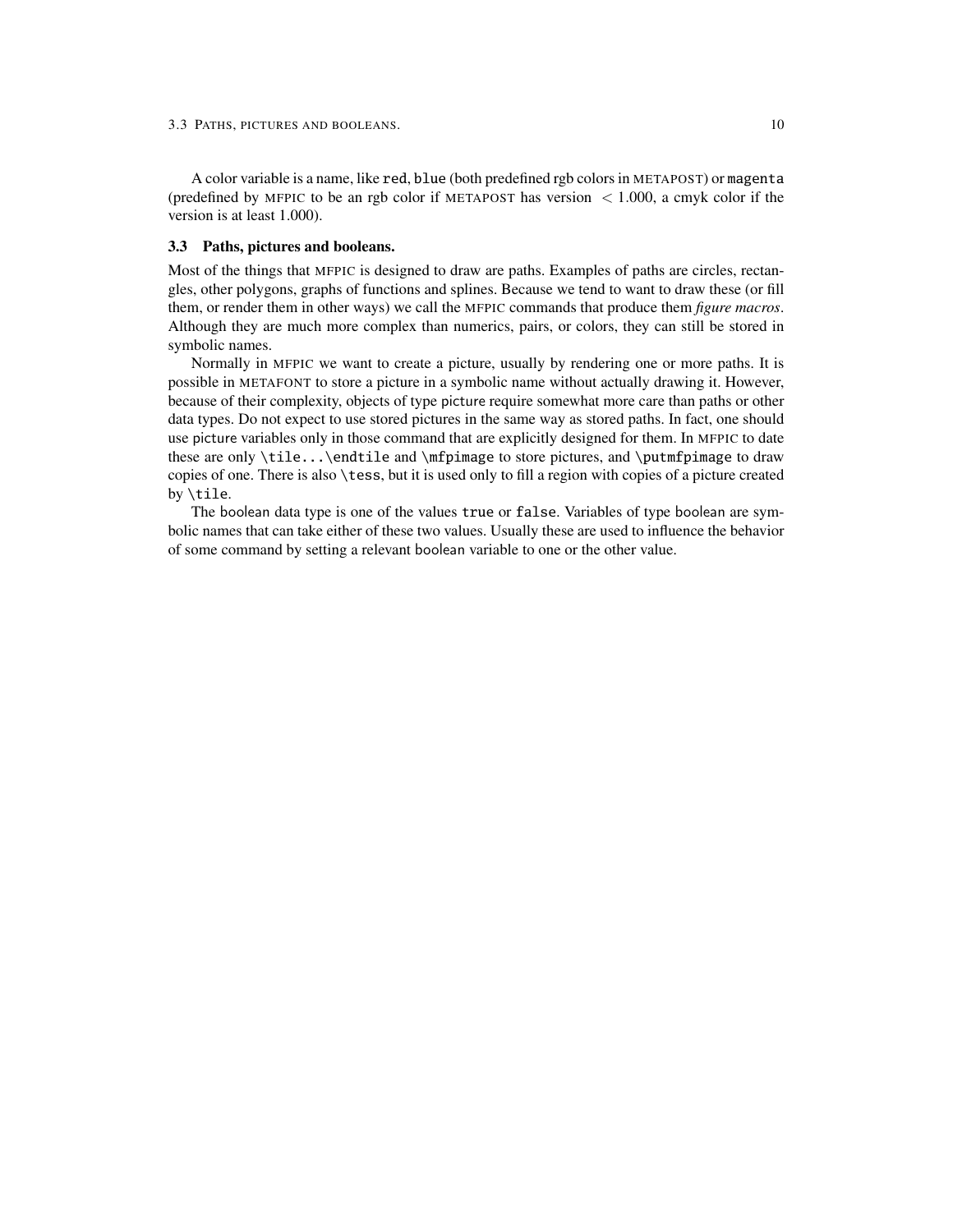# <span id="page-13-0"></span>4 The Macros.

Many of the commands of MFPIC have optional arguments. These are denoted just as in LATEX, with square brackets. Thus, the command for drawing a circle can be given

\circle{(0,0),1}

having only the mandatory argument, or

\circle[p]{(0,0),1}

Whenever an optional argument is omitted, the behavior is equivalent to some choice of the optional argument. In this example, the two forms have exactly the same behavior, drawing a circle centered at (0,0) with radius 1. In this case we will say "[p] is the *default*". Another example is  $\point\{(1,0)\}$  versus  $\point[3pt]\{(1,0)\}$ . They both place a dot at the point  $(1,0)$ . The second one explicitly requests that it have diameter 3pt; the first will examine the length command \pointsize, which the user can change, but it is initialized to 2pt. In this case we will say "the default is the value of \pointsize, *initially* 2pt".

If an MFPIC command that takes an optional argument finds only empty brackets (completely empty, no spaces), then it will use the default value. This is useful for commands that have two optional arguments and one wants the default value in the first one and some nondefault value in the second. An optional argument should normally not contain any spaces. Even when the argument contains more than one piece of data, spaces should not separate the parts. In some cases this will cause no harm, but it would be better to avoid doing it altogether, because there are cases where it will cause wrong results or error messages.

### <span id="page-13-1"></span>4.1 Files and Environments.

 $\operatorname{opengraphsfile}$ { $\{file\}$ }

#### \closegraphsfile

...

These macros open and close the METAFONT or METAPOST file which will contain the pictures to be included in this document. The name of the file will be  $\langle file \rangle$ .mf (or  $\langle file \rangle$ .mp). Do *not* specify the extension, which is added automatically.

*Note*: This command may cause  $\langle file \rangle$ .mf or  $\langle file \rangle$ .mp to be overwritten if it already exists, so be sure to consider that when selecting the name. Repeating the running of T<sub>EX</sub> will overwrite the file created on previous runs, but that should be harmless. For if no changes are made to mfpic environments, the identical file will be recreated, and if changes have been made, then you want the file to be replaced with the new version.

It is possible (but *has not* been seriously tested) to close one file and open another, and even to change between metapost and metafont in between. If anything goes wrong with this, contact the maintainer and it might be fixed in some later version.

There may be limitations on what can be used as a filename. As of MFPIC version 1.00, we have tried to permit \jobname as part of  $\langle file \rangle$ . Thus we permit T<sub>EX</sub> macros, but they should expand to non-special characters. Permitting macros makes it essentially impossible for the filename to contain the backslash and brace characters. Also spaces are problematic. However other special TFX characters (for example: tilde, underscore and percent) can be used, though that is not recommended.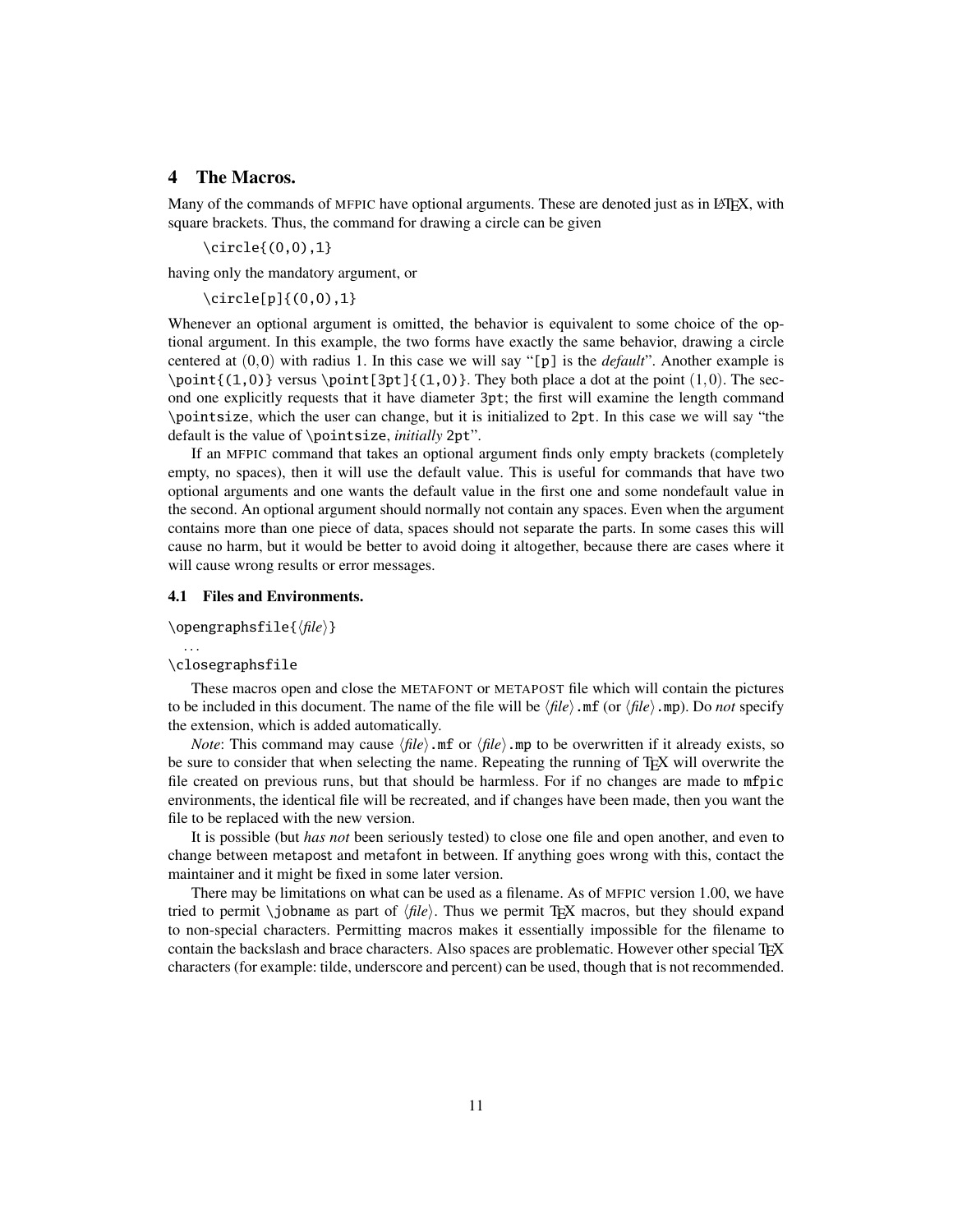#### 4.1 FILES AND ENVIRONMENTS. 12

# \mfpic[ $\langle xfactor \rangle$ ][ $\langle yfactor \rangle$ ]{ $\langle xmin \rangle$ }{ $\langle ymin \rangle$ }{ $\langle ymax \rangle$ }

# ... \endmfpic

These macros open and close the mfpic environment<sup>[8](#page-14-0)</sup> in which the drawing macros make sense. While many MFPIC commands can be used inside or outside this environment, those that actually produce visible output are required to be inside. The \mfpic macro also sets up the local coordinate system for the picture. The  $\langle xfactor \rangle$  and  $\langle yfactor \rangle$  parameters establish the length of a coordinate system unit, as a multiple of the T<sub>F</sub>X dimension \mfpicunit. If neither is specified, both are taken to be 1 and each coordinate system unit is 1 \mfpicunit. If only one is specified, then they are assumed to be equal. Note that some drawing commands require equal scales to work as expected: if you try to draw a circle with different scales you will get an ellipse.

The  $\langle xmin \rangle$  and  $\langle xmax \rangle$  parameters establish the lower and upper bounds for the *x*-axis coordinates; similarly,  $\langle ymin \rangle$  and  $\langle ymax \rangle$  establish the bounds for the *y*-axis. These bounds are expressed in local units—in other words, the actual width of the picture will be  $(\langle xmax \rangle - \langle xmin \rangle) \cdot \langle xfactor \rangle$ times \mfpicunit, its height ( $\langle ymax \rangle - \langle ymin \rangle$ )·  $\langle yfactor \rangle$  times \mfpicunit, and its depth zero.

Most of MFPIC's drawing macros accept parameters which are *coordinate pairs*. A coordinate pair is a pair of numbers  $(x, y)$  enclosed in parentheses, with  $\langle xmin \rangle \leq x \leq \langle xmax \rangle$  and  $\langle ymin \rangle \leq y \leq x$ h*ymax*i. [9](#page-14-1) We will call these *graph coordinates* and refer to the numbers *x* and *y* as being *in graph units*. Things like the thickness of lines and the lengths of arrowheads are required to be expressed in actual lengths such as 1pt or 3mm. These will be referred to as *absolute* units.

One can scale all pictures uniformly by changing \mfpicunit, and scale an individual picture by changing  $\langle$ *xfactor* $\rangle$  and  $\langle$ *yfactor* $\rangle$ . After loading MFPIC,  $\langle$ mfpicunit has the value 1pt. One pt is a *printer's point*, which equals 1/72.27 inches or 0.35146 millimeters.

*Note*: Changing *\mfpicunit* or the optional parameters will scale the coordinate system, but not the values of parameters that are defined in absolute units. If you wish, you can set these to multiples of \mfpicunit, but it is difficult (and almost certainly unwise) to get the thickness of lines (for example) to scale along with the scale parameters.

In addition to establishing the coordinate system, these scales and bounds are used to establish the metric for the METAFONT character or bounding box for the METAPOST figure described within the environment. If any of these parameters are changed, the .tfm file (METAFONT) or the bounding box (METAPOST) will be affected, so you will have to be sure to reprocess the TEX file after processing the .mf or .mp file, even if no other changes are made in the figure.

The value of these 6 parameters to \mfpic are available within the environment as macros: \xfactor, \yfactor, \xmin, \xmax, \ymin and \ymax.

#### \mfpicnumber{ $\langle num \rangle$ }

Normally, \mfpic assigns the number 1 to the first mfpic environment, after which the number is increased by one for each new mfpic environment. This number is used internally to include the picture. It is also transmitted to the output file where it is used as the argument to a beginmfpic command. In METAFONT this number becomes the position of the character in the font file, while in METAPOST it is part of the name of the graphic file that is output. The above command tells MFPIC to ignore this sequence and number the next mfpic figure with  $\langle num \rangle$  (and the one after that  $\langle num \rangle +1$ , etc.). It is up to the user to make sure no number is repeated, as no checking is done. Numbers greater than 255 may cause errors, as TEX assumes that characters are represented by numbers no larger than that. If the first figure is to be numbered something other than 1, then, under the metapost option,

<span id="page-14-0"></span> $8$ We use the term 'environment' loosely. However, in LATEX one may use an actual mfpic environment. See page [13.](#page-15-1)

<span id="page-14-1"></span> $9$ These inequalities can be violated, usually causing something to be drawn outside the designated borders of the figure.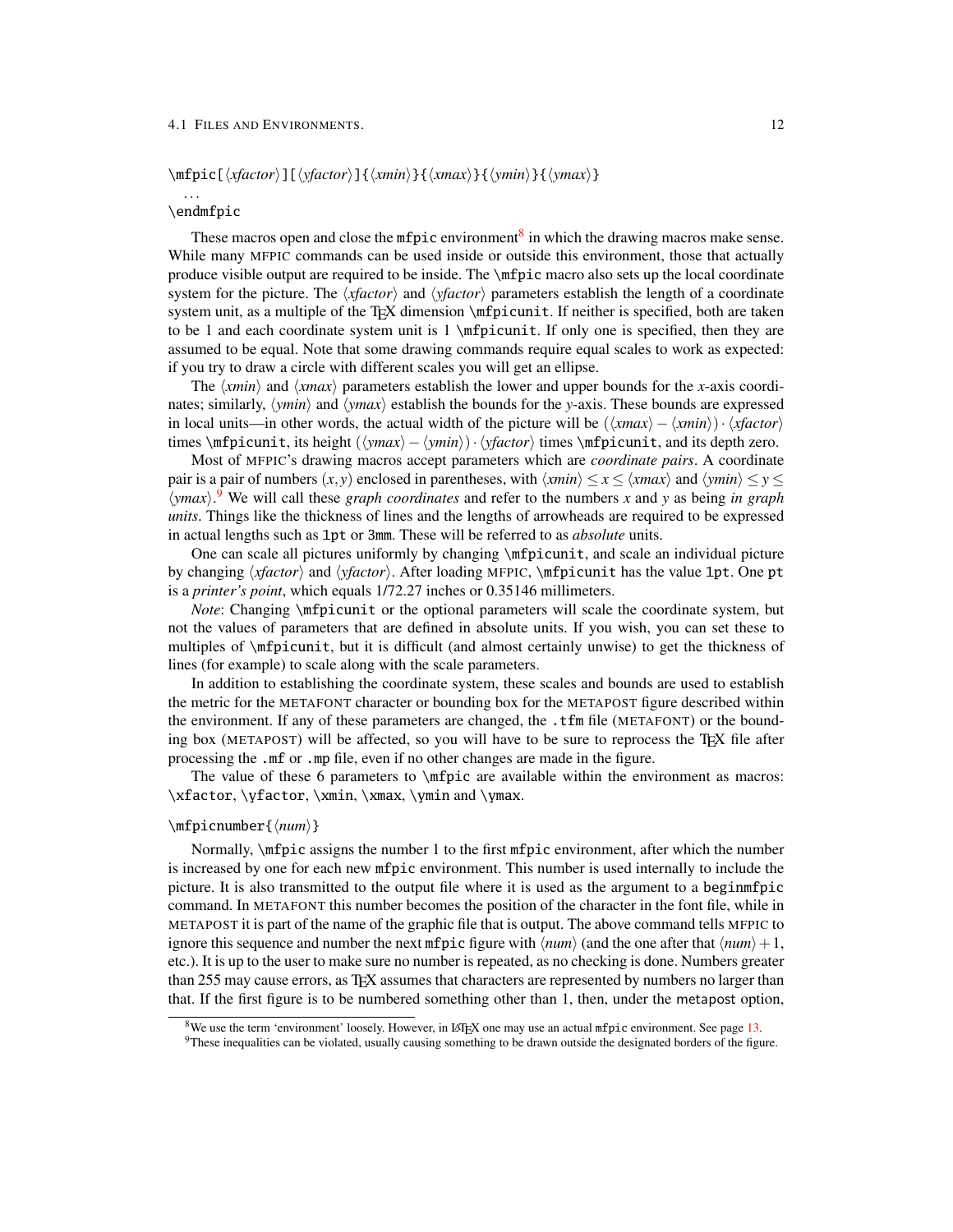this command should come before \opengraphsfile, as that command checks for the existence of the first numbered figure to determine if there are figures to be included.

\everymfpic{h*commands*i} \everyendmfpic{h*commands*i}

These commands store the *(commands)*. The first arranges for these commands to be issued at the start of every mfpic environment and the second arranges for its commands to be issued at the end of every such environment. These could be any commands that make sense inside that environment. The purpose of these commands is to save typing if there is identical setup being performed in every picture.

#### <span id="page-15-1"></span>\begin{mfpic}...\end{mfpic}

In LATEX you may prefer to use  $\begin{array}{c}$  and  $\end{array}$  (instead of  $\mtext{pic}$  and \endmfpic). This is by no means required. The sample file lapictures.tex provided with MFPIC illustrates this use of an mfpic environment in LATFX.

One should be careful using TEX groups inside mfpic environments. These can be useful to limit the scope of declarations or of changes to some variables. However, they do not limit the scope of changes to the figure file that is being written, so there is a danger that TEX and METAFONT will have different values. There are also some MFPIC commands that need to be at the outermost level. Thus, grouping should generally be avoided except for those groups provided by MFPIC commands.

For the remainder of the macros, the numerical parameters are expressed in graph units, the units of the local coordinate system specified by \mfpic, unless otherwise indicated.

### <span id="page-15-0"></span>4.2 Common objects.

The MFPIC macros that draw things can be roughly divided into two classes.

- 1. Those that simply cause something to be drawn. Examples of these are the \point command, which places a dot at a list of coordinates, and \gridlines, which draw coordinate lines with specified separation.
- 2. Those that both *define* and draw a *path*. The macros \circle, \rect, and \polyline are examples of these.

Macros of type 2 are referred to hereafter as *figure macros*, for lack of a better term. With them one can use *prefix macros* to modify various aspects of the path and how it is drawn. For example,

```
\pi(1,2),(3,4)
```

```
draws a line from (1,2) to (3,4), but
```
 $\dot{\text{polylinder}}(1,2)$ , (3,4)}

```
produces a dotted version, and
```
 $\arrow\polyline{(1,2),(3,4)}$ 

draws it with an arrowhead at the tip. This is not possible with \gridlines, for example. As MFPIC and the accompanying METAFONT package GRAFBASE are currently written, prefix macros can only be applied to single paths, and \gridlines produces a whole set of lines. In this manual, as each macro is introduced, if it is a figure macro, this will be explicitly stated.

Some commands depend on the value of separately defined parameters. all these parameters are initialized when MFPIC is loaded. In the following descriptions we give the initial value of all the relevant parameters. MFPIC provides commands to change any of these parameters. When METAPOST output is selected, figures can be drawn in any color and several of the above mentioned parameters are colors. For example, drawcolor is the name of the default color used to draw curves, headcolor is used when drawing arrowheads, etc. To save repetition: all special colors for figures are initialized to black except background, which is white.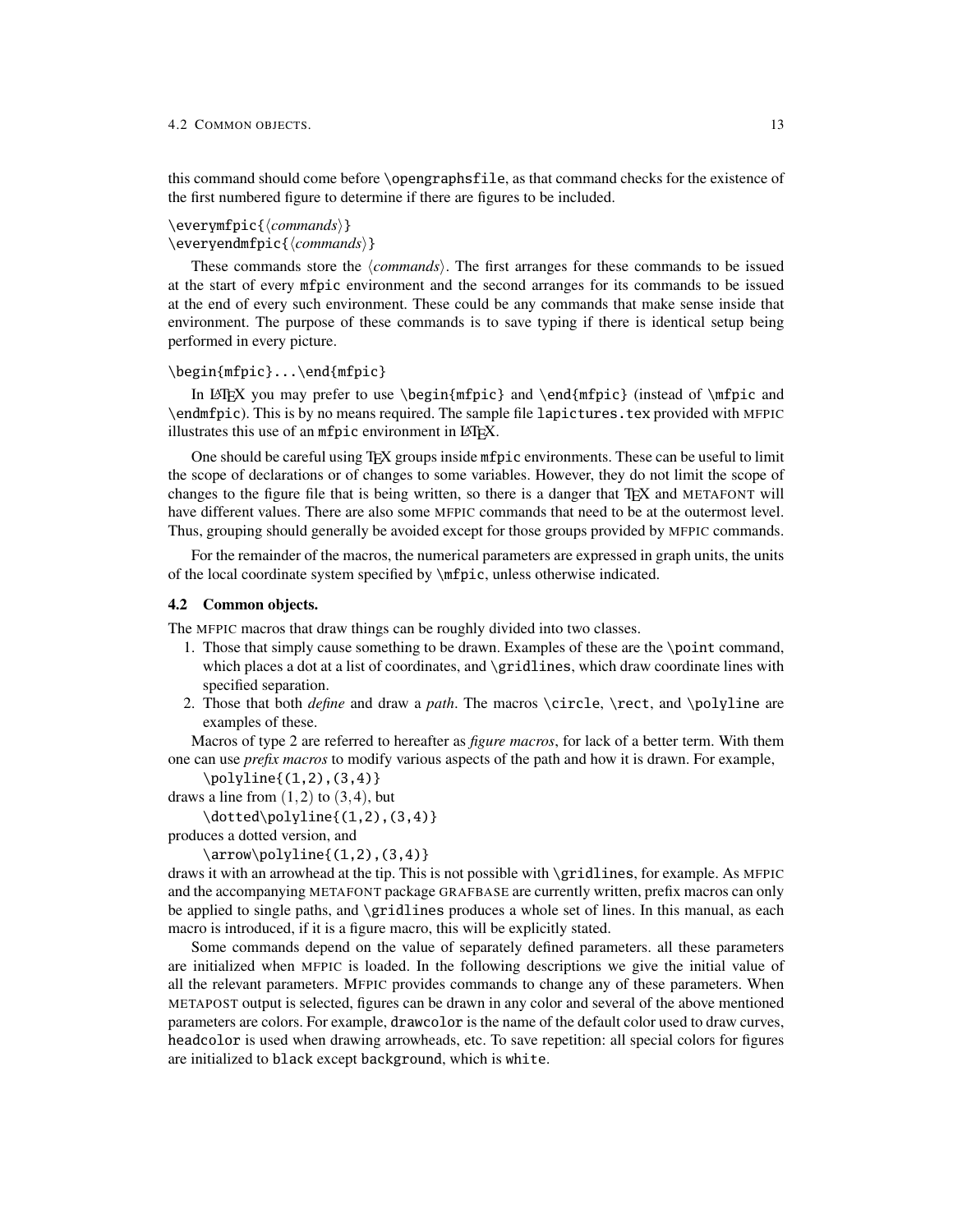<span id="page-16-0"></span>4.2.1 POINTS, LINES, AND RECTANGLES

\point[ $\langle size \rangle$ ]{ $\langle p_0 \rangle$ ,  $\langle p_1 \rangle$ ,...}

Draws small disks centered at the points specified in the list of ordered pairs. The optional argument  $\langle size \rangle$  is an absolute dimension that determines the diameter of the disks. The default is the TEX dimension \pointsize, initially 2pt. The disks have a filled interior if the command \pointfilltrue has been issued (the initial behavior). After the command \pointfillfalse, \point commands will produce outlined circles with the interiors erased. The color of the circles is the value of the predefined variable pointcolor, and the color inside of the open circles is the value of the variable background.<sup>[10](#page-16-1)</sup>

 $\displaystyle{\frac{\langle size \rangle}{\langle symbol \rangle}{\langle p_0 \rangle, \langle p_1 \rangle, \ldots}$ 

Draws small symbols centered at the points  $\langle p_0 \rangle$ ,  $\langle p_1 \rangle$ , and so on. The symbols must be given by name, and the available symbols are:

Asterisk, Circle, Diamond, Square, Triangle, Star, SolidCircle, SolidDiamond, SolidSquare, SolidTriangle, SolidStar, Cross, and Plus.

The names should be self-explanatory, the 'Solid' ones are filled in, the others are outlines. Under metapost, symbols are drawn in pointcolor. The  $\langle size \rangle$  defaults to \pointsize as in \point above. Asterisk consists of six line segments while Star is the standard five-pointed star formed from ten straight line segments. Cross is a  $\times$  shape. The name '\plotsymbol' comes from the fact that the \plot command (see subsection [4.5.1\)](#page-37-1), which was written first, utilizes these same symbols. The command \symbol was already taken (standard LATEX).

While one would rarely want to use them for this purpose, the following symbols are also available:

Arrowhead, Crossbar, Leftbar, Rightbar, Lefthook, Righthook, Leftharpoon, Rightharpoon.

These are mainly intended for making arrows. See subsection [4.4.3](#page-35-0) for a further description.

The difference between \pointfillfalse\point and \plotsymbol{Circle} is that the inside of the circle will not be erased in the second version, so whatever else has already been drawn in that area will remain visible. This is the default (for backward compatibility), but that can be changed with the commands below.

# \clearsymbols

# \noclearsymbols

After the first of these two commands, subsequent \plotsymbol commands will draw the open symbols with their interiors erased. After the second, the default behavior (described above) will be restored. These commands have no effect on \point. \plotnodes (see subsection [4.5.1\)](#page-37-1) also responds to the settings made by these commands. The \plot command (also in subsection [4.5.1\)](#page-37-1) does not.

You can design your own 'symbols'. See the discussion of arrowheads in subsection [4.4.3,](#page-35-0) and of storing paths in subsection [4.10.2.](#page-58-0)

### \pointdef{\*name*}}(\*xcoord*},\*ycoord*})

Defines a symbolic name for an ordered pair and the coordinates it contains. *\name*} is any legal TEX command name *without* the backslash;  $\langle xcoord \rangle$  and  $\langle ycoord \rangle$  are any numbers. For example,

<span id="page-16-1"></span> $10<sub>METAPOST</sub>$  cannot actually erase. The illusion of erasing is created by painting over with background.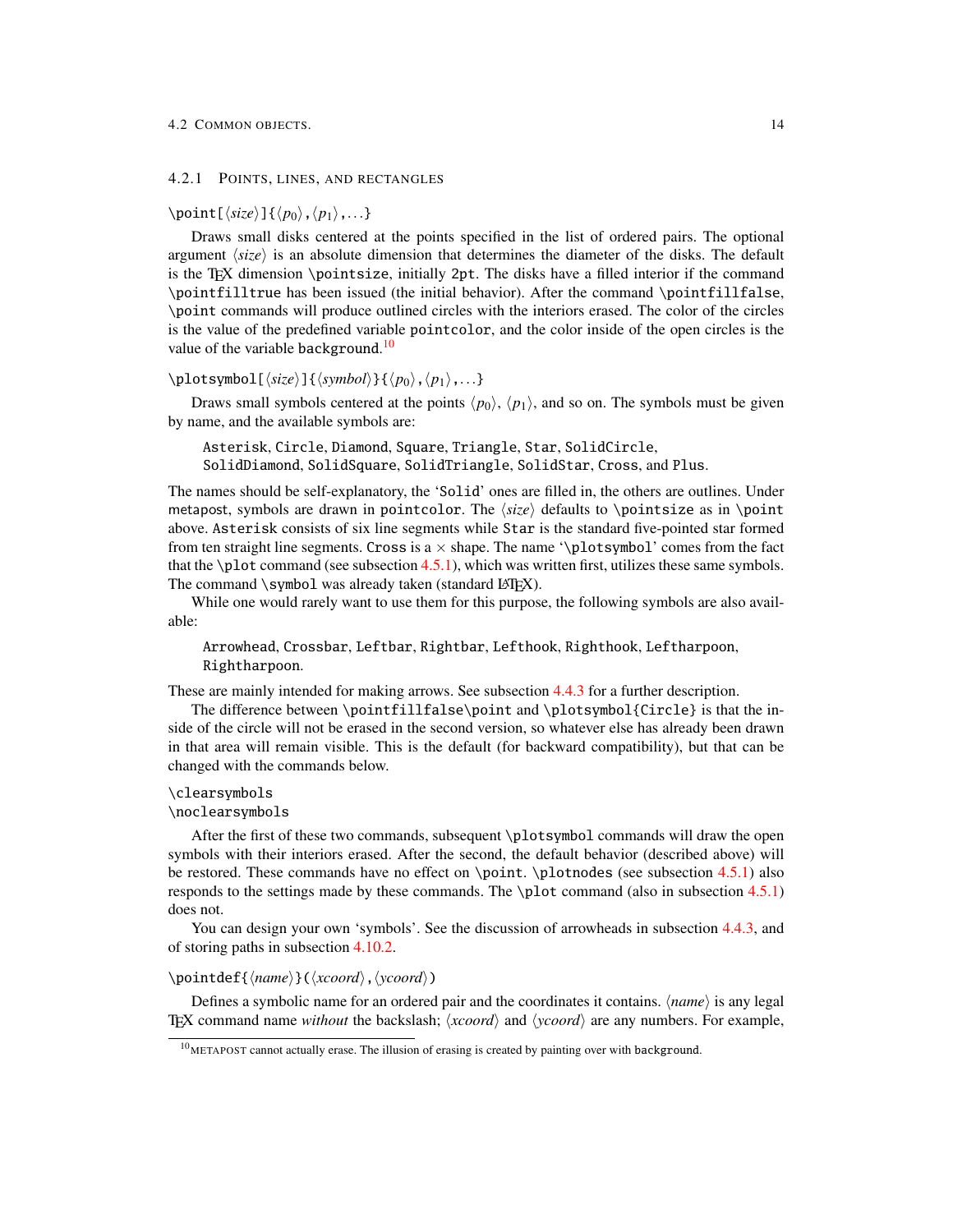after the command \point def{A}(1,3), \A expands to (1,3), while \Ax and \Ay expand to 1 and 3, respectively. If mplabels is in effect one can use \A to specify where to place a text label, but if TEX is placing labels one must use  $(\A x, \A y)$ . In most other cases, one can use  $\A$  where a pair or point is required.

# $\text{polyline}\{\langle p_0\rangle,\langle p_1\rangle,\ldots\}$ \lines{ $\langle p_0 \rangle$ ,  $\langle p_1 \rangle$ ,...}

The figure macro \polyline produces connected line segments from  $\langle p_0 \rangle$  to  $\langle p_1 \rangle$ , and from there to  $\langle p_2 \rangle$ , etc. The result is an open polygonal path through the specified points, in the specified order. The macro \lines is an alias for \polyline.

# \polygon{ $\langle p_0 \rangle$ ,  $\langle p_1 \rangle$ ,...}  $\label{eq:coisod}$  \closedpolyline{ $\langle p_0 \rangle$ ,  $\langle p_1 \rangle$ ,...}

The figure macro \polygon produces a closed polygon with vertices at the specified points in the specified order. It works exactly like \polyline except the last point in the list is also joined to the first. The macro \closedpolyline is an alias for \polygon.

# $\text{Rect}\{\langle p_0\rangle,\langle p_1\rangle\}$

This figure macro produces the closed rectangle with horizontal and vertical sides, having the points  $\langle p_0 \rangle$  and  $\langle p_1 \rangle$  as diagonally opposite corners. The same rectangle can be specified in four different ways: either pair of opposite corners in either order.

It is occasionally helpful to know that connected paths like those produced by \polyline or \rect have a *start* and a *finish* as well as *sense* (or direction). The path produced by \polyline starts at the first listed point and ends at last, having the direction determined by the order of the points. For \rect the sense may be clockwise or anticlockwise depending on the corners used: it starts by moving horizontally from the first listed point. Several MFPIC macros (such as those that add arrowheads) treat the beginning and the end of a path differently, or adjust their behavior according to the sense of the curve.

# $\text{regpolygon}\{ \nnum\} {\langle name \rangle}{\langle eqn_1 \rangle}{\langle eqn_2 \rangle}$

This figure macro produces a closed regular polygon with  $\langle num \rangle$  sides. The second argument, *hame*) is a symbolic name. It can be used to refer to the vertices later. The last two arguments should be equations that position two of the vertices or one vertex and the center. The center is referred to by  $\langle name \rangle$ 0 and the vertices by  $\langle name \rangle$ 1  $\langle name \rangle$ 2, etc., going anticlockwise around the polygon. The  $\langle name \rangle$  itself (without a number suffixed) will be a METAFONT variable assigned the value of  $\langle num \rangle$ . For example,

```
\regpolygon{5}{Kay}{Kay0=(0,1)}{Kay1=(2,0)}
```
will produce a regular pentagon with its center at  $(0,1)$  and its first vertex at  $(2,0)$ . One could later draw a star inside it with

\polygon{Kay1,Kay3,Kay5,Kay2,Kay4}

Moreover, Kay will equal 5. The name given becomes a METAFONT variable and care should be taken to make the name distinctive so as not to redefine some internal variable.

# <span id="page-17-0"></span>4.2.2 A WORD ABOUT LIST ARGUMENTS

We have seen already four MFPIC macros that take a mandatory argument consisting of an arbitrary number of coordinate pairs, separated by commas. There are many more, and some that take a comma-separated list of items of other types. If the lists are long, especially if they are generated by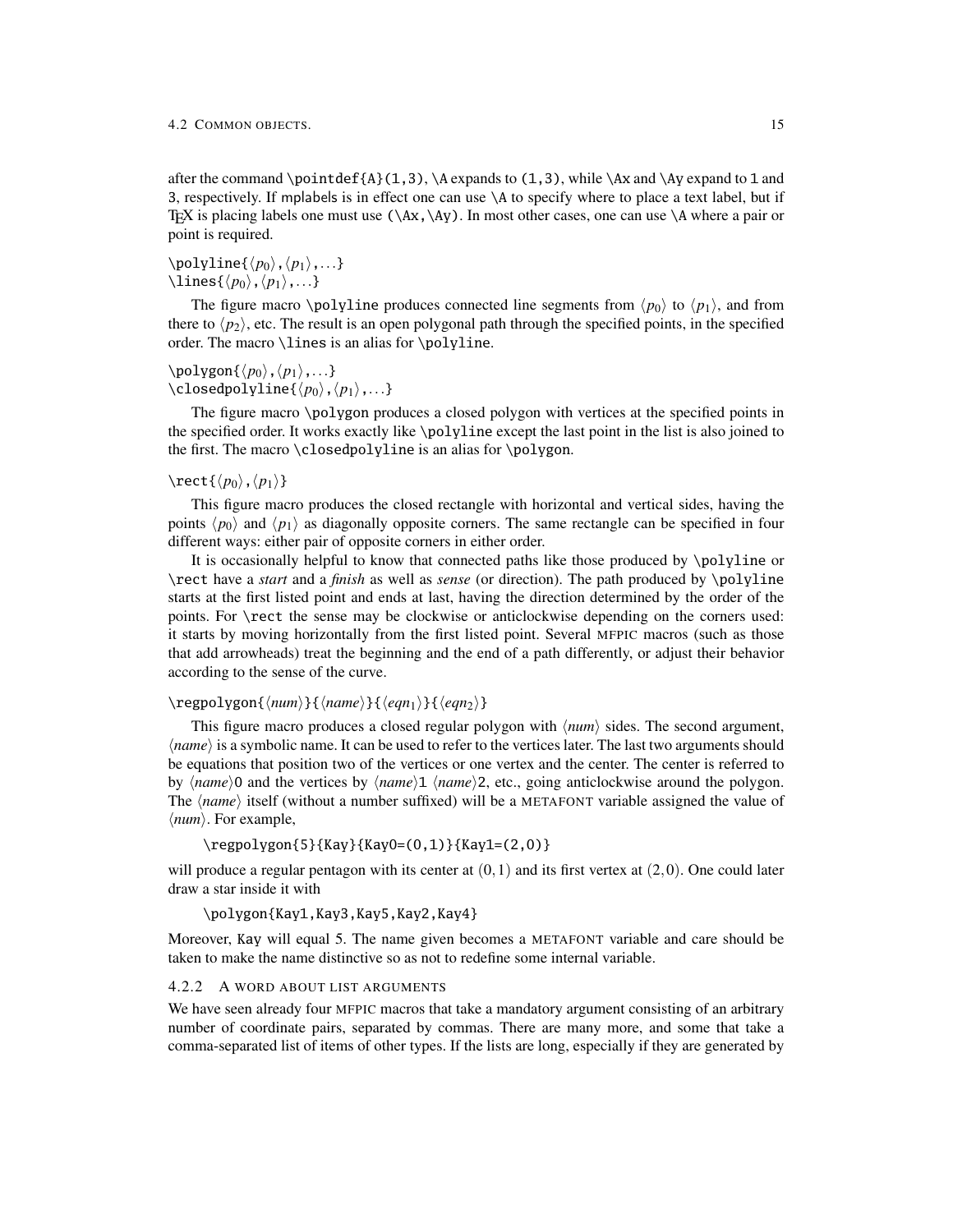a program, it might be more convenient if one could simply refer to an external file for the data. This is possible, and one does it the following way: instead of  $\polr{list}\$ , one can write

\polyline\datafile{\*filename*}}

where  $\langle$ *filename* $\rangle$  is the full name of the file containing the data. The required format of this file and the details of this usage can be found in subsection [4.6.3.](#page-48-0) This method is available for any command that takes a comma-separated list of data (of arbitrary length) as its last argument, *with the exception of those commands that add text to the picture*. Examples of the latter are \plottext and \axislabels (subsection [4.7.1\)](#page-51-1).

#### <span id="page-18-0"></span>4.2.3 AXES, AXIS MARKS, AND GRIDS

 $\xleftarrow{\hbar}{\hbar}$ ] \xaxis[\*hlen*}] \yaxis[\*hlen*}]

These are retained for backward compatibility, but there are more flexible alternatives below. They draw  $x$ - and  $y$ -axes for the coordinate system. The command  $\a$ xes is equivalent to  $\x$ xaxis followed by \yaxis which produce the obvious. The *x*- and *y*-axes extend the full width and height of the mfpic environment. The optional  $\langle hlen \rangle$  sets the length of the arrowhead on each axis. The default is the value of the T<sub>EX</sub> dimension \axisheadlen, initially 5pt. The shape of the arrowhead is determined as in the  $\arrow$  macro (section [4.4\)](#page-31-2). The color of the head is the value of headcolor, the shaft is drawcolor.

Unlike other commands that produce lines or curves, these do not respond to prefix macros. They always draw a solid line (with an arrowhead unless \axisheadlen is 0pt). They *do* respond to changes in the pen thickness (see \penwd in section  $4.11$ ) but that is pretty much the only possibility for variation.

# $\langle$ axis[ $\langle hlen \rangle$ ] $\langle$ *one-axis* $\rangle$ }  $\\diamond$ doaxes[ $\langle hlen \rangle$ ] $\{\langle axis-list \rangle\}$

These produce any of 6 different axes. The parameter  $\langle one-axis \rangle$  can be x or y, to produce (almost) the equivalent of  $\x$ axis and  $\ya$ xis; or it can be 1, b, r, or t to produce an axis on the border of the picture (left, bottom, right or top, respectively). \doaxes takes a list of any or all of the six letters (with either spaces or nothing in between) and produces the appropriate axes. Example: \doaxes{lbrt}. The optional argument sets the length of the arrowhead. In the case of axes on the edges, the default is the value of \sideheadlen, which MFPIC initializes to 0pt. For the *x*- and *y*-axis the default is \axisheadlen as in \xaxis and \yaxis above.

The commands  $\axis{x}, \axis{y},$  and  $\doaxes{xy}$  differ from the old  $\xaxis, \yaxis$ and  $\a$ xes in that these new versions respond to prefix macros. The  $\arccos$  prefix previously mentioned is an exception: these macros add an arrowhead automatically. For example, the sequence \dotted\axis{x} draws a dotted *x*-axis, but \dotted\xaxis produces a METAFONT error. A prefix macro applied to \doaxes generates no error, but only the first axis in the list will be affected.

```
\axisline{\one-axis}}
```
\border

These are figure macros that draw the line or lines that an  $\a$ xis command would draw. An \axis command is almost the equivalent of

 $\arrow[1/hlen] \axisline{\{one-axis\}.$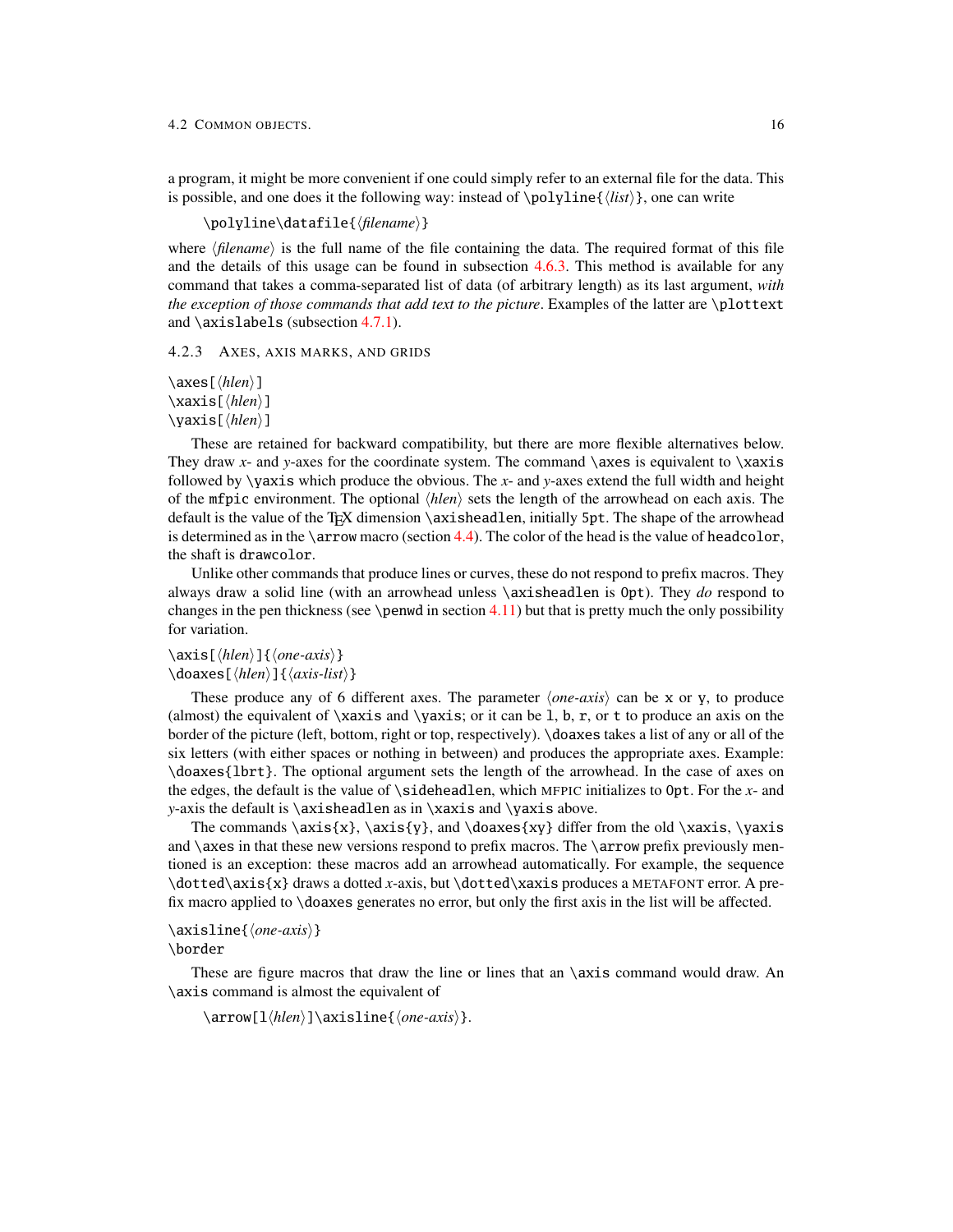The \axisline command is provided as a figure macro for maximum flexibility. For example, one can use the star-form of the \arrow command if desired or decorate it with ones own choice of arrowhead (see subsection [4.4.3\)](#page-35-0).

Also a figure macro, \border produces the rectangle which, if drawn, is visibly the same as the four border  $\a$ xisline s (without heads). It is a closed path and could easily be drawn with a  $\rect$ command, but the \border command automatically adjusts for the margins set by the commands below.

The side axes are drawn by default with a pen stroke along the very edge of the picture (as determined by the parameters to  $\langle$ mfpic). This can be changed with the command  $\langle$ axismargin described below.

Axes on the edges are drawn so that they don't cross each other. \doaxes{lbrt}, for example, produces a perfect rectangle. If the *x*- and *y*-axis are drawn with \axis or \doaxes, then they will not cross the side axes. For this to work properly, all the following margin settings have to be done before the axes are drawn.

```
\axismargin{\one-axis}}{\num}}
\setminussetaxismargins{\langle num \rangle}{\langle num \rangle}{\langle num \rangle}
\setallaxismargins{\\num\}
```
The parameter  $\langle one-axis \rangle$  is one of the letters 1, b, r, or t, and  $\exists$  axismargin causes the given axis to be shifted *inward* by the  $\langle num \rangle$  specified (in *graph* units). The second command \setaxismargins takes 4 arguments, using them to set the margins starting with the left and proceeding anticlockwise. The last command sets all the axis margins to the same value.

A change to an axis margin affects not only the axis at that edge but also the three axes perpendicular to it. For example, if the margins are  $M_{\text{lf}}$ ,  $M_{\text{bot}}$ ,  $M_{\text{rot}}$ , and  $M_{\text{top}}$ , then  $\{\text{axis}\{\text{b}\}\}$  draws a line starting  $M<sub>lf</sub>$  graph units from the left edge and ending  $M<sub>rt</sub>$  units from the right edge. Of course, the entire line is  $M_{\text{bot}}$  units above the bottom edge. The margins are also respected by the *x*- and *y*-axis, but only when drawn with \axis. The old \xaxis, \yaxis and \axes ignore them.

Special effects can be achieved by lying to one axis about the other margins. That is, axes can be draw in separate commands with changes to the declared margins in between. Be aware that various other commands are affected by the margin values. Examples are the already mentioned \border, as well as  $\grid$  and  $\gridlines$  (page [18](#page-20-0) in this subsection).

 $\langle \mathsf{then} \rangle$ ]{ $\langle \mathsf{numberlist} \rangle$ }  $\mathcal{h}_\text{marks}[\langle len \rangle] \{\langle numberlist \rangle\}$  $\langle$ lmarks[ $\langle len \rangle$ ]{ $\langle numberlist \rangle$ }  $\hbox{\texttt{lemarks}}$ [ $\hbox{\texttt{lem}}$ ]{ $\hbox{\texttt{numberlist}}$ } \rmarks[\len\]{\*numberlist*\} \tmarks[h*len*i]{h*numberlist*i}  $\langle$ axismarks $\langle$ *axis* $\rangle$ }[ $\langle$ *len* $\rangle$ ] $\langle$ */numberlist* $\rangle$ }

These macros place hash marks on the appropriate axes at the places indicated by the values in the list. The optional  $\langle len \rangle$  gives the length of the hash marks. If  $\langle len \rangle$  is not specified, the T<sub>EX</sub> dimension \hashlen, initially 4pt, is used. The marks on the *x*- and *y*-axes are centered on the respective axis; the marks on the border axes are drawn to the inside. Both these behaviors can be changed (see below). The commands may be repeated as often as desired. (The timing of drawing commands can make a difference as outlined in appendix [5.6.](#page-83-1)) The command  $\arcsin\{x\}$  is equivalent to \xmarks and so on for each of the six axes. (I would have used the shorter name  $\text{maxs}$ , but that name was already taken by eT<sub>EX</sub>.)

The *\numberlist*} is normally a comma-separated list of numbers. In place of this, one can give a starting number, an increment and an ending number as in the following example: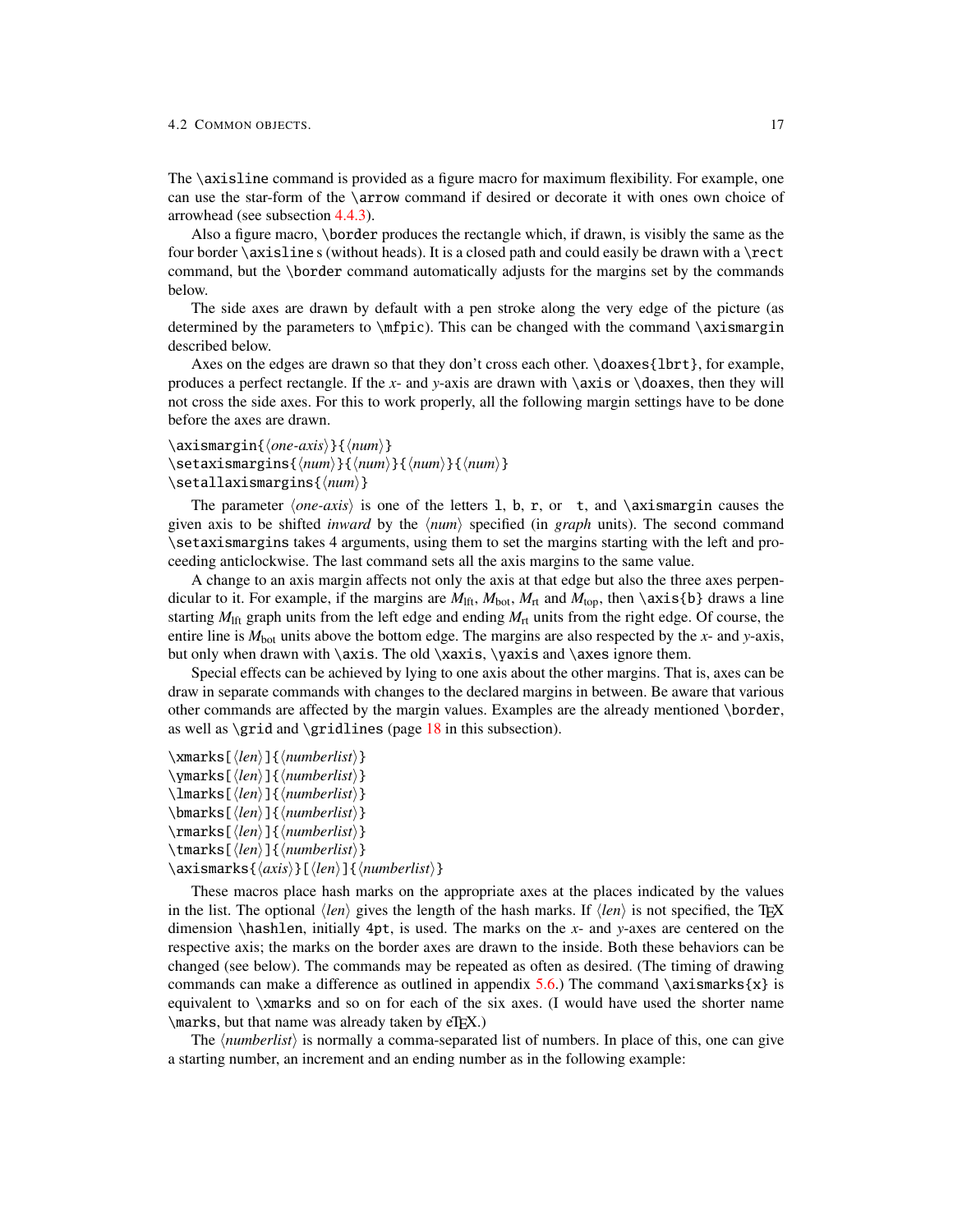\xmarks{-2 step 1 until 2}

is the equivalent of

 $\times$ fracks{-2,-1,0,1,2}

One must use exactly the words step and until. Spaces are not needed unless a variable name is used in place of one of the numbers (see subsection  $4.12.4$ ). The number of spaces is not sig-nificant.<sup>[11](#page-20-1)</sup> Users of this syntax should be aware that if any of the numbers is not an integer then, because of natural round-off effects, the last value might be overshot and a mark not printed there. For example, to ensure that a mark is printed at the point 1.0 on the *x*-axis, the second line below is better than the first.

```
\xmarks{0 step .2 until 1.0}
      \xmarks{0 step .2 until 1.1}
\setaxismarks{\langle axis \rangle}{\langle pos \rangle}
```

```
\setminussetbordermarks\{lpos\}{\{rpos\}}\{{tpos\rangle}
\setallbordermarks{\pos}}
\setxmarks{\pos\}
\setminussetymarks\{\langle pos \rangle\}
```
These set the placement of the hash marks relative to the axis. The parameter  $\langle axis \rangle$  is one of the letters x, y, 1, b, r, or t, and  $\langle pos \rangle$  must be one of the literal words inside, outside, centered, onleft, onright, ontop or onbottom. The second command takes four arguments and sets the position of the marks on each border. The third command sets the position on all four border axis to the same value. The last two commands are abbreviations for  $\setminus$  setaxismarks{x}{ $\langle pos \rangle$ } and  $\setminus$ setaxismarks $\{v\}\$ *(pos)*}, respectively.

Not all combinations make sense (for example, ontop for the right side axis). In these cases, no error message is produced. These words are actually METAFONT numeric variables and the variables ontop and onleft, for example, have the same value. Thus, using ontop for the right axis will have the same effect as onleft. Similarly, onright and onbottom are the same. The parameters inside and outside usually make no sense for the *x*- and *y*-axes, but if they are used then inside means ontop for the *x*-axis and onright for the *y*-axis.

```
\sqrt{\frac{\langle size \rangle}{\langle xsep \rangle}, \langle ysep \rangle}\gridpoints[\size\]{\\sep\,\psep\}
\lattice[\langle size \rangle]{\langle xsep \rangle, \langle ysep \rangle}
\hbox{\texttt{ysep}}\\varepsilon{xsep}}
\gridlines{\langle xsep \rangle, \langle ysep \rangle}
```
 $\sqrt{\frac{\text{grid}}{\text{draw}}{\text{dist}}}$  draws a dot at every point for which the first coordinate is an integer multiple of the  $\langle xsep \rangle$ and the second coordinate is an integer multiple of  $\langle ysep \rangle$ . The diameter of the dot is determined by  $\langle size \rangle$ . The default is the value of \griddotsize, initially 0.5pt. Under the metapost option, the color of the dot is pointcolor. The commands \gridpoints and \lattice are synonyms for \grid.

\hgridlines draws the horizontal and \vgridlines the vertical lines through these same points. \gridlines draws both sets of lines. The thickness of the lines is set by \penwd. Authors are recommended to either reduce the pen width or change drawcolor to a lighter color for grid

<span id="page-20-1"></span><sup>11</sup>Experienced METAFONT programmers may recognize that anything can be used that is permitted in METAFONT's h*forloop*i syntax. Thus the given example can also be reworded \xmarks{-2 upto 2}, or even \xmarks{2 downto -2}. See subsection [4.12.7](#page-73-0) for more on for-loops in MFPIC.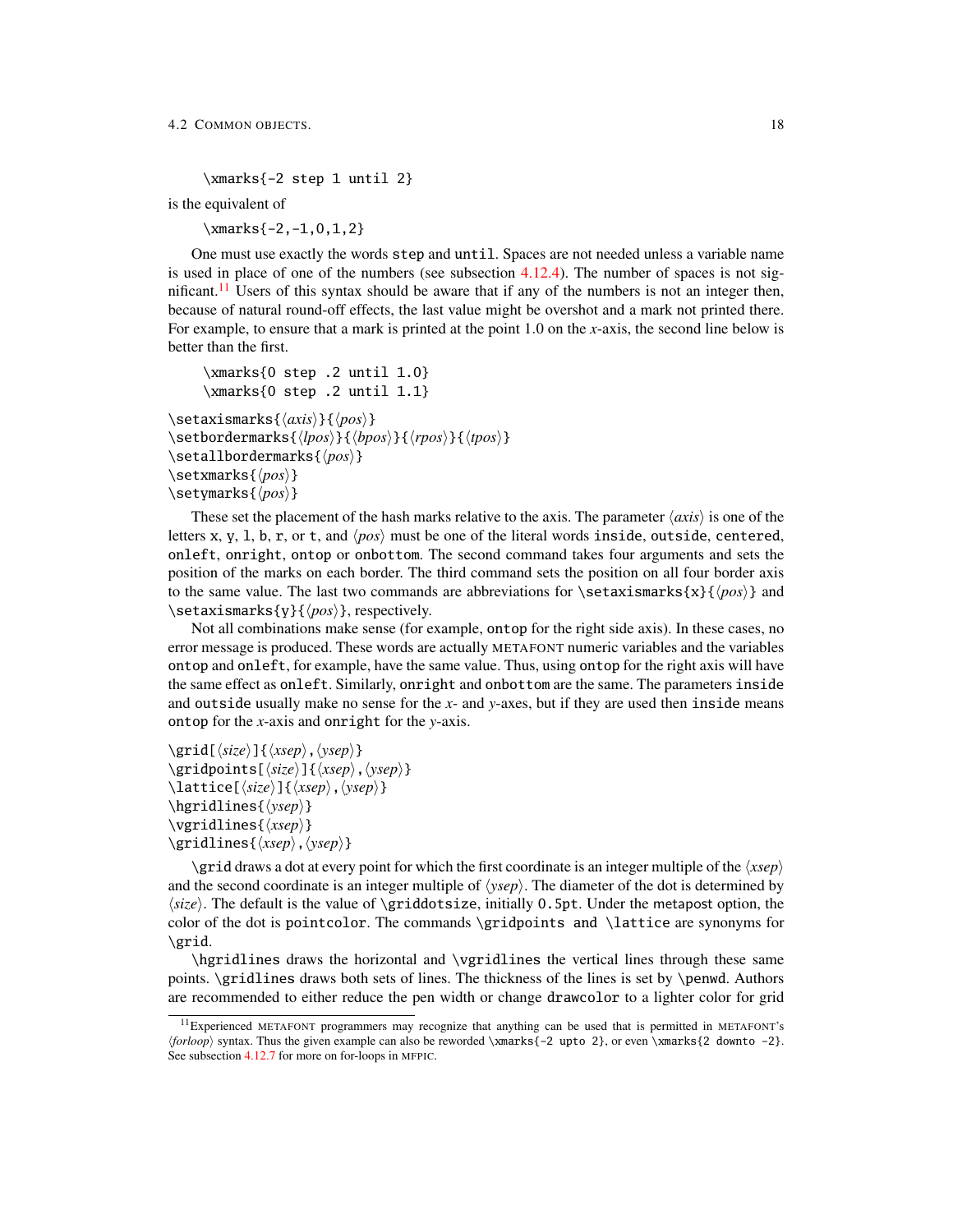lines. Or omit them entirely: well-designed graphs usually don't need them and almost never should both horizontals and verticals be used.

The above commands draw their dots and lines within the margins set by the axis margin commands on page [17.](#page-19-0)

```
\langle\phi\rangle, \langle anglesep\rangle\sqrt{\frac{r}{r}\gridrays{\anglesep}}
\plrpatch{\langle rmin\rangle, \langle rmax\rangle, \langle rsep\rangle, \langle tmin\rangle, \langle tsup\rangle}
\plrgridpoints[\langle size \rangle]{\langle resp \rangle, \langle anglesep \rangle}
```
\plrgrid fills the graph with circular arcs and radial lines. \gridarcs draws only the arcs, \gridrays only the radial lines. \plrgridpoints places a dot (diameter  $\langle size \rangle$ ) at all the places the rays and arcs would intersect. It takes an optional argument for the size of the dots, the default being \griddotsize, the same as the \grid command.

The arcs lie on circles centered at  $(0,0)$  and the rays would all meet at  $(0,0)$  if extended. The corresponding METAFONT commands actually draw just enough to cover the graph area and then clip them to the graph boundaries. If you don't want them clipped, use \plrpatch. Unlike the rectangular coordinate grid commands, these do not respect the axis margins (rectangular margins don't really belong with polar coordinates).

 $\phi$  /plrpatch draws arcs with radii starting at *(rmin)*, stepping by *(rsep)* and ending with *{rmax}*. Each arc goes from angle  $\langle tmin \rangle$  to  $\langle tmax \rangle$ . It also draws radial lines with angles starting at  $\langle tmin \rangle$ , stepping by  $\langle tsep \rangle$  and ending with  $\langle tmax \rangle$ . Each line goes from radius  $\langle rmin \rangle$  to  $\langle rmax \rangle$ . If  $\langle rmax \rangle$  $\langle rmin \rangle$  doesn't happen to be a multiple of  $\langle rsep \rangle$ , the arc with radius  $\langle rmax \rangle$  is drawn anyway. The same is true of the line at angle  $\langle \text{tmax} \rangle$ , so that the entire boundary is always drawn.

If  $\langle tsep \rangle$  is larger than  $\langle tmax \rangle - \langle tmin \rangle$ , then only the boundary rays will be drawn. If  $\langle rsep \rangle$  is larger than  $\langle rmax \rangle - \langle rmin \rangle$ , then only the boundary arcs will be drawn.

The color used for rays and arcs is drawcolor, and for dots pointcolor. The advice about color and use of \gridlines holds for \plrgrid and its relatives as well.

```
\vectorfield[\hlen)]{\texp\,\ysp\}{\formula\}{\testriction\}
\plrvectorfield[\hlen\]{\rsp\,\tsp\}{\formula\}{\restriction\}
```
These commande draw a field of vectors (arrows). The optional argument is the length of the arrowhead, the default being the dimension \headlen, initially 3pt.

For \vectorfield, an arrow is drawn starting from each point  $(x, y)$  where *x* is an integer multiple of  $\langle xsp \rangle$  and *y* is an integer multiple of  $\langle ysp \rangle$ . The vector field is given by  $\langle formula \rangle$ , which should be a pair-valued expression in the literal variables x and y. Typically that would be a pair of numeric expressions enclosed in parentheses and separated by a comma. The last argument is a boolean expression in the literal variables x and y, used to restrict the domain. That is, if the expression is false for some  $(x, y)$ , no arrow is drawn at that point. If you do not wish to restrict the domain, type true for the restriction.

For \plrvectorfield, an arrow is drawn starting from each point with polar coordinates  $(r, \theta)$ if *r* is an integer multiple of  $\langle rsp \rangle$  and  $\theta$  is an integer multiple of  $\langle tsp \rangle$ . In this case, the  $\langle formula \rangle$ must be a pair-valued expression in the literal variables r and t. This should be (or produce) a pair of *x* and *y* coorinates, not a polar coordinate pair. If you have formulas  $R(r, \theta)$  for the length of each vector and  $T(r, \theta)$  for the angle, then the following will convert to  $(x, y)$  pairs:

 ${polar (R(r,t),T(r,t))}$ 

The last argument is as in \vectorfield, except it should depend on the literal variables r and t.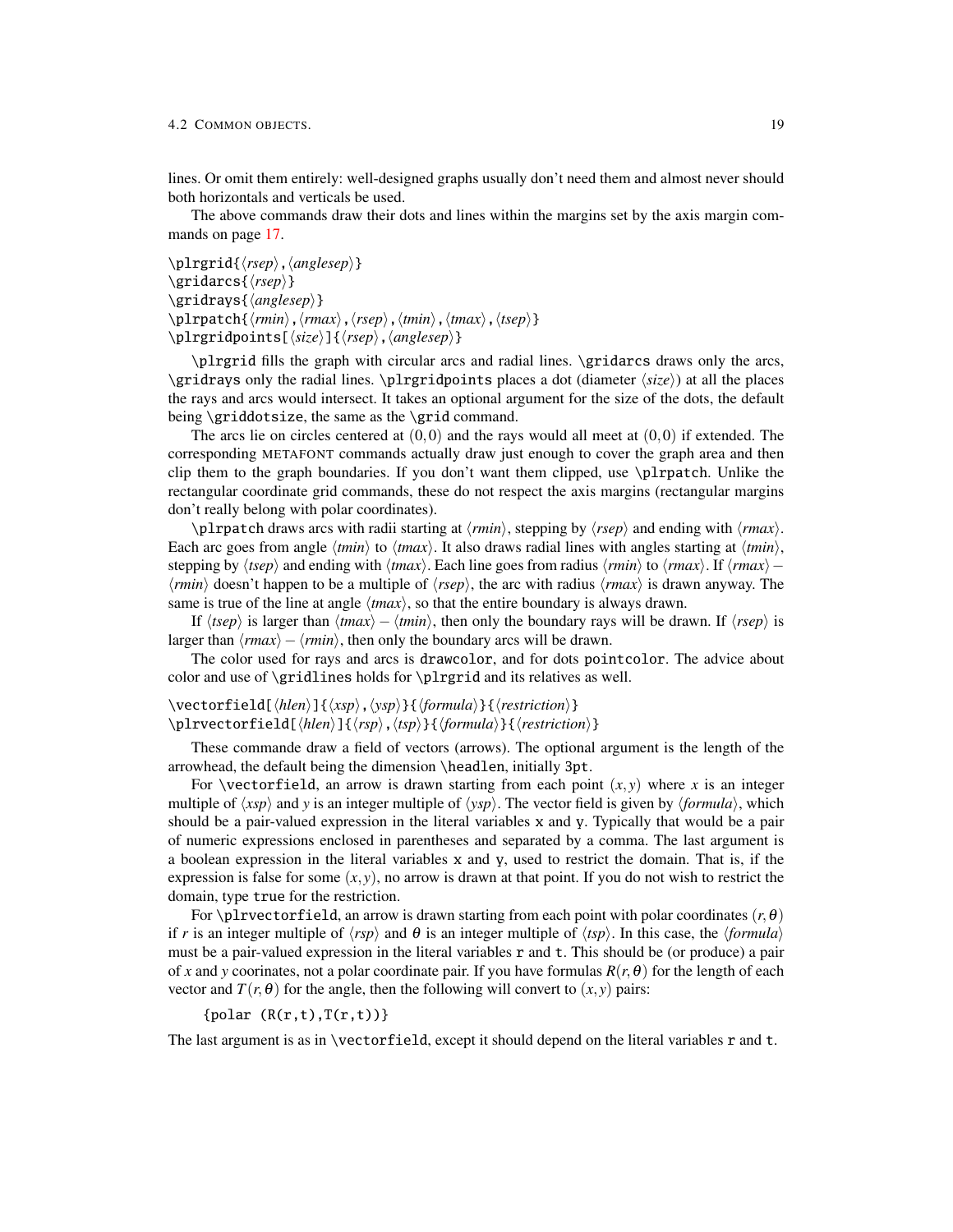In either case, the arrow is not drawn if the starting point would lie outside the borders set with \axismargins and its relatives.

The following draws a rotational field, omitting the inside of the circle of radius 1, where the arrows would be excessively long, and especially avoiding  $(0,0)$  where the vector field is undefined.

\vectorfield[2.5pt]{.25,.25}{.5\*(-y,x)/(x\*\*2+y\*\*2)}{x\*\*2+y\*\*2 >= 1}

The following is the same field, represented by arrows whose locations are regularly spaced in polar coordinates.

\plrvectorfield[2.5pt]{.25,20}{polar(.5/r,t+90)}{r >= 1}

<span id="page-22-0"></span>4.2.4 CIRCLES, ARCS AND ELLIPSES

# \circle[\*{format*}]{\*specification*}}

This figure macro produces a circle. Starting with MFPIC version 0.7, there are more than one way to specify a circle. In version 0.8 and later there are six ways, and one selects which one by giving \circle an optional argument that signals what data will be specified in the mandatory argument.

 $\langle$ circle[p]{ $\langle c \rangle$ , $\langle r \rangle$ }  $\setminus$ circle[c]{ $\langle c \rangle$ , $\langle p \rangle$ }  $\setminus$ circle[t]{ $\langle p_1 \rangle$ , $\langle p_2 \rangle$ , $\langle p_3 \rangle$ }  $\setminus$ circle[s]{ $\langle p_1 \rangle$ , $\langle p_2 \rangle$ , $\langle \theta \rangle$ }  $\langle$ circle[r]{ $\langle p_1 \rangle$ , $\langle p_2 \rangle$ , $\langle r \rangle$ }  $\langle$ circle[q]{ $\langle p_1 \rangle$ , $\langle p_2 \rangle$ , $\langle r \rangle$ }

The optional arguments produce circles according to the following descriptions.

- **[p]** The *Polar form* is the default. The data in the mandatory argument should then be the center  $\langle c \rangle$  and radius  $\langle r \rangle$  of the circle. A negative radius is a mathematical error, but it is accepted. It produces the same circle, with the same sense, but the starting point (normally  $\langle r \rangle$  units to the right of the center) is  $\langle r \rangle$  units *left* of the center.
- **[c]** The *center-point form*. In this case the data should be the center and one point on the circumference. The circle starts at the point and has an anticlockwise sense.
- **[t]** The *three-point form*. The data are three points that do not lie in a straight line. The circle starts at the first point and has the sense determined by the order of the points.
- **[s]** The *point-sweep form*. The data are two points on the circle, followed by the angle of arc between them. This circle starts at the first point and has a sense determined by the angle: anticlockwise for positive angles, clockwise for negative.
- **[r]** The *point-radius form*. The data are two points on the circle, followed by the radius. There are two circles with this data. The one that makes the angle from the first to the second point positive and less than 180 degrees is produced. The sense of the circle is normally anticlockwise starting at the first point. Using a negative radius is a mathematical error, but this command just produces the other circle with the opposite sense.
- **[q]** The *alternative point-radius form*. The data are the same as for the [r] case, except the other circle is produced. That is, a circle starting at the first point, proceeding anticlockwise through an angle greater than 180 degrees to the second point, then along the shorter arc to the first point. Again, a negative radius produces the other circle with clockwise sense.

These optional arguments are also used in the  $\arccos$  command (see below). The  $\circ$  command draws the whole circle of which the corresponding \arc command draws only a part.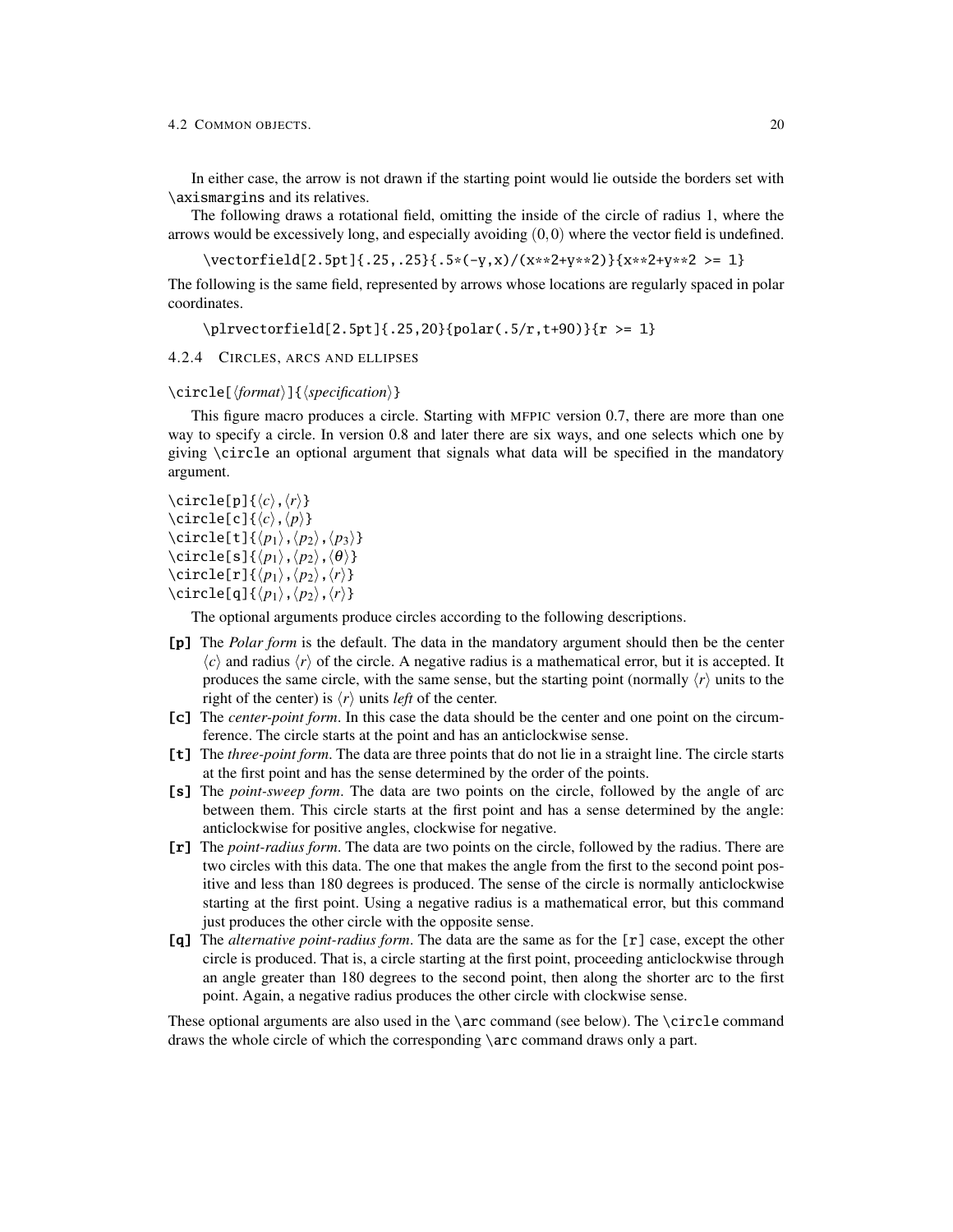\arc[ $\langle format \rangle$ ]{ $\langle specification \rangle$ }  $\arc*[\langle format \rangle]$  { $\langle specification \rangle$ }

This figure macro produces a circular arc specified as determined by the  $\langle format \rangle$  optional parameter. As with \circle, the optional *\format*} parameter determines the format of the other parameter, as indicated below. The user is responsible for ensuring that the parameter values make geometric sense. The starting point of each arc is at the first specified angle or point and the ending point is at the last one.

The star-form produces the complementary arc. That is, instead of the arc described below, it produces the rest of the circle from the ending point to the starting point of the arc described.

\arc[s]{ $\langle p_0 \rangle$ ,  $\langle p_1 \rangle$ ,  $\langle \theta \rangle$ }  $\langle \arctan(\rho_1\langle\langle c\rangle,\langle\theta_1\rangle,\langle\theta_2\rangle,\langle r\rangle)$  $\arc[a]\{\langle c\rangle, \langle r\rangle, \langle \theta_1\rangle, \langle \theta_2\rangle\}$ \arc[c]{ $\langle c \rangle$ ,  $\langle p_1 \rangle$ ,  $\langle \theta \rangle$ } \arc[t]{ $\langle p_0 \rangle$ , $\langle p_1 \rangle$ , $\langle p_2 \rangle$ } \arc[r]{ $\langle p_0 \rangle$ ,  $\langle p_1 \rangle$ ,  $\langle r \rangle$ } \arc[q]{ $\langle p_0 \rangle$ ,  $\langle p_1 \rangle$ ,  $\langle r \rangle$ }

The optional arguments produce arcs according to the following descriptions.

- **[s]** The *point-sweep form* is the default format. It draws the circular arc starting from the point  $\langle p_0 \rangle$ , ending at the point  $\langle p_1 \rangle$ , and covering an arc angle of  $\langle \theta \rangle$  degrees, measured anticlockwise around the center of the circle. If, for example, the points  $\langle p_0 \rangle$  and  $\langle p_1 \rangle$  lie on a horizontal line with  $\langle p_0 \rangle$  to the *left*, and  $\langle \theta \rangle$  is between 0 and 360 (degrees), then the arc will sweep *below* the horizontal line (in order for the arc to be anticlockwise). A negative value of  $\langle \theta \rangle$  gives a clockwise arc from  $\langle p_0 \rangle$  to  $\langle p_1 \rangle$ .
- **[p]** The *polar form* draws the arc of a circle with center  $\langle c \rangle$  starting at the angle  $\langle \theta_1 \rangle$  and ending at the angle  $\langle \theta_2 \rangle$ , with radius  $\langle r \rangle$ . Both angles are measured anticlockwise from the positive *x* axis. If the first angle is less than the second, the arc has an anticlockwise sense, otherwise clockwise. A negative radius is a mathematical error, but the result is the arc on the opposite side of the circle, as if both angles were increased by 180 degrees
- **[a]** The alternative polar form differs from the polar form above only in the order of the arguments. This seems (to me) a more reasonable order, and matches the order \sector requires (see below). The [p] option is retained for backward compatibility.
- **[c]** The *center-point-angle form* draws the circular arc with center  $\langle c \rangle$ , starting at the point  $\langle p_1 \rangle$ , and sweeping an angle of  $\langle \theta \rangle$  around the center from that point. This is the fundamental method for drawing arcs. All other methods are converted to this or the point-sweep method. Even the point sweep form is converted to this one for angles greater than 90 degrees.
- **[t]** The *three-point form* draws the circular arc which passes through all three points given, in the order given. Internally, this is converted to two applications of the point-sweep form.
- **[r]** The *point-radius form* draws an arc on the circle that \circle[r] would produce. The arc starts at the point  $\langle p_0 \rangle$  and ends at  $\langle p_1 \rangle$ . Of the two possible arcs on that circle, it produces the shorter one: the one with an angle  $\theta$  less than 180 degrees measured anticlockwise around the center of the circle. A negative radius is a mathematical error, but the result is the short arc on the other circle with a clockwise sense.
- **[q]** The *alternative point-radius form* is the same as [r] except it produces the longer arc: the one with angle  $\theta$  larger than 180 degrees measured anticlockwise around the center of the circle. A negative radius is a mathematical error, but the result is the longer arc on the other circle with a clockwise sense.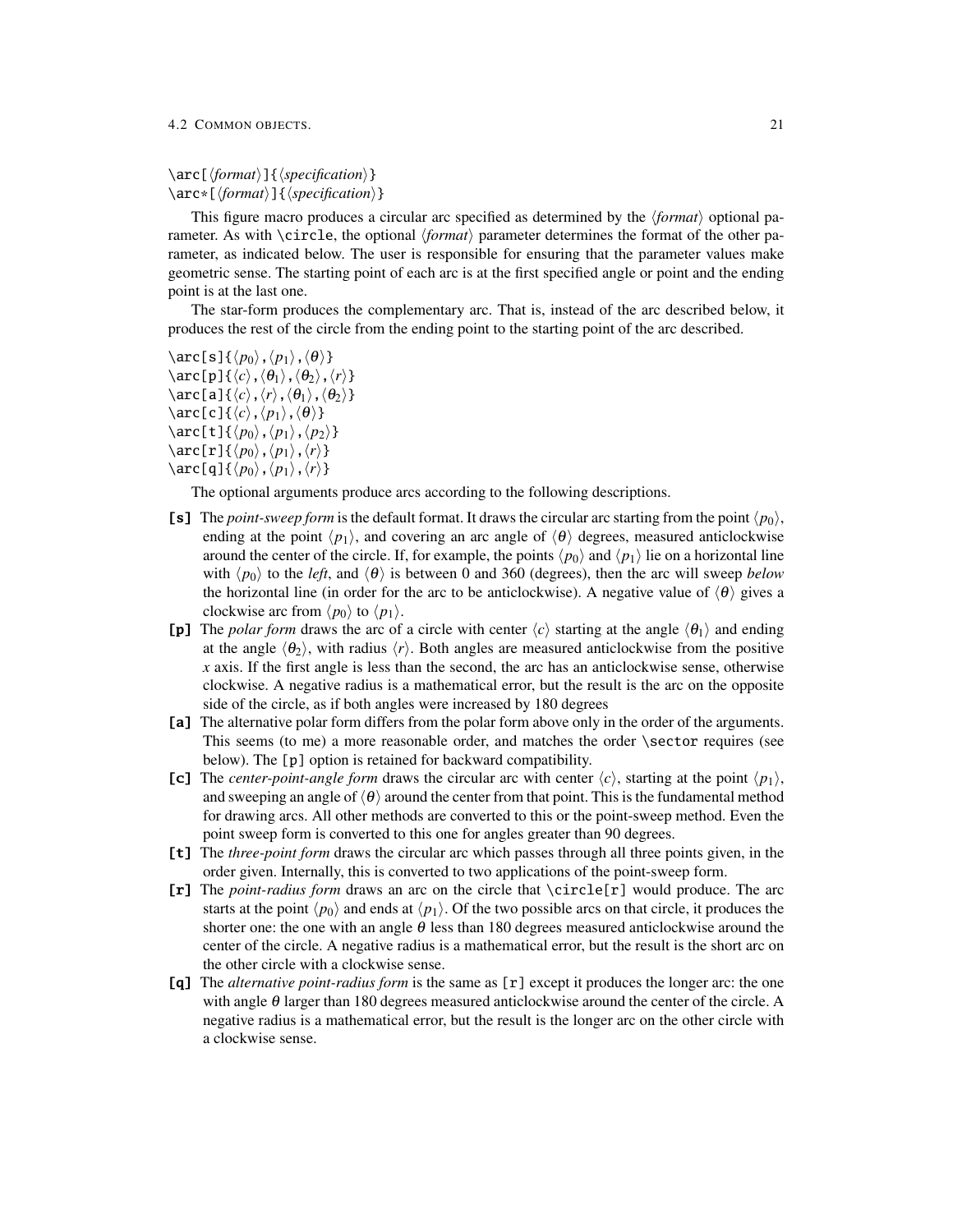For both options [r] and [q] the angle is computed and then the point-sweep method is used. If the absolute value of the radius is less than half the distance between the points, then no such arc exists. In this case, the angle is just set equal to  $\pm 180$  degrees (as if the radius were changed to half the distance).

# \sector{ $\langle c \rangle$ , $\langle r \rangle$ , $\langle \theta_1 \rangle$ , $\langle \theta_2 \rangle$ }

This figure macro produces the sector of the circle with center at the point  $\langle c \rangle$  and radius  $\langle r \rangle$ , from the angle  $\langle \theta_1 \rangle$  to the angle  $\langle \theta_2 \rangle$ . Both angles are measured in degrees anticlockwise from the direction parallel to the *x* axis. The sector forms a closed path. *Note*:  $\sect{p}$  have the same parameters, but *in a different order*. [12](#page-24-0)

# $\ell$ ellipse $[\langle \theta \rangle]$  $\{\langle c \rangle, \langle r_x \rangle, \langle r_y \rangle\}$

This figure macro produces an ellipse with the *x* radius  $\langle r_x \rangle$  and *y* radius  $\langle r_y \rangle$ , centered at the point  $\langle c \rangle$ . The optional parameter  $\langle \theta \rangle$  provides a way of rotating the ellipse by  $\langle \theta \rangle$  degrees anticlockwise around its center. Ellipses may also be created by differentially scaling a circle and perhaps rotating the result. See subsection [4.10.2.](#page-58-0)

 $\left\langle \text{fullellipse}\right\{ \langle C \rangle, \langle M_1 \rangle, \langle M_2 \rangle \}$  $\hbox{\texttt{Malfellingse}}\langle M_1 \rangle$ ,  $\langle M_2 \rangle$ ,  $\langle M_3 \rangle$ }  $\lambda$ quarterellipse{ $\langle M_1 \rangle$ , $\langle A \rangle$ , $\langle M_2 \rangle$ }

For any parallelogram there is a unique ellipse incribed in it which is tangent to the sides at their midpoints. The above allows one to obtain that ellipse and parts of it. The input to \fullellipse is the center  $\langle C \rangle$  of that parallelogram and the midpoints  $\langle M_1 \rangle$  and  $\langle M_2 \rangle$  of two adjacent sides. For  $\hbar$ alfellipse, one supplies the midpoints  $\langle M_1 \rangle$ ,  $\langle M_2 \rangle$ , and  $\langle M_3 \rangle$  of three successive sides. Lastly,  $\qquad$ quarterellipse requires the midpoints of two adjacents sides and the corner  $\langle A \rangle$  between them. Internally, a quarter-circle is transformed to produce the quarter-ellipse and the other two are built up out of two or four such quarter-ellipses.

The reasoning behind my choice of parameters is based on the anticipated use of these commands. For example, I wanted \quarterellipse to be used to round a corner represented by the three points  $M_1$ ,  $A$  and  $M_2$ . In order for the quarter-ellipse to have the same direction at  $M_1$  and  $M_2$ . as the polygon  $M_1AM_2$ , the associated parallelogram has to have midpoints at  $M_1$  and  $M_2$ .

# $\pi_{((r_0),(\theta_0))},(\langle r_1\rangle,\langle \theta_1\rangle), \ldots\}$

When dealing with arcs and circles, it is useful to work in polar coordinates. The macro  $\pi$ causes METAFONT to replace the specified list of polar coordinate pairs by the equivalent list of rectangular (cartesian) coordinate pairs. Through \plr, commands designed for rectangular coordinates can be applied to data represented in polar coordinates. It must be cautioned that this wholesale conversion of a list applies only to commands that take a list consisting of an arbitrary number of points, such as \polyline.

The effect of \plr is to apply a METAFONT command, polar, to each point in the list, producing a new list. This METAFONT command can also be used separately in any situation where a single METAFONT point is required. For example, to connect the point  $(2,3)$  to the point with polar coordinates (1,135) write

# \polyline{(2,3),polar(1,135)}

This last circle-producing macro I wrote for my own use. It produces a circle associated with the hyperbolic geometry of a disk or a half-plane.

<span id="page-24-0"></span><sup>&</sup>lt;sup>12</sup>This apparently was unintended, but we now have to live with it so as not to break existing  $cdot$  tex files.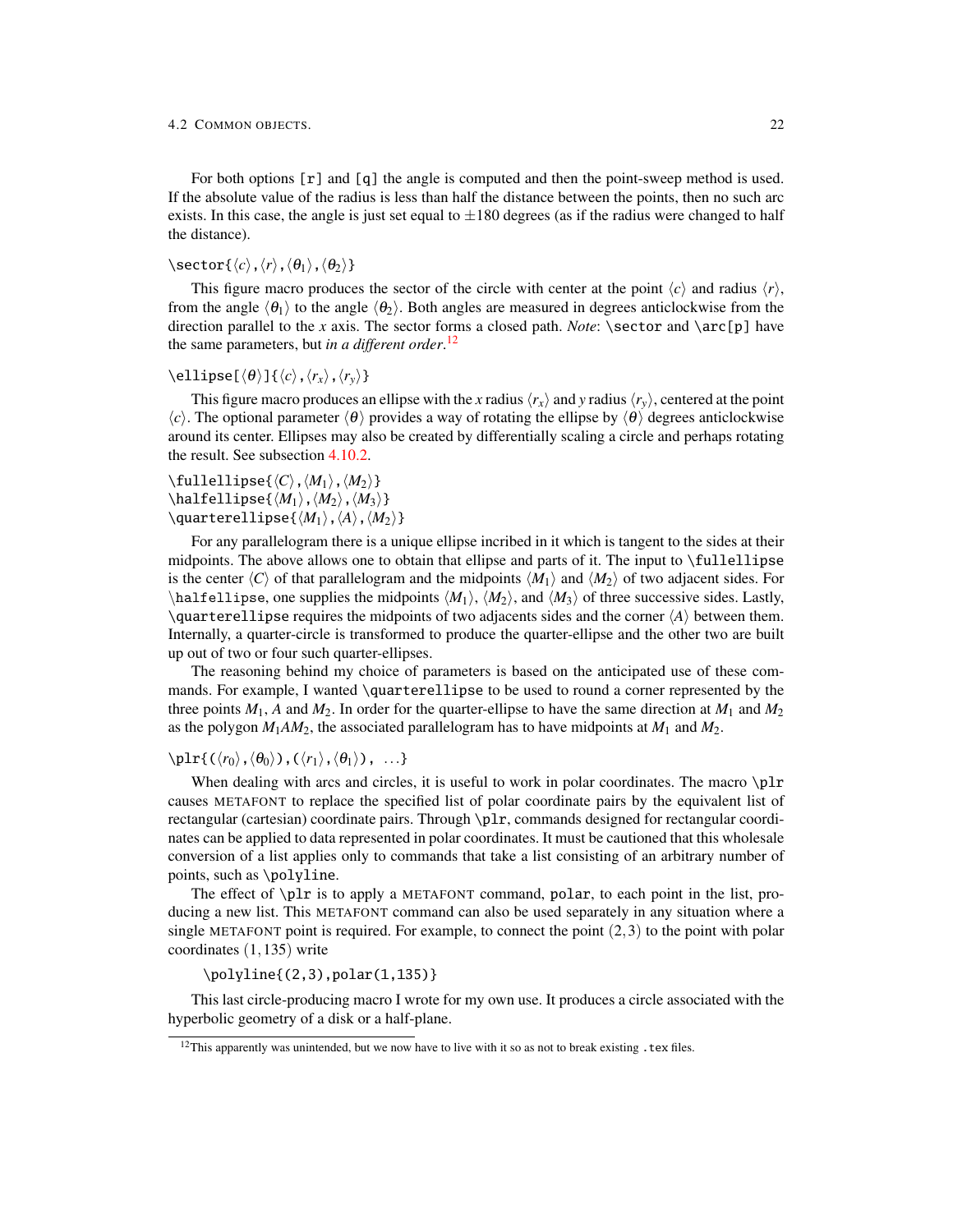# \pshcircle{*\center*},*\radius*}} \pshcircle\*{\*center*},\*radius*}}

This produces the circle whose hyperbolic center is at *\center*} and whose pseudohyperbolic radius is  $\langle radius \rangle$ . This all takes place inside the circle with center  $(0,0)$  and radius 1 (the *unit circle*). The  $\langle center \rangle$  is required to be inside the unit circle and the  $\langle radius \rangle$  is required to be less than 1.

The star-form is for the *upper half-plane*, which is the set of points with positive *y*-coordinate In this case, the  $\langle center \rangle$  must be in the upper half-plane and the  $\langle radius \rangle$  must still be less than 1. If you are not versed in hyperbolic geometry, be warned that the actual diameter of the resulting circle is on the order of  $2y/(1-R)$ , where *R* is the  $\langle radius \rangle$  and *y* is the *y*-coordinate of  $\langle center \rangle$ . This can be quite large even for modest values of *R* and *y*.

Finally, an arc-producing macro. This is also related to the hyperbolic geometry of a disk or a half-plane. The hyperbolic geometry includes a notion of distance that allow one to determine 'shortest' path between two points. This shortest path is called a 'geodesic' and it turns out (in the case of the upper half-plane or a disk) to be an arc of a circle: the unique circle that passes through both points and meets the boundary (of the half-plane or disk) at right angles.

# \hypergeodesic{*z*1,*z*2}

# \hypergeodesic\*{*z*1,*z*2}

This produces the hyperbolic geodesic from  $z_1 = (x_1, y_1)$  to  $z_2 = (x_2, y_2)$ . For guaranteed results both points should be in the unit disk (i.e.,  $|z_1| < 1$  and  $|z_2| < 1$ ) or, for the star form, both in the upper half-plane (i.e.,  $y_1 > 0$  and  $y_2 > 0$ ). However, if these are not satisfied an arc of the circle described above will be drawn whenever not prevented by a numeric overflow. The star form produces the geodesic for points in the upper half-plane. The normal form produces the geodesic for points in the unit disk (inside of the circle of radius 1 and center  $(0,0)$ ). One can use transforms of these to get geodesics suitable for other disks and other half-planes.

# <span id="page-25-0"></span>4.2.5 CURVES

\curve[ $\langle tension\rangle$ ]{ $\langle p_0\rangle$ , $\langle p_1\rangle$ ,...} \cyclic[ $\langle tension\rangle$ ]{ $\langle p_0\rangle$ , $\langle p_1\rangle$ ,...} \closedcurve[ $\langle tension\rangle$ ]{ $\langle p_0\rangle$ , $\langle p_1\rangle$ ,...}

These figure macros produce a smooth path through the specified points, in the specified order. It is 'smooth' in two ways: it never changes direction abruptly (no 'corners' or 'cusps' on the curve), and it tries to make turns that are not too sharp. This latter property is acheived by specifying (to METAFONT) that the tangent to the curve at each listed point is to be parallel to the line from that point's predecessor to its successor. The \cyclic variant arranges for the last point to be connected (smoothly) to the first, and produces a closed METAFONT Bézier curve. The command \closedcurve is an alias for \cyclic.

The optional  $\langle tension\rangle$  influences *how* smooth the curve is. The special value infinity (in fact, usually anything greater than about 10), makes the curve not visibly different from a polyline. The higher the value of tension, the sharper the corners on the curve and the flatter the portions in between. METAFONT requires the tension to be larger than 0.75. The default value of the tension is 1 when MFPIC is loaded, but that can be changed with the following command.

# \settension{ $\langle num \rangle$ }

This sets the default tension for all commands that take an optional tension parameter.

Sometimes one would like a convex set of points to produce a convex curve. This will not always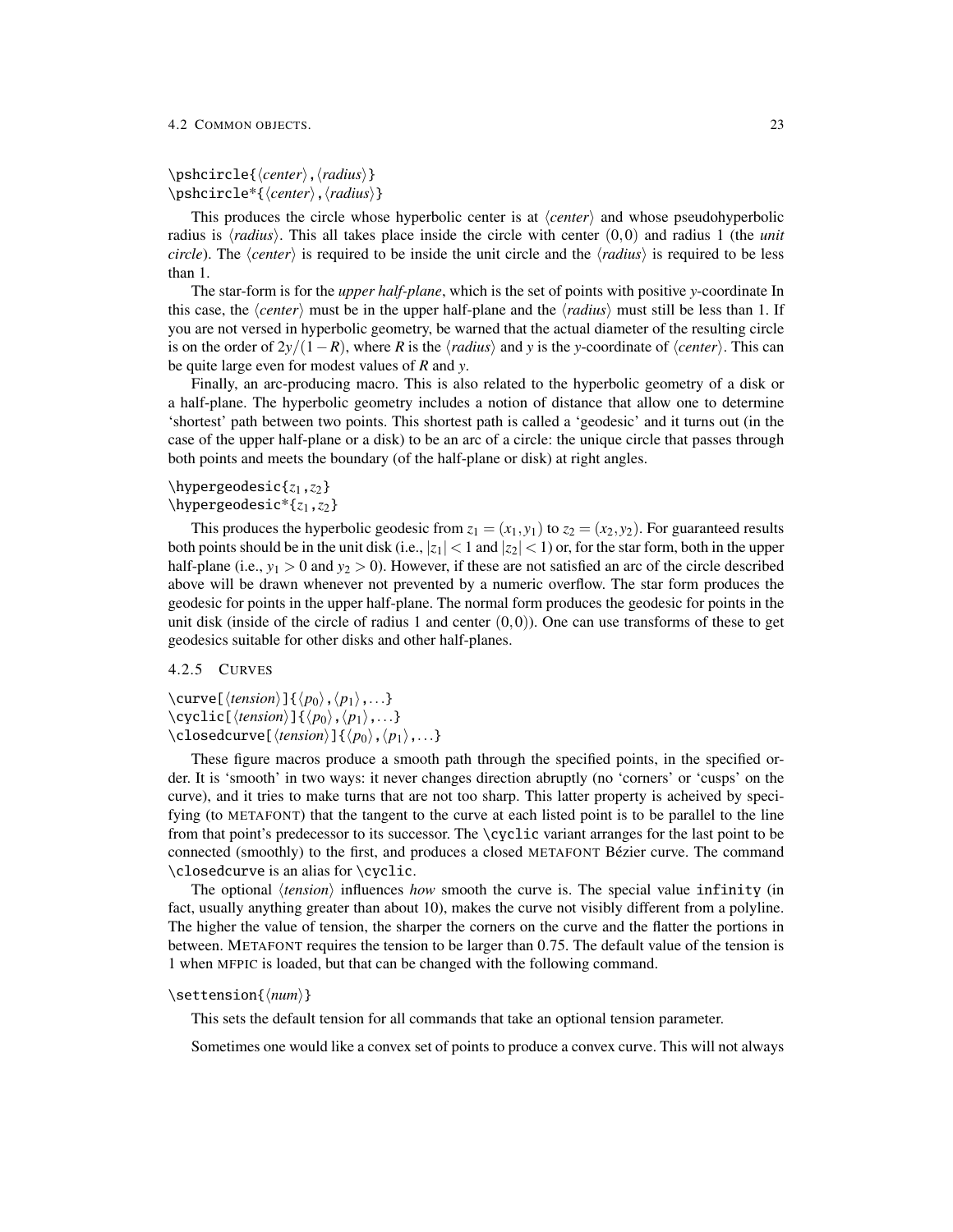be the case with \curve or \cyclic. You can verify this with the following example, where the list of points traces a rectangle:

\cyclic{(0,0),(0,1),(1,1),(2,1),(2,0),(0,0)}

To produce a convex curve, use one of the following:

\convexcurve[ $\langle tension\rangle$ ]{ $\langle p_0\rangle$ , $\langle p_1\rangle$ ,...} \convexcyclic[ $\langle tension\rangle$ ]{ $\langle p_0\rangle$ , $\langle p_1\rangle$ ,...}  $\c{1}$ osedconvexcurve[ $\langle tension\rangle$ ] $\{\langle p_0\rangle, \langle p_1\rangle, ...\}$ 

These figure macros can be used even if the list of points is not convex, and the result will be convex where possible. The third one is an alias for for the second one.

Occasionally it is necessary to specify a sequence of points with *increasing x*-coordinates and draw a curve through them. One would then like the resulting curve both to be smooth *and* to represent a function (that is, the curve always has increasing *x* coordinate, never turning leftward). This cannot be guaranteed with the \curve command unless the tension is infinity.

# $\text{C}$ cncurve[ $\langle tension\rangle$ ]{( $x_0, y_0$ ),( $x_1, y_1$ ),...}

This figure macro produces a curve through the points specified. If the points are listed with increasing (or decreasing) *x* coordinates, the curve will also have increasing (resp., decreasing) *x* coordinates. The  $\langle tension\rangle$  is a number greater than  $1/3$  which controls how tightly the curve is drawn. Generally, the larger it is, the closer the curve is to the polyline through the points. The default tension is that set with \settension, initially 1. For those who know something about METAFONT, this 'tension' is not the same as the METAFONT notion of tension (the tension in the \curve command), but it functions in a similar fashion. In this case it can actually be any positive number, but only values greater than  $1/3$  guarantee the property of never doubling back.

 $\text{turtle}\{\langle p_0\rangle,\langle v_1\rangle,\langle v_2\rangle,\ldots\}$ 

This figure macro produces a a sequence of line segments starting from the point  $\langle p_0 \rangle$ , and extending along the (2-dimensional vector) displacement  $\langle v_1 \rangle$ . The next segment is from the previous segment's endpoint, along displacement  $\langle v_2 \rangle$ . This continues for all listed displacements, a process similar to 'turtle graphics'.

<span id="page-26-0"></span>4.2.6 BAR CHARTS AND PIE CHARTS

```
\bar{\text{h}}\bargraph. . .
\gantt. . .
\histogram. . .
\mfpbarchart. . .
\mfpbargraph. . .
\mfpgantt. . .
\mfphistogram...
```
The macro \barchart computes a bar chart or a Gantt chart. It does not draw the bars, but only defines their rectangular paths which the user may then draw or fill or both using the \chartbar macros (see below). Since bar charts have many names, \bargraph and \histogram are provided as synonyms. The macro \gantt is also a synonym; whether a Gantt chart or bar chart is created depends on the data.

Since \barchart never draws anything, there is no particular reason it needs to be inside an mfpic environment. Starting with version 0.9 of MFPIC this is no longer required, but the command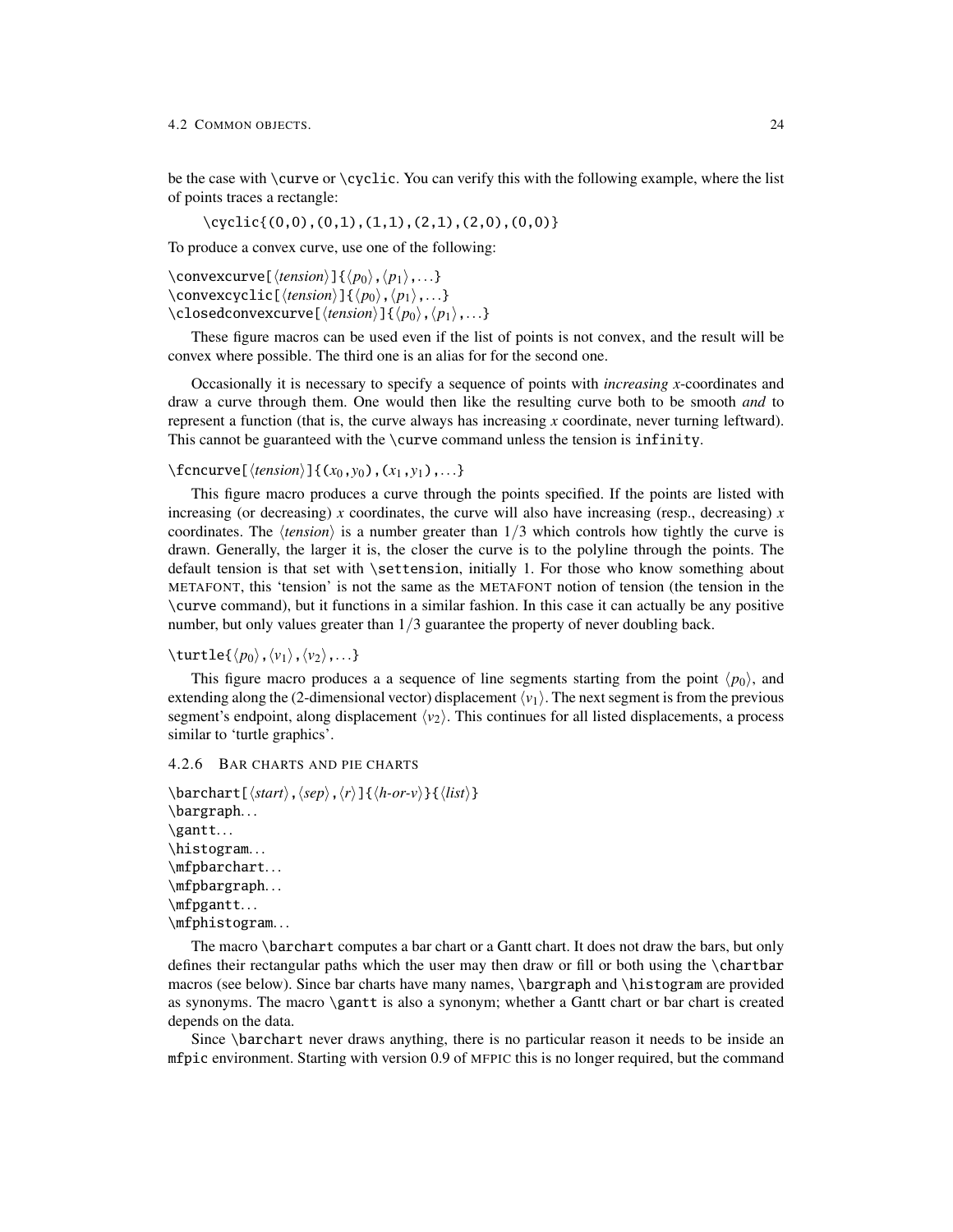name \mfpbarchart must be used outside (in case some other package also defines \barchart). One can use any of the four synonyms listed that start with '\mfp'. The commands to draw the bars are still required to be inside an mfpic environment.

 $\langle h$ -or-v) should be v if you want the ends of the bars to be measured vertically from the *x*-axis, or h if they should be measured horizontally from the *y*-axis.  $\langle list \rangle$  should be a comma-separated list of numbers and ordered pairs giving the end(s) of each bar. A number *c* is interpreted as the pair  $(0, c)$ ; a pair  $(a, b)$  is interpreted as an interval giving the ends of the bar (for Gantt diagrams). The rest of this description refers to the h case; the v case is analogous.

By default the bars are 1 graph unit high (thickness), from  $y = n - 1$  to  $y = n$ . Their width and location are determined by the data. The optional parameter consists of three numeric parameters separated by commas.  $\langle start \rangle$  is the *y*-coordinate of the bottom edge of the first bar,  $\langle sep \rangle$  is the distance between the bottom edges of successive bars, and  $\langle r \rangle$  is the fraction of  $\langle$ sep $\rangle$  occupied by each bar. The default behavior corresponds to  $[0,1,1]$ . In general, bar number *n* will be from  $y = \langle start \rangle + (n-1) * \langle sep \rangle$  to  $y = \langle start \rangle + (n-1+\langle r \rangle) * \langle sep \rangle$ 

Notice the bars are numbered in order from bottom to top. You can reverse them by making  $\langle$ sep $\rangle$ negative, and making  $\langle start \rangle$  the top edge of the first bar.

The fraction  $\langle r \rangle$  should be between  $-1$  and 1. A negative value reverses the direction from the "leading edge" of the bar to the 'trailing edge'. For example, if one bar chart is created with

\barchart[1,1,-.4]{h}{...}

and another with

\barchart[1,1,.4]{h}{...}

both having the same number of bars, then the first will have its first bar from  $y = 1$  to  $y = 1 - .4 = .6$ , while the second will have its first bar on top of that one, from 1 to  $1 + .4$ . Similarly the next bars will be above and below  $y = 2$ , etc. This makes it easy to draw bars next to one another for comparison.

```
\chartbar{\num}}
\langlegraphbar\langle/num\rangle}
\histobar{\num}}
\ganttbar{\num}}
```
The figure macro \chartbar (synonyms \graphbar, \ganttbar, and \histobar) takes a number from 1 to the number of elements in the list of data of the most recent \barchart command and produces the corresponding rectangular path computed by that command. This behaves just like any other figure macro, and the prefix macros from section [4.5](#page-37-0) may be used to give adjacent bars contrasting colors, fills, etc.

```
\piiechart[\langle dir \rangle{angle}]{\langle c \rangle, \langle r \rangle}{\langle list \rangle}
\mfppiechart...
```
The macro \piechart also does not draw anything, but computes the \piewedge regions described below. The first part of the optional parameter,  $\langle dir \rangle$ , is a single letter to indicate a direction: 'c' for *clockwise* or 'a' for *anticlockwise*. The *{angle}* is the angle in degrees of the starting edge of the first wedge. The defaults correspond to  $\lceil c90 \rceil$ , which means the first wedge starts at 12 o'clock and proceeds clockwise.

The first required argument contains the center  $\langle c \rangle$  and radius  $\langle r \rangle$  of the chart. The second required argument is the list of data: positive numbers separated by commas.

Since this command never actually draws anything, only defining the wedges, it makes sense to heave it available outside the drawing environment. Starting with version 0.9 of MFPIC that is the case, but the command name is \mfppiechart (to avoid a name clash with some other package's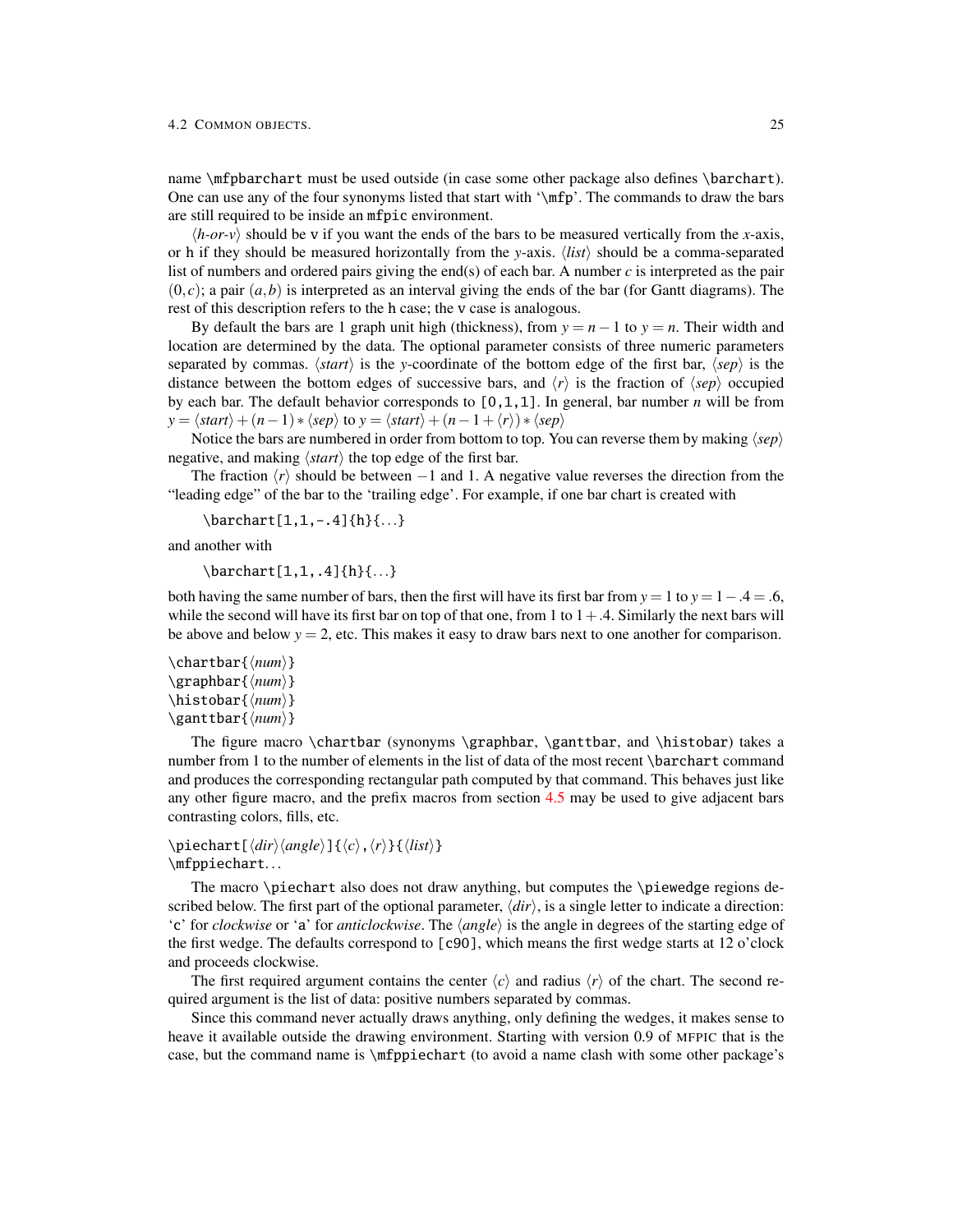#### 4.3 COLORS IN MFPIC. 26

\piechart command). The command to draw wedges (\piewedge, see below) is still required to be inside an mfpic environment.

# \piewedge[ $\langle spec \rangle \langle trans \rangle$ ]{ $\langle num \rangle$ }

This figure macro takes a number from 1 to the number of elements in the list of data of the most recent \piechart command and produces the corresponding wedge-shaped path computed by that command. By default, the path is positioned as computed by that \piechart command, but The optional argument to \piewedge can override this. The parameter  $\langle spec \rangle$  is a single letter, which can be x, s or m. The x stands for *exploded* and it means the wedge is moved directly out from the center of the pie a distance  $\langle trans \rangle$ .  $\langle trans \rangle$  should then be a pure number and is interpreted as a distance in graph units. The s stands for *shifted* and in this case h*trans*i should be a pair of the form  $(\langle dx \rangle, \langle dy \rangle)$  indicating the wedge should be shifted  $\langle dx \rangle$  horizontally and  $\langle dy \rangle$  vertically (in graph units). The m stands for *move to*, and  $\langle trans \rangle$  is then the absolute coordinates  $(\langle x \rangle, \langle y \rangle)$  in the graph where the point of the wedge should be placed.

# <span id="page-28-0"></span>4.2.7 BRACES

This figure is intended to group some graphical objects and label them.

# $\langle$ gbrace{ $\langle z_1 \rangle$ , $\langle C \rangle$ , $\langle z_2 \rangle$ }

This figure macro creates the shape of a brace (i.e., a '}') with its ends at  $\langle z_1 \rangle$  and  $\langle z_2 \rangle$  and its 'center' cusp at  $\langle C \rangle$ . The three points must be expressed as ordered pairs or as METAFONT pair expressions, and must be separated by commas. The 'width' of the brace (the distance from  $\langle C \rangle$  to the line through the other two points) is computed automatically and should not be 0. The cusp of the brace will not necessarily be in the center of the brace. Users position it with their choice of  $\langle C \rangle$ . The cusp should not be positioned too close to one of the endpoints as this can distort the brace.

#### <span id="page-28-1"></span>4.3 Colors in MFPIC.

### <span id="page-28-2"></span>4.3.1 METAPOST COLOR FUNCTIONS

Because of changes to color handling with METAPOST 1.000, we will have to give two descriptions of some operations. For brevity, we will refer to METAPOST versions before the addition of the cmykcolor data type as 'early' METAPOST and the versions afterward as 'recent' METAPOST. Early METAPOST actually ended with version 0.642. When development resumed, beta test versions began with 0.900. Any version 0.900 or later qualifies as 'recent'.

In early METAPOST, the only color data type is a triple of numbers like  $(1, .5, .5)$ , with the components between 0 and 1, representing red, green and blue levels, respectively. White is given by  $(1,1,1)$  and black by  $(0,0,0)$ . Recent METAPOST has the color data type (refered to as either color or rgbcolor) as well as the cmykcolor type. A cmykcolor is a quadruple of numbers like (1,.2,0,.3), with components between 0 and 1 representing levels of cyan, magenta, yellow and black. White is represented by  $(0,0,0,0)$ . While black can be obtained in several ways, $(0,0,0,1)$ is the simplest.

METAPOST also has color variables (and cmykcolor variables) and several have been predefined. The colors red, green, blue, white and black are built in to METAPOST and are of type rgbcolor. Colors cyan, magenta and yellow are defined by MFPIC's METAPOST support macros to be cmykcolor. In addition, MFPIC defines grayscaleblack, grayscalewhite, cmykblack, cmykwhite, rgbblack and rgbwhite. These give black and white in the indicated data type (grayscale being a numeric: 0 for black, 1 for white).

All the names in the LATEX COLOR package's dvipsnam.def have also been predefined by MFPIC as color variable names. Since METAPOST allows color expressions, colors may be added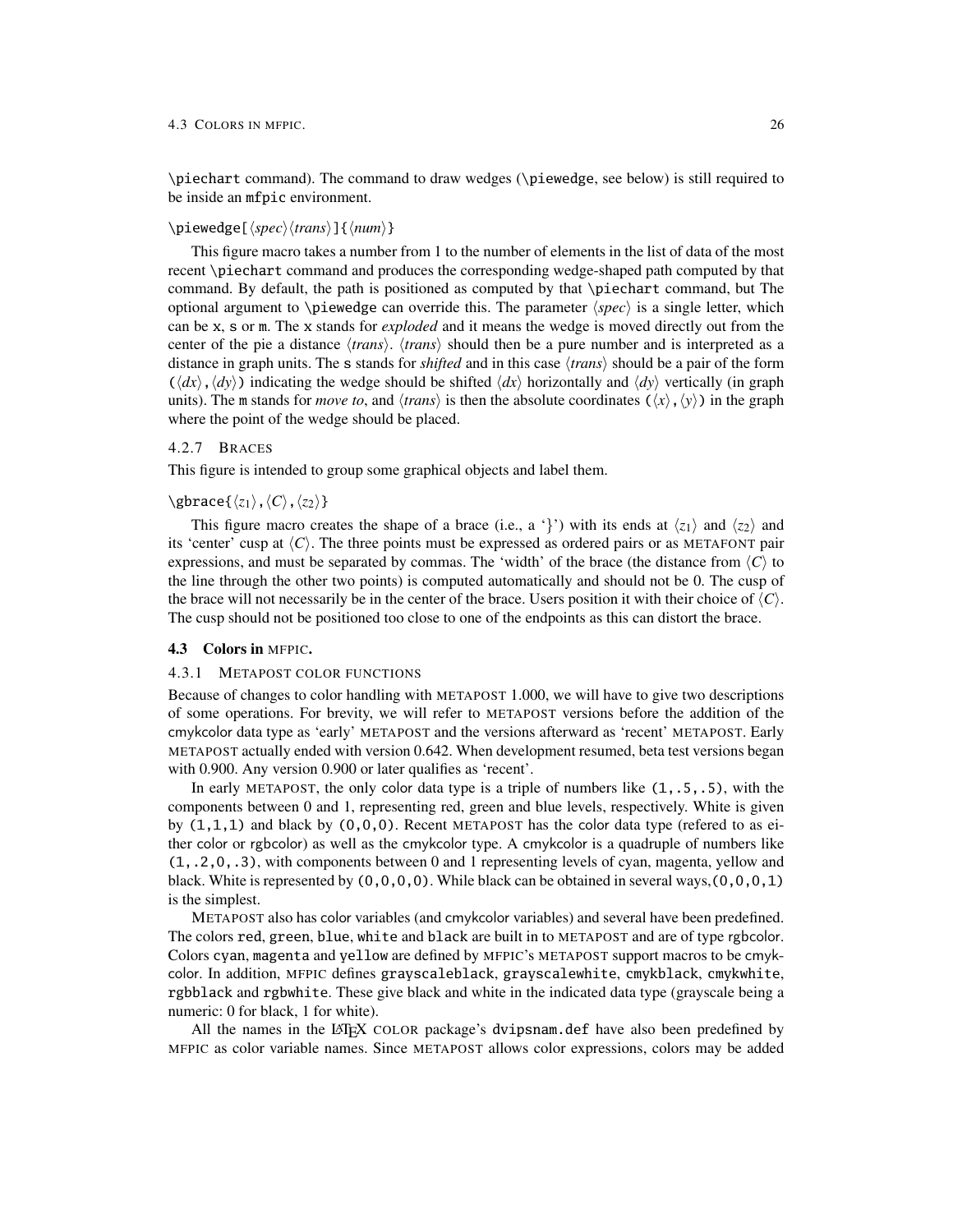#### 4.3 COLORS IN MFPIC. 27

together (as long as they are the same type) and multiplied by numerics. Multiplication by a number between 0 and 1 darkens a rgbcolor, but lightens a cmykcolor.

Moreover, several METAPOST color functions have been defined in grafbase.mp. These have the same names as the color models. Strictly speaking, it is never necessary to use these in recent METAPOST. However, since METAFONT and early METAPOST don't have a data type consisting of quadruples, and METAFONT doesn't have one for triples, these functions allow the same MFPIC code to be used for all three figure processors. These functions are defined to convert to a usable data type, (which may be ignored in METAFONT).

### cmyk(*c*,*m*,*y*,*k*)

In early METAPOST, this converts a cmyk color specification to METAPOST's native rgb. For example, the command cmyk $(1,0,0,0)$  yields  $(0,1,1)$ , which is the rgb equivalent of cyan. In recent METAPOST this produces the cmykcolor with the given components. That is,  $\text{cmyk}(1,0,0,0)$ simply produces  $(1,0,0,0)$ , the cmyk coding for cyan.

# gray(*g*)

In early METAPOST, this converts a numeric *g* (designating a level of gray) to the corresponding multiple of white: (*g*,*g*,*g*). In recent METAPOST, commands to draw paths or pictures in a particular color will accept a numeric parameter instead of color or cmykcolor, so in recent METAPOST this command simply returns the given numeric *g*.

# named( $\langle name \rangle$ ), rgb( $r, g, b$ )

These are essentially no-ops. However; rgb() will truncate the arguments to the 0–1 range, and set an unknown argument to 0. An unknown  $\langle name \rangle$  is converted to black (in the appropriate color model if  $\langle name \rangle$  is an unknown color variable, otherwise rgb black).

### RGB(*R*,*G*,*B*)

Converts an RGB color specification to rgb. It divides each component by 255, and performs the same truncations as rgb(). The RGB model consists of a triple of numbers between 0 and 255. Originally, the model required they be integers. However, since they are converted to fractions anyway, it doesn't matter in this command.

As an example of the use of these functions, in early METAPOST one could conceivable write:

\draw[0.5\*RGB(255,0,0)+0.5\*cmyk(1,0,0,0)]\circle{(0,0),1}

to have a circle drawn in a color halfway between red and cyan (which turns out to be the same as gray(0.5)). In recent METAPOST, however, this would be an error, as one cannot add two different data types (rgbcolor and cmykcolor). So MFPIC supplies conversion functions.

```
makecmyk \langleclr\ranglemakergb \langleclr\ranglemakegray \langleclr\rangle
```
In recent METAPOST, the  $\langle cIr \rangle$  can be a known color name, a constant of type numeric, rgbcolor, or cmykcolor, or the result of a color function. Then makecmyk returns the cmykcolor equivalent, and makergb returns the rgbcolor equivalent (a numeric  $\langle c\hat{i}\rangle$  is interpreted as a grayscale color). Unknown colors produce a black in the appropriate model. Then one can use

```
\draw{.5*RGB(255,0,0) + .5*makergb cmyk(1,0,0,0)}\circle{(0,0),1}
```
If one has forgotton whether RGB returns an rgbcolor, one could write makergb RGB(255,0,0) to be sure to get an rgbcolor.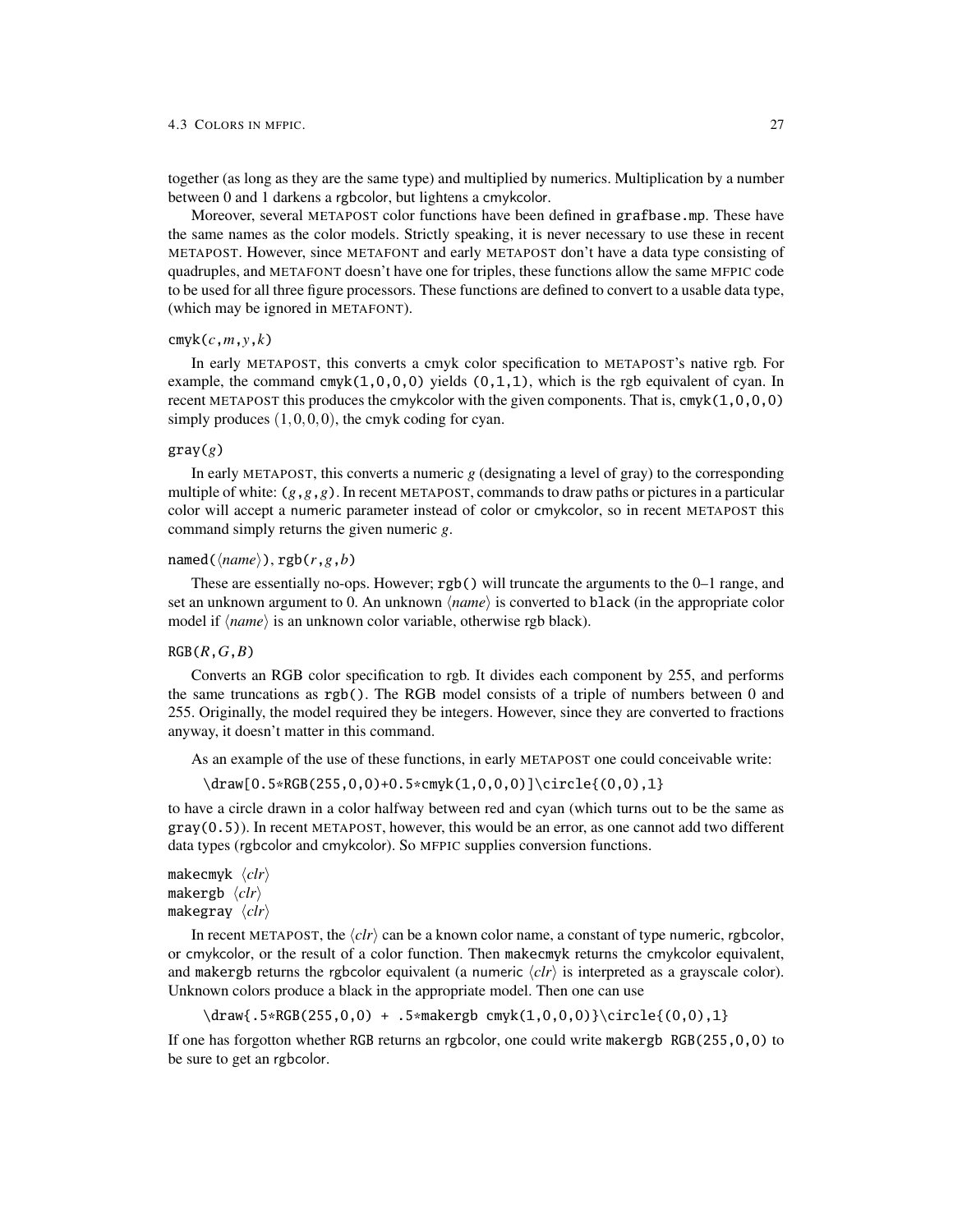The first two commands are never necessary in early METAPOST, but they are still defined: they simply return the given color if it is a known argument of type color, or apply the function gray() is it is numeric, and return black for an unknown name.

The last one makegray converts any color to a numeric, and then returns either that number (recent METAPOST) or that multiple of white (early METAPOST). In METAFONT, all three pass the (presumably numeric) argument  $\langle \text{clr} \rangle$  unchanged.

All three functions return some version of black if  $\langle c l r \rangle$  is not a color of some type, or has an unknown value.

# <span id="page-30-0"></span>4.3.2 ESTABLISHING MFPIC DEFAULT COLORS

 $\langle drawcolor[\langle model \rangle]{\langle colorspec \rangle}$  $\left\{h{model}\right\}$  $\left\{ \left\{ \left\{ colorspec\right\} \right\} \right\}$  $\hat{\mod}$ [ $\mod$ el}] $\{ \color{red}(choose) \}$  $\pi\cdot\cdot\cdot\cdot$  $\headcolor[\langle model\rangle]{\langle colorspec\rangle}$ \tlabelcolor[\*model*\]{\*colorspec*\} \backgroundcolor[\*model*\]{\*colorspec*\}

These macros set the default color for various drawing elements. Any curve (with one exception, those drawn by \plotdata), whether solid, dashed, dotted, or plotted in symbols, will be in the color set by \drawcolor. Set the color used by \gfill with \fillcolor. For all the hatching commands use \hatchcolor. For the \point, and \plotsymbol commands, as well as \gridpoints and \plrgridpoints, use \pointcolor, and for arrowheads, \headcolor. One can set the color used by \gclear with \backgroundcolor (the same color will also be used in the interior of unfilled points that are drawn with \point) and, when mplabels is in effect, the color of labels can be set with \tlabelcolor.

The optional  $\langle model \rangle$  may be one of rgb, RGB, cmyk, gray, and named. The  $\langle colorspec \rangle$  depends on the model, as outlined below. Each of these commands sets a corresponding METAPOST color variable with the same name (except \backgroundcolor sets the color named background). Thus, after drawcolor has been set, one can issue the command \fillcolor{drawcolor} to fill with the same color.

As previously discussed, all these colors are initially set to black except background is set to white.

If the optional  $\langle model \rangle$  argument is omitted, the color specification may be any expression recognized as a color by METAPOST. It is highly recommended (for portability) that one use either a predefined name or one of the color functions of the previous section.

When the optional  $\langle model \rangle$  is specified in the color setting commands, it determines the format of the color specification as in figure [1.](#page-30-1)

Model: Specification:

rgb Three numbers in the range 0 to 1 separated by commas.

RGB Three numbers in the range 0 to 255 separated by commas.

- cmyk Four numbers in the range 0 to 1 separated by commas.
- gray One number in the range 0 to 1, with 0 indicating black, 1 white.

named A METAPOST color variable name either predefined by MFPIC or by the user.

<span id="page-30-1"></span>Figure 1: Color specifications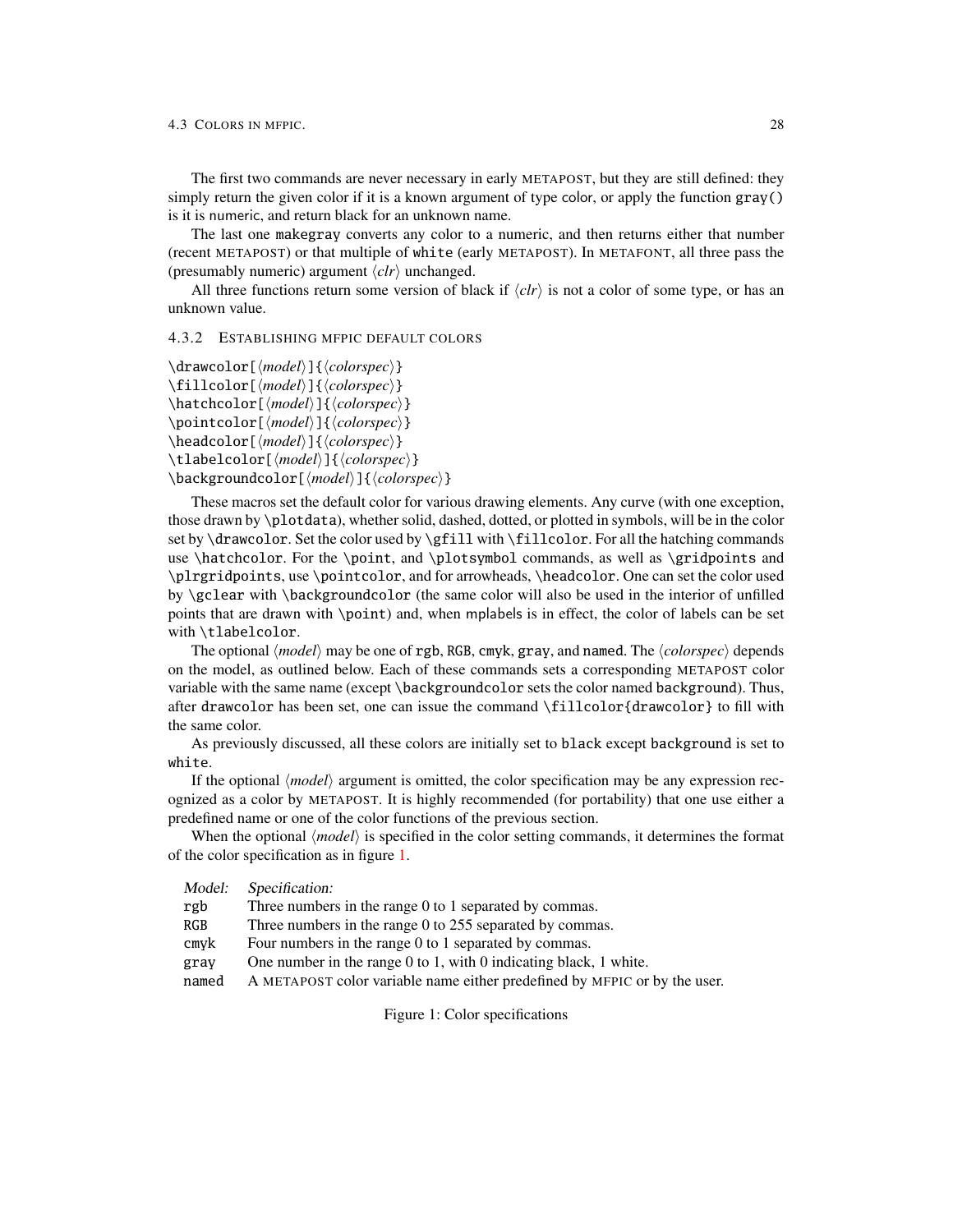#### 4.4 MODIFYING THE FIGURES. 29

MFPIC translates the command:

\fillcolor[cmyk]{1,.3,0,.2}

into the equivalent of:

 $\tilde{\text{cmyk}(1,.3,0,.2)}$ .

Note that when the optional model is specified, the color specification must *not* be enclosed in parentheses. Note also that each model name is the name of a color function described in the previous subsection. That is how the models are implemented internally. One sees from this that the optional argument is never necessary. It's there only to make the LAT<sub>E</sub>X user comfortable.

<span id="page-31-0"></span>4.3.3 DEFINING A COLOR NAME

#### $\m{\mathbf{h}(\mathbf{h}(\mathbf{h})\}$ {\mpdefinecolor{\mpdel\}}{\*colorspec*}}

This defines a color variable  $\langle name \rangle$  for later use, either in the commands  $\langle drawcolor, etc., or \rangle$ in the optional parameters to  $\dagger$  and  $\ddagger$  at . The name can be used alone or in the named model. The mandatory  $\langle model \rangle$  and  $\langle colorspec \rangle$  are as above.

A final caution, the colors of an MFPIC figure are stored in the .mp output file, and are not related to colors used or defined by any LATEX package (such as COLOR or XCOLOR). In particular a color defined only by LATEX's \definecolor command will remain unknown to MFPIC. Conversely, LATEX commands will not recognize any color defined only by \mfpdefinecolor.

### <span id="page-31-1"></span>4.3.4 METAFONT COLORS

METAFONT was never meant to understand colors, but it certainly can be taught the difference between black and white and, to a limited extent, various grays. Starting with version 0.7, MFPIC will not generate an error when a color-changing command is used under the metafont option. Instead, when possible, the variables that represent colors in METAPOST will be converted to a numeric value between 0 and 1 in METAFONT. When possible (for example, when a region is filled) the numeric will be interpreted as a gray level and shading (see subsection [4.5.2\)](#page-39-0) will be used to approximate the gray. In other cases (drawing or dashing of curves, placing of points or symbols, filling with a pattern of hatch lines) the number will be interpreted as black or white: a value less than 1 will cause the figure to be rendered in black, while a value equal to 1 (white) will cause pixels corresponding to the figure to be erased.

This depends on adhering to certain restrictions. METAFONT's syntax does not recognize a triple of numbers as any sort of data structure, but it does allow *commands* to have any number of parameters in parentheses. So colors must be specified using the color commands such as  $rgb(1,1,0)$  or color names such as yellow, and never as a bare triple. Also, as currently written, the color names defined in dvipsnam.mp are not defined in METAFONT. With these provisions the same MFPIC code can often produce either gray scale METAFONT pictures or METAPOST color pictures depending only on the metapost option.

The commands \shade and \gfill[gray(.75)] (see subsection [4.5.2](#page-39-0) for their meaning) will produce a similar shade of gray, but there is a difference. The first simply adds small dots on top of whatever is already drawn. The second, however, tries to simulate the METAPOST effect, which is to cover up whatever is previously drawn. Therefore, it first erases all affected pixels before adding the dots to simulate gray. In particular,  $\gtrsim$  fill[white] should have the same effect as  $\gtrsim$  clear.

#### <span id="page-31-2"></span>4.4 Modifying the figures.

Some MFPIC macros operate by *modifying* a figure macro: if you want to turn an open arc into a closed figure by adding a straight line, you can write: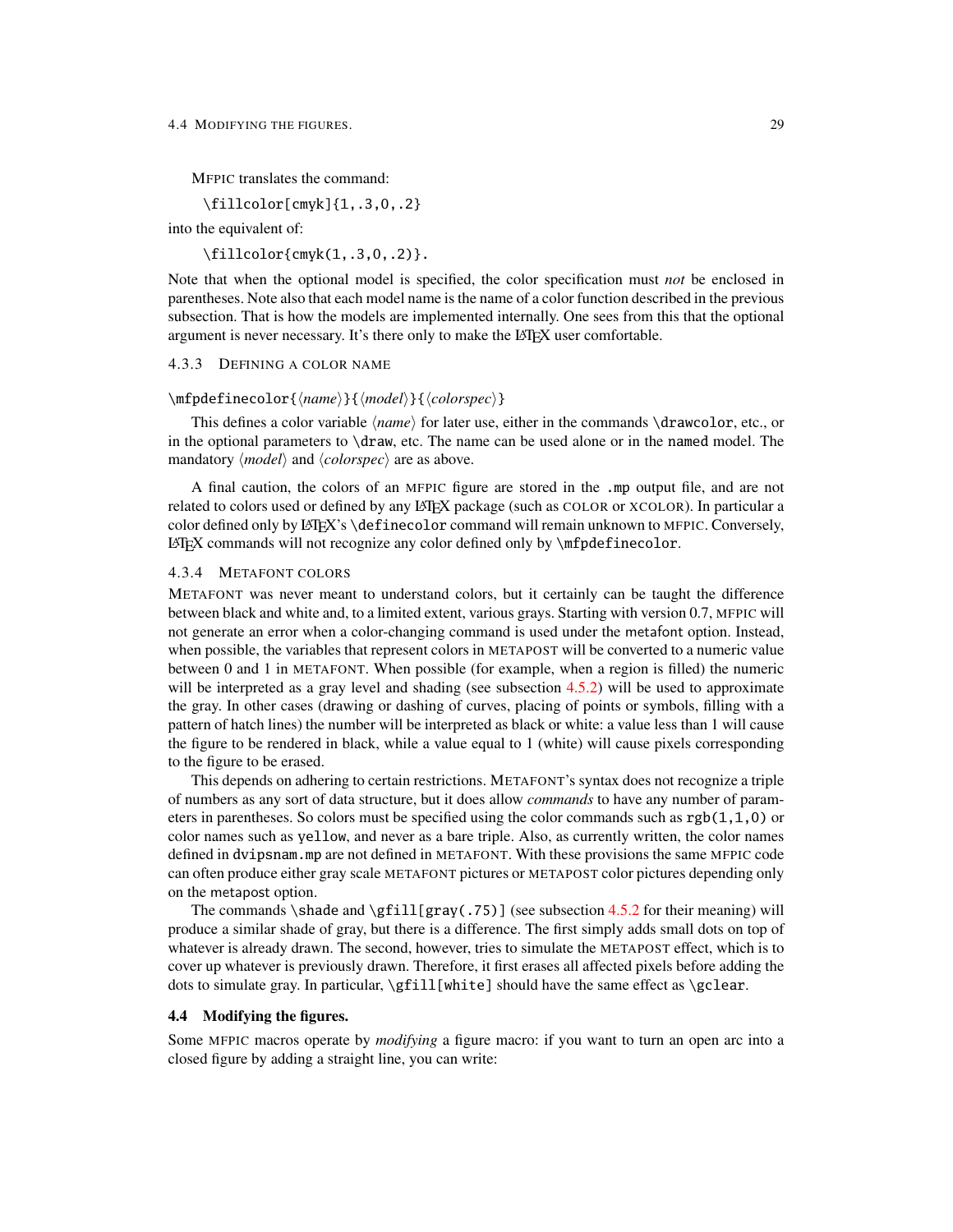#### 4.4 MODIFYING THE FIGURES. 30

# $\lceil \frac{(0,0), (1,0), 45} \rceil$ .

These are always prefixed to some figure drawing command, and apply only to the next following figure macro provided that only other prefix commands intervene. This is a rather long section, but even more modification prefixes are documented in subsection [4.10.2.](#page-58-0)

The combination of a modifying macro, followed by a figure macro, can usually be thought of as a new figure macro, to which further prefixes might be prepended.

More precisely: all prefix macros have an *input* path, an *output* path, and a *side effect*. The input is the path that is output by the *following* prefix or figure macro. The output is either the same as the input or a modification of it. The side effect might be a drawing or filling of the path or the addition of an arrowhead.

We list here a classifications of prefix and figure macros that is useful for understanding the MFPIC system.

- Figure macros. These take no input path; they must come last in a sequence. They output the path they were designed to produce. Examples are \circle, \rect and \polygon. If they have no prefixes, or are preceded only by appending macros (see next), they invoke a default rendering of the path (usually a drawing as a solid stroke) as the side effect.
- Appending macros These pass their input unchanged as their output. Their side effect is the appending of some object such as an arrow head or tail. Currently only the various prefix macros whose names begin with arrow are appending macros (see subsection  $4.4.3$ ). But \reverse, which technically modifies a path and has no side effect, is coded as an appending macro so that it will work correctly with arrows. Think of it as 'appending' a new direction.
- Rendering macros These pass their input unchanged as their output. They have the side effect of adding or subtracting ink from a picture in the shape of the input path. Examples are \draw, \dotted, \gfill and \gclip.
- Modifying macros These output the result of applying their intended modification to the input path. Examples are macros that close the path if it was open, macros that apply a transformation such as a rotation, and macros that return only a part of a path. If they have no prefixes, or are preceded only by appending macros (see above), they also invoke a default rendering of the output path (usually a drawing as a solid stroke of the modified path) as the side effect.

# <span id="page-32-0"></span>4.4.1 CLOSURE OF PATHS

It should be pointed out that the closure macros will leave already closed paths unchanged, so it is always safe to add one when uncertain. Moreover, if the path is not closed but the endpoints are identical, \lclosed and \bclosed will close it without adding any path segment.

\lclosed...

```
\boldsymbol{\lambda} \bclosed[\langle tens \rangle]...
\setminussclosed[\langle tens \rangle]...
```
These modifying macros all turn an open path into a closed one. If the path is already closed, they do nothing.

\lclosed makes an open path into a closed path by adding a line segment between the endpoints of the path. In the special case where the path ends exactly where it begins, all \lclosed does is change the type of the path from open to closed.

The \bclosed macro is similar to \lclosed, except that it closes an open path smoothly by drawing a Bézier curve. A Bézier is METAFONT's natural way of connecting points into a curve, and \bclosed is the simplest and most efficient closure next to \lclosed. Moreover it usually gives a reasonably aesthetic result. Sometimes, however, one might wish a tighter connection. If that is the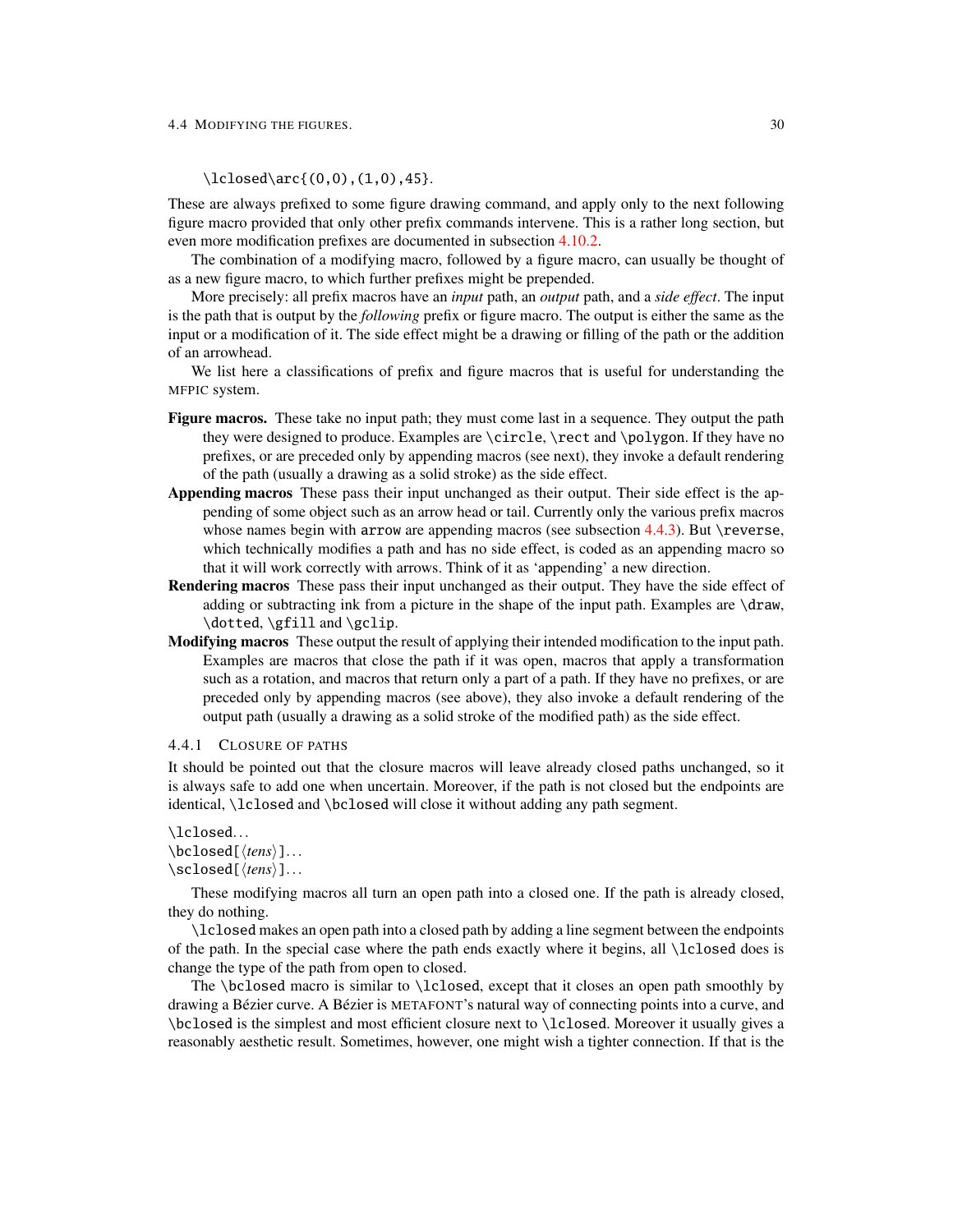case, use the optional argument with a value of the tension  $\langle tens \rangle$  greater than 1, the default. The command \settension (see subsection  $4.2.5$ ) can be used to change the default.

\sclosed closes the curve by mimicking the definition of the \curve command. That command tries to force the curve to pass through the *n*th point in a direction parallel to the line from point  $(n-1)$  to point  $(n+1)$ . In order to close a curve in this way, the direction at the two endpoints often has to be changed, and this changes the shape of the first and last segments of the curve. Use \bclosed if you don't wish this to happen. However, \sclosed\curve produces a result almost identical to \cyclic given the same points and tension values. The optional tension argument is as in the \bclosed command.

There are two other closure commands but, because they are associated with particular types of paths (splines), we delay their discussion until those are discussed (subsection [4.12.1\)](#page-65-1).

## $\mathcal{\mathcal{m}(\mathcal{m})}{\langle spec\rangle}$

The modifying macro \makesector can be applied to any path, but its name makes sense (and its action is predictable) only if that path is an arc. It appends line segments from the center of the arc's circle to the ends of the arc, producing a closed path. It is useful if one doesn't know where the center of the arc is (a required parameter of \sector). It works by selecting the first point, a middle point, and the last point of the following path, then calculates the center of the circle through those three points.

#### <span id="page-33-0"></span>4.4.2 REVERSAL, CONNECTION AND OTHER PATH MODIFICATIONS

#### \reverse...

\reversepath. . .

This modifies the following path by reversing its sense. This will affect the direction of arrows: bi-directional arrows can be coded with \arrow\reverse\arrow..., where the leftmost \arrow prefix applies to the *reversed* path. The order of endpoints for a connect environment will also be affected. The command \reversepath is exactly the same. It has been added (in vresion 1.10) to more closely match the names of other modification macros (see subsection [4.10.2\)](#page-58-0).

### \connect ... \endconnect

The macro \connect produces a connected path by joining all the paths following it up to the matching \endconnect command. Line segments are added from the end of one path to the start of the next. The whole group acts as one figure macro, permitting any prefix macros to come before.

In LATEX, instead of this pair of macros, an environment named connect may be used. For example

```
\lclosed
\begin{connect}
 \curve{(2,1),(1,2),(0,1)}
 \pi(0,0),(2,0)\end{connect}
```
produces a closed figure consisting of one smooth curve and three line segments: the segment produced by \polyline, the segment added by the connect environment, and the segment added by \lclosed.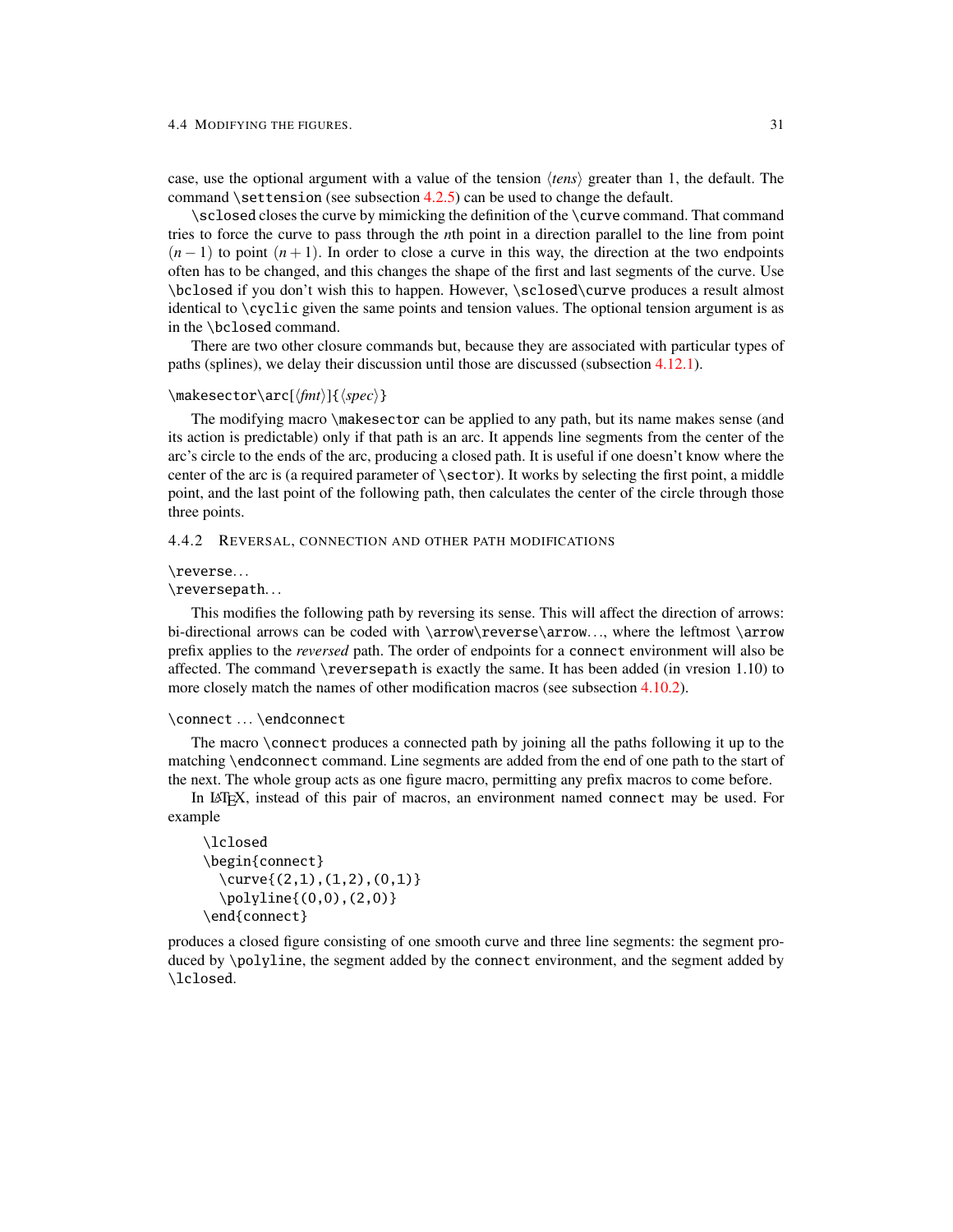```
\partpath{\frac1\,\frac2\}...
\sub{num1}, \langle num2 \rangle...
\langle \text{dim}_1 \rangle, \langle \text{dim}_2 \rangle...
\trian
```
These macros modify the following path by producing only a part of it. In \partpath the parameters  $\langle \text{frac1} \rangle$  and  $\langle \text{frac2} \rangle$  should be numbers between 0 and 1. The path produced travels the same course as the path that follows, but starts at the point that is the fraction  $\frac{r}{r}$  of the original length along it, and ends at the point  $\langle \text{frac2} \rangle$  of its original length. If  $\langle \text{frac1} \rangle$  is greater than  $\langle \text{frac2} \rangle$ , the sense of the path is reversed. In  $\sub{subpath}$ , the two numbers should be between 0 and the number of Bézier segments in the path. This is mainly for experienced METAFONTers and provides an MFPIC interface to METAFONT's 'subpath' operation.

The \trimpath macro takes two dimensions separated by commas and trims those lengths off the initial and terminal ends of the following path. Alternatively, it takes one dimension and and trims that length off of both ends. If any of  $\langle dim_1 \rangle$ ,  $\langle dim_2 \rangle$  or  $\langle dim \rangle$  is missing, it is taken to be 0pt. This works by finding the points of intersection between the path and circles around the endpoints with the given dimensions as radii. If the path is shorter than either dimension, it will not intersect either circle and nothing will be trimmed. Similar problems can occur, at one end or the other, if the path is shorter than the sum of the dimensions.

#### \parallelpath{\*dist*}}...

This modifying macro takes the following path and returns a path that follows beside it, keeping a fixed distance  $\langle dist \rangle$  to the left. If  $\langle dist \rangle$  is negative, it keeps to the right. Left or right is from the point of view of a traveller following the given path from start to finish. The distance is a pure number in *graph* coordinates. Note: this should be compared to the first optional argument of \doubledraw (see subsection [4.5.1\)](#page-37-1), which requires an absolute dimension like 2pt, even though it is implemented using the internal code of \parallelpath.

The calculation of the parallel path is approximate and rather inefficient. It is likely to produce inexplicable small loops where it tries to follow the inside of tight turns (radius less than  $\langle dist \rangle$ ). Actual corners, (which might be thought of as turns of radius 0) are usually detected and dealt with in a reasonable manner. However, if the path is made up of segments of length  $\langle dist \rangle$  or less, this is unlikely to work correctly at all.

### \arccomplement...

This macro, to work properly, must be followed by an arc of a circle. It produces the complementary arc. That is, it produces the circular arc, which would, if appended to the following arc, complete the circle. The complementary arc will have the same direction, clockwise or anticlockwise, as the original. The arc that follows doesn't have to be produced by \arc, as in the following example:

\draw[blue]\arccomplement \draw[red]\partpath{0,.333} \circle{(0,0),1}

This will draw 1/3 of this circle in red and the rest of it in blue.

METAFONT cannot check if a path is really a circular arc. The METAFONT code, like that of \makesector (see subsection [4.4.1\)](#page-32-0), selects three key points on the arc, then it produces the rest of the circle much the same way as the internal code of  $\arc[t]$  (the three point option for  $\arc)$ . Thus, it will produce *some* arc from the end of any following path to its beginning (or a straight line if the three chosen points happen to lie in a straight line). However, the result needn't bear any significant relation to the original path.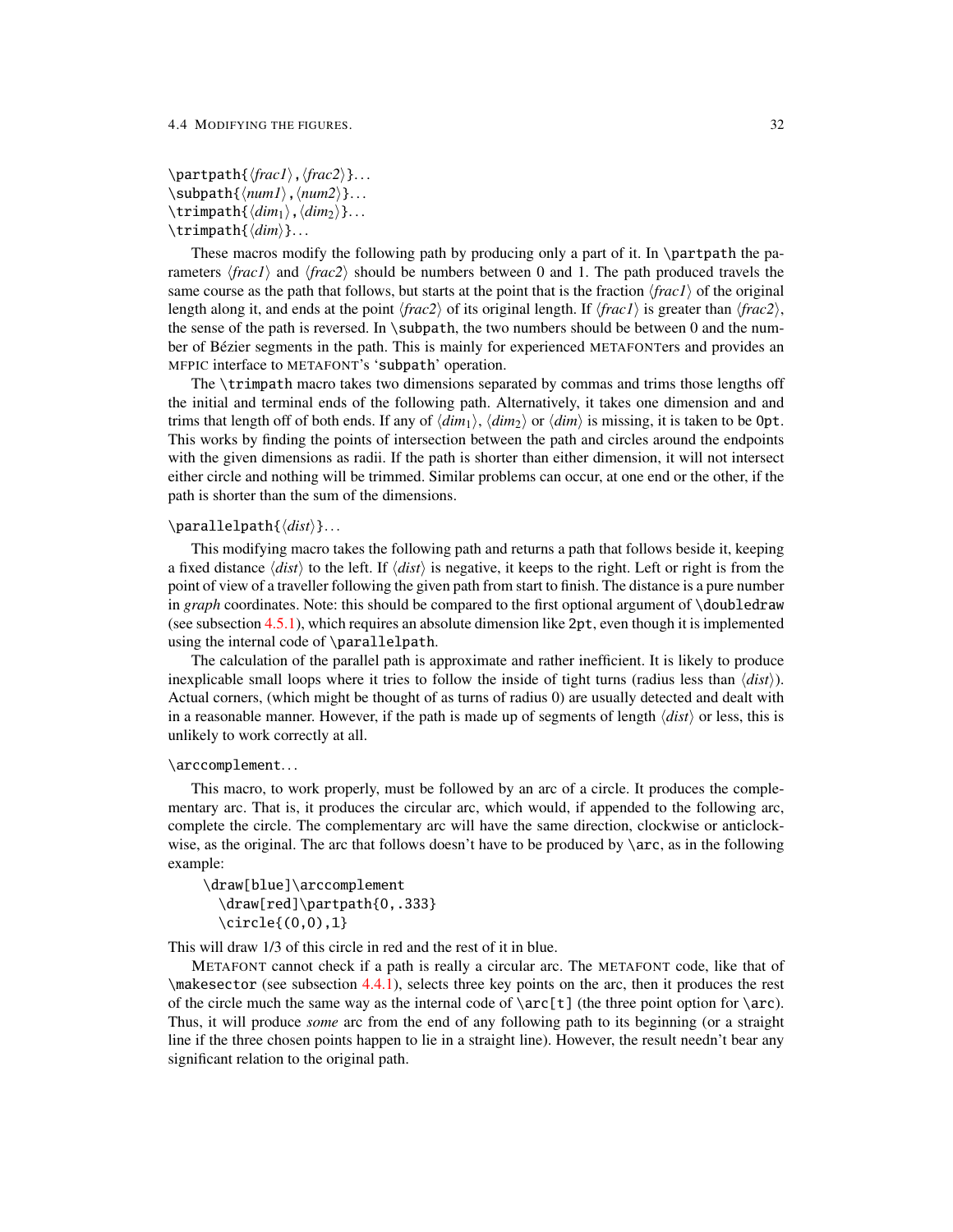\interpolatepath{ $\langle \frac{\langle \hat{h}_i \rangle}{\langle \hat{h}_i \rangle}$ ...

This modifying macro takes the following path (call it  $\langle path0 \rangle$ ) and computes a new path that is  $\langle \text{frac}\rangle$  of the way "between" it and the argument  $\langle \text{path1}\rangle$ . The argument  $\langle \text{path1}\rangle$  would usually be the name of a METAFONT path variable used to store a figure (see \store from subsection [4.10.2\)](#page-58-0). However it can actually be any legal METAFONT path expression. The argument  $\langle frac \rangle$  is a number. If  $\langle \text{frac} \rangle$  is 0, nothing is done and the following path  $\langle \text{path0} \rangle$  is produced; if  $\langle \text{frac} \rangle$  is 1, then the argument  $\langle path1 \rangle$  is produced. For values of  $\langle frac \rangle$  between 0 and 1 the resulting path is somewhere between the two. Numbers larger than 1 or less than 0 produce an extrapolated path. An ordered pair can be supplied instead of the argumant  $\langle path1 \rangle$ : it will be interpreted as a trivial path. If  $\langle path0 \rangle$ (the following figure) is closed and if  $\langle path1 \rangle$  is an ordered pair or a closed path, then the resulting path will also be closed. Otherwise it will not be.

What this command actually interpolates are the key points of the paths and the directions of travel at those key points. Therefore, if the two paths are visually very similar but have very different node structure, then the interpolated path can be quite unexpectedly different from both of them. For example

\store{ABC}\circle{(0,0),1} \interpolatepath{.5,ABC}\reverse\circle{(0,0),1}

produces a straight line from  $(1,0)$  to  $(-1,0)$  (and back again).

### <span id="page-35-0"></span>4.4.3 ARROWS

```
\arrow[1\langle headlen\rangle][r\langle rotate\rangle][b\langle backset\rangle][c\langle color\rangle]...\arrow*[1\langle headlen\rangle][r\langle rotate\rangle][b\langle backset\rangle][c\langle color\rangle]...
```
This macro adds an arrowhead at the endpoint of the open path (or at the last key point of the closed path) that follows. The optional parameter  $\langle headlen \rangle$  determines the length of the arrowhead. The default is the value of the T<sub>EX</sub> dimension \headlen, initially 3pt. The optional parameter  $\langle rotate \rangle$  allows the arrowhead to be rotated anticlockwise around its point an angle of  $\langle rotate \rangle$  degrees. The default is 0. The optional parameter  $\langle \text{backset} \rangle$  allows the arrowhead to be "set back" from its original point, thus allowing (for example) double arrowheads. This parameter is in the form of a TEX dimension—its default value is 0pt. If an arrowhead is both rotated and set back, it is set back in the direction after the rotation. The optional  $\langle color \rangle$  defaults to headcolor, initially black. The optional parameters may appear in any order, the indicated key character determining the meaning of a parameter. The key letter l for 'length' can be replaced by s for 'size'.

There is also a star-form: If  $\arrow$  is called as  $\arrow$ , then any part of the tip of the following curve that lies outside the arrowhead shape is clipped off. Imagine a rectangle with one side connecting the ends of the barbs and the opposite side passing through the tip. Everything in that rectangle outside the arrowhead is erased, so be careful using this (also see comments about META-POST's method of 'erasing' in the description of  $\gtrsim$   $\gtrsim$   $\qquad.5.2)$ . One use of this is adding an arrowhead to a figure rendered with \doubledraw (see the next section) or with a rather large pen diameter (see section [4.11\)](#page-61-0).

For the star-form to work, the head has to be added after the path is drawn. What this means in practice is that the \arrow\* command must come before any drawing command in the list of prefixes. This is because prefix macros add their elements to the result of everything that follows. If you  $\setminus$ store a curve in a path variable (see subsection [4.10.2\)](#page-58-0), and draw the path and the arrowhead in separate commands, then the arrow command must come *after* the drawing command.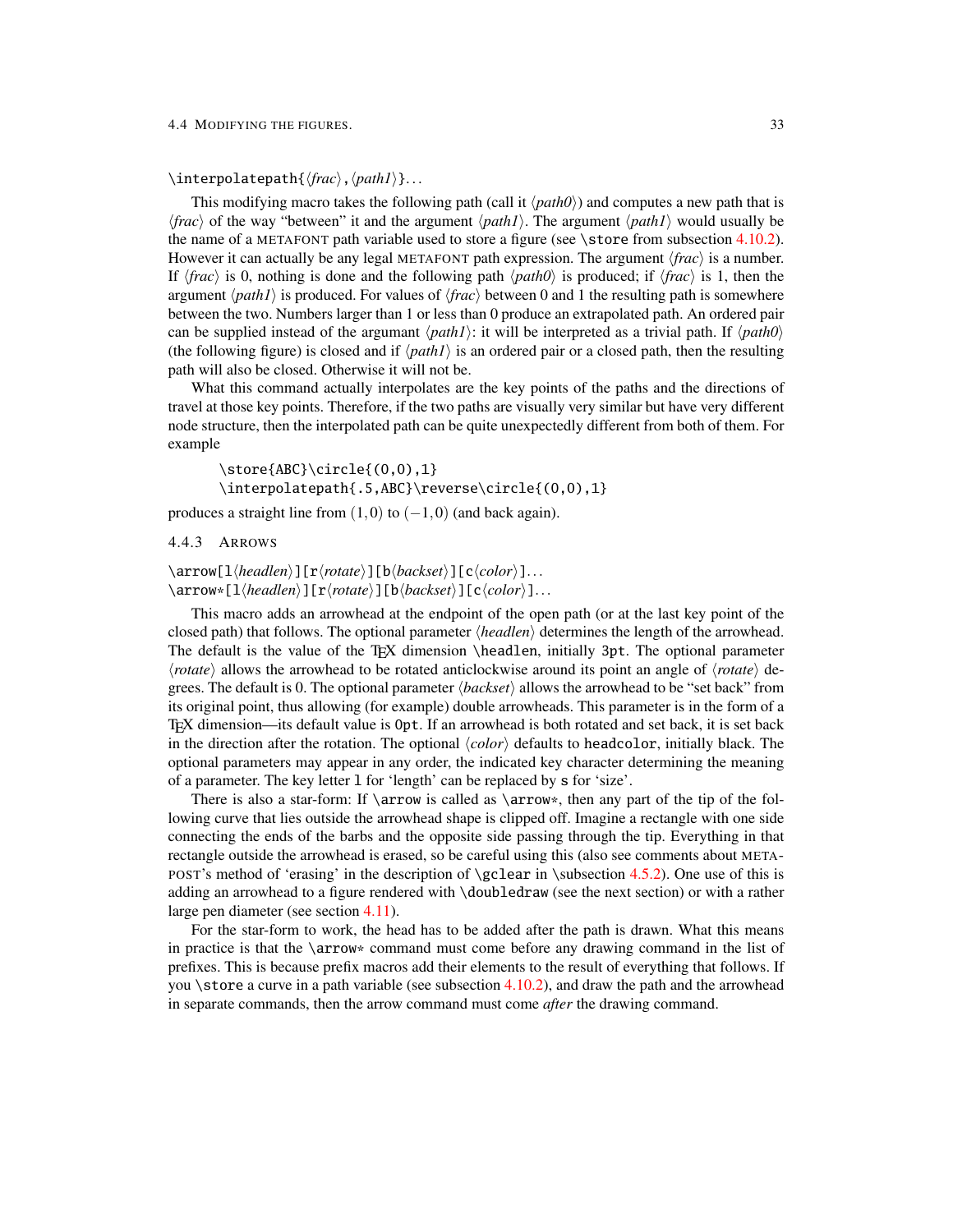\arrowhead{ $\langle symbol \rangle$ }[l $\langle length \rangle$ ][r $\langle rotate \rangle$ ][b $\langle backset \rangle$ ][c $\langle color \rangle$ ]...  $\langle\arrowmid\{\langle symbol\rangle\}[\lceil\langle length\rangle]\lceil\lceil\langle rotation\rangle]\lceil\lceil\langlecolor\rangle]\ldots$ \arrowtail{ $\langle symbol \rangle$ }[l $\langle length \rangle$ ][r $\langle rotate \rangle$ ][f $\langle forward \rangle$ ][c $\langle color \rangle$ ]...

These macros add some sort of symbol at different locations along a path. The first adds an arrowhead, but the head can be any appropriately designed symbol. It has been arranged that any of the symbols usable in \plotsymbol (see subsection [4.2.1\)](#page-16-0) can be used: you can have Diamond- or Asterisk-tipped arrows. The special symbol Arrowhead produces the same shape as the head in the \arrow command. In total eight special  $\langle symbols \rangle$  have been made available, intended for use with \arrowhead, \arrowmid and \arrowtail. Here is a list and description of all these symbols.

**Arrowhead** The shape that would be drawn at the end of a path by \arrow.

**Leftharpoon** The left half of Arrowhead.

**Rightharpoon** The right half of Arrowhead.

**Crossbar** A short line crossing the path perpendicularly unless rotated.

**Leftbar** Essentially the left half of Crossbar.

- **Rightbar** The right half.
- **Lefthook** An open semicircle with its open face in the direction of the path, added to the left side of the path.

**Righthook** Like Lefthook but on the right side.

Here 'left' and 'right' are from the point of view of an observer facing in the direction of the path.

If the symbol is a closed path (see subsection [4.4.1](#page-32-0) for the difference between a closed path and one that merely looks closed), the head will be filled, otherwise its outline will be drawn. Thus \arrowhead{Diamond} draws an outline, and \arrowhead{SolidDiamond} draws a filled shape because Diamond has been left open, while SolidDiamond has been defined to be closed.

It is possible, to get an outline drawn with the inside erased: just place the solid version with color background (usually the same as white) and then the outline version. This can produce a pleasing result. But recall that the prefix macro nearest the figure macro is executed first. For example:

\arrowmid{Circle}\arrowmid{SolidCircle}[cwhite]\polyline{(0,0),(1,1)}

The symbol is always rotated so that it points in the direction of the path (for this purpose, all symbols are initially assumed to point straight upward) before the  $[r\langle rotate\rangle]$  parameter is applied.

There is a star-form  $\arrows$  that behaves like  $\arrows$  (when possible). The optional arguments are exactly as in \arrow, with the same defaults for all of them.

The second command, \arrowmid, places the symbol somewhere between the start and the end of the path. In this case the optional parameter  $[f*fraction*)]$  gives the location of the symbol as a fraction of the length of the path. The default is [f0.5], which places it approximately in the middle. The other optional arguments have the same meaning as for \arrowhead. As with \arrowhead, the symbol is rotated to 'point' in the direction of the path before the  $[r\langle rotate\rangle]$  is applied.

The third command \arrowtail places the symbol at the start of the path. Otherwise it behaves as the other two commands, except the option  $[f\{forward\}]$  is an amount to shift the symbol forward from that first point.

One might be tempted to use  $\arrows$   $\arrows$   $\downarrow$   $\downarrow$   $\downarrow$   $\downarrow$   $\downarrow$   $\downarrow$   $\downarrow$   $\downarrow$   $\downarrow$   $\downarrow$   $\downarrow$   $\downarrow$   $\downarrow$   $\downarrow$   $\downarrow$   $\downarrow$   $\downarrow$   $\downarrow$   $\downarrow$   $\downarrow$   $\downarrow$   $\downarrow$   $\downarrow$   $\downarrow$   $\downarrow$   $\downarrow$   $\downarrow$   $\downarrow$   $\downarrow$   $\downarrow$  or tails. This will work sometimes. However, some shapes have a 'tip', that is, a particular point designated as the tip of the arrowhead. The \arrowhead and \arrowtail commands pay attention to this, while \arrowmid does not. Also, \arrowmid has no star-form.

You can design your own  $\langle symbol \rangle$  for these commands: use \store to store a path in a path variable (see subsection [4.10.2\)](#page-58-0). These commands assume that the length is 1, that the symbol 'points' up and that the 'tip' (the 'pointy end') is at  $(0,0)$  (unless the pair variable  $\langle symbol \rangle$ .tip is defined, in which case that is taken to be the tip). So draw your symbol pointing up with its tip at  $(0,0)$  and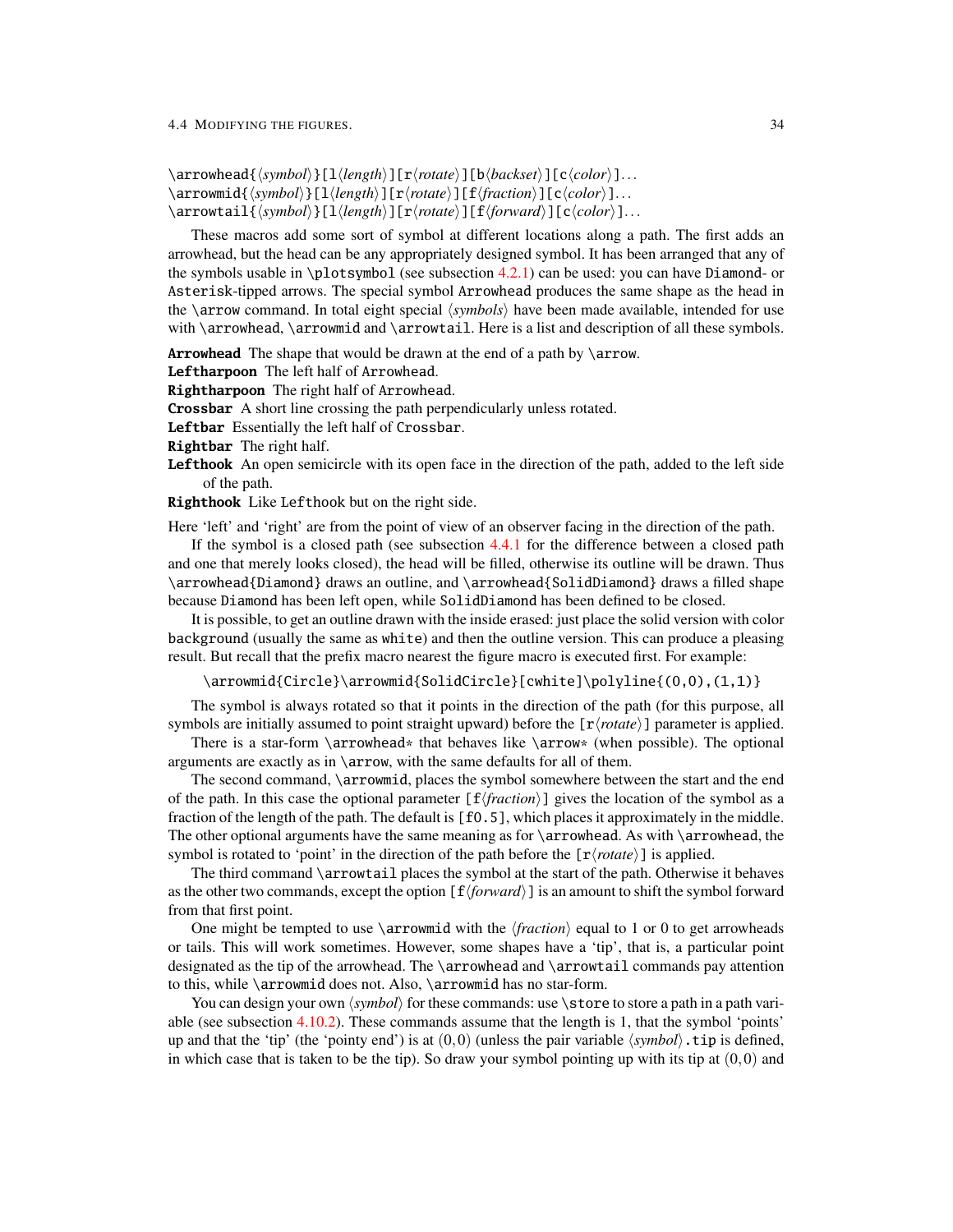its length equal to 1 (graph unit). For example the following produces a solid head with a common shape:

```
\store{myAH}\polygon{(-.5,-1)(0,0),(0.5,-1),(0,-.7)}
\arrowhead{myAH}\arc{(-10,0),(10,0),90}
```
If you replace the \polygon above with \polyline:

```
\store{myAH}\polyline{(-.5,-1)(0,0),(0.5,-1),(0,-.7),(-.5,-1)}
```
the path will not be closed and so the arrowhead will not be filled in.

To make the star-form work with such self-defined symbols, one must also define a closed path myAH.clear that gives the region to be erased. In the above example:

\store{myAH.clear}\polygon{(-.5,-1),(-.5,0),(.5,0),(.5,-1),(0,-.7)}

## <span id="page-37-0"></span>4.5 Rendering figures.

When MFPIC is loaded, the initial way in which figures are drawn is with a solid outline. That is,  $\pi$ \polyline{(1,0),(1,1),(0,0)} will draw two solid lines connecting the points. It is possible to establish a different default (see \setrender in subsection [4.5.3\)](#page-43-0), however that default is used only when no explicit rendering prefix is present. That is, when the macros in this section are used, any previously established default is overridden.

## \norender...

This causes the following path not to be rendered at all. This can be used to override MFPIC's automatic rendering rules. See section [4.10.2,](#page-58-0) page [59](#page-61-0) for an example where one might need to do this.

## 4.5.1 DRAWING

#### $\frac{[color]}{1}$ ...

Draws the subsequent path using a solid outline. For an example: to both draw a curve and hatch its interior,  $\draw\hat{\}$  must be used. The default for  $\langle color \rangle$  is drawcolor.

To save repetition, the color used for the following commands is also drawcolor: \dashed, \dotted, \doubledraw, \plot, \plotnodes, and \gendashed,

### $\delta$ \doubledraw[ $\langle sep \rangle$ ][ $\langle color \rangle$ ]...

This rendering macro draws the path with a double line. The default separation (distance between centers of the two penstrokes) is twice the pen diameter. This normally leaves one line thickness of white space between. You can change this with the  $[\langle s\rho \rangle]$  argument. In order to make the space between the lines transparent, this command is implemented by calculating two curves that are parallel to the given curve and drawing those. For technical reasons, that calculation is rather lengthy so this is somewhat inefficient and users of slow machines might want to avoid it. See also comments at \parallelpath in subsection [4.4.2.](#page-33-0)

## \dashed[\*length*},\*space*}]...

This rendering macro draws dashed segments along the path specified. The default length of the dashes is the value of the TEX dimension \dashlen, initially 4pt. The default space between the dashes is the value of the TEX dimension \dashspace, initially 4pt. The dashes and the spaces between may be increased or decreased by as much as 1/*n* of their value, where *n* is the number of spaces appearing in the curve, in order to have the proper dashes at the ends. The dashes at the ends are half of \dashlen long.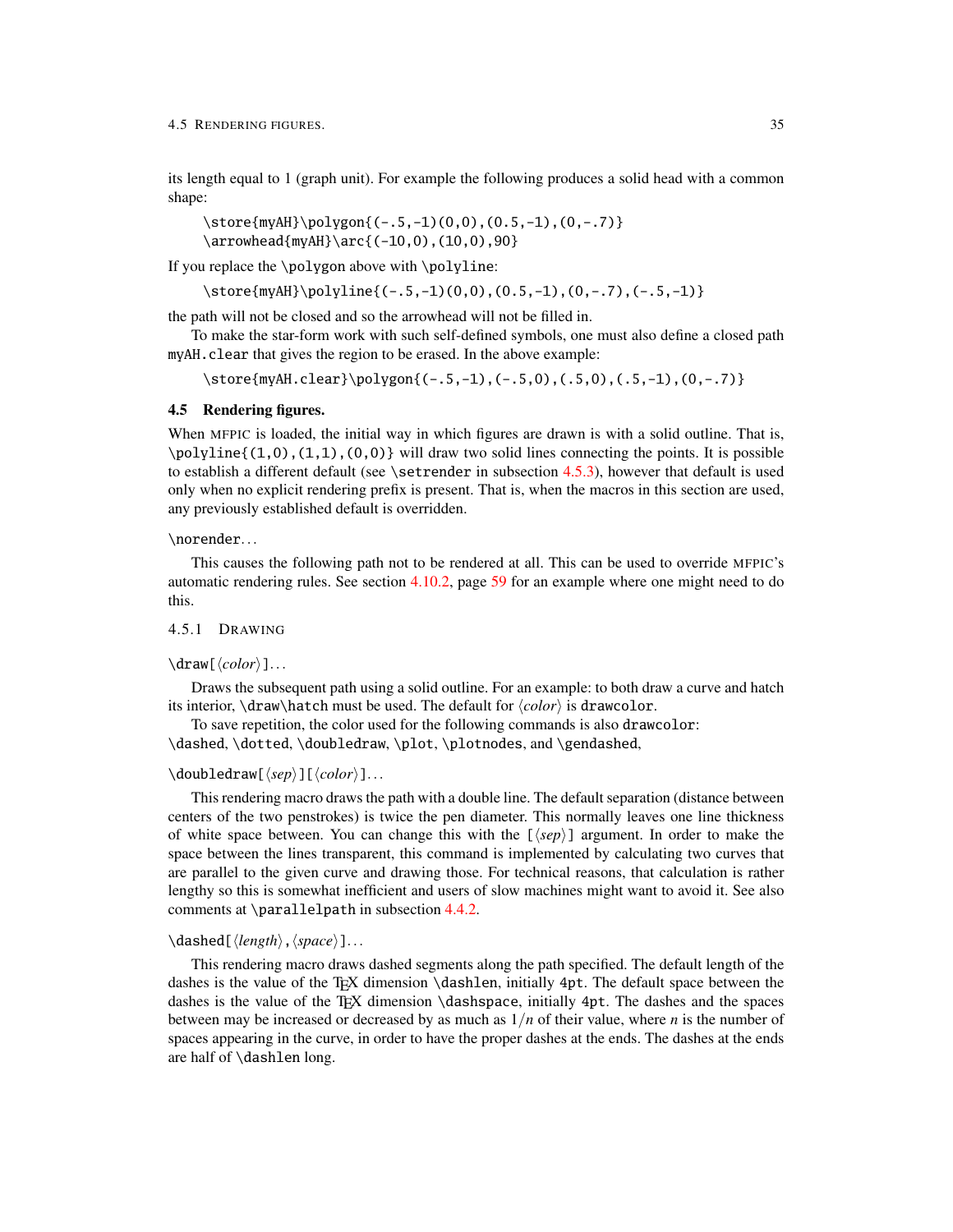#### 4.5 RENDERING FIGURES. 36

\dotted[ $\langle size \rangle$ ,  $\langle space \rangle$ ]...

This rendering macro draws dots along the specified path. The default size of the dots is the value of the TEX dimension \dotsize, initially 0.5pt. The default space between the dots is the value of the TEX dimension \dotspace, initially 3pt. The size of the spaces may be adjusted as in \dashed.

```
\phi\\langle size \rangle, \langle space \rangle]\{ \langle symbol \rangle \}....
```
Similar to  $\dot{\theta}$ , this rendering macro draws copies of  $\langle symbol \rangle$  along the path. Possible symbols are those listed under  $\plots$ ymbol in subsection [4.2.1.](#page-16-0) The default  $\langle size \rangle$  is  $\points$ (initially 2pt) and the default  $\langle space \rangle$  is  $\langle symbolspace \rangle$  (initially 5pt).

#### \plotnodes[ $\langle size \rangle$ ]{ $\langle symbol \rangle$ }...

This rendering macro places a symbol at each *node* of the path that follows. Possible symbols are those listed under \plotsymbol in subsection [4.2.1.](#page-16-0) A node is one of the points through which METAFONT draws its curve. If one of the macros  $\polyline{\{\ldots\}}$  or  $\curlyvee_{\ldots\}$  follows, each of the points listed is a node. In the  $\datafile$  command (subsection [4.6.3\)](#page-48-0), each of the data points in the file is a node. In the function macros (subsection [4.6.2\)](#page-44-0) the points corresponding to  $\langle min \rangle$ ,  $\langle max \rangle$ and each step in between are nodes. The optional  $\langle size \rangle$  defaults to \pointsize. If the command \clearsymbols has been issued then the interiors of the open symbols are erased. The effect of something like the following is rather nice:

```
\clearsymbols
\plotnodes{Circle}\draw\polyline{...}
```
This will first draw the polyline with solid lines, and then the points listed will be plotted as open circles with the portion of the lines inside the circles erased. One sees a series of open circles connected one to the next by line segments

```
\dashpattern{\name}}{\len1\,\len2\,...,\len2k\}
```
For more general dash patterns than \dashed and \dotted provide, MFPIC offers a generalized dashing command. Before using it, one must first establish a named dashing pattern with the above command. The  $\langle name \rangle$  can be any sequence of letters and underscores. Try to make it distinctive to avoid undoing some internal variable.  $\langle len1 \rangle$  through  $\langle len2k \rangle$  are an even number of lengths. The odd ones determine the lengths of dashes, the even ones the lengths of spaces. A dash of length 0pt means a dot. An alternating dot-dash pattern can be specified with

\dashpattern{dotdash}{0pt,4pt,3pt,4pt}

*Note*: Since pens have some thickness, dashes look a little longer, and spaces a little shorter, than the numbers suggest. If one wants dashes and spaces with the same length, one needs to take the size desired and increase the spaces by the thickness of the drawing pen (normally) 0.5pt) and decrease the dashes by the same amount. $^{13}$  $^{13}$  $^{13}$ 

If \dashpattern is used with an odd number of entries, a space of length 0pt is appended. This makes the last dash in one copy of the pattern abut the first dash in the next copy.

#### \gendashed{\*name*}}...

Once a dashing pattern name has been defined, it can be used in this figure macro to draw the curve that follows it. Using a name not previously defined will cause the curve to be drawn with a solid line, and generate a METAFONT warning, but T<sub>EX</sub> will not complain. If all the dimensions in a

<span id="page-38-0"></span><sup>&</sup>lt;sup>13</sup>Experienced METAPOST users could also set the linecap variable to butt.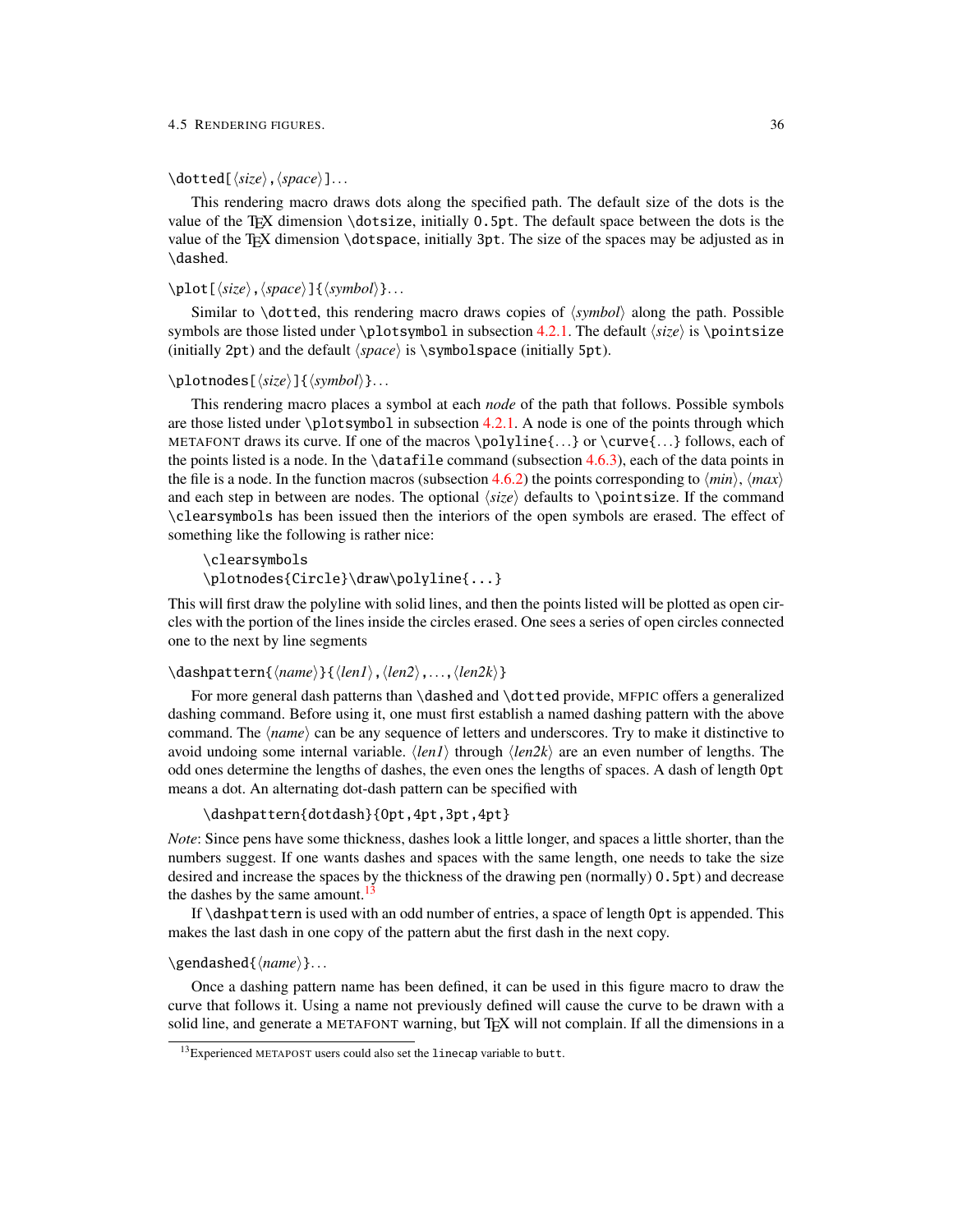dash pattern are 0, \gendashed responds by drawing a solid curve. The same is true if the pattern has only one entry.

## $\zeta\zeta\$ igzag $\{\langle start \rangle, \langle end \rangle, \langle wh \rangle, \langle amp \rangle\}...$  $\sin$ ewave[ $\langle tens \rangle$ ]{ $\langle start \rangle$ *,*  $\langle end \rangle$ *,*  $\langle wl \rangle$ *,*  $\langle amp \rangle$ }. . .

These figure macros both draw a solid line that crosses from one side of the path to the other. The \zigzag makes a jagged result while the \sinewave makes a smooth one. The optional argument of \sinewave is a 'tension' and controls how smooth the result is. The default tension is 1. Higher values make a less smooth path, and values of 10 or so produce a result almost indistinguishable from  $\zeta$ zigzag. Tension is required to be greater than 3/4.

The mandatory arguments consists of four dimensions separated by a comma. The rendering produced by these macros actually follow the path a little way at the start and end of the path. This is controlled by the dimensions  $\langle start \rangle$  and  $\langle end \rangle$ .

The third dimension,  $\langle w_l \rangle$ , is the distance from one 'peak' to the next (the 'wavelength'). The second,  $\langle amp \rangle$ , is the maximum distance to either side of the true path (the 'amplitude'). Reasonable values of  $\langle w l \rangle$  and  $\langle amp \rangle$  are 8pt and 2pt, respectively. These proportions (4 to 1) causes the zigzag and the sinewave to cross the path at an angle of about 45 degrees, a rather pleasant result. Those sizes are close to optimal: too much smaller and the rendering just looks like a fuzzy line, too much larger, and bends in the path will distort the zigzagging.

The zigzags zig to the left first if  $\langle amp \rangle$  is positive, to the right if it is negative. For closed curves, the beginning and end are constructed to meet smoothly. It is always arranged that there are an equal number of left zigs and right zags, so the  $\langle w \rangle$  is only approximate.

## $\text{Corkscrew}[\langle tens \rangle]\{\langle start \rangle, \langle end \rangle, \langle wh \rangle, \langle amp \rangle\}.$  $\cosh[\langle tens \rangle]$  $\{ \langle start \rangle, \langle end \rangle, \langle wh \rangle, \langle amp \rangle \}...$

This rendering macro draws a coil or corkscrew that coils around a given path, something like this:  $-\&\&\&\&\text{f}$  (the red dots show the actual path). The  $\langle tens \rangle$  is a tension option that controls how 'loopy' the result will be (the higher the number the more jagged). The mandatory argument contains four explicit dimensions. The first two,  $\langle start \rangle$  and  $\langle end \rangle$  are as in \zigzag. The  $\langle wt \rangle$  is the distance from one loop to the next, and  $\langle amp \rangle$  is the distance from the true path to the tops (or bottoms) of the loops. If  $\langle amp \rangle$  is positive, the tip of the loop is to the left of the path, if negative it is to the right. The example at the start of this paragraph was drawn using the following code:

```
\mfpic{0}{33}{0}{6.4}
\dotsize=1pt
\drawcolor{red}
 \dotted\polyline{(0,3.2),(33,3.2)}
\drawcolor{black}
 \coil[1.5]{3pt,3pt,4.8pt,3.2pt}\polyline{(0,3.2),(33,3.2)}
\endmfpic
```
#### <span id="page-39-0"></span>4.5.2 SHADING, FILLING, ERASING, CLIPPING, HATCHING

For the purposes of this section, a distinction must be made in the figure macros between 'open' and 'closed' paths. A path that merely returns to its starting point is *not* automatically closed; such a path might be open and may need to be explicitly closed, for example by \lclosed. The (already) closed paths are those that have 'closed' or 'cyclic' in their name plus:

```
\belowfcn, \border, \btwnfcn, \btwnplrfcn, \chartbar (and its aliases),
\circle, \ellipse, \fullellipse, \levelcurve, \makesector,\piewedge,
\plrregion, \polygon, \pshcircle. \rect, \regpolygon, \sector, \tlabelcircle,
\tlabelellipse,\tlabeloval, and \tlabelrect.
```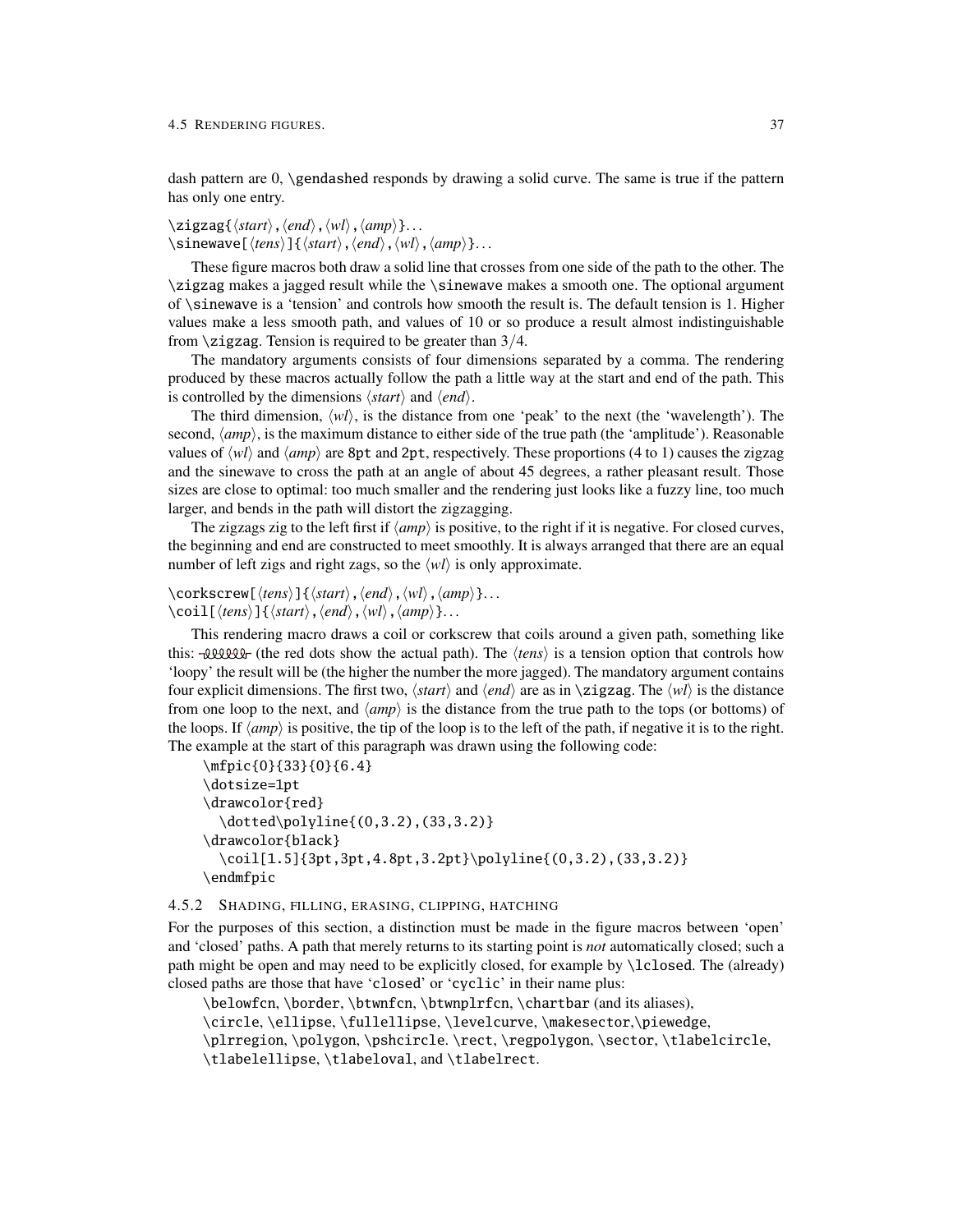The macros of this section can all be used to fill (or unfill) the interior of closed paths, even if the paths cross themselves. Filling an open curve is technically an error, but the METAFONT code responds by drawing the path and not doing any filling. Note that these macros override the default rendering, so if you want some sort of fill pattern *and* an outline drawn, you need an explicit prefix for both.

## $\gtrsim$ fill[ $\langle color \rangle$ ]...

This rendering macro fills in the subsequent closed path. Under METAPOST it fills with  $\langle color \rangle$ , which defaults to fillcolor. Under METAFONT it approximates the color with a shade of gray, clears the interior, and then fills with a pattern of black and white pixels simulating gray.

#### \gclear...

This rendering macro erases everything *inside* the subsequent closed path (except text labels under some circumstances, see section [2.2](#page-7-0) and [2.3\)](#page-8-0). Under METAPOST it actually fills with the predefined color named background. Since background is normally white, and so are most actual backgrounds, this is usually indistinguishable from clearing. However, if an mfpic environment utilzes *background text* (see subsection [4.7.1\)](#page-51-0), part of the background text may appear to be 'erased'. Unfortunately, there is little that can be done about this.

## \gclip...

This rendering macro erases everything *outside* the subsequent closed path from the picture (except text labels under some circumstances, see section [2.2](#page-7-0) and [2.3\)](#page-8-0). Note that this is a true erasing, even in METAPOST.

## \shade[\shadesp\]...

This rendering macro shades the interior of the subsequent closed path with dots. The diameter of the dots is the METAFONT variable shadewd, set by the macro \shadewd{ $\langle size \rangle$ }. Normally this is 0.5bp. The optional argument specifies the spacing between (the centers of) the dots, which defaults to the TFX dimension \shadespace, initially 1pt. If shadewd is larger than \shadespace, the closed path is filled with black, as if with \gfill. Under METAPOST this macro actually fills the path's interior with a shade of gray. The shade to use is computed based on \shadespace and shadewd. The default values of these parameters correspond to a gray level of about 78% of white.<sup>[14](#page-40-0)</sup> The METAFONT version attempts to optimize the dots to the pixel grid corresponding to the printers resolution (to avoid generating dither lines). Because this involves rounding, it will happen that values of \shadespace that are relatively close and at the same time close to shadewd produce exactly the same shade. Most of the time, however, values of \shadespace that differ by at least 20% will produce different patterns. The actual behavior for particular values of the parameters and particular printer resolutions cannot be predicted, and we even make no guarantee it will not change from one version of MFPIC to another.

#### \polkadot[\*space*}]...

This rendering macro fills the interior of a closed path with large dots. This is almost what \shade does, but there are several differences. \shade is intended solely to simulate a gray fill in METAFONT where the only color is black. So it is optimized for small dots aligned to the pixel grid (in METAFONT). In METAPOST \shade only fills with gray and is intended merely for compatibility. The macro \polkadot is intended for large dots in any color, and so it optimizes spacing (a nice hexagonal array) and makes no attempt to align at the pixel level. The  $\langle space \rangle$  defaults to the T<sub>EX</sub>

<span id="page-40-0"></span><sup>&</sup>lt;sup>14</sup>If \shadewd is *w* and \shadespace is *s*, then the level of gray is  $1 - (.88w/s)^2$ , where 0 denotes black and 1 white.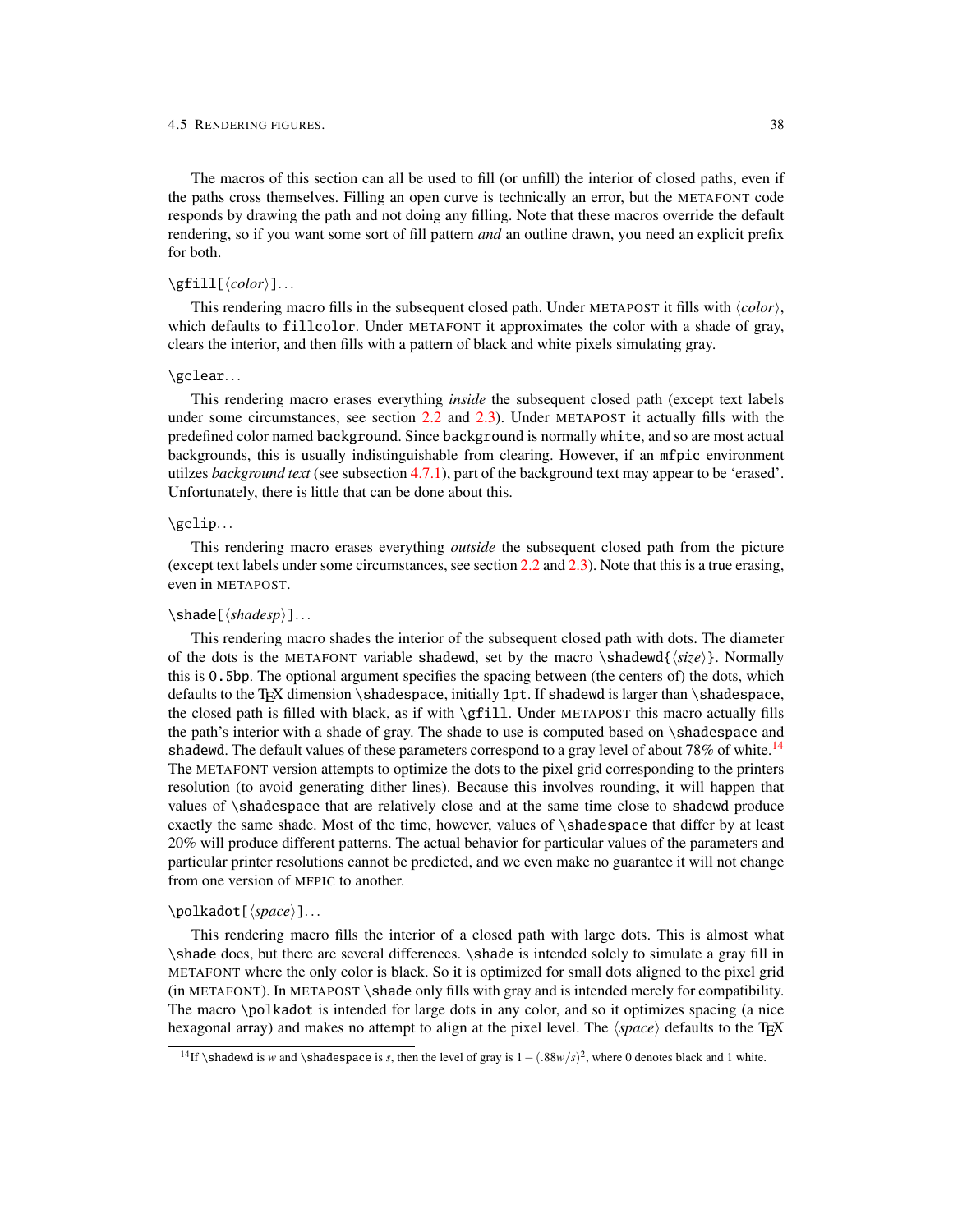dimension \polkadotspace, initially 10pt. The diameter of the dots is the value of the METAFONT variable polkadotwd, which can be set with \polkadotwd{h*size*i}, and is initially 5bp. The dots are colored with fillcolor. In METAFONT, nonblack values of fillcolor will produce shaded dots.

## \thatch[\*hatchsp*\,\angle\][\\color\]...

This rendering macro fills a closed path with equally spaced parallel lines at the specified angle. The thickness of the lines is set by the macro  $\hat{\theta}$ . In the optional argument,  $\hat{\theta}$ specifies the space between lines, which defaults to the TEX dimension \hatchspace, initially 3pt. The *(angle)* defaults to 0. The *(color)* defaults to hatchcolor. If *\hatchspace* is less than the line thickness, the closed path is filled with  $\langle color \rangle$ , as if with  $\sqrt{gfill}$ . If the first optional argument appears, both parts must be present, separated by a comma. For the color argument to be present, the other optional argument must also be present. However, if one wishes only to override the default color one can use an empty first optional argument (completely empty, no spaces or comma).

An angle of 0 yields horizontal lines, nonzero angles indicate rotations from horizontal where, as usual, positive angles indicate anticlockwise rotation.

```
\lambda \lambda[\langle \hat{h} \rangle] [\langle color \rangle] \ldots\rhatch[\hatchsp\][\\color\]...
\hat{\langle}hatch[\langle \hat{h}atchsp\langle \hat{h}]...
\mathcal{h}_k \xhatch[\langle \hat{h}_k \rangle][\langle \hat{h}_k \rangle]...
```
These rendering macros are just \thatch with predefined values of the angle. \lhatch fills the region with left slanted lines (from upper left to lower right). It is exactly the same as

\thatch[ $\langle \hat{h}$ *atchsp*}, -45][ $\langle color \rangle$ ]...

\rhatch draws right slanted lines (lower left to upper right). It is exactly the same as

\thatch[ $\langle \hat{h}$ *atchsp* $\rangle$ ,45][ $\langle color \rangle$ ]...

\hatch (\xhatch is a synonym) draws lines in a cross-hatched pattern. It is exactly the same as  $\theta$  by  $\theta$  using the same  $\langle \theta \rangle$  and  $\langle \theta \rangle$ .

Hatching should normally be used very sparingly, or never if alternatives are available (color, shading). However, hatching on top of another filling macro is a common way to fill in *two* regions in such a way that the overlap area is clearly evident. Hatching is at least less garish than polkadots.

#### \gradient{\*clrfcn*},\*width*},\*angle*}}...

Neither METAPOST nor METAFONT can do true gradients, but this rendering macro obtains a good approximation by filling adjacent narrow strips in a range of colors. The argument  $\langle width \rangle$  is the width of those strips, and it should be specified in absolute units,  $\langle angle \rangle$  is the angle of these strips (horizontal being 0 degrees). The first argument takes a little explanation.

The  $\langle \text{clrfcn} \rangle$  should be the name of a function, say gr, such that gr(t) returns a color<sup>[15](#page-41-0)</sup> for any value of *t* from 0 to 1 (inclusive). Such a function can be defined with \fdef (see subsection [4.6.1\)](#page-43-1). The first strip will have the color returned for  $t = 0$  and the last will have the color returned for  $t = 1$ . One kind of gradient fill is obtained by a simple interpolation between two colors in the same model:

 $\left\{gr\}_{t}^{(1-t)*red + t*blue\}$  $\qquad$ {gr,3pt,45} $\circle{(0,0),1}$ 

<span id="page-41-0"></span><sup>&</sup>lt;sup>15</sup>It can also return a number between 0 and 1, which will result in shades of gray.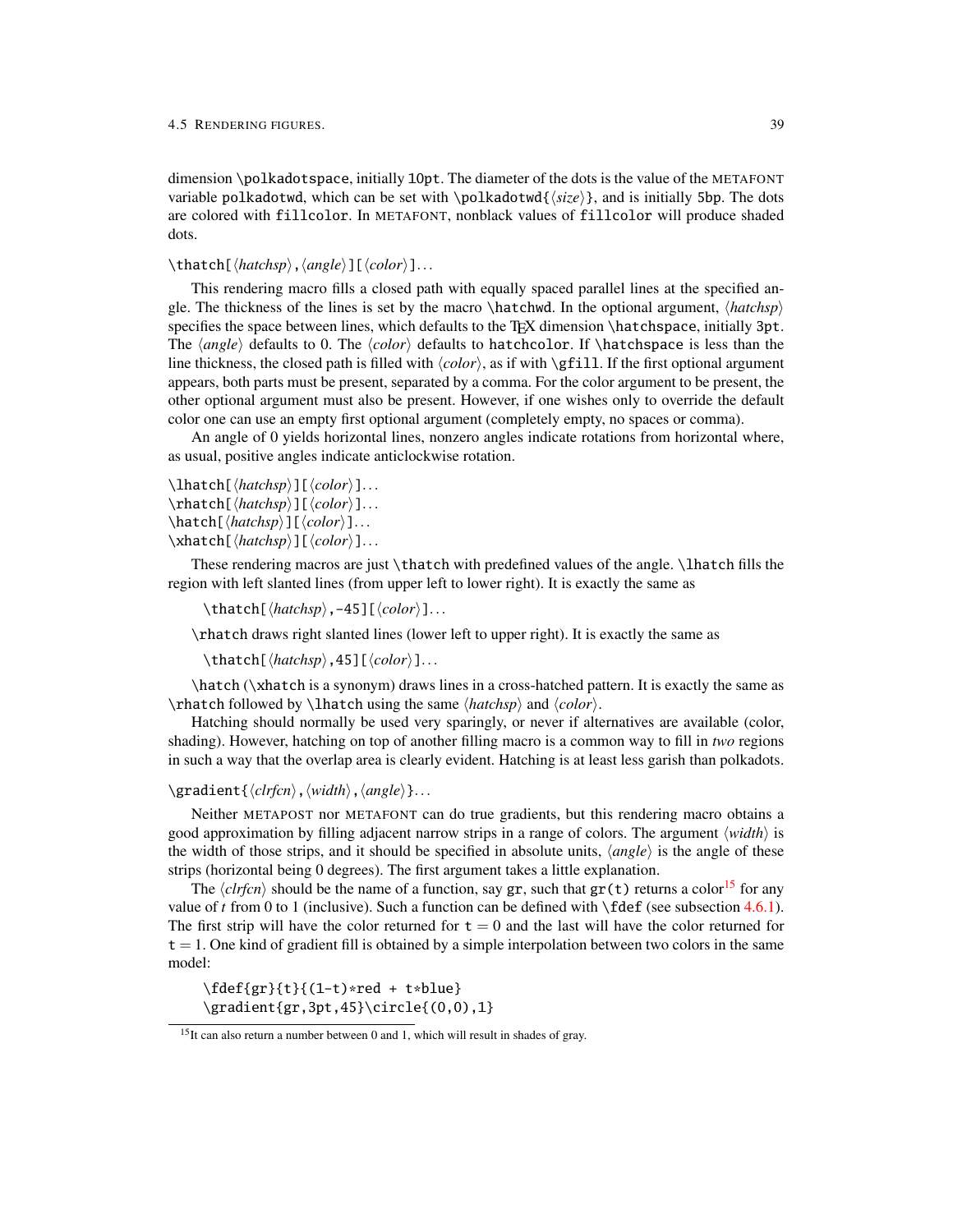#### 4.5 RENDERING FIGURES. 40

This example will start the gradient with red and end it with blue. For an angle of 0 the starting color is at the bottom and the ending color at the top, for other angles simply rotate that description. The above circle will be red at the lower right and blue at the upper left.

This type of gradient is called an *axial* gradient. The following is another kind, based on a color function of *two* variables over an area.

## \areagradient{ $\langle clr$ *fcn* $\rangle$ ,  $\langle h$ -dim $\rangle$ ,  $\langle v$ -dim $\rangle$ }...

Instead of filling with strips of different colors, \areagradient fills with "pixels" of different colors. These are rectangles that have size  $\langle h \text{-} dim \rangle$  by  $\langle v \text{-} dim \rangle$ , which values must be specified in absolute units. These rectangles are filled with the color determined by  $\langle \text{clr}(\text{fr}) \rangle$ . This must be a function of *two* parameters that returns a color for values of these parameters from 0 to 1 (inclusive). For example,

\fdef{agr}{t,u}%  ${(1-t)(1-u) * white + (1-t) * u * red + t * (1-u) * green + t * u * blue}$ \gradient{agr,3pt,4pt}\rect{(0,0),(1,2)}

The color returned for  $(0,0)$  is at the lower left and the color returned for  $(1,1)$  is at the upper right. In the above example, the rectangle will be white at the lower left, red at the upper left, green at the lower right and blue at the upper right.

Our last gradient is something like the first, but in polar coordinates. The colors vary with the distance from a center point.

## \radialgradient{\*clrfcn*},\*width*},\*center*}}...

This gradient fills with concentric circular strips whose center is  $\langle center \rangle$  and whose thickness is  $\wedge \wedge$ . The  $\langle \text{chr}(n) \rangle$  is as in \gradient. The circle of radius  $\langle \text{wid} \rangle$  and center  $\langle \text{center} \rangle$  is filled with the color returned for parameter value 0. The largest concentric circular strip is filled with the color returned for parameter value 1.

These commands all initially compute a bounding figure for the curve. In the first case it is a rotated rectangle, in the second case an upright rectangle, and in the third case a circle centered at the given point. The interiors of the rectangles are considered to have coordinates  $(t, u)$  that vary from  $(0,0)$  at the lower left to  $(1,1)$  at the upper right. The inside of the circle is considered to have the polar coordinate *r* ranging from 0 at the center to 1 at the boundary. The relevant coordinate(s) are fed to the specified  $\langle \text{clr} \text{fcn} \rangle$  and the returned color is used to fill the relevant portion of the rectangle or circle. The whole picture is then clipped to the boundaries of the given closed curve and the result added to the picture.

The process is somewhat wasteful of memory in METAPOST, as each strip or pixel's path is kept in memory and written to the output file. This can be quite large for \areagradient if the pixel dimensions are too small. For example, covering a one inch square with pixels 1 point on each side takes over 5000 paths and the resulting EPS is over 100,000 bytes in size. I would recommend dimensions on the order of 2 to 3 points. Larger dimensions are not as visually appealing, and smaller dimensions waste memory with little improvement in appearence.

This command works in METAFONT using a  $\langle clrfcn \rangle$  that returns numeric values in the range 0 to 1. The result is much like  $\sqrt{\text{fill} (chr)}$  (see the beginning of this section) except the dots simulating a gray fill will vary in size corresponding to the  $\langle clrfcn \rangle$ . The result will be disappointing unless there is considerable contrast between the lightest and darkest grays of the gradient. Therefore, it is recommended that the color function cover the entire range from 0 to 1 (black to white). There are no particular memory problems with gradients in METAFONT, at least no more so than gray fills.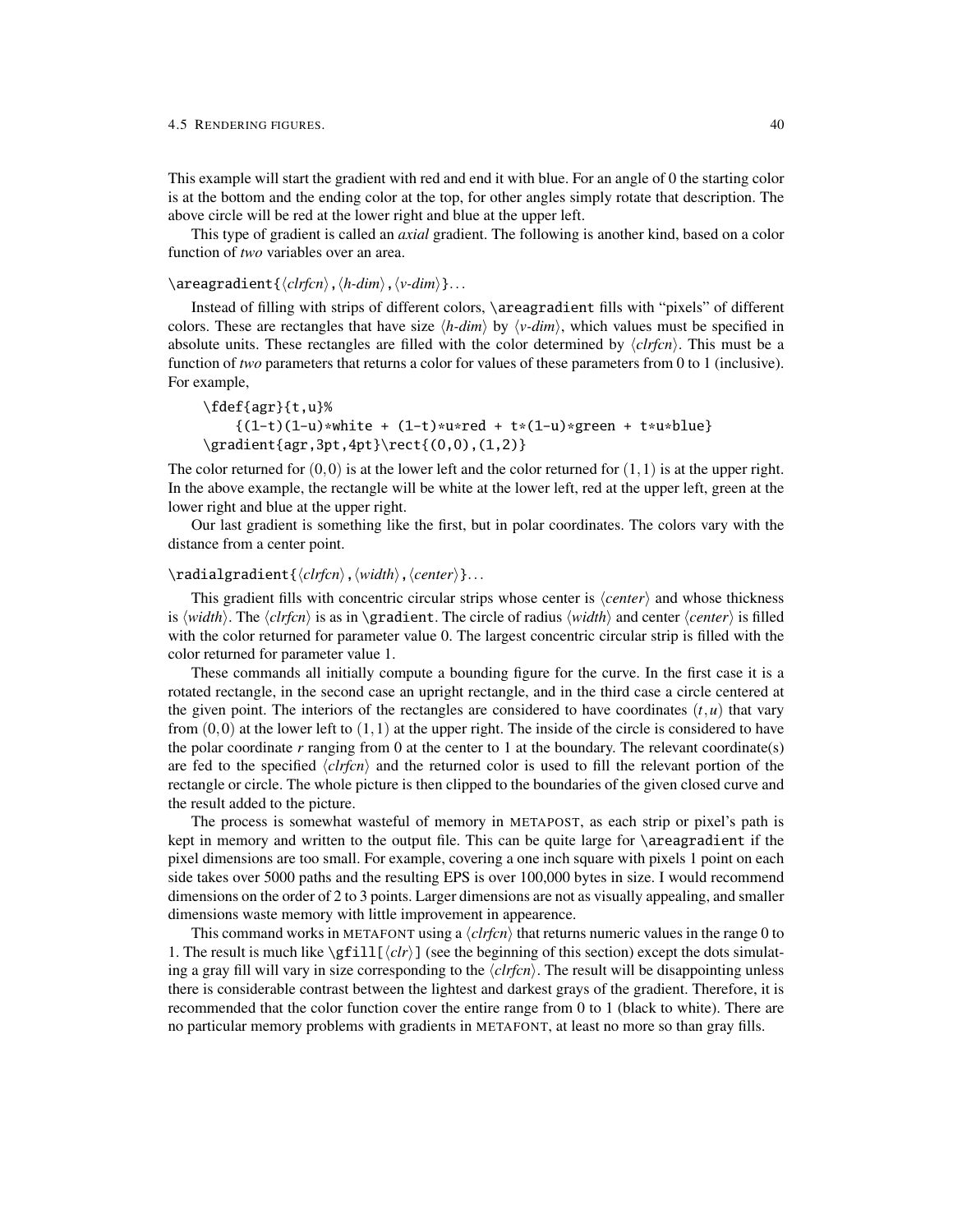## <span id="page-43-0"></span>4.5.3 CHANGING THE DEFAULT RENDERING

*Rendering* is the process of converting a geometric description into a drawing. In METAFONT, this means producing a bitmap (METAFONT stores these in picture variables), either by stroking (drawing) a path using a particular pen), or by filling a closed path. In METAPOST it means producing a POSTSCRIPT description of penstrokes and fills (with possible clipping).

### \setrender{ $\langle TFX \space commands \rangle$  }

Initially, MFPIC uses the \draw command (stroking) as the default operation when a figure is to be rendered. However, this can be changed to any combination of MFPIC rendering commands or indeed any TEX commands, by using the \setrender command. This redefinition is local when it occurs inside an mfpic environment, so there it can be enclosed in braces to restrict its range. Outside an mfpic environment it is a global redefinition.

For example, suppose one uses \setrender{\dashed\shade} in a mfpic environment. If the command  $\ci{c1e{(0,0),1}}$  occurs later in that environment, it will produce a shaded circle with a dashed outline. If an explicit rendering prefix is given in a drawing command, it will override this default.

## 4.5.4 EXAMPLES

It may be instructive, for the purpose of understanding the syntax of *shape-modifier and rendering prefixes*, to consider two examples:

```
\draw\gfill[red]\lclosed\polyline{...}
```
which fills inside a polygon and draws its outline; and

```
\gfill[red]\lclosed\draw\polyline{...}
```
which draws all of the outline *except* the line segment supplied by \lclosed, then fills the interior. Thus, in the first case the path is first defined (by \polyline), then closed, then the resulting closed path is filled, and finally drawn. In the second case the order is: defined, drawn, closed, filled. In particular, what is drawn in the second case is the path not yet closed. It should also be pointed out that in the last case, the fill is placed last and will cover half the thickness of the previously drawn outline.

## 4.6 Functions and Plotting.

In the following macros, expressions like  $f(x)$  or  $g(t)$  stand for any legal METAFONT expression, in which the only unknown variables are those indicated  $(x \text{ in the first case, and } t \text{ in the second})$ .

<span id="page-43-1"></span>4.6.1 DEFINING FUNCTIONS

## $\left\{\langle fcn \rangle\right\}\left\{\langle param1 \rangle, \langle param2 \rangle, ...\right\}\left\{\langle mf-expr \rangle\right\}$

Defines a METAFONT function  $\langle fcn \rangle$  of the parameters  $\langle param2 \rangle$ ,  $\langle param2 \rangle$ , ..., by the META-FONT expression  $\langle mf\text{-}expr \rangle$  in which the only free parameters are those named. The return type of the function is the same as the type of the expression. What is allowed for the function name  $\langle fcn \rangle$  is more restrictive than METAFONT's rule for variable names. Roughly speaking, it should consist of letters and underscore characters only. (In particular, for those who know what this means, the name should have no suffixes.) Try to make the name distinctive to avoid redefining internal METAFONT commands.

The expression  $\langle mf\text{-}expr\rangle$  is passed directly into the corresponding METAFONT macro and interpreted there, so METAFONT's rules for algebraic expressions apply. If \fdef occurs inside an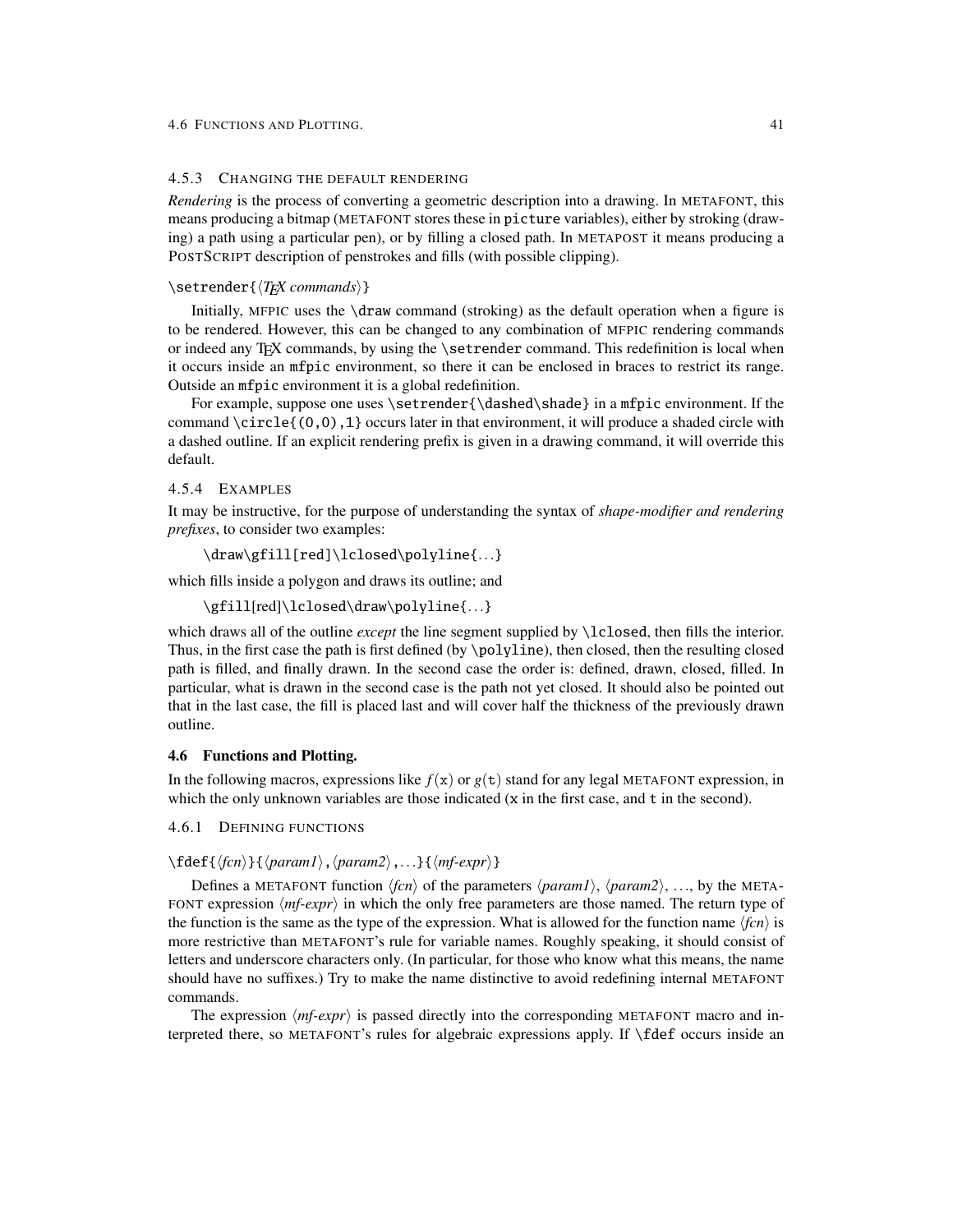mfpic environment, it is local to that environment, otherwise it is available to all subsequent mfpic environments.

As an example, after  $\fdef{myfon}_{s,t}$ ;  $t = t$ , any place below where a METAFONT expression is required, you can use  $myfon(2,3)$  to mean  $2*3-3$  and  $myfon(x,x)$  to mean  $x*x-x$ .

Operations available include +, -, \*, /, and \*\*  $(x**y=x^y)$ , with '(' and ')' for grouping. Functions already available include the standard METAFONT functions round, floor, ceiling, abs, sqrt, sind, cosd, mlog, and mexp. Note that in METAFONT the operations  $*$  and  $**$  have the same level of precedence, so  $x*y*x$  means  $(xy)^z$ . Use parentheses liberally!

(*Notes:* The METAFONT trigonometric functions sind and cosd take arguments in degrees;  $m\log(x) = 256 \ln x$ , and mexp is its inverse.) You can also define the function  $\langle fcn \rangle$  by cases, using the METAFONT conditional expression

if  $\langle boolean \rangle: \langle expr \rangle$  elseif  $\langle boolean \rangle: ...$  else:  $\langle expr \rangle$  fi.

Relations available for the  $\langle boolean \rangle$  part of the expression include =, <, >, <=, <> and >=.

Complicated functions can be defined by a compound expression, which is a series of META-FONT statements, followed by an expression, all enclosed between begingroup and endgroup. The \fdef command automatically supplies these grouping commands around the definition so if the entire  $\langle mf\text{-}expr \rangle$  is one such compound expression the user need not type them. METAFONT functions can call METAFONT functions, even recursively.

Many common functions have been predefined in grafbase, which is a package of METAFONT macros that implement MFPIC's drawing. These include the rest of the trig functions tand, cotd, secd, cscd, which take angles in degrees, plus variants sin, cos, tan, cot, sec, and csc, which take angles in radians. Some inverse trig functions are also available, the following produce angles in degrees: asin, acos, and atan, and the following in radians: invsin, invcos, invtan. The exponential and hyperbolic functions: exp, sinh, cosh, tanh, coth, sech, and csch; and some of their inverses: ln (or log), asinh, acosh, and atanh are also defined.

There are also two conversion functions:  $radians(t)$  produces the number of radians in  $t$ degrees and degrees(t) produces the number of degrees in t radians. In these expressions the special variable pi produces  $\pi$ , accurate to roughly 5 decimals. (METAFONT and METAPOST provide accuracy only to  $\pm 2^{-17} = \pm .76 \times 10^{-5}$ .)

The integer functions  $gcd(m, n)$  and  $lcm(m, n)$  produce the greatest common divisor and least common multiple of two integers m and n.

#### <span id="page-44-0"></span>4.6.2 PLOTTING FUNCTIONS

The plotting macros take two or more arguments. They have an optional first argument,  $\langle spec \rangle$ , which determines whether a function is drawn smooth (as a METAFONT Bézier curve), or polygonal (as line segments)—if  $\langle spec \rangle$  is p, the function will be polygonal. Otherwise the  $\langle spec \rangle$  should be s, followed by an optional positive number no smaller than 0.75. In this case the function will be smooth with a tension equal to the number. See the \curve command (subsection  $4.2.5$ ) for an explanation of tension. The default  $\langle spec \rangle$  depends on the purpose of the macro.

One compulsory argument contains three values  $\langle min \rangle$ ,  $\langle max \rangle$  and  $\langle step \rangle$  separated by commas. The independent variable of a function starts at the value  $\langle min \rangle$  and steps by  $\langle step \rangle$  until reaching  $\langle max \rangle$ . If  $(\langle max \rangle - \langle min \rangle)/\langle step \rangle$  is not a whole number, the nearest whole number of equal steps are used. One may have to experiment with the size of  $\langle$ step $\rangle$ , since METAFONT merely connects the points corresponding to these steps with what *it* considers to be a smooth curve. Smaller  $\langle$ *step* $\rangle$  gives better accuracy, but too small may cause the curve to exceed METAFONT's capacity or slow down its processing. Increasing the tension may help keep the curve in line, but at the expense of reduced smoothness.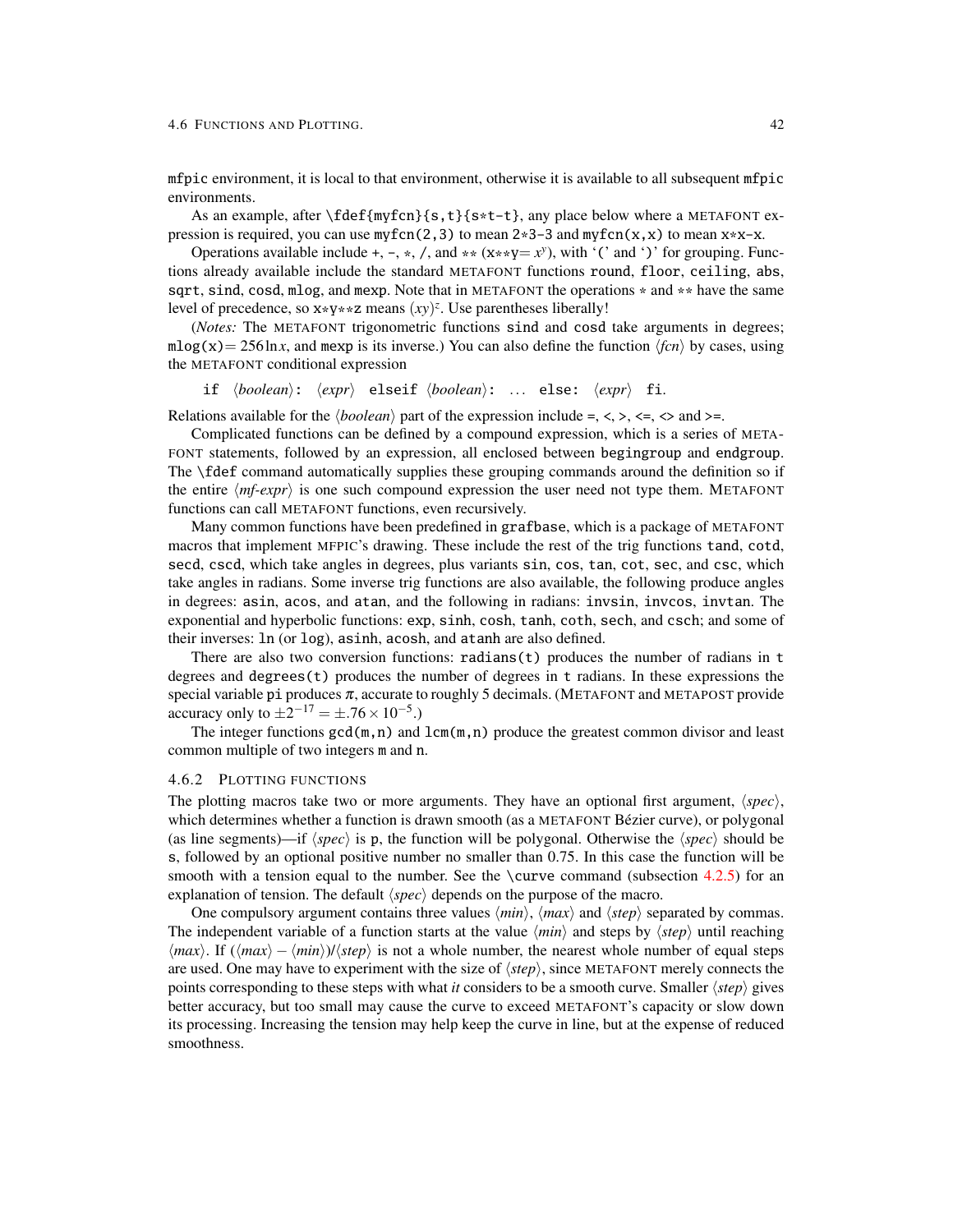There are one or more subsequent arguments, each of which is a METAFONT function or expression as described above. All the macros are figure macros, defining a path to which prefixes may be applied.

 $\langle$  function [ $\langle spec \rangle$ ] { $\langle x_{\min} \rangle$ ,  $\langle x_{\max} \rangle$ ,  $\langle \Delta x \rangle$ } { $f(x)$ }

This figure macro produces an approximation to the graph of  $y = f(x)$ , where f is a METAFONT numeric function or expression of one numeric argument, which must be denoted by a literal x. The default  $\langle spec \rangle$  is s. For example

\function{0,pi,pi/10}{sin x}

draws the graph of sin*x* between 0 and  $\pi$ .

\parafcn[\*spec*\}{\t<sub>min</sub>\,\t<sub>max</sub>\,\\substrat{\delta\right)}} \parafcn[h*spec*i]{h*t*mini,h*t*maxi,h∆*t*i}{h*pair-fcn*i}

This figure macro produces the parametric path determined by the last argument. This can be a pair of expressions  $x(t)$  and  $y(t)$  enclosed in parentheses and separated by a comma, with the literal variable t. Alternatively, the last argument can be a METAFONT function or expression in t that returns a pair.<sup>[16](#page-45-0)</sup> The default  $\langle spec \rangle$  is s. For example

\parafcn{0,1,.1}{(2t, t+t\*t)}

plots a smooth parabola from  $(0,0)$  to  $(2,2)$ .

 $\left\{\phi_{\min}\right\},\left\{\theta_{\max}\right\},\left\{\Delta\theta\right\}\}$  *f*(t)}

This figure macro produces the graph of the polar coordinate equation  $r = f(\theta)$ , where *f* is a METAFONT numeric function or expression of one numeric argument, and  $\theta$  varies from  $\langle \theta_{\rm min} \rangle$ to  $\langle \theta_{\text{max}} \rangle$  in steps of  $\langle \Delta \theta \rangle$ . Each  $\theta$  value is interpreted as an angle measured in *degrees*. In the expression  $f(t)$ , the unknown t stands for  $\theta$ . The default  $\langle spec \rangle$  is s. For example

\plrfcn{0,90,5}{sind (2t)}

draws one loop of a 4-petal rosette. Note that this function demands the variable t be in degrees. The range and step size must be in degrees and the function must operate on the numeric variable t in degrees. If one needs to measure angles in radians, use the conversion functions degrees() and radians(), as follows:

\plrfcn{0,degrees(pi/2),degrees(pi/36)}{sin (radians(2t))}

\btwnfcn[\*spec*}]{\*x*<sub>min</sub>\,\*x*<sub>max</sub>\,\\*Ax*\}{ *f*(x)}{ *g*(x)}  $\setminus \text{btwnplrfcn[\langle spec \rangle]\{\langle \theta_{\min} \rangle,\langle \theta_{\max} \rangle,\langle \Delta \theta \rangle\}\{ f(t)\}\{ g(t)\}$ 

These are figure macros. The first one produces a closed path surrounding the region between the graphs of the two functions. The second one does the same for two polar functions. That is (in both cases), the path follows the first function (in order or increasing *x* or  $\theta$ ), thence along the straight line to the *end* of the second one, thence backwards along the second function (decreasing *x* or  $\theta$ ) and finally along the straight line to the start. The last two mandatory arguments, the functions, are specified exactly as in \function and \plrfcn, being numeric functions of one numeric argument x or t. Unlike the previous function macros, the default  $\langle spec \rangle$  is p—these macros are intended to be used for shading between drawn functions, a task for which smoothness is usually unnecessary. For example, the first line below

<span id="page-45-0"></span><sup>&</sup>lt;sup>16</sup>There are very few of these. METAFONT provides dir t, which is essentially (cosd t, sind t). MFPIC adds cis t which is (cos t, sin t).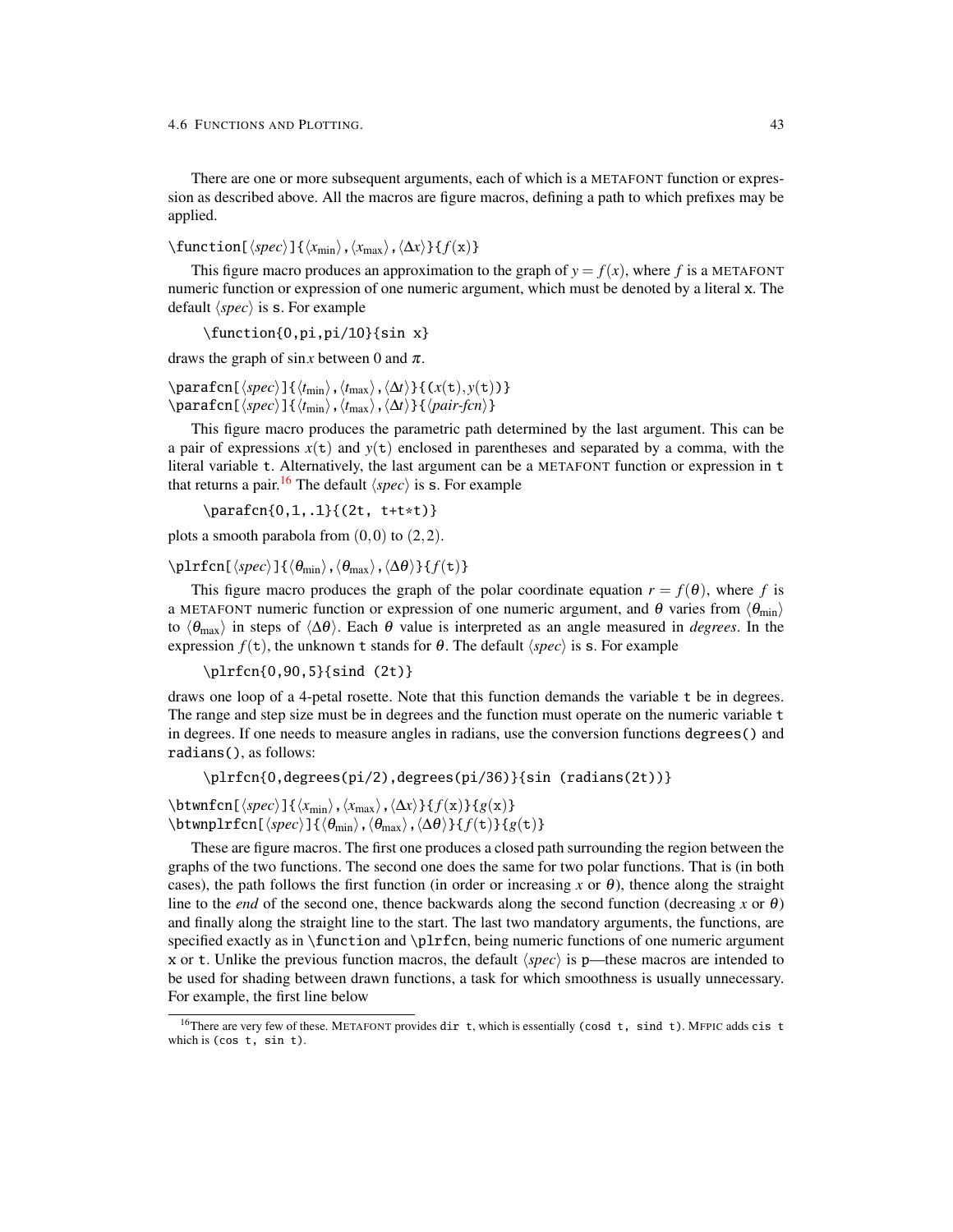\shade\btwnfcn{0,1,.1}{0}{x - x\*\*2} \btwnplrfcn[s]{-30,30,5}{1}{2\*cosd 2t}

shades the area between the *x*-axis and the given parabola. The second draws the boundary of the region between the circle  $r = 1$  and one loop of the rosette  $r = 2\cos 2\theta$ .

Note: the effect of \btwnfcn could also be accomplished with

\lclosed\connect  $\langle x_{\min}\rangle$ ,  $\langle x_{\max}\rangle$ ,  $\langle \Delta x\rangle$  } { *f*(x)}  $\text{reverse}\frac{\langle x_{\text{min}}\rangle,\langle x_{\text{max}}\rangle,\langle\Delta x\rangle}{g(x)}$ \endconnect

\lclosed was described in subsection [4.4.1](#page-32-0) and the \connect. . . \endconnect pair was described in subsection [4.4.2.](#page-33-0)

\belowfcn[ $\langle spec \rangle$ ]{ $\langle x_{\min} \rangle$ ,  $\langle x_{\max} \rangle$ ,  $\langle \Delta x \rangle$ }{  $f(x)$  }  $\langle$ plrregion[ $\langle spec \rangle$ ]{ $\langle \theta_{min} \rangle$ , $\langle \theta_{max} \rangle$ , $\langle \Delta \theta \rangle$ }{ *f*(t)}

These figure macros produce identical results to \btwnfcn and \btwnplrfcn when the first function is just 0. They are, however, much more efficient. The first of these, \belowfcn, produces the path surrounding the region bounded by the *x*-axis, the graph of  $y = f(x)$  and the two vertical lines  $x = x_{min}$  and  $x = x_{max}$ . (The region is not actually *below*  $y = f(x)$  unless  $f(x) \ge 0$  throughout the interval.) The second produces the path surrounding the region bounded by the polar function  $r = f(\theta)$  and the two rays  $\theta = \theta_{\min}$  and  $\theta = \theta_{\max}$ .

The arguments of these command are the same as the nonclosed versions, \function and \plrfcn, except the default for the optional agument is [p]. Again, this is because it is mainly for shading. However, drawing the boundary is often needed:

```
\shade\plrregion{0,90,5}{sind (2t)}
\plrregion[s]{0,90,5}{sind (2t)}
```
shades one loop of the 4-petal rosette, and then draws it.

The next sets of macros are similar to the previous function plotting macros, but don't fit the  $\langle max \rangle$ ,  $\langle min \rangle$  (step) model for the first argument. For the first (\levelcurve) this is a limitation of the task being performed. For the others (\DEgraph, \DEtrajectory) it is a design choice.

 $\{\leq$ evelcurve $[\langle spec \rangle]$  $\{\langle seed \rangle, \langle step \rangle\}$  { $\langle inequality \rangle\}$ 

This figure macro produces a level curve of some function  $F(x, y)$ . There are three requirements on the parameters for this to work correctly. First, in order to obtain the curve satisfying  $F(x, y) = C$ , the  $\{\langle inequality\rangle\}$  must be either  $\{F(x,y) > C\}$  or  $\{F(x,y) < C\}$ .<sup>[17](#page-46-0)</sup> Second, the level curve must surround the point given by the  $\langle seed \rangle$  paramter, and third, the inequality must be true at this seed point.

The command works by searching rightward from  $\langle seed \rangle$  until it encounters the first point on the level curve. It then tries to find a nearby point on the level curve and joins it to the first one, and continues similarly until it finds it has returned near the starting point. The meaning of "nearby point on the level curve" is the intersection of the level curve with a circle of radius  $\langle$ step $\rangle$  centered at the previously found point. If the region defined by the inequality extends beyond the bounds of the picture (as set by the \mfpic command), the region is truncated and the resulting curve will follow along the picture's border.

Since the algorithm only approximates the level set, a tolerance (how close the points are to actually being *on* the level curve) is chosen which gives two decimal places more accuracy than

<span id="page-46-0"></span> $17A$  non-strict inequality such as  $>=$  can be used, but the result will not be significantly different.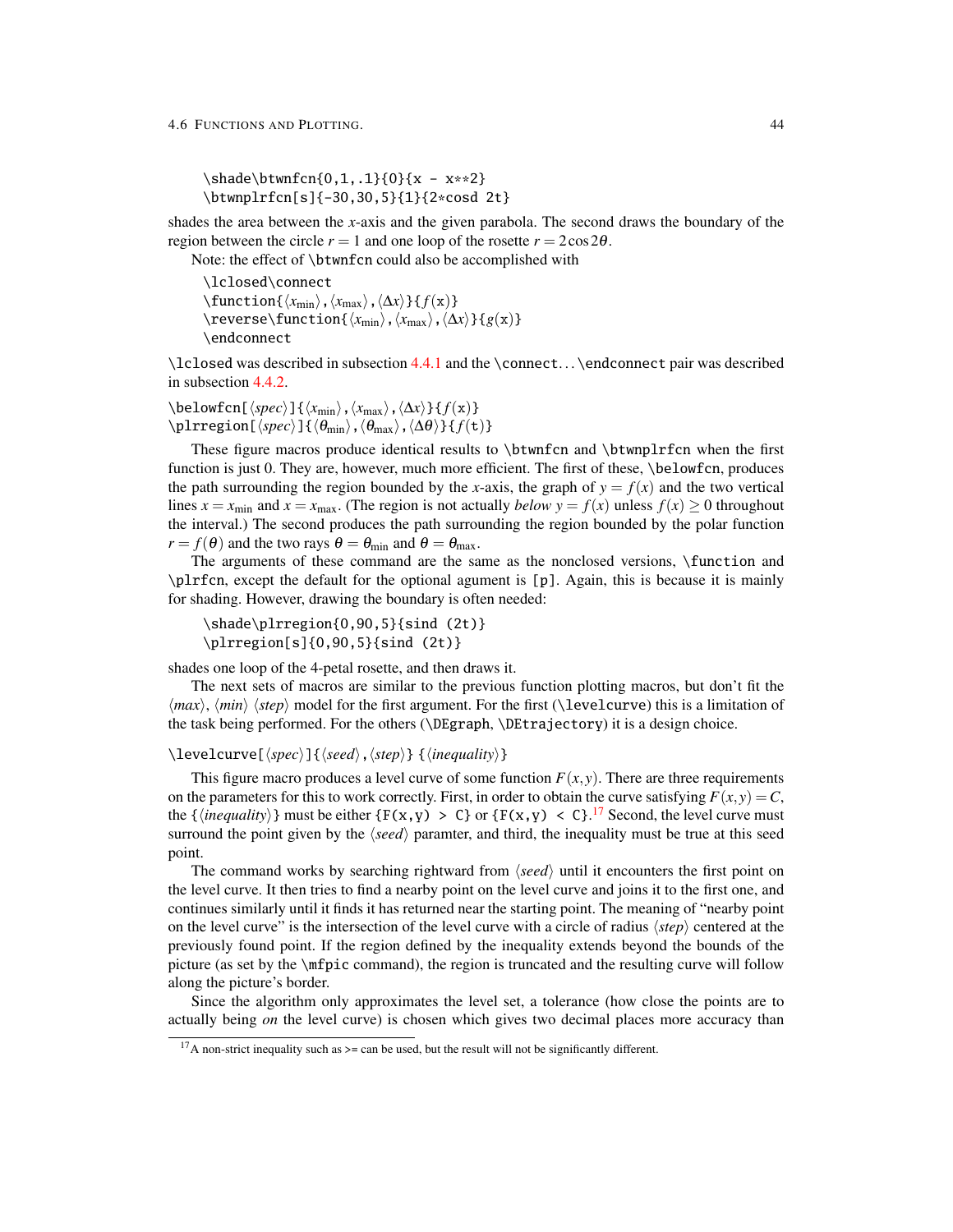$\langle \text{step} \rangle$ . The value of  $\langle \text{step} \rangle$  is interpreted in *graph* units and so should be a pure number. The  $[\langle \text{spec} \rangle]$ is either  $[p]$ , in which case the calculated points are joined with straight lines, or  $[s \langle tension \rangle]$  as in \function. The default is [s]: a smooth curve with the current default tension.

In general, choosing a  $\langle$ *step* $\rangle$  that corresponds to a few millimeters works reasonably well. For example, if the graph unit is 1cm (for example,  $\m{mpicunit=1cm}$  and no scaling is used), then  $\langle$ *step* $\rangle$  = 0.5 might be a reasonable first choice. If the level set is reasonably smooth and [s] is used, then the result will match the actual curve to within .005cm, which is approximately .14pt, which is less than half the thickness of the standard pen used to draw it.

Be warned that there is a limit: there should not be more than 2000 steps in the completed curve. In a figure which is 10-by-10 graph units, a level curve without too much oscillation would probably be less than 80 units in length and a step size of .04 would probably produce under 2000 steps. This should be accurate enough for most purposes. If you *really* need more, the value of the METAFONT variable max\_points must be changed. This can be done with \setmfvariable (see section [4.12.4\)](#page-67-0).

As a special case, if  $\langle$ step $\rangle$  is 0, the maximum of width and height of the figure (as given by the arguments to the mfpic environment) is divided by 100. For example, in a 5-by-10 graph, giving a step size of 0 will actually select  $\langle \text{step} \rangle = 10/100 = 0.1$ .

The algorithm used will produce imprecise results if there are two points on the curve closer than  $\langle$ *step* $\rangle$  in straight-line distance, but much further apart when measured along the curve.

\DEgraph[h*spec*i]{h*x*0i,h*y*0i,h∆*s*i,h*N*i}{ *f*(x,y)}  $\Delta$ DEtrajectory[ $\langle spec \rangle$ ]{ $\langle p_0 \rangle$ , $\langle \Delta s \rangle$ , $\langle N \rangle$ }{**F**(x,y,t)}

The first of these plots the graph of the solution of the differential equation

$$
\frac{dy}{dx} = f(x, y), \quad y(x_0) = y_0.
$$

The  $\langle \Delta s \rangle$  parameter is a step size and the  $\langle N \rangle$  parameter is the number of steps. The step size is *not* an increment in the *x* variable. Rather is is (roughly) the distance from one point to the next along the graph as METAFONT computes them. That is, METAFONT computes using a variable *x*step  $\Delta x$ , chosen so that  $\sqrt{\Delta x^2 + \Delta y^2}$  is approximately  $\langle \Delta s \rangle$ . The algorithm used is a modified 4-step Ringe-Kutta method.

The second macro,  $\Delta E$ trajectory draws the path traced by the solution  $(x(t), y(t))$  of

$$
\left(\frac{dx}{dt},\frac{dy}{dt}\right) = \mathbf{F}(x,y,t), \quad (x(0),y(0)) = p_0.
$$

This is not a *graph*, since the dependence on *t* cannot be shown in two dimensions (a third dimension would be needed). The parameter  $\langle p_0 \rangle$  should be an ordered pair of numbers, the  $\langle \Delta s \rangle$  and  $\langle N \rangle$  are as for  $\Delta E$ graph. The function  $\mathbf{F}(x, y, t)$  should be either a pair-valued expression or an ordered pair of numeric expressions. The variables must be literally x, y and t. The expressions do not have to explicitly depend on these variables. In fact, the \DEgraph macro is implemented using the same internal macro as  $\Delta$ Etrajectory with  $\mathbf{F}(x, y, t) = (1, f(x, y))$  and  $p_0 = (x_0, y_0)$ .

Notice that the trajectory starts at  $t = 0$ . If you need some other starting value  $t = a$ , then replace *t* in the formula for  $\mathbf{F}(x, y, t)$  with  $(t + a)$ .

It is possible to use a negative value of ∆*s* in both these macros. For \DEgraph this produces the graph to the left of  $x = x_0$ , and for  $\Delta$ Etrajectory it produces the trajectory with time running backward. For the latter, it is also equivalent to replacing  $F(x, y, t)$  by its negative.

The purpose of making  $\langle \Delta s \rangle$  a distance rather than an *x*-increment or a *t*-increment (as the Runge-Kutta method is taught in the usual mathematics courses) is stability: even very simple differential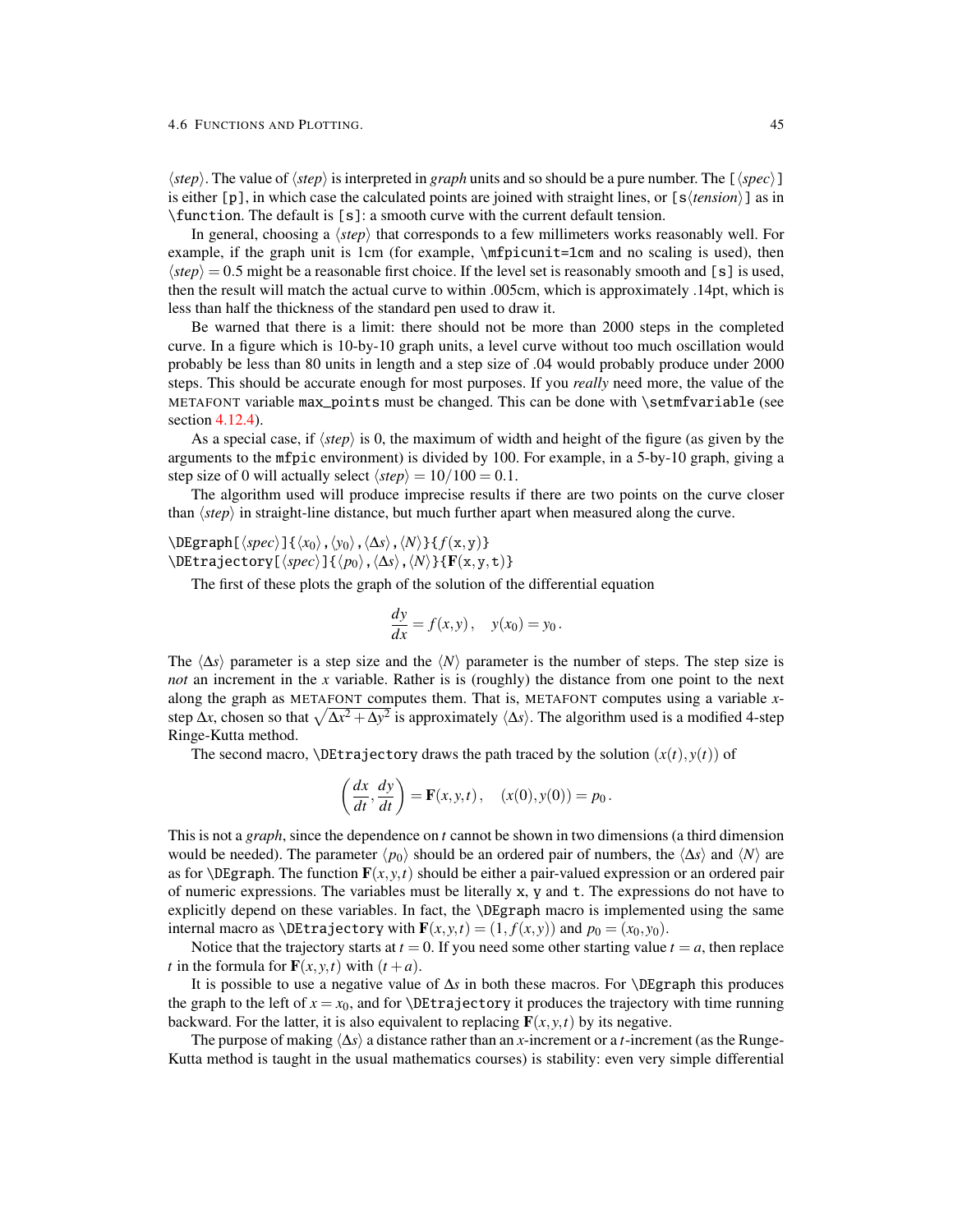equations can have graphs the tend to  $\infty$  in finite time. These macros, however, never travel more than a distance *N*∆*s* from the starting point.

If you want to use MFPIC to illustrate the results of the standard Runge-Kutta method or other methods, you can use the MFPIC4ODE package. That package also includes the Euler method and the two-step Runge-Kutta method. It loads MFPIC if it has not already been loaded. Like MFPIC, it works in plain TEX (with \input mfpic4ode) or LATEX (with \usepackage{mfpic4ode}).

## <span id="page-48-0"></span>4.6.3 PLOTTING EXTERNAL DATA FILES

## $\delta$  \datafile[ $\langle spec \rangle$ ]{ $\langle file \rangle$ } \smoothdata[\*tension*}] \unsmoothdata

The figure macro  $\datafile$  produces a curve connecting the points listed in the file  $\langle file \rangle$ . (The context makes it clear whether this meaning of  $\datafile$  or that of subsection [4.2.2](#page-17-0) is meant.) The  $\langle spec \rangle$  may be p to produce a polygonal path, or s followed by a tension value (as in \curve) to produce a smooth path. If no  $\langle spec \rangle$  is given, the default is initially p, but  $\mathrm{smoothdata}$  may be used to change this. Thus, after the command \smoothdata[ $\langle tension\rangle$ ] the default [ $\langle spec\rangle$ ] is changed to  $[s \langle tension \rangle]$ . If the tension parameter is not supplied it defaults to 1.0 (or the value set by the \settension command if one has been used).

The command \unsmoothdata restores the default  $[\langle spec \rangle]$  to [p].

By default, each non-blank line in the file is assumed to contain at least two numbers, separated by whitespace (blanks or tabs). The first two numbers on each line are assumed to represent the *x*and *y*-coordinates of a point. Initial blank lines in the file are ignored, as are comments. The comment character in the data file is assumed to be %, but it can be reset using \mfpdatacomment (below). Any blank line other than at the start of the file causes the curve to terminate. The \datafile command may be preceded by any of the prefix commands, so that, for example, a closed curve could be formed with \lclosed\datafile{data.dat}.

The \datafile command has another use, independent of the above description. We saw in subsection [4.2.2](#page-17-0) that any MFPIC command (other than one that prints text labels) that takes as its last argument a list of points (or numerical values) separated by commas, can have that list replaced with a reference to an external data file. For example, if a file ptlist.dat contains two or more numerical values per line separated by whitespace, then one can draw a dot at each of the points corresponding to the first pair of numbers on each line with the following.

### \point\datafile{ptlist.dat}

In fact there is no essential difference between '\datafile[p]' and '\polyline\datafile', and no difference between '\datafile[s]' and '\curve\datafile'. Here is the full list (omitting aliases) of MFPIC macros that allow this usage of \datafile:

- Numeric data: \barchart, \dashpattern, \numericarray, \piechart, and all the axis marks commands.
- Point or vector data: \cbeziers, \closedcbeziers, \closedcomputedspline, \closedcspline,\closedmfbezier,\closedqbeziers,\closedqspline, \computedspline, \convexcurve, \convexcyclic, \cspline, \curve, \cyclic, \fcncurve, \fcnspline, \mfbezier, \periodicfcnspline, \plotsymbol, \point, \polygon, \polyline, \putmfpimage, \qbeziers, \qspline, \turtle, and \pairarray.

In addition \setarray and \globalsetarray (with the numeric or pair data type) allow this usage.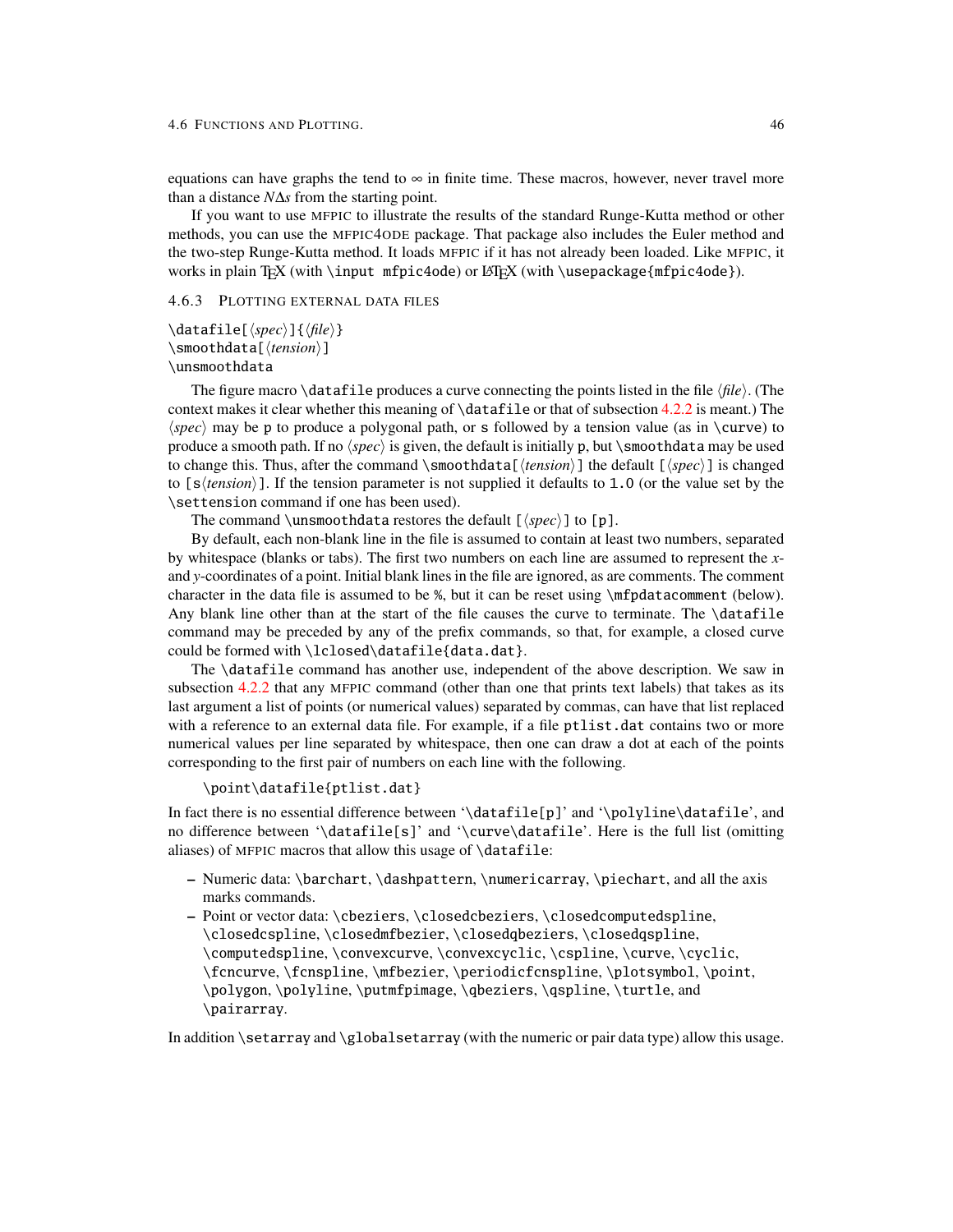## \mfpdatacomment\h*char*i

Changes  $\langle char \rangle$  to a comment character and changes the usual T<sub>EX</sub> comment character % to an ordinary character *while reading a datafile for drawing*.

## \using{*\in-pattern*}}{*\out-pattern*}}

Used to change the assumptions about the format of the data file. For example, if there are four numbers on each line separated by commas, to plot the third against the second (in that order) you can say \using $\{H1, H2, H3, H4\}$   $(\#3, H2)$ . This means the following: Everything on a line up to the first comma is assigned to parameter #1, everything from there up to the second comma is assigned to parameter #2, etc. Everything from the third comma to the end of line is assigned to #4. When the line is processed by TEX a METAFONT pair is produced representing a point on the curve. METAFONT pair expressions can be used in the output portion of \using. For example \using{#1,#2,#3}{(#2,#1)/10} or even \using{#1 #2 #3}{polar(#1,#2)} if the data are polar coordinates. The default assumptions of the \datafile command (numbers separated by spaces, with the first two determining the  $(x, y)$  pair) corresponds to the following setting.

#### \using{#1 #2 #3}{(#1,#2)}

The \using command cannot normally be used in the replacement text of another command. Or rather, it can be so used, but then each  $\#$  has to be doubled. If a \using declaration occurs in an mfpic environment it is local to that environment. Otherwise it affects all subsequent ones.

#### \sequence

As a special case, you can plot any number against its sequence position, with something like \using{#1 #2}{(\sequence,#1)}. Here, the macro \sequence will take on the values 1, 2, etc. as lines are read from the file.

### \usingpairdefault

#### \usingnumericdefault

The command \usingpairdefault restores the above described default for pair data. The command \usingnumericdefault is the equivalent of \using{#1 #2}{#1}, a useful default for numeric data.

Note that the default value of \using appears to reference three arguments. If there are only two numbers on a line separated by whitespace, this will still work because of T<sub>E</sub>X's argument matching rules. TEX's file reading mechanism normally converts the EOL to a space, but there are exceptions so MFPIC internally adds a space at the end of each line read in to be on the safe side. Then the default definition of \using reads everything up to the first space as  $#1$  (whitespace is normally compressed to a single space by TEX's reading mechanism), then everything to the second space (the one added at the end of the line, perhaps) is #2, then everything to the EOL is #3. This might assign an empty argument to #3, but it is discarded anyway.

If the numerical data contain percentages with explicit % signs, then choose another comment character with \mfpdatacomment. This will change % to an ordinary character *in the data file*. However, in your \using command it would still be read as a comment. The following allows one to overcome this.

## \makepercentother

\makepercentcomment

Here is an example or their use:

```
\makepercentother
\using{#1% #2 #3}{(#1/100,#2)}
\makepercentcomment
```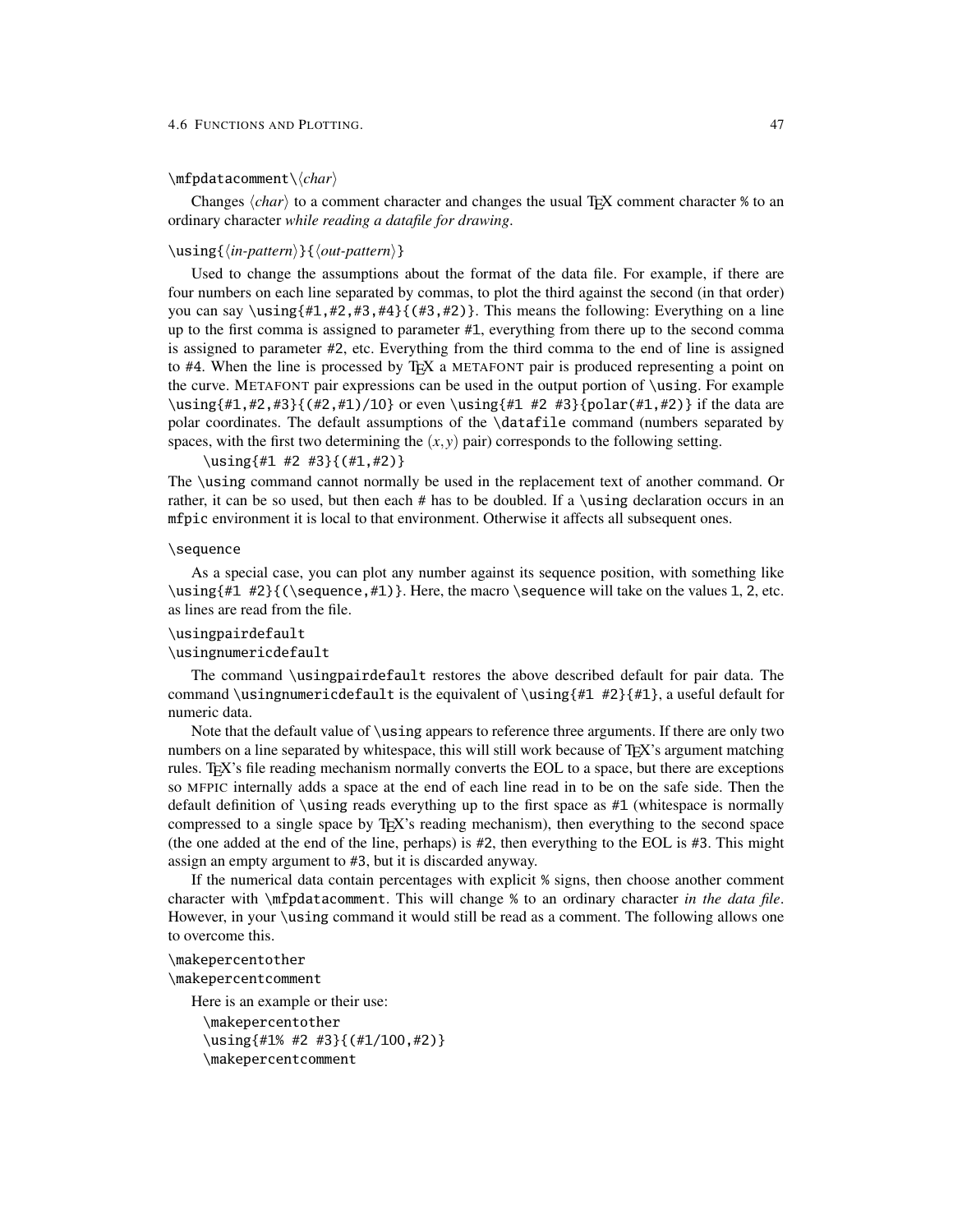Here is an analysis of the meaning of this example: everything in a line, up to the first percent followed by a space is assigned to parameter #1, everything from there to the next space is assigned to  $#2$  and the rest of the line (which may be empty) is  $#3$ . On the output side in the above example, the percentage is divided by 100 to convert it to a fraction, and plotted against the second parameter. Note: normal comments should not be used between \makepercentother and \makepercentcomment, for obvious reasons. Moreover, the above construction will fail inside the argument of another command.

## $\boldsymbol{\delta}(\text{spec})$ ]{ $\langle file \rangle$ }

This plots several curves from a single file. The  $\langle spec \rangle$  and the command  $\mathsf{lambda}$  and the command  $\mathsf{lambda}$ same effect on each curve as in the \datafile command. The data for each curve is a succession of nonblank lines separated from the data for the next curve by a single blank line. A *pair* of successive blank lines is treated as the end of the data. No prefix macros are permitted in front of \plotdata.

Each successive curve in the data file is drawn differently. By default, the first is drawn as a solid line the next dashed, the third dotted, etc., through a total of six different line types. A \gendashed command is used with predefined dash patterns named dashtype0 through dashtype5. This behavior can be changed with:

## \coloredlines \pointedlines \datapointsonly \dashedlines

The command \coloredlines causes \plotdata to use the rendering command \draw with a color option that cycles through eight different colors starting with black (hey! black is a color too). The command \pointedlines causes \plotdata to use the rendering command \plot, cycling through nine symbols. The command \datapointsonly causes \plotdata to use the rendering command \plotnodes, cycling through the same nine symbols. The data points become the nodes of the paths created and so only the data points are plotted. The command \dashedlines restores the default. See appendix [5.4](#page-82-0) for the details on the actual dash patterns, colors and symbols used.

The command \coloredlines will produce a warning under the metafont option and substitute \dashedlines. Under the metapost option, this is the sole exception to the general rule that all curves are drawn in drawcolor by default: the \plotdata command after \coloredlines has been issued.

Note that MFPIC always creates a path internally. It is possible that your data is not path-like and what you want is a scatter-plot. Simply use \datapointsonly and the effect is the same: METAPOST builds a polygonal path connecting all the points in your file, but when it plots the path, it only places a dot (or other symbol) at each data point.

If, for some reason, you do not like the default starting line style (say you want to start with a color other than black), you can use one of the following commands.

# \mfplinetype{ $\langle num \rangle$ }, or

## $\m{\mathbf{h}$ inestyle{ $\langle num \rangle$ }

Here  $\langle num \rangle$  is a non-negative number, less than the number of different drawing types available. The four previous commands reset the number to 0, so if you use one of them, issue  $\infty$  if plinetype *after* it. The different line styles are numbered starting from 0. If two or more \plotdata commands are used in the same mfpic environment, the numbering in each continues where the one before left off (unless you issue one of the commands above in between). \mfplinestyle means the same as \mfplinetype, and is included for compatibility. See appendix [5.4](#page-82-0) to find out what dash pattern,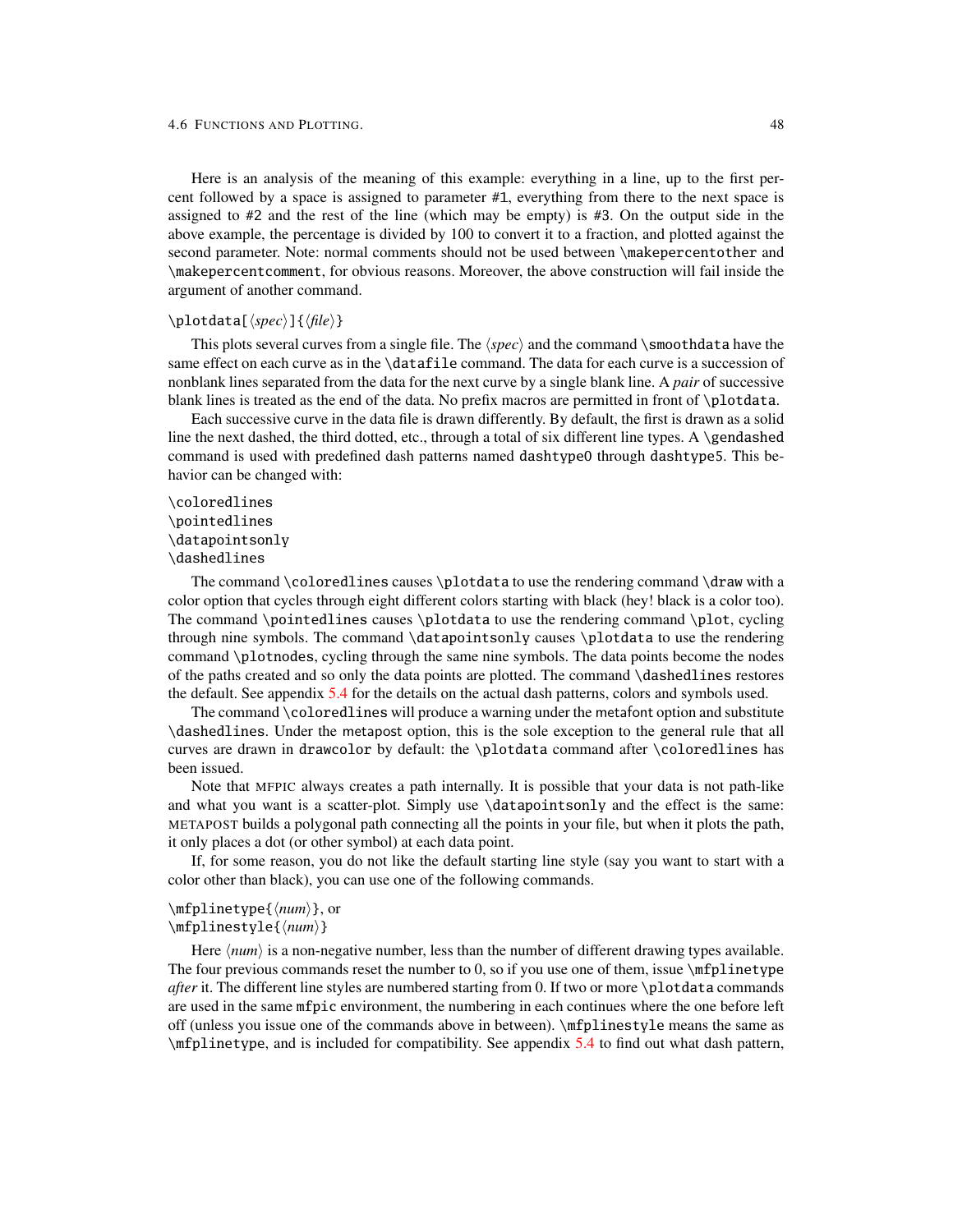color or symbol corresponds to each number by default. The commands below can be used to change the default dashes, colors, or symbols.

```
\text{reconfigureplot{dashes}}\{\langle pat_1\rangle, \ldots, \langle pat_n\rangle\}\text{reconfigureplot}\{color\};\ldots,\langle clr_n\rangle\}\verb|\reconfigureplot{symbols}{\langle\text{symbol}_1\rangle, \ldots, \langle\text{symbol}_n\rangle}
```
The first argument of \reconfigureplot is the rendering method to be changed: dashes, colors or symbols. The second argument is a list of dash patterns, colors, or symbols. The dash patterns should be names of patterns defined through the use of \dashpattern. The colors can be any color names already known to METAPOST, or color names defined using \mfpdefinecolor. The symbols can be any of those listed with the \plotsymbol command (see subsection  $4.2.1$ ), or any known METAFONT path variable. The colors can also be METAPOST color constants or expressions, and the symbols can be expressions of type path. In recent METAPOST these 'colors' can be numeric (selecting gray), rgbcolor or cmykcolor. Within a mfpic environment, the changes made are local to that environment. Outside, they affect all subsequent environments.

Using \reconfigureplot{colors} under the metafont option will have no effect, but may produce an error from METAFONT unless the colors used conform to the guidelines in subsection [4.3.4.](#page-31-0) This also holds for \defaultplot{colors} (below).

```
\defaultplot{dashes}
\defaultplot{colors}
\defaultplot{symbols}
```
The command \defaultplot restores the built-in defaults for the indicated method of rendering in \plotdata.

The commands \using, \mfpdatacomment and \sequence have the same meaning here (for  $\displaystyle\Delta$ ) as they do for  $\displaystyle\Delta$  atafile (above). The sequence numbering for  $\displaystyle\Delta$  sequence starts over with each new curve.

### 4.7 Labels and Captions.

#### <span id="page-51-0"></span>4.7.1 SETTING TEXT

If option metafont is in effect macros \tlabel, \tlabels, \axislabels and \tcaption do not affect the METAFONT file ( $\langle file \rangle$ .mf) at all, but are added to the picture by T<sub>E</sub>X. If metapost is in effect but mplabels is not, they do not affect the METAPOST file. In these cases, if these macros are the only changes or additions to your document, there is no need to repeat the processing with METAFONT or METAPOST nor the reprocessing with T<sub>EX</sub> in order to complete your T<sub>EX</sub> document.

 $\setminus$ tlabel[ $\langle just \rangle$ ]( $\langle x \rangle$ , $\langle y \rangle$ ){ $\langle labeltext \rangle$ }  $\{\t{label} f\}_{\phi}$ \tlabels{h*params*1i h*params*2i ...}

These place T<sub>F</sub>X text or math on the graph. The special form  $\tilde{\text{t}}$  about the plural) essentially just applies  $\tilde{\text{t}}$  to each set of parameters listed in its argument. That is, each  $\langle$ *params*<sub>*k*</sub> $\rangle$ is a valid set of parameters for a \tlabel command. These can be separated by spaces, newlines, or nothing at all. They should *not* be separated by blank lines.

The last required parameter is ordinary T<sub>EX</sub> text. The pair  $(\langle x \rangle, \langle y \rangle)$  gives the coordinates of a point in the graph where the text will be placed. It may optionally be enclosed in braces, { and }. If braces are used, any number of coordinate pairs may be listed, separated by commas. This is what is meant by  $\langle pair-list \rangle$  in the above syntax. If mplabels is in effect, the  $\langle pair-list \rangle$  can be any list of expressions recognized as a pair by METAPOST.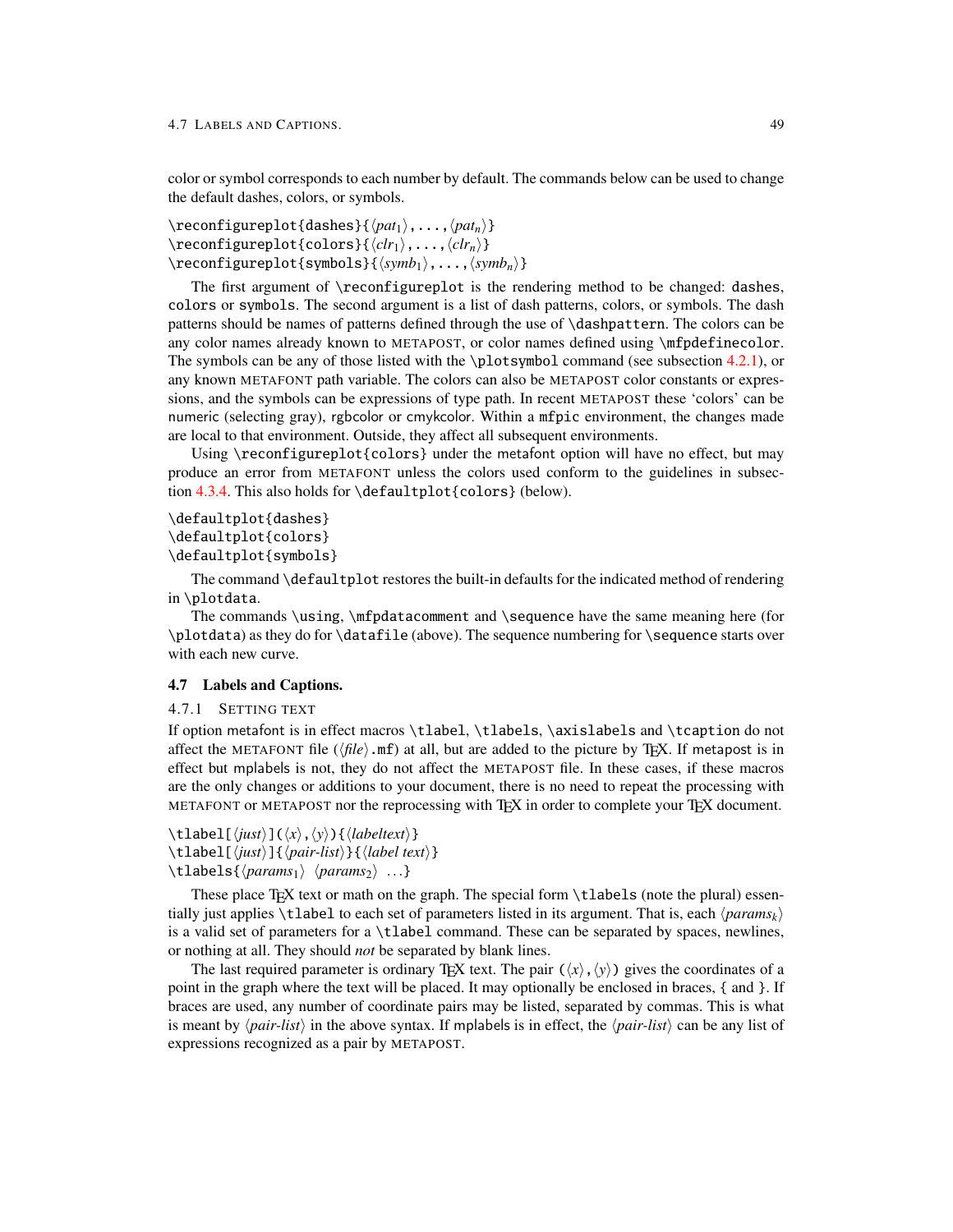The optional parameter  $[\langle j \rangle j \rangle]$  specifies the *justification*, the relative placement of the label with respect to the point with coordinates  $(\langle x \rangle, \langle y \rangle)$ . It is a two-character sequence in which the first character is one of t (top), c (center), b (bottom), or B (Baseline), to specify vertical placement, and the second character is one of 1 (left), c (center), or r (right), to specify horizontal placement. These letters specify what part of the *text* is to be placed at the given point, so r puts the right end of the text there—which means the text will be left of the point. The default justification is [Bl]: the left end of the baseline of the text is placed at the coordinates.

When mplabels is in effect, the two characters may optionally be followed by a number, specifying an angle in degrees to rotate the text about the point  $(\langle x \rangle, \langle y \rangle)$ . If the angle is supplied without mplabels it is ignored after a warning. If the angle is absent, there is no rotation. Note that the rotation takes place after the placement and uses the given point as the center of rotation. For example, [cr] will place the text left of the point, while [cr180] will rotate it around to the right side of the point (and upsidedown, of course).

There should be no spaces before, between, or after the first two characters. However the number, if present, is only required to be a valid METAPOST numerical expression containing no bracket characters; as such, it may contain some spaces (e.g., around operations as in  $45 + 30$ ).

A multiline \tlabel may be specified by explicit line breaks, which are indicated by the  $\setminus$ command or the \cr command. This is a very rudimentary feature. By default it left justifies the lines and causes \tlabel to redefine \\. One can center a line by putting \hfil as the first thing in the line, and right justify by putting  $\hbar$  let these are TEX primitives). Redefining  $\hbar$ can interfere with LATEX's definition. For better control in LATEX use \shortstack inside the label (or a tabular environment or some other environment which always initializes  $\setminus \setminus$  with its own definition).

If the label goes beyond the bounds of the graph in any direction, the space reserved for the graph is expanded to make room for it. (Note: this behavior is very much different from that of the LATEX picture environment.)

If the mplabels option is in effect, \tlabel will write a btex ... etex group to the output file, allowing METAPOST to arrange for typesetting the label. Normally, the label becomes part of the picture, rather than being laid on top of it, and can be covered up by any filling macros that follow, or clipped off by \gclip. However, under the overlaylabels option (or after the command \overlaylabels), labels are saved and added to the picture at the very end. This may prevent some special effects, but it makes the behavior of labels much more consistent through all the 12 permissable settings of the options metapost, mplabels, clip, and truebbox.

There is another command, \startbacktext, which also save the labels and adds them later, but *under* the rest of the picture as background text. Thus, they will not be clipped, but may be covered up. Since erasing regions with \gclear actually covers up those regions with white, labels saved as background text may appear to have portions erased.

### \everytlabel{ $\langle TEX-code\rangle$ }

One problem with multiline \tlabels is that each line of their contents constitutes a separate group. This makes it difficult to change the \baselineskip (for example) inside a label. The command \everytlabel saves it's contents in a token register and the code is issued in each \tlabel, as the last thing before the actual line(s) of text. Any switch you want to apply to every line can be supplied. For example

## \everytlabel{\bf\baselineskip 10pt}

will make every line of every \tlabel's text come out bold with 10 point baselines. The effect of \everytlabel is local to the mfpic environment, if it is issued inside one. Note that each line of a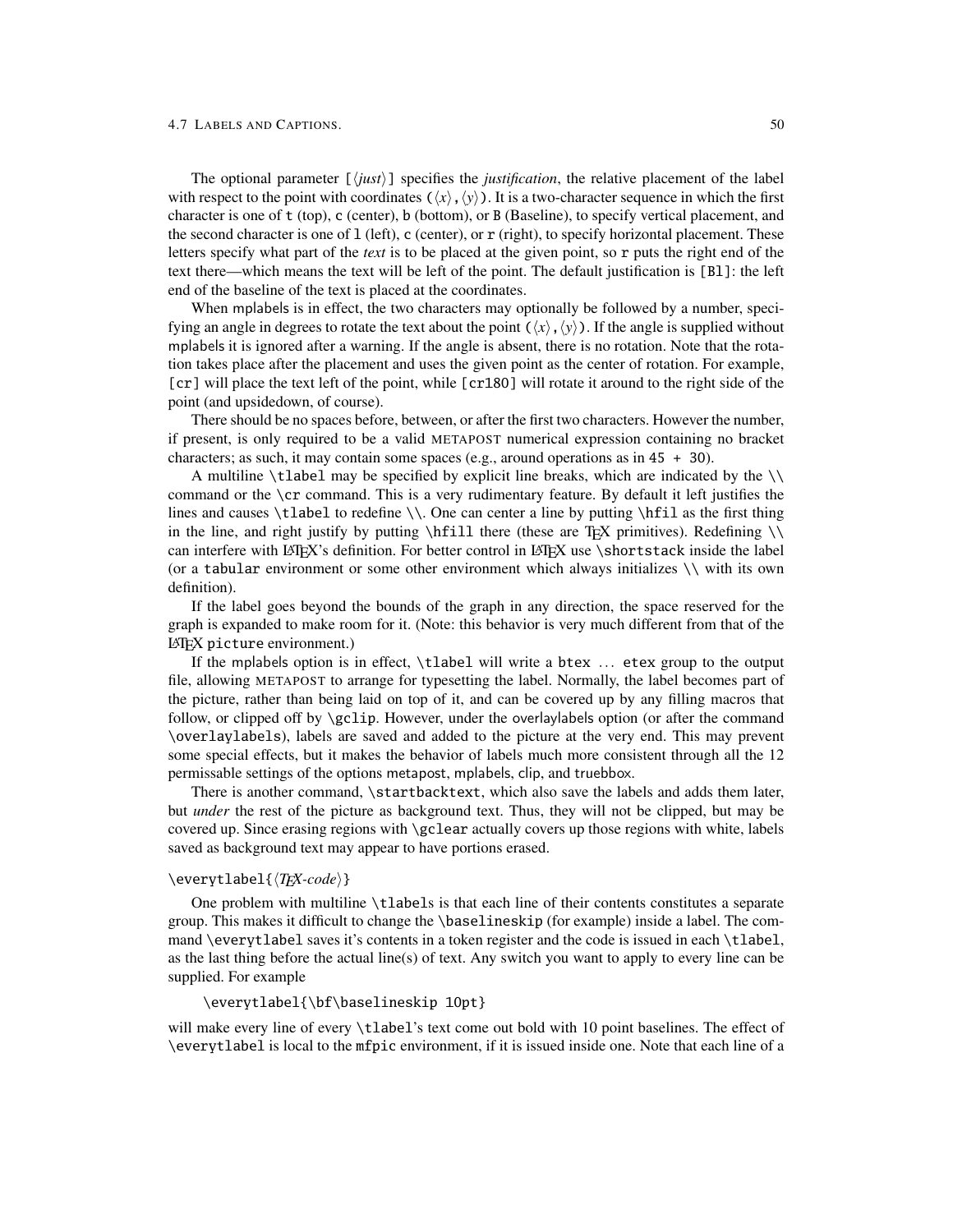tlabel is wrapped in a box, but the commands of \everytlabel are outside all of them, so no actual text should be produced by the contents of \everytlabel.

Using \tlabel without an optional argument is equivalent to specifying [Bl]. Use the following command to change this behavior.

## \tlabeljustify{\*just*}}

After this command the placement of all subsequent labels without optional argument will be as specified in this command. For example, \tlabeljustify{cr45} would cause all subsequent \tlabel commands lacking an optional argument to be placed as if the argument [cr45] were used in each. If mplabels is not in effect at the time of this command, the rotation part will be saved in case that option is turned on later, but a warning message will be issued. If mplabels is not turned on later, that rotation will be ignored by  $\tilde{\text{label}}$ .

\tlabeloffset{*\hlen*}}{*\vlen*}}  $\theta$ intsep{ $\langle len \rangle$ }  $\{\langle len \rangle\}$  $\tilde{\langle len \rangle}$ 

The first command causes all subsequent  $\tilde{\text{label}}$  commands to shift the label right by  $\langle h \rangle$ and up by  $\langle$ *vlen* $\rangle$  (negative lengths cause it to be shifted left and down, respectively).

The \tlpointsep command causes labels to be shifted by the given amount in a direction that depends on the optional positioning parameter. For example, if the first letter is t the label is shifted down by the amount  $\langle len \rangle$  and if the second letter is 1 it is also shifted right. In all cases it is shifted *away* from the point of placement (unless the dimension is negative). If c or B is the first parameter, no vertical shift takes place, and if c is the second, there is no horizontal shift. This is intended to be used in cases where something has been drawn at that particular point, in order to separate the text from the drawing.

Prior to version 0.8, this separation also defined the separation between the label and those curves designed to frame the label such as  $\tilde{\text{t}}$  absection [4.7.2\)](#page-55-0). Now the two separations are independent and \tlpathsep is used to set the separation between the label and such paths.

For backward compatability, the command \tlabelsep is still available and sets both separations to the same value.

## $\langle \text{axislabels}\{\langle axis \rangle\}[\langle just \rangle]\{\{\langle text_1 \rangle\}\langle n_1 \rangle,\{\langle text_2 \rangle\}\langle n_2 \rangle,...\}$

This command places the given T<sub>EX</sub> text ( $\langle \text{text}_k \rangle$ ) at the given positions ( $\langle \text{ln}_k \rangle$ ) on the given axis,  $\langle axis \rangle$ , which must be a single letter and one of 1, b, r, t, x, or y. The text is placed as in \tlabels (including the taking into account of \tlpointsep and \tlableoffset), except that the default justification depends on the axis (the settings of \tlabeljustify are ignored). In the case of the border axes, the default is to place the label outside the axis and centered. So, for example, for the bottom axis it is [tc]. The defaults for the *x*- and *y*-axis are below and left, respectively. The optional  $\langle just \rangle$  can be used to change this. For example, to place the labels *inside* the left border axis, use [cl]. If mplabels is in effect, rotations can be included in the justification parameter. For example, to place the text strings 'first', 'second' and 'third' just below the positions 1, 2 and 3 on the *x*-axis, rotated so they read upwards at a 90 degree angle, one can use \axislabels{x}[cr90]{{first}1, {second}2, {third}3}.

## $\displaystyle{\frac{\langle \text{just}\rangle}{\langle \text{text}\rangle}}$ { $\langle x_0, y_0\rangle$ ,  $(x_1, y_1)$ , ...}

Similar in effect to \point and \plotsymbol, \plottext places a copy of  $\langle \text{text} \rangle$  at each of the listed points. Since MFPIC version 0.9, when \tlabel was enhanced to allow lists of points, it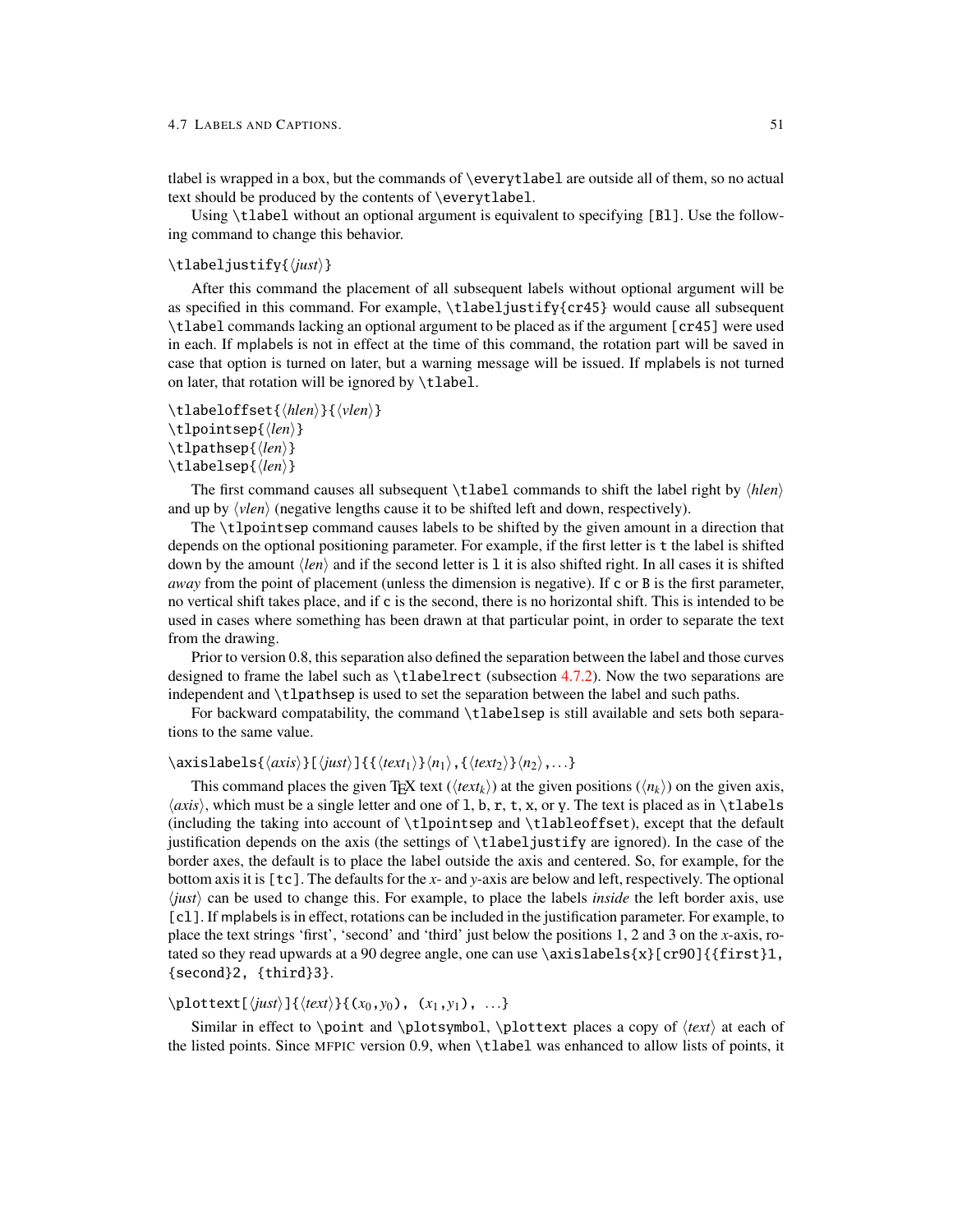is implemented by an equivalent \tlabel command and is only kept for backward compatibility. It differs from \tlabel when the optional argument is absent: the default justification is [cc] regardless of the setting of \tlabeljustify.

## \mfpverbtex{ $\langle TFX-cmds\rangle$ }

This writes a verbatimtex block to the .mp file. It makes sense only if the mplabels option is used and so only for METAPOST. The  $\langle T_{F}X\text{-}cmds\rangle$  in the argument are written to the .mp file, preceded by the METAPOST command verbatimtex and followed by etex. Line breaks within the  $\langle T_{E}X-cmd\rangle$  are preserved. There is also a linebreak between the end of  $\langle T_{E}X-cmd\rangle$  and the etex. The \mfpverbtex command must come before any \tlabel that is to be affected by it. Any settings common to all mfpic environments should be in a \mfpverbtex command preceding all such environments.

It may be issued at any point after MFPIC is loaded, and any number of times. If it is issued after \opengraphsfile, its contents are immediately written to the .mp file. If it is issued before \opengraphsfile, its contents are saved and written when the file is opened (successive uses being cummulative). In this case its contents will precede the boilerplate TEX code that MFPIC writes. If you wish to redefine some of that code, you need to use \mfpverbtex after \opengraphsfile.

Because of the way METAPOST handles verbatimtex material, the effects cannot be constrained by any grouping unless one places T<sub>EX</sub> grouping commands within  $\langle T_{EX-cmds} \rangle$ . However, MFPIC itself places grouping commands into the output file at the beginning and end of each picture, so definitions written by a \mfpverbtex are local to any picture in which it occurs. Prior to version 0.8, MFPIC did not write comments that occured within the  $\langle T_{E}X\text{-}cmds\rangle$ . Now they will be preserved, and can be used to place the '%&latex' line that some T<sub>EX</sub> distributions permit as a signal that latex should be run to produce the labels.

This command attempts a near-verbatim writing of the  $\langle T_{F}X\text{-}cmds\rangle$  and, as with all verbatim-like commands, it should not be used in the argument of another command.

### \startbacktext ...\stopbacktext

When TEX adds labels (\nomplabels) they have to be positioned either on top of a complete figure, or placed under a complete figure. The most reasonable choice (and happily the easiest to implement) is to put them on top. When METAPOST is placing labels (option mplabel) the same can be forced with the option overlaylabels, but otherwise they are placed as they occur, with later drawing commands perhaps putting their results on top of the labels or clipping parts of them off.

Sometimes it is useful to place some label as a background (not on top), and yet not have it clipped by later commands. The effect of the command \startbacktext is that \tlabel commands are saved in a special place until the command \stopbacktext. Then, at \endmfpic the rest of the figure is simply place on top of them. Since labels in METAPOST files can only consist of characters from some font, if one wants to include a graphic in the background (for example, via \includegraphics), one needs to switch off mplabels:

```
\nomplabels
\startbacktext
  \tlabel[cc](0,0){\includegraphics{mygraph}}
\stopbacktext
\usemplabels
```
As with other labels, it is permitted to switch mplabels off and on while creating background text. If there are both kinds of labels within the background text area the ones handled by TEX will be further back than the ones handled by METAPOST. Within a given type, earlier ones are further back than later ones.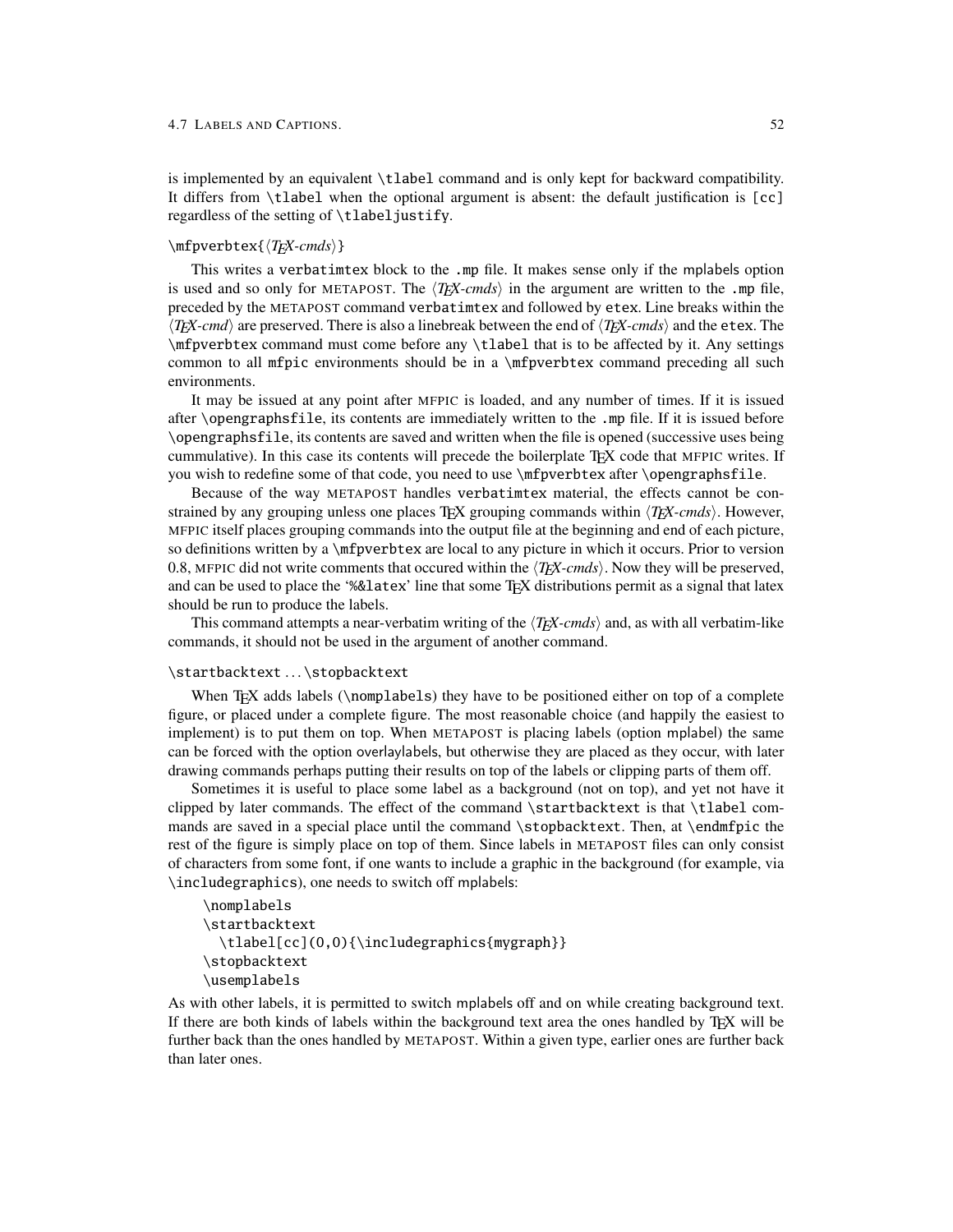MFPIC normally uses a naming scheme like  $\end{math}$ .  $\end{math}$  and tries to arrange that cmd can be used as an environment. As currently written, the extra grouping added by \begin{cmd} and \end{cmd} would break the code that implements background text, so we have named these in a different way to avoid suggesting this possiblity. There should be at most one of these pairs in any mfpic environment. It can occur anywhere in the environment, but the two commands must not be inside any grouping.

Under the metapost option, the \gclear command doesn't really clear a space, but rather paints the space over with white. Any background text will not be visible through such 'holes'. This is a limitation of METAPOST.

## \tcaption[ $\langle maxwd \rangle$ ,  $\langle inewd \rangle$ ]{ $\langle caption \text{ text} \rangle$ }

Places a T<sub>EX</sub> caption at the bottom of the graph. (Not to be confused with LATEX's similar \caption command.) The macro will automatically break lines which are too much wider than the graph—if the  $\text{tcaption}$  time exceeds  $\langle \text{maxwd} \rangle$  times the width of the graph, then lines will be broken to form lines at most  $\langle linear \rangle$  times the width of the graph. The default settings for  $\langle maxwd \rangle$ and  $\langle linear \rangle$  are 1.2 and 1.0, respectively. \tcaption may typeset its argument twice (as might  $LATEX's \ \text{right}$ , the first time as a single line to test its width, then again if that was too wide. Therefore, the user is advised *not* to include any global assignments in the caption text.

If the \tcaption and graph have different widths, the two are centered relative to each other. If the \tcaption takes multiple lines, then the default is to set lines both left- and right-justified (except for the last line) with no indentation on the first line. If the option raggedcaptions is in effect, the lines are only left-justified and ragged on the right. Finally, if the option centeredcaptions is in effect, each line of the caption will be centered (under raggedcaptions they will be ragged on both sides).

In a  $\text{t}$  a  $\text{t}$  is explicit line breaks may be specified by using the  $\text{t}$  command. The separation between the bottom of the picture and the caption can be changed by increasing or decreasing the skip \mfpiccaptionskip (a 'rubber' length in Lamport's terminology).

Many MFPIC users find the \tcaption command too limiting (one cannot, for example, place the caption to the side of the figure). It is common to use some other method (such as LATEX's \caption command in a figure environment). The dimensions \mfpicheight and \mfpicwidth (see section [4.11\)](#page-61-1) might be a convenience for plain TEX users who want to roll their own caption macros.

#### <span id="page-55-0"></span>4.7.2 CURVES SURROUNDING TEXT

## \tlabelrect[ $\langle rad \rangle$ ][ $\langle just \rangle$ ] $\langle pair \rangle$ { $\langle text \rangle$ } \tlabelrect\*...

This figure macro and the following two methods of surounding a bit of text with a curve share some common characteristics which will be described here. The commands all take an optional argument that can modify the shape of the curve. After that come arguments exactly as for the \tlabel command except that only a single point is permitted, not a list. (So  $\langle pair \rangle$  is either of the form  $(\langle x \rangle, \langle y \rangle)$  or the same enclosed in braces, or for mplabels a pair expression in braces.) After processing the surrounding curve, a \tlabel is applied to those arguments unless a \* is present. In order for the second optional argument (the optional justification argument for the \tlabel command) to be recognized as the second, the first optional argument must also be present. An empty first optional argument is permitted, causing the default value to be used. The default for the justification argument is cc, for compatibility with past MFPIC versions, in which these commands all centered the figure around the point and no justification parameter existed. This default can be changed with the \tlpathjustify command below.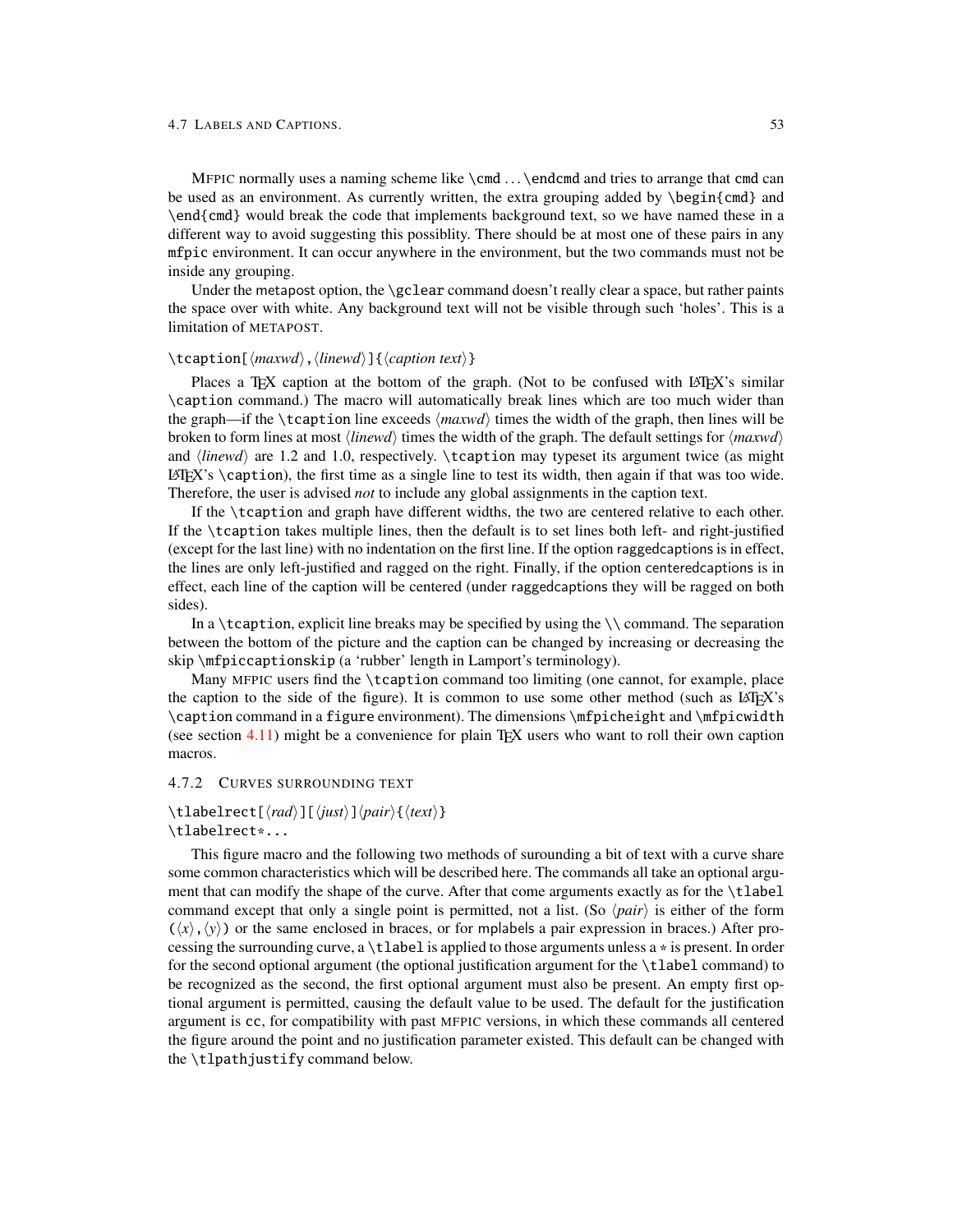4.8 SAVING AND REUSING AN MFPIC PICTURE. 54

The plain rectangle version produces a frame separated from the text on all sides by the amount defined with \tlpathsep. All other versions produce the smallest described curve that contains this rectangle.

These commands may be preceded by prefix macros (see the sections [4.4](#page-31-1) and [4.5,](#page-37-0) above). They all have a 'star-form' which produces the curve but omits placing the text. All have the effect of rendering the path *before* placing any text. For example, \gclear\tlabelrect... will clear the rectangle and then place the following text in the cleared space.

The optional argument of  $\theta$ , tlabelrect,  $\langle rad \rangle$ , is a dimension, defaulting to 0pt, that produces rounded corners made from quarter-circles of the given radius. If the corners are rounded, the sides are expanded slightly so the resulting shape still encompasses the rectangle mentioned above. There is one special case for the optional argument  $\langle rad \rangle$ : if the keyword 'roundends' is used instead of a dimension, the radius will be chosen to make the nearest quarter circles just meet, so the narrow side of the rectangle is a half circle.

## $\tilde{\tau}$  \tlabeloval[ $\langle \text{mult} \rangle$ ][ $\langle \text{post} \rangle$ ] $\langle \text{next} \rangle$ } \tlabeloval\*...

This figure macro is similar to \tlabelrect, except it produces an ellipse. The ellipse is calculated to have the same ratio of width to height as the rectangle mentioned above. The optional  $\langle mult \rangle$ is a multiplier that increases or decreases this ratio. Values of  $\langle mult \rangle$  larger than 1 increase the width and decrease the height.

```
\tlabelellipse[\ratio\][\just\]\/pair\{\text\}
\tlabelellipse*...
\tilde{\tau} \tlabelcircle[\langle just \rangle]\langle pair \rangle{\langle text \rangle}
\tlabelcircle*...
```
This figure macro produces the smallest ellipse centered at the point that encompasses the rectangle defined above, and that has a ratio of width to height equal to  $\langle ratio \rangle$ , then places the text. The default ratio is 1, which produces a circle. We also provide the command \tlabelcircle, which takes only the  $[\langle just \rangle]$  optional argument. Internally, it just processes any  $*$  and calls  $\tilde{\lbrace}$  and calls  $\tilde{\lbrace}$ with parameter 1.

In the above \tlabel... curves, the optional parameter should be positive. If it is zero, all the curves silently revert to \tlabelrect. If it is negative, it is silently accepted. In the case of \tlabelrect this causes the quarter-circles at the corners to be indented rather than convex. In the other cases, there is no visible effect, but in all cases the sense of the curve is reversed.

### \tlpathjustify{\*/just*}}

This can be used to change the default justification for  $\tilde{\text{t}}$  absoluted and friends. The  $\langle just \rangle$ parameter is exactly as in \tlabeljustify in subsection [4.7.1.](#page-51-0)

### 4.8 Saving and Reusing an MFPIC Picture.

These commands have been changed from versions prior to 0.3.14 in order to behave more like the LATEX's \savebox, and also to allow the reuse of an allocated box. Past files that use \savepic will have to be edited to add \newsavepic commands that allocate the TEX boxes.

```
\newsavepic{\picname\}
\savepic{\picname}}
\usepic{\picname\}
```
\newsavepic allocates a box (like LATEX's \newsavebox) in which to save a picture. As in \newsavebox,  $\prime$  is a control sequence. Example: \newsavepic{\foo}. In a LATEX docu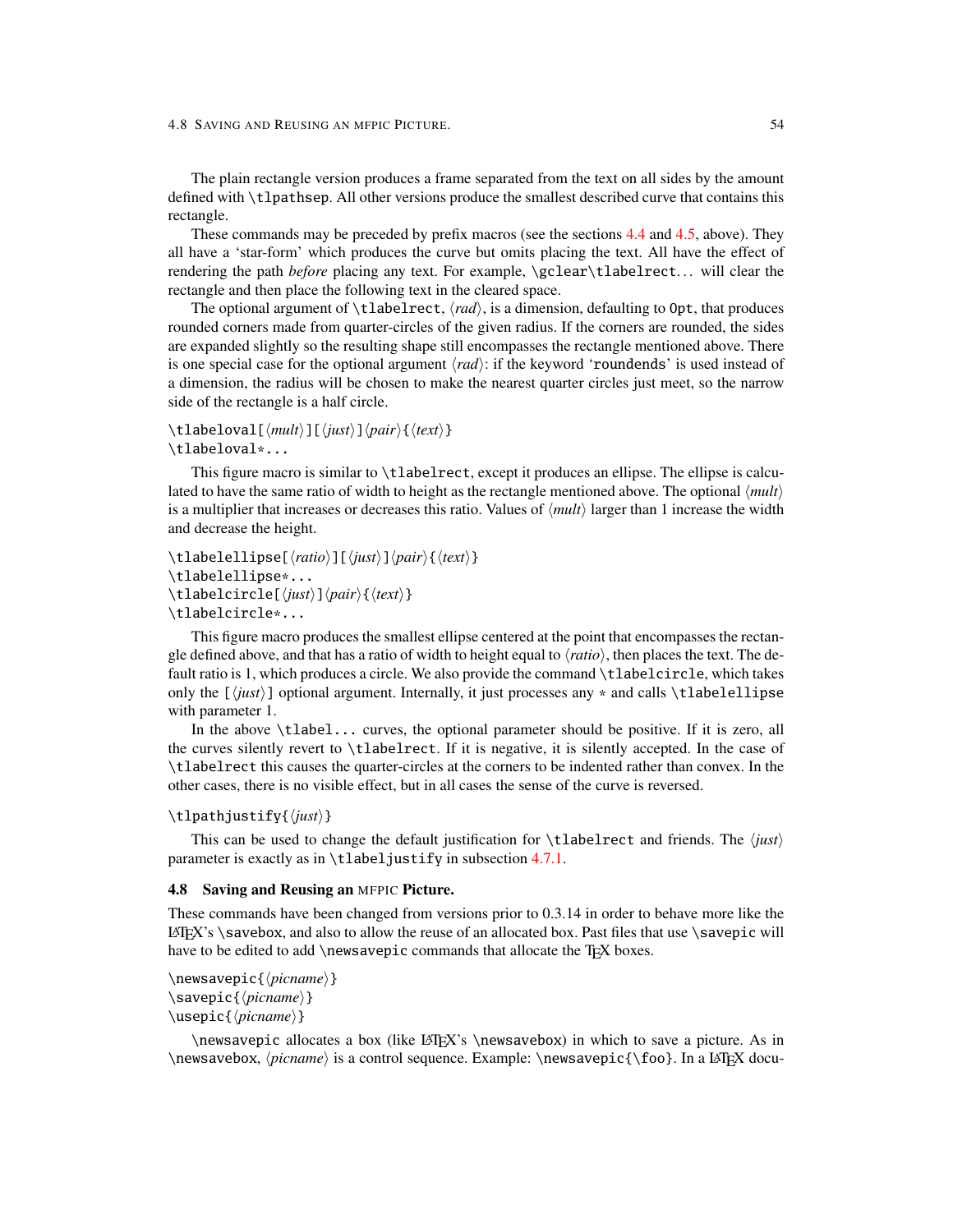ment, \newsavepic is actually defined to be \newsavebox.

\savepic saves the *next* \mfpic picture in the named box, which should have been previously allocated with \newsavepic. (This command should not be used *inside* an mfpic environment.) The next picture will not be placed, but saved in the box for later use. This is primarily intended as a convenience. One *could* use

\savebox{h*picname*i}{h*entire* mfpic *environment*i},

but \savepic avoids having to place the mfpic environment in braces, and avoids one extra level of TEX grouping. It also avoids reading the entire mfpic environment as a parameter, which would nullify MFPIC's efforts to preserve line breaks in parameters written to the METAFONT output file. If you repeat \savepic with the same  $\langle p$ *icname*}, the old contents are replaced with the next picture.

\usepic copies the picture that had been saved in the named box. This may be repeated as often as liked to create multiple copies of one picture. The \usepic command is essentially a clone of the LATEX \usebox command. Since the contents of the saved picture are only defined during the TEX run, \usebox cannot be used in the TEX-commands argument of the \tlabel command while mplabels is in effect.

#### 4.9 Picture Frames.

When T<sub>EX</sub> is run but before METAFONT or METAPOST has been run on the output file, MFPIC detects that the .tfm file is missing or that the first METAPOST figure file  $\langle f \mid l e \rangle$ .1 is missing. In these cases, the mfpic environment draws only a rectangular frame with dimensions equal to the nominal size of the picture, containing the figure number (and any text placed by \tlabel and its relatives without mplabels in effect). The command(s) used internally to do this are made available to the user.

## \mfpframe[ $\frac{\frac{\delta}{\epsilon}}{\mathbf{m}}$ }  $\frac{\delta}{\epsilon}$  $\m{\mathbf{fpramed}[\langle fsep \rangle]\{\langle material-to-be-framed \rangle\}$

These commands surround their contents with a rectangular frame consisting of lines with thickness \mfpframethickness separated from the contents by the  $\langle fsep \rangle$  if specified, otherwise by the value of the dimension \mfpframesep. The default value of the T<sub>EX</sub> dimensions \mfpframesep and \mfpframethickness are 2pt and 0.4pt, respectively. The \mfpframe ... \endmfpframe version is preferred around mfpic environments or verbatim material since it avoids reading the enclosed material before appropriate \catcode changes go into effect. In LATEX, one can also use environment syntax: \begin{mfpframe} ... \end{mfpframe}.

An alternative way to frame mfpic pictures is to save them with  $\simeq$  (see previous section) and issue a corresponding \usepic command inside any framing environment or command of the user's choice or devising.

### 4.10 Affine Transforms.

Coordinate transformations that keep parallel lines in parallel are called *affine transforms*. These include translation, rotation, reflection, scaling and skewing (slanting). For the METAFONT coordinate system only (that is, for paths, but not for \tlabel nor \tcaption) MFPIC provides the ability to apply METAFONT affine transforms.

#### 4.10.1 TRANSFORMING THE METAFONT COORDINATE SYSTEM

#### \coords ...\endcoords

All affine transforms are restricted to the innermost enclosing \coords...\endcoords pair. If there is *no* such enclosure, then the transforms will apply to the rest of the mfpic environment. In LATEX, one can use the environment named coords.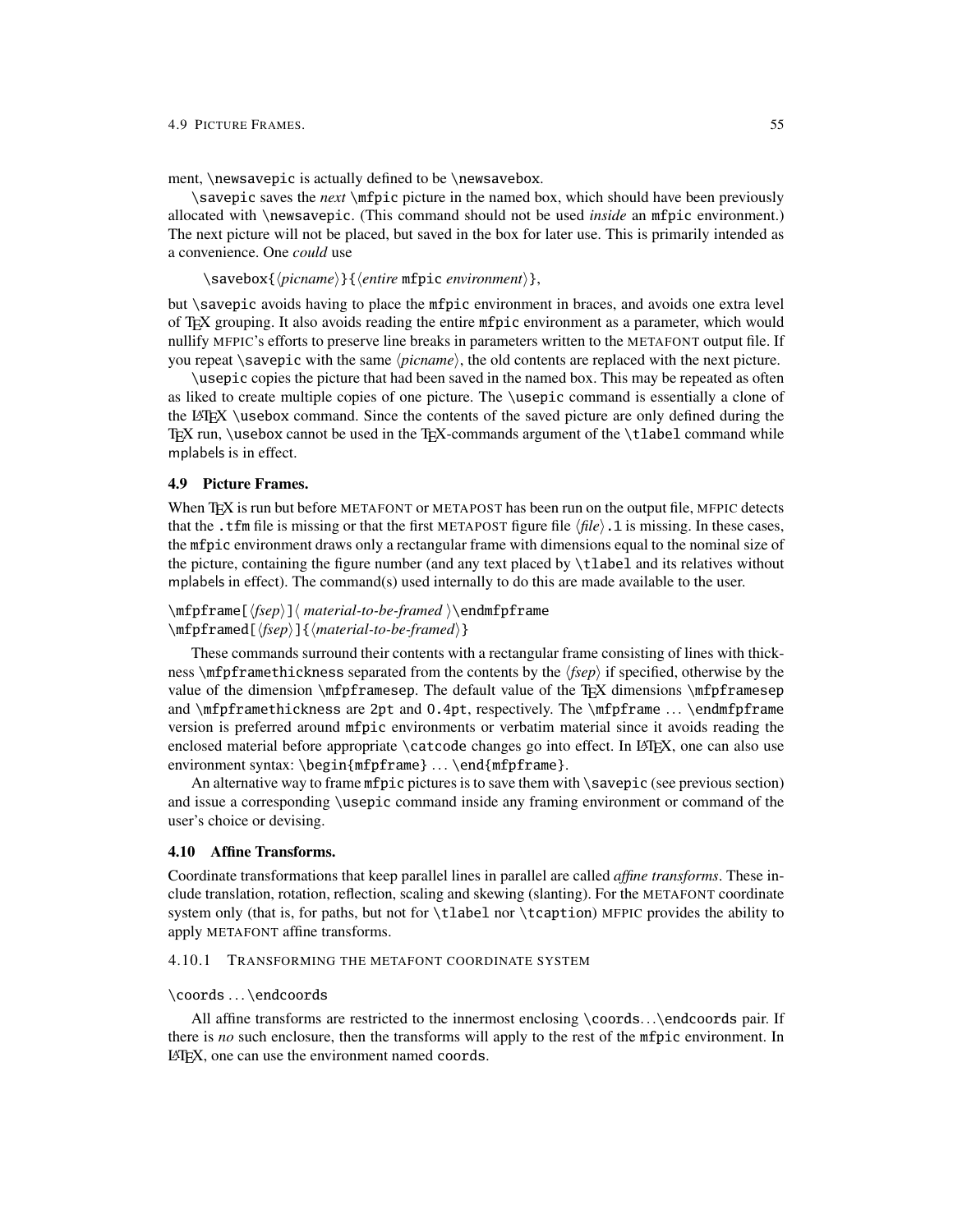## Transforms provided by MFPIC:

| $\text{totate}(\theta)$                                          | Rotate around origin by $\langle \theta \rangle$ degrees.                                 |
|------------------------------------------------------------------|-------------------------------------------------------------------------------------------|
| \rotatearound{ $\langle p \rangle$ }{ $\langle \theta \rangle$ } | Rotate around point $\langle p \rangle$ by $\langle \theta \rangle$ degrees.              |
| \turn[ $\langle p \rangle$ ]{ $\langle \theta \rangle$ }         | Rotate around point $\langle p \rangle$ (origin is default) by $\langle \theta \rangle$ . |
| $\reflect about {\langle p_1 \rangle}{\langle p_1 \rangle}$      | Reflect in the line through points $\langle p_1 \rangle$ and $\langle p_2 \rangle$ .      |
| \mirror{ $\langle p_1 \rangle$ }{ $\langle p_2 \rangle$ }        | Same as \reflectabout.                                                                    |
| $\hbox{shift}\{\langle\nu\rangle\}$                              | Shift origin by the vector $\langle v \rangle$ .                                          |
| $\setminus scale\{\langle s\rangle\}$                            | Scale uniformly by a factor of $\langle s \rangle$ .                                      |
| $\xscale\{\langle s \rangle\}$                                   | Scale only the x coordinates by a factor of $\langle s \rangle$ .                         |
| $\setminus$ yscale $\{\langle s \rangle\}$                       | Scale only the y coordinates by a factor of $\langle s \rangle$ .                         |
| $\xscale{\langle pair\rangle\}$                                  | Scale by the length of vector $\langle v \rangle$ , and rotate by its angle.              |
| $xslant\{\langle s\rangle\}$                                     | Skew in x direction by the multiple $\langle s \rangle$ of y.                             |
| \yslant{ $\langle s \rangle$ }                                   | Skew in y direction by the multiple $\langle s \rangle$ of x.                             |
| $\zeta$ \zslant $\{\langle pair \rangle\}$                       | See zslanted in grafbase.dtx.                                                             |
| \boost $\{\langle \chi \rangle\}$                                | Special relativity boost by $\chi$ , see boost in grafbase.dtx.                           |
| \xyswap                                                          | Exchange the values of $x$ and $y$ .                                                      |
| $\apph{\gamma {\langle} transformer{\rangle}}$                   | Apply the $\langle transformer \rangle$ .                                                 |
|                                                                  |                                                                                           |

\applyT is for METAFONT hackers. Any code is permitted that satisfies METAFONT's syntax for a *\transformer*} (see D. E. Knuth, "The METAFONTbook", page 73), although no effort is made to correctly write T<sub>E</sub>X special characters nor to preserve linebreaks in the code.

When any of these commands is issued, the effect is to transform all subsequent figures (within the enclosing coords or mfpic environment). In particular, attention may need to be paid to whether these transformations move (part of) the figure outside the space allotted by the \mfpic command parameters.

A not-so-obvious point is that if several of these transformations are applied in succession, then the most recent is applied first, so that figures are transformed as if the transformations were applied in the reverse order of their occurrence. This is similar to the application of prefix macros (as well as application of transformations in mathematics: *ST z* usually means to apply *S* to the result of *T z*).

Finally, some of these may not produce what the unwary user might expect if the mfpic environment was started with unequal scaling. For example, in such a case a rotated rectangle will not have right angles unless the rotation is by a multiple of 90 degrees. The reason for this: the scaling given by the \mfpic command is applied last and slanted lines subjected to unequal horizontal and verical scaling will change have their angles changed.

### <span id="page-58-0"></span>4.10.2 TRANSFORMING PATHS

In the previous section we discussed transformations of the METAFONT coordinate system. Those macros affect the *drawing* of paths and other figures, but do not change the actual paths. We will explain the distinction after introducing two macros for storing and reusing figures.

## \store{*\path variable*}}{*\path*}}

## $\setminus$ store $\{\langle path\ variable \rangle\}\langle path \rangle$

This stores the following  $\langle path \rangle$  in the specified METAFONT  $\langle path \rangle$  *variable*). Any valid META-FONT symbolic token will do, in particular, any sequence of letters and underscores. You should be careful to make the name distinctive to avoid overwriting the definition of some internal variable. The stored path may later be used as a figure macro using  $\mathcal{m}$ fobj (below). The  $\langle path \rangle$  may be any of the figure macros (such as  $\curlyvee(\lbrace 0,0 \rbrace, \lbrace 1,0 \rbrace, \lbrace 1,1 \rbrace)$  or the result of modifying it. For example: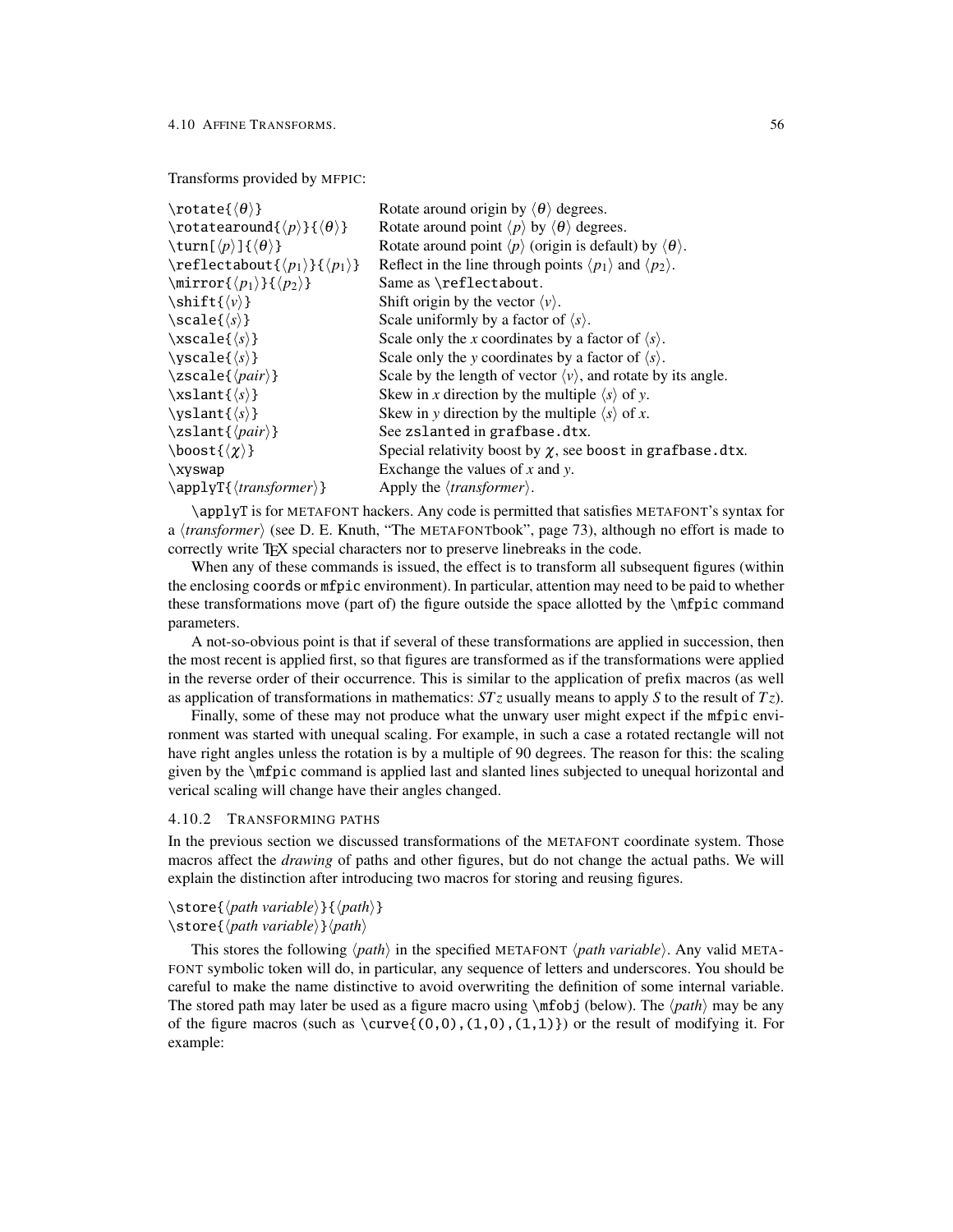## $\store{pth}\lclose\$ reverse $curve{(0,0),(1,0),(1,1)}$

In fact, \store is a prefix macro that does nothing to the following curve except store it. It acts as a rendering macro with a null rendering, so the curve is not made visible unless other rendering macros appear before or after it. It allows the following path to be an argument, that is, enclosed in braces. This is solely to support files written for past MFPIC versions in which \store was *not* defined as a prefix macro.

One use of \store is to create a shorthand for a path that is otherwise long and tedious to type. Another is to create 'symbols' or 'arrowheads' for use in \plotsymbol, \arrowhead and related commands.

## $\in$ fobj $\{\phi\}$ *k*  $\m{path expression}$

This figure macro produces the path represented by  $\langle path \, expression \rangle$ , which is either a path variable in which a path was previously stored, or a valid METAFONT expression combining such variables and constant paths. This allows the use of path variables or expressions as figure macros, permitting all prefix operations, etc.. Here are some examples of the use of \store and \mfobj.

```
\store{my_f}{\cyclic{...}} % Store a closed curve.
\dotted\mfobj{my_f} % Now draw it dotted,
\hatch\mfobj{my_f} % and hatch its interior
% Create two symbols
% one outline:
\store{MyTriang}{\polyline{(-.5,-.5),(.5,-.5),(0,.5),(-.5,-.5)}
% one solid:
\store{MySolidTriang}\polygon{(-.5,-.5),(.5,-.5),(0,.5)}
% Use them as symbols:
\plotsymbols{MyTriang}{(0,0),(2,2)}
\arrowmid{MySolidTriang}\polyline{(1,1),(0,2)}
```
*Note*: If a stored path has the same starting point as ending point, but is *not* closed then it will behave like Circle (for example) when used in \plotsymbol: only its outline is drawn, and its interior is erased when clearsymbols is in effect. If a closed path is stored, it behaves like SolidCircle: it is not drawn, but rather filled. If a path is stored that satisfies neither, it behaves like Asterisk, being simply drawn in all circumstances.

The two forms \mfobj and \mpobj are absolutely equivalent; they differ only in spelling.

It should be noted that every MFPIC figure is implicitly stored in the object curpath. So you can use \mfobj{curpath} and get the path defined by the most recently completed figure macro (possibly modified by prefixes).

Getting back to coordinate transforms, if one changes the coordinate system and then stores and draws a curve, say by

```
\coords
  \rotate{45 deg}
  \left\{xx\{\text{(0,0), (1,1)}\}\right\}\dashed\mfobj{xx}
\endcoords
```
one will get a transformed picture, but the object  $\m{xx}$  will contain the simple, unrotated rectangular path and drawing it later (outside the coords environment) will prove that. This is because the coords environment works at the drawing level, not at the definition level.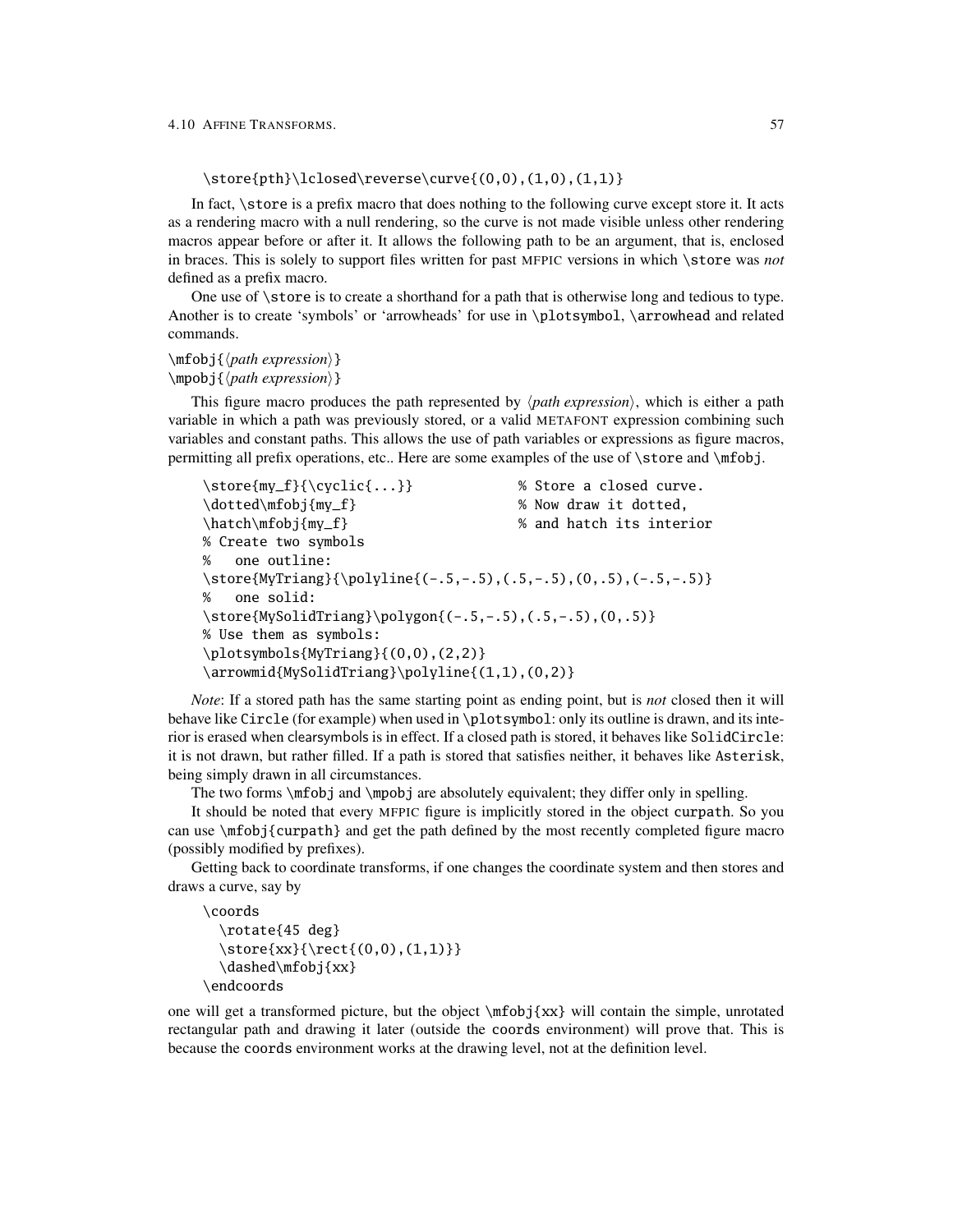In oversimplified terms, \dashed invokes the transformation, but not \store. More precisely, the rendering macros have the side effect of adding ink to the page (or subtracting it). To know where to place this ink, a calculation is performed that translates graph coordinates to actual positions. The above transforms work by modify the parameters used in that calculation. On the other hand, \store merely stores the output of the immediately following prefix or figure macro. See the beginning of section [4.4](#page-31-1) for a discussion of input, output and side effects of MFPIC prefix and figure macros.

The following transformation prefixes provide a means of actually creating and storing a transformed path. In the terms just discussed, their input is a path, their output is the transformed path, and they have no side effects.

```
\cdot \cdot \cdot \cdot h\{\langle p\rangle, \langle \theta \rangle\}.\shiftpath{\langle v \rangle}...
\setminusscalepath\{\langle p\rangle, \langle s\rangle\}....
\xscalepath{\langle x\rangle, \langle s\rangle}....
\forallyscalepath\{\langle y \rangle, \langle s \rangle\}....
\lambda\slantpath{\langle y \rangle,\langle s \rangle}...
\x\s1antpath\{\langle y\rangle, \langle s\rangle\}....
\yslantslantpath\{\langle x\rangle, \langle s\rangle\}....
\reflectpath{\langle p_1\rangle, \langle p_2\rangle}....
\xyswappath...
```
\transformpath{\*transformer*}}...

These are modifying macros that all return the result of applying an affine transformation to the following path. They differ in the transformation applied and the data needed in the mandatory argument. I have found them extremely useful, and better than coords environments when I need to draw a figure, together with several slightly different versions of it. If \store is used just before one of these prefixes, it stores the transformed path rather than the original.

\rotatepath rotates the following path by  $\langle \theta \rangle$  degrees about point  $\langle p \rangle$ .

\shiftpath shifts the following path by the vector  $\langle v \rangle$ .

\scalepath scales (magnifies or shrinks) the following path by the factor  $\langle s \rangle$ , in such a way that the point  $\langle p \rangle$  is kept fixed. That is

\scalepath{(0,0),2}\rect{(0,0),(1,1)}

is essentially the same as  $\rect{(0,0), (2,2)}$ , while

\scalepath{(1,1),2}\rect{(0,0),(1,1)}

is the same as  $\rect{(-1,-1),(1,1)}$ . In both cases the rectangle is doubled in size. In the first case the lower left corner stays the same, while in the second case the the upper right corner stays the same.

\xscalepath is similar to \scalepath, but only the *x*-direction is scaled, and all points with first coordinate equal to  $\langle x \rangle$  remain fixed. \yscalepath is similar, except the *y*-direction is affected.

\slantpath applies a slant transformation to the following path, keeping points with second coordinate equal to  $\langle y \rangle$  fixed. That is, a point p on the path is moved right by an amount proportional to the height of *p* above the line  $y = \langle y \rangle$ , with *s* being the proportionality factor. Points below that line move left. Vertical lines in the path will acquire a slope of 1/*s*, while horizontal lines stay horizontal.

\xslantpath is an alias for \slantpath

\yslantpath is similar to \xslantpath, but exchanges the roles of *x* and *y* coordinates.

\reflectpath returns the mirror image of the following path, where the line determined by the points  $\langle p_1 \rangle$  and  $\langle p_2 \rangle$  is the mirror.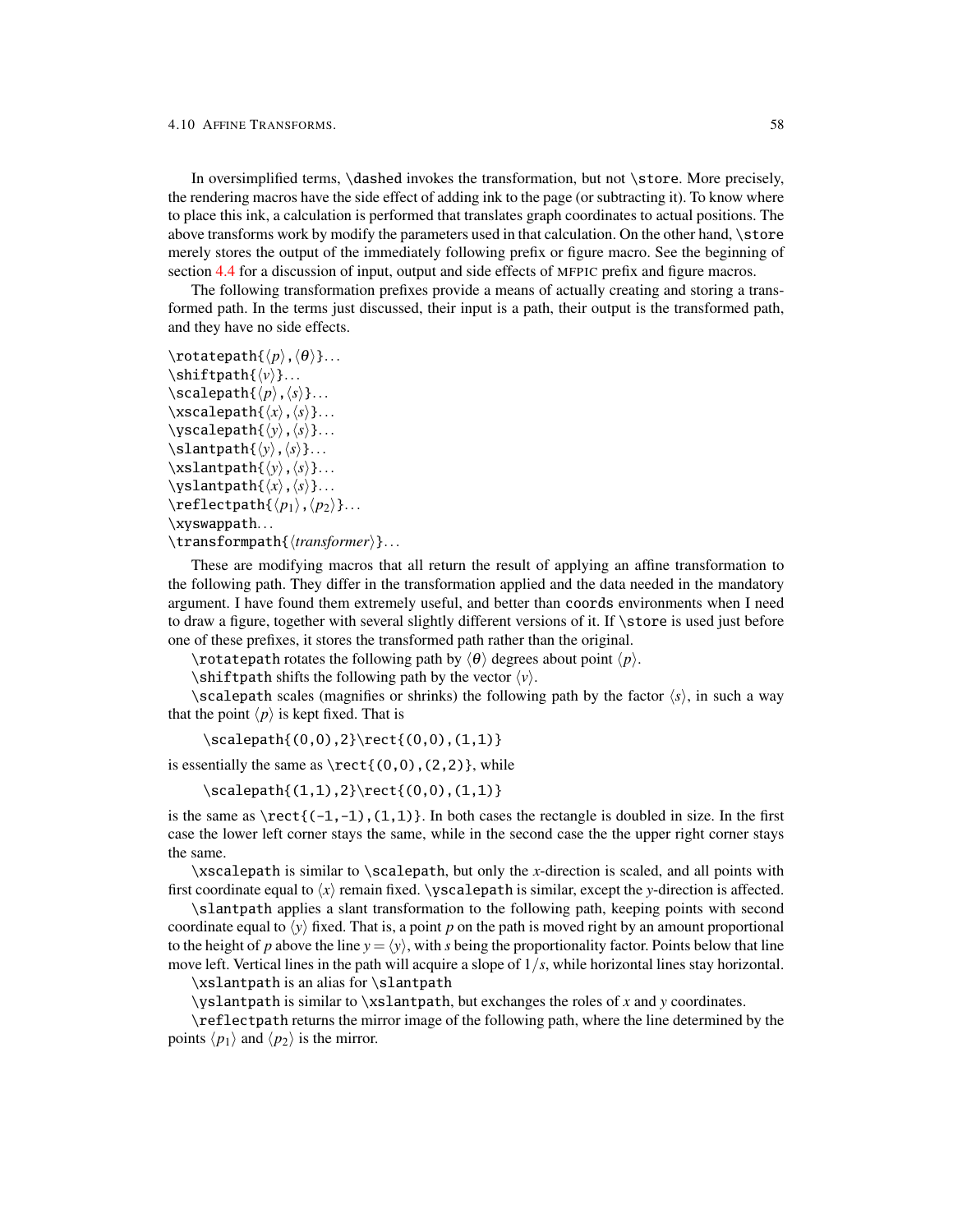\xyswappath returns the path with the roles of *x* and *y* exchanged. This is similar in some respects to  $\refleftarrow(0,0)$ ,  $(1,1)$ , and produces the same result if the *x* and *y* scales of the picture are the same. However, \reflectpath compensates for such different scales (so the path shape remains the same), while \xyswappath does not. However, after a swap, verticals become horizontal and horizontals become vertical. (It is impossible, when the scales are different, for an affine transform to both preserve shape and exchange horizontal and vertical lines.)

This compensation for different scales is also done for \rotatepath, so the resulting path always has the same shape after the rotation as before. None of the other path transformation prefixes compensate for different scales, and none of the coordinate system transformations of the previous subsection do it.

For METAFONT or METAPOST power users, \transformpath can take any 'transformer' and transform the following path with it. Here, a *transformer* is the same as in the previous section. Examples are scaled, shifted $(1,1)$ , and rotatedabout $(0,1)$ . Note that using this last transformer with \transformpath is almost like \rotatepath{ $(0,1)$ }, but it does not compensate for different scales.

All these prefixes change only the path that follows, not any rendering of it that follows. For example:

\gfill\rotatepath{(0,0),90}\dashed\rect{(0,0),(1,1)}

will not produce a rotated dashed rectangle. Rather the original rectangle will be dashed, and the rotated rectangle will be filled.

One complication is the handling of the default rendering. One expects

 $\text{(0,0),(1,1)}$ 

to draw a rectangle, and

```
\rotatepath{(0,0),45}\rect{(0,0),(1,1)}
```
to draw a rotated rectangle (but not the original). That is, a transformation + figure is treated as if it were a single figure. But what would one expect in the following?

\rotatepath{(0,0),45}\dashed\rect{(0,0),(1,1)}

What one will get is the original dashed and the rotated one with the default rendering (typically drawn with solid lines). That is, these prefixes cannot see the renderings that occur later in the sequence. They add the default rendering as if those didn't exist. If something other than this is desired, one can either rearrange the prefixes or add a \norender in appropriate places. For example, to add a shifted arrowhead without drawing the shifted path:

<span id="page-61-0"></span>\arrow\norender\shiftpath{(0,1)}\arrow\draw\lines{(0,0),(8,8)}

#### <span id="page-61-1"></span>4.11 Parameters.

There are many parameters in MFPIC which the user can modify to obtain different effects, such as different arrowhead size or shape. Most of these parameters have been described already in the context of macros they modify, but they are all described together here.

Many of the parameters are stored by TEX as dimensions, and so are available even if there is no METAFONT file open; changes to them are not subject to the usual TEX rules of scope however: they are local only to mfpic environments if set inside one, otherwise they are global. This is for consistency: other parameters are stored by METAFONT (so the macros to change them will have no effect unless a METAFONT file is open) and the changes are subject to METAFONT's rules of scope—to the MFPIC user, this means that changes inside the \mfpic ... \endmfpic environment are local to that environment, but other T<sub>EX</sub> groupings have no effect on scope. Some commands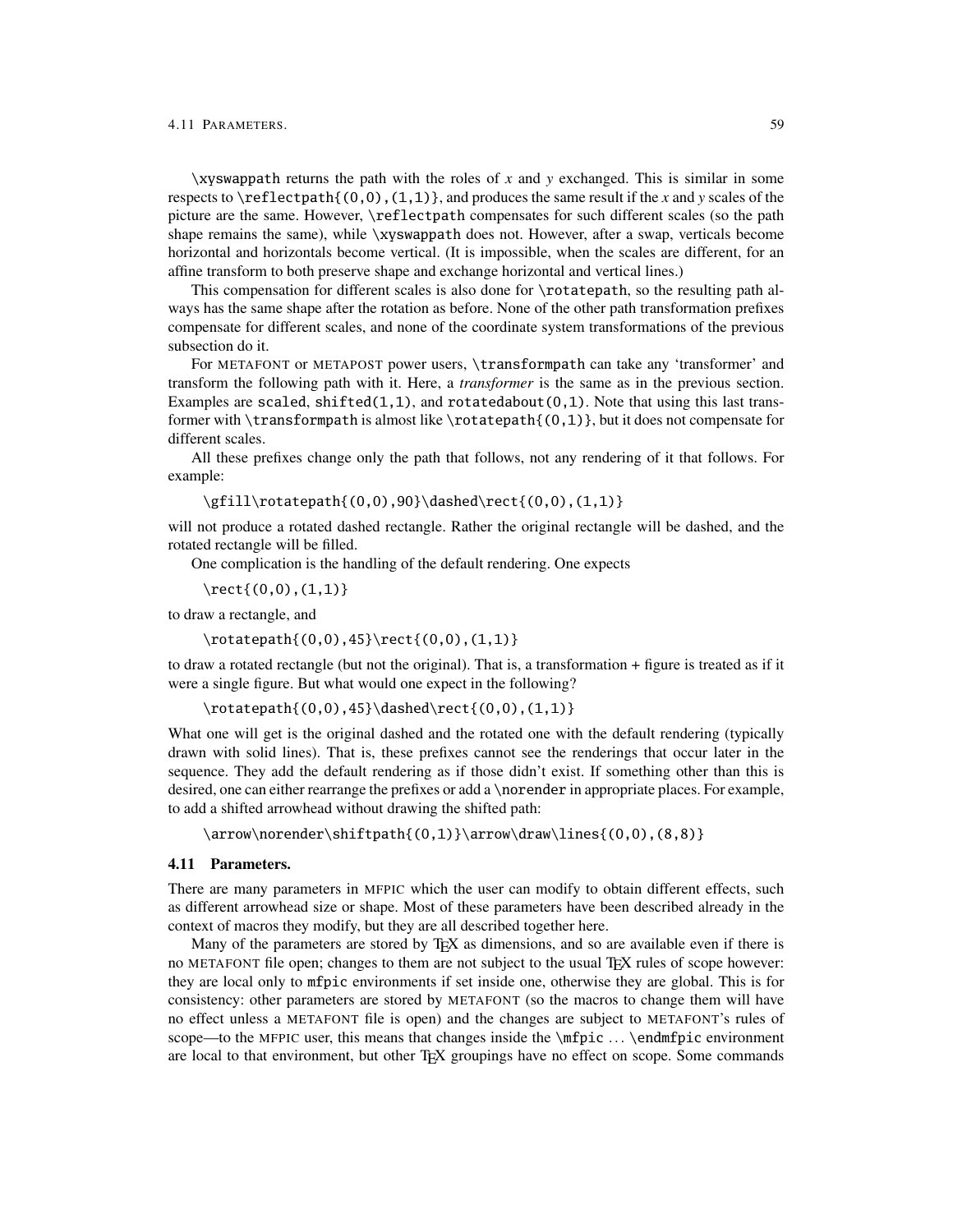#### 4.11 PARAMETERS. 60

(notably those that set the axismargins and \tlabel parameters) change both TEX parameters and METAFONT parameters, and it is important to keep them consistent.

There are a few parameters that do obey T<sub>EX</sub> grouping, but only inside mfpic environments. These are noted where the parameter is described.

All parameters are initialized when MFPIC is loaded. We give the initial value or state in each of these descriptions.

### \mfpicunit

This dimension stores the basic unit length for MFPIC pictures. The *x* and *y* scales in the \mfpic macro are multiples of this unit. The initial value is 1pt. It is global outside an mfpic environment. Changes made to it inside an mfpic environment have no effect and are lost at the end of the environment.

## \pointsize

This dimension stores the diameter of the circle drawn by the \point macro and the diameter of the symbols drawn by \plot, \plotsymbol and \plotnodes. The initial value is 2pt.

### \pointfilltrue, \pointfillfalse

This TEX boolean switch determines whether the circle drawn by \point will be filled or open (outline drawn, inside erased). The initial state is true: filled. This value is local to any TEX group inside an mfpic environment. Outside such it is global.

```
\pen\langle size \rangle}
\langledrawpen\{\langle size \rangle\}\penwd{\langle size \rangle}
```
These commands establishes the width of the normal drawing pen (that is, the thickness of lines, whether solid or dashed). The initial value is 0.5bp. This width is stored by METAFONT. This has no effect on the size of dots for \dotted, \shade, \grid, etc. It also has no effect on the lines drawn for hatching. There exist three aliases for this command, the first two to maintain backward compatibility, the last one for consistency with other dimension changing commands. Publishers generally recommended authors to use at least a width of one-half point for drawings submitted for publication.

#### \shadewd{\diam\}

This command sets the diameter of the dots used in the shading macro. The drawing and hatching pens are unaffected by this. The initial value is 0.5bp, and the value is stored by METAFONT.

#### $\hat{\langle size \rangle}$

This sets the line thickness used in the hatching macros. The drawing pen and shading dots are unaffected by this. The initial value is 0.5bp, and the value is stored by METAFONT.

## \polkadotwd{\*diam*}}

This sets the diameter of the dots used in the \polkadot macro. The initial value is 5bp, and the value is stored by METAFONT.

### \headlen

This dimension stores the length of the arrowhead drawn by the \arrow macro. The initial value is 3pt.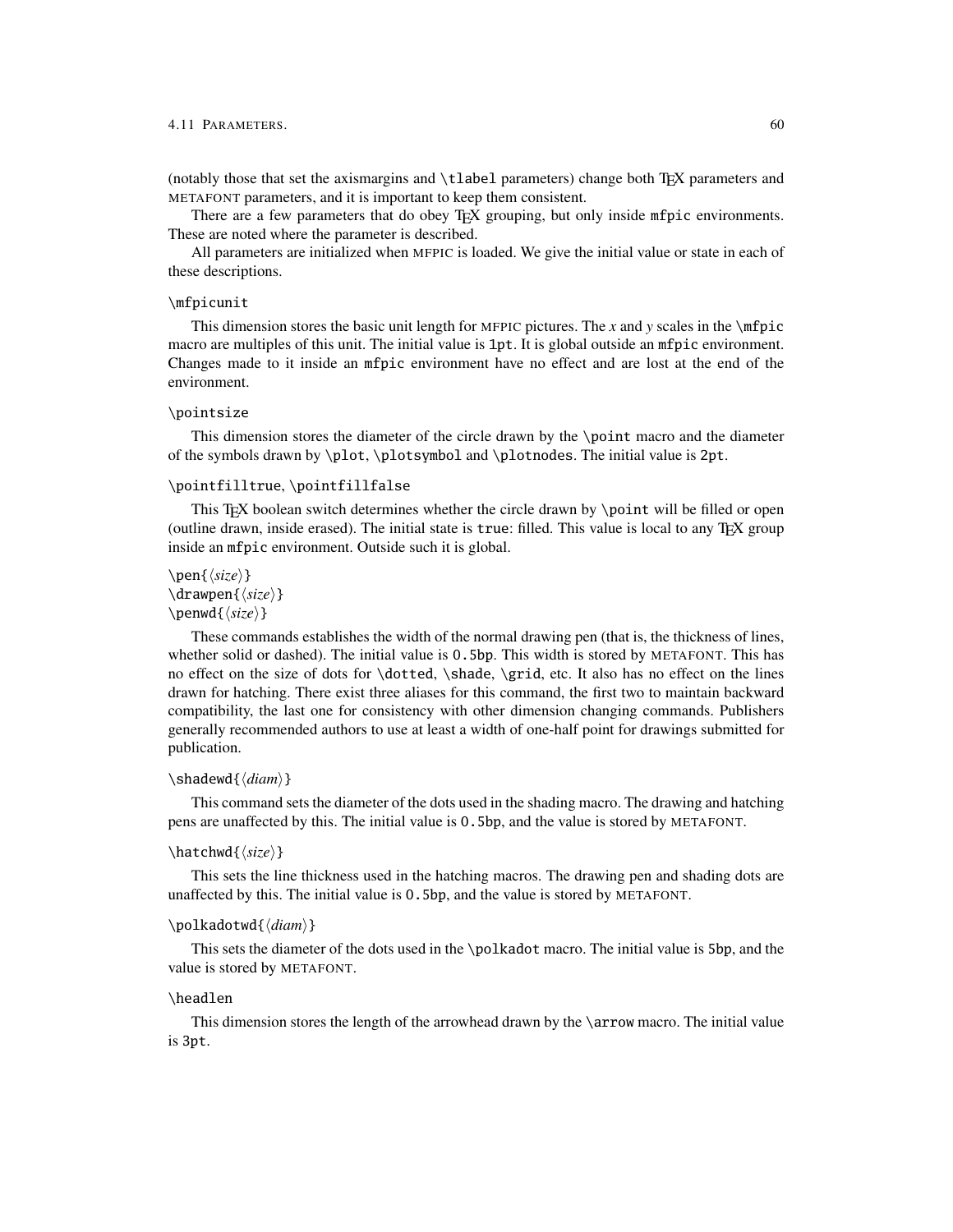#### 4.11 PARAMETERS. 61

## \axisheadlen

This dimension stores the length of the arrowhead drawn by the  $\a$ xes,  $\x$ xis and  $\ya$ xis macros, and by the macros  $\a$ xis and  $\do$ axes when applied to the parameters x and y. The initial value is 5pt.

#### \sideheadlen

This dimension stores the length of the arrowhead drawn by the  $\a$ xis and  $\da$ xes macros when applied to 1, b, r or t. The initial value is 0pt (that is, the default is not to put arrowheads on border axes).

## $\begin{cases} \frac{\langle ratio \rangle}{\langle tension \rangle}{\langle filled \rangle}$

This establishes the shape of the Arrowhead drawn by the \arrow... and \axes macros. It also establishes the shape of Leftharpoon and Rightharpoon. The value of  $\langle ratio \rangle$  is the ratio of the width of the arrowhead to its length;  $\langle tension \rangle$  is the tension of the Bézier curves; and  $\langle filled \rangle$  is a METAFONT boolean value indicating whether the arrowheads are to be filled (if true) or open. The initial values are 1, 1, and false, respectively. Setting  $\langle tension \rangle$  to the literal keyword 'infinity' will make the sides of the arrowheads straight lines. The harpoon heads are arranged to be exactly half of the full arrowhead. The  $\langle ratio \rangle$ ,  $\langle tension \rangle$  and  $\langle filled \rangle$  values are stored by METAFONT.

After \headshape is used, the symbols Arrowhead, Leftharpoon, and Rightharpoon take on the new shape if used in one of the \plot... commands.

#### \dashlen, \dashspace

These dimensions store, respectively, the length of dashes and the length of spaces between dashes, for lines drawn by the \dashed macro. The \dashed macro may adjust the dashes and the spaces between by as much as  $1/n$  of their value, where *n* is the number of spaces appearing in the curve, in order not to have partial dashes at the ends. The initial values are both 4pt. The dashes will actually be longer (and the spaces shorter) by the thickness of the pen used when they are drawn.

#### \dashlineset, \dotlineset

These macros provide shorthands for certain settings of the \dashlen and \dashspace dimensions. The macro \dashlineset sets both values to 4pt, while \dotlineset sets \dashlen to 1pt and \dashspace to 2pt. They are kept mainly for backward compatibility.

### \hashlen

This dimension stores the length of the axis hash marks drawn by the  $\times$  and  $\times$ macros. The initial value is 4pt.

#### \shadespace

This dimension establishes the spacing between dots drawn by the \shade macro. The initial value is 1pt.

### \darkershade, \lightershade

These macros both multiply the \shadespace dimension by constant factors,  $5/6 = .833333$ and  $6/5 = 1.2$  respectively, to provide convenient standard settings for several levels of shading. Under METAFONT it is possible that using one of these macros can have no visible effect. See the discussion of the \shade macro in subsection [4.5.2.](#page-39-0)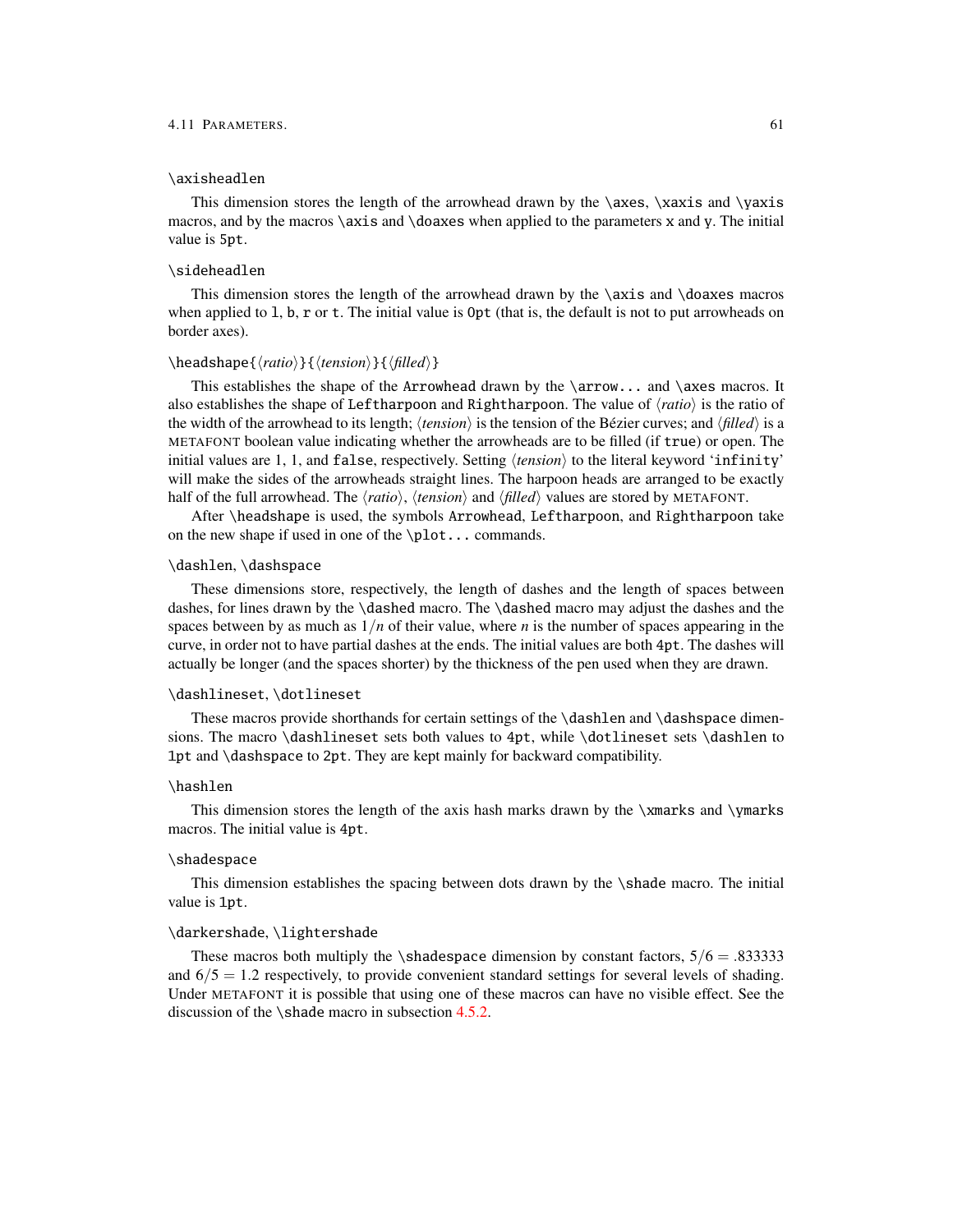### \polkadotspace

This dimension establishes the spacing between the centers of the dots used for the macro \polkadot. The initial value is 10pt.

## \dotsize, \dotspace

These TEX dimensions establishes the size and spacing between the centers of the dots used in the \dotted macro. The initial values are 0.5pt and 3pt.

### \griddotsize

This dimension gives the default sizes of dots in the \grid and \plrgridpoints commands. The initial value is 0.5pt

#### \symbolspace

Similar to \dotspace, this TEX dimension establishes the space between the centers of symbols placed by the macro \plot { $\langle symbol \rangle$  }.... Its initial value is 5pt.

## \hatchspace

This dimension establishes the spacing between lines drawn by the \hatch macro. The initial value is 3pt.

```
\tlpointsep{\langle separation \rangle}
```
\tlpathsep{ $\langle separation \rangle$ }

\tlabelsep{*\separation*}}

The first macro establishes the separation between a label and its nominal position. It affects text written with any of the commands \tlabel, \tlabels, \axislabels or \plottext. The second sets the separation between the text and the curve defined by the commands \tlabelrect, \tlabeloval or \tlabelellipse. The third sets both of these separations to the same value. It is for backward compatibility: in the past there was only one dimension used for both purposes. The initial value of each is 0pt. The values are stored by both TEX and METAFONT.

### \tlabeloffset{*\hlen*}}{*\vlen*}}

This macro establishes a uniform offset that applies to all labels. It affects text written with any of the commands \tlabel, \tlabels, \axislabels or \plottext. The initial state is to have both horizontal and vertical offsets of 0pt. The values are stored by both T<sub>EX</sub> and METAFONT.

## \mfpdataperline

When MFPIC is reading from data files and writing to the output file, this macro stores the maximum number of data points that will be written on a single line in the output file. Its initial definition is \def\mfpdataperline{5}. Any such definition (or redefinition) obeys *all* TEX groupings.

#### \mfpicheight, \mfpicwidth

These dimensions store the height and width of the figure created by the most recently completed mfpic environment. This might perhaps be of interest to hackers or to aid in precise positioning of the graphics. They are meant to be read-only: the \endmfpic command globally sets them equal to the height and width of the picture, but MFPIC does not otherwise make any use of them. As they are not to be changed, grouping is irrelevent, but when MFPIC sets them, it does so globally. These are set even if the picture is saved with  $\simeq$  If they are needed for the corresponding  $\u$ epic, and that occurs after another mfpic environment, they should be copied to other length commands right after the mfpic environment that set them.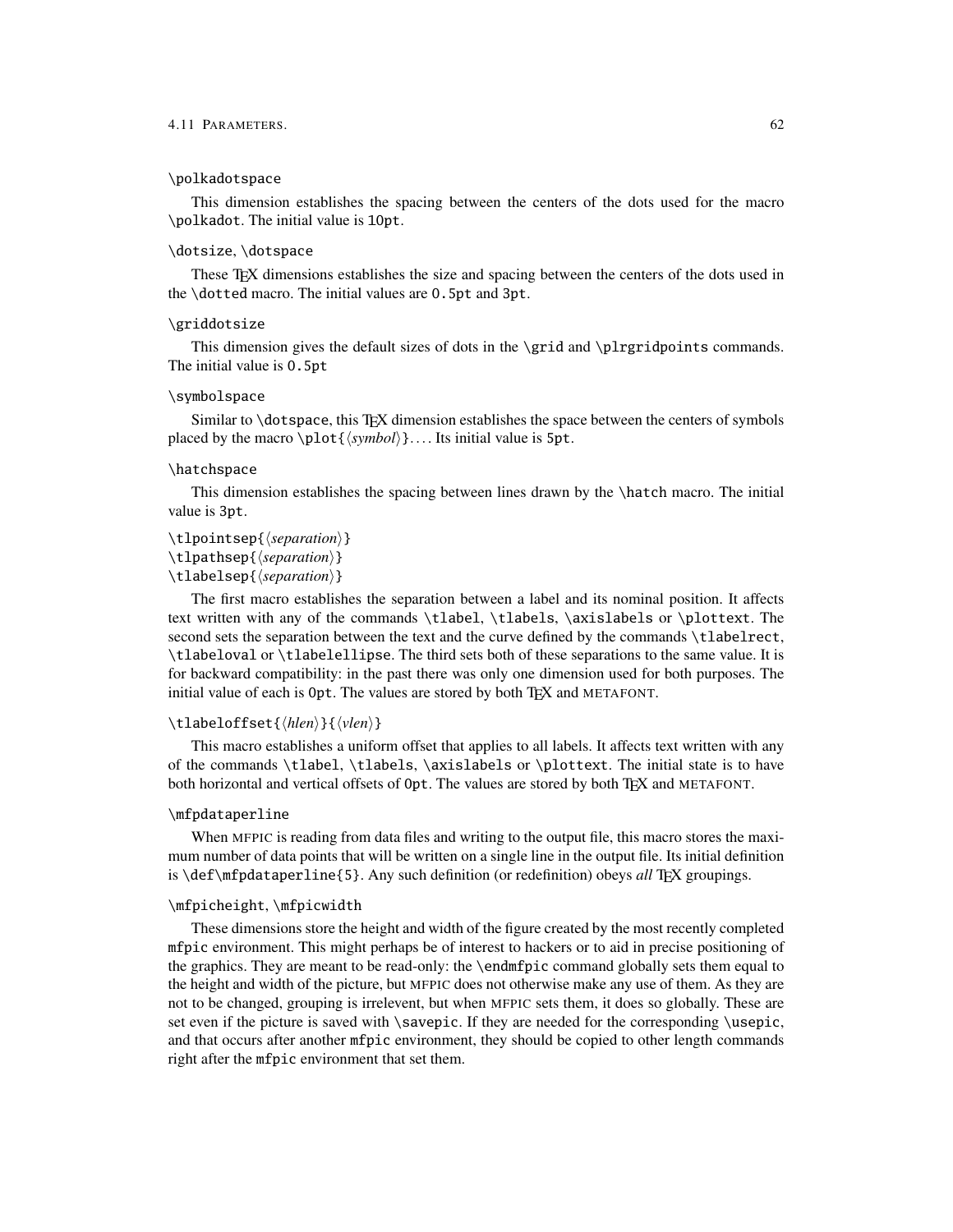## \mfpiccaptionskip

This skip register ('rubber length' in LATEX) stores the space between a picture and the caption produced with \tcaption. It is local to all TEX groups. If changed inside an mfpic environment it will affect only the \tcaption command in that picture. It's initial setting is \medskipamount, producing the same space as a \medskip.

### 4.12 For Advanced Users.

4.12.1 SPLINES

 $\qquad$ \closedqspline{ $\langle$ *list*}}  $\cosh\left(\frac{llist}{\right)}$  $\label{cl}$  \closedcspline{ $\langle$ *list*}}

These figure macros use alternative ways of defining curves. In each case,  $\langle list \rangle$  is a comma separated list of ordered pairs. These represent not the points the curve passes through, but the *control points*. The first two produce quadratic B-splines and the last two produce cubic B-splines. If you don't know what B-splines are, or don't know what control points are, it is recommended you not use these commands.

For \qspline, the curve will pass through the midpoints of the line segments joining the points in the list, tangent to that line segment.

For the \cspline, the list also defines line segments. Divide these into equal thirds at two points on each segment. Connect these *division points only* to obtain line segments. Each *odd numbered* segment is the middle third of one of the original line segments. The \cspline curve passes through the midpoint of each *even numbered* line segment, tangent to it.

## $\text{computedspline}\{\langle list \rangle\}$  $\label{cl}$  \closedcomputedspline{ $\langle list \rangle$  }

These figure macros both produce cubic splines. For these you *do* provide the list of points the curves are to pass through. They become the nodes, and then the control points are computed from them. The nodes do not uniquely determine the control points so extra equations are required. For the first version, the extra equations give the path zero curvature at the endpoints (a *relaxed* spline). For the closed version, the extra equations are those that close the curve smoothly. The portions of the spline that connect one node to the next are parametrized cubic Béziers, they are computed so that the first and second derivatives (with respect to the parameter) of adjacent curves match at the common node.

## $\frac{\langle list \rangle}{\langle}$  $\perp$ eriodicfcnspline{ $\langle$ *list*}}

These figure macros use cubic spline equations (as in \computedspline above) to produce a smooth graph of a function based on a list of points with increasing *x*-values. See \function in section [4.2.5](#page-25-0) for another way to do this. As in the computed splines, above, the spline equations at the nodes do not provide sufficient information to compute all control points. In the basic version, \fcnspline, extra equations produce a graph with zero curvature at the endpoints (a relaxed spline), while the periodic version uses equations that make the first and second derivatives at the last point match those at the first point.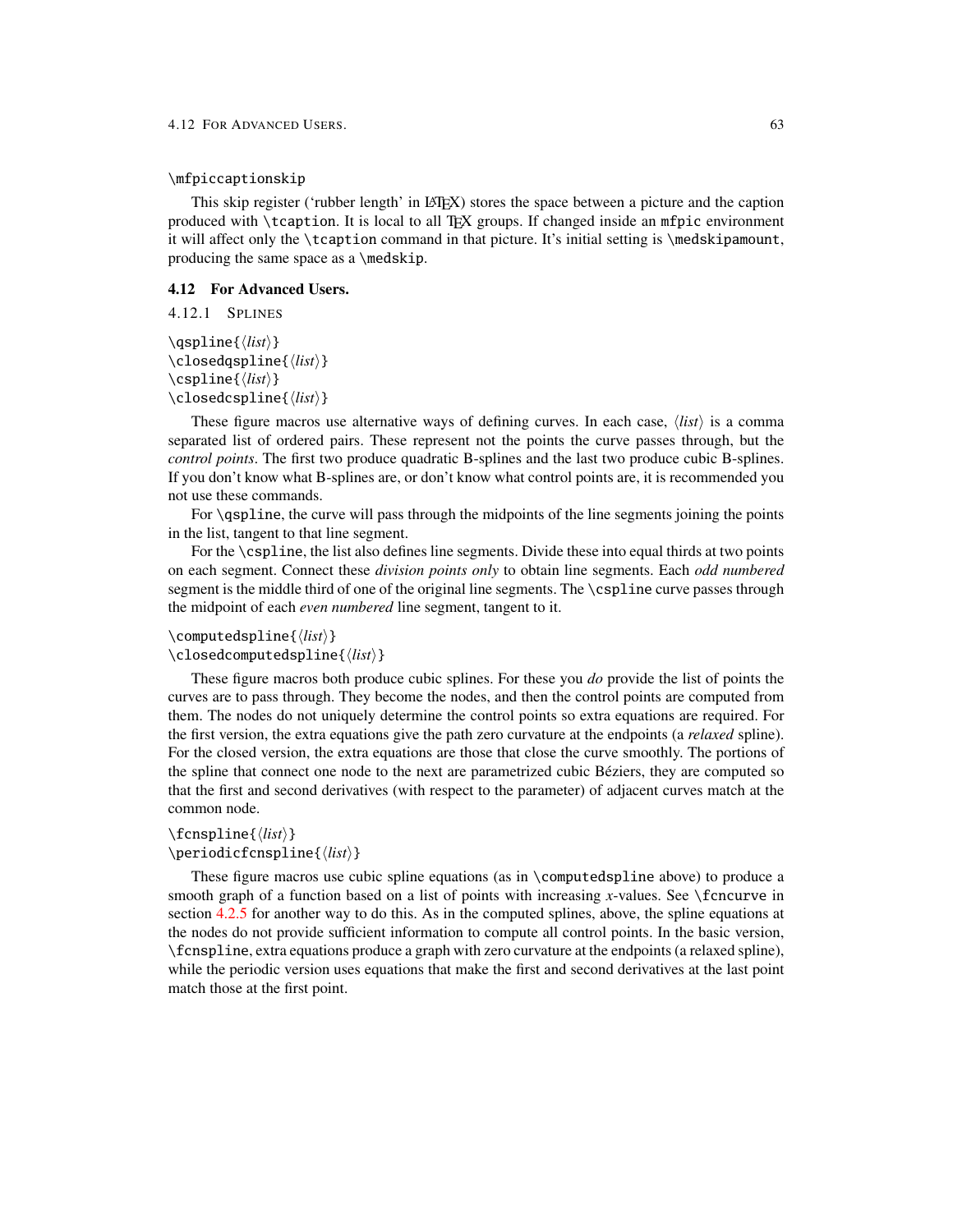#### 4.12 FOR ADVANCED USERS. 64

### \cbclosed...

\qbclosed...

These are modifying macros that close the following path. The first closes with a cubic B-spline, the second with a quadratic B-spline. They will close any given curve, but the command \cbclosed is meant to close a cubic B-spline (see above). That is, \cbclosed\cspline should produce the same result as \closedcspline with the same argument. The corresponding statements are true of \qbclosed: it is meant to close a quadratic B-spline and \qbclosed\qspline should produce the same result as \closedqspline with the same argument.

## 4.12.2 BÉZIERS

The power user, having noticed that \curve and \cyclic insert some direction modifiers into the path created, may have decided that there is no MFPIC command to create a simple METAFONT default style path, for example  $(1,1)$ .. $(0,1)$ ... $(0,0)$ ...cycle. If so, he or she has forgotten about \mfobj: the command

 $\mbox{mb}_i$ {(1,1)..(0,1)..(0,0)..cycle}

will produce, in the .mf file, exactly this path, but surround it with the T<sub>E</sub>X wrapping needed to make MFPIC's prefix macro system work. However, the syntax of more complicated paths can be extremely lengthy, so we offer this interface:

## $\in$ fbezier[ $\langle tens \rangle$ ]{ $\langle list \rangle$ } \closedmfbezier[\*tens*\]{\*list*\}

These figure macros uses the METAFONT path join operator  $\cdot$ ...tension  $\langle tens \rangle$ ...' to connect the points in the list. If the tension option  $\langle \text{tens} \rangle$  is omitted, the value set by  $\setminus$  settension (initially 1) is used. One can get a cyclic path by prepending \bclosed (with matching tension option), but it will not produce the same result as \closedmfbezier. These are cubic Bézier's (but you know that if you are a power user). Quadratic Béziers (as in LATEX's picture environment) can be obtained with the following:

\qbeziers{\*list*}}

\closedqbeziers{ $\langle$ *list*}}

These figure macros produce *quadratic* Bézier curves, the equivalent of a sequence of LATEX \qbezier commands. Note the plural forms, to distinguish the first from the LATEX command, and to indicate that they can draw a *series* of quadratic Béziers.

In the  $\langle list \rangle$ , the first, third, fifth, etc., are the points to connect, while the second, fourth, etc., are the control points. The open version requires an ending point, and so needs an odd number of points in the list. The closed version assumes the first point is the ending, and so requires an even number in the list. If the number of ponts is wrong, no error is produced: the last point is simply repeated to get the required number.

The curve will not automatically be smooth; that depends on the choice of the control points.

\cbeziers{\*list*}}

## \closedcbeziers{\*list*}}

These figure macros produce a series of *cubic* Bézier curves. In the  $\langle list \rangle$ , the first, fourth, seventh, etc., are the points to connect, while the second and third, fifth and sixth, etc., are pairs of control points. The closed version uses the starting point as the ending point, and so needs a number of points divisible by 3 ( $n = 3k$ ). The open version requires an explicitly given ending node (so  $n = 3k + 1$ ). If the number of ponts is wrong, no error is produced: the last point or last two points are simply repeated to get the required number.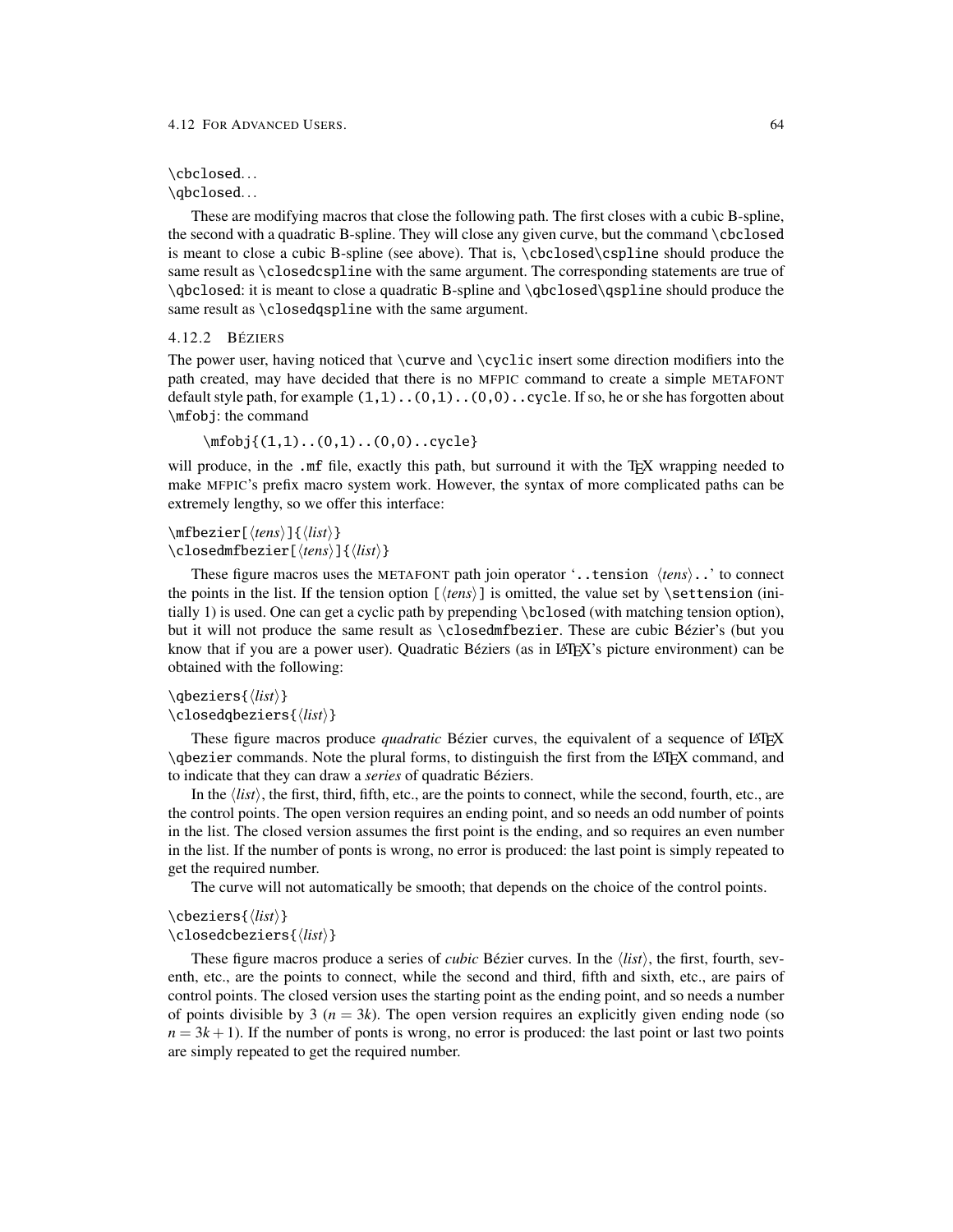The curves will not automatically be smooth; that depends on the choice of the control points. Cubic Béziers are how curves are represented in PostScript files, and how a number of vector drawing programs represent curves.

4.12.3 RAW METAFONT CODE

 $\{\mathsf{} \cdot \mathsf{code}\}$  $\mathbf{h}$  (*metafont code*) }  $\mathbf{h}$ flist $\mathbf{h}$ *mf*list $\mathbf{h}$ 

These all write the  $\langle \text{metafont code} \rangle$  directly to the METAFONT file, using a T<sub>EX</sub> \write command. Line breaks within *(metafont code)* are preserved.<sup>[18](#page-67-1)</sup> Almost all the MFPIC drawing macros invoke one of these. Because of the way T<sub>EX</sub> reads and processes macro arguments, not all drawing macros preserve line breaks (nor do they all need to). However, the ones that operate on long lists of pair or numeric data (for example, \point, \curve, etc.), do preserve line breaks in that data. The difference in these is minor: \mfsrc writes its argument without change, \mfcmd appends a semicolon  $(\cdot;')$  to the code, while \mflist surrounds its argument with parentheses and then appends a semicolon.

Using these can have some rather bizarre consequences, though, so it is not recommended to the unwary. It is, however, currently the only way to make use of METAFONT's equation solving ability. Here's an oversimplified example:

```
\mfpic[20]{-0.5}{1.5}{0}{1.5}
\infsrc{z1=(0,0)};
 z2-z3=(1,2);
 z2+2z3=(1,-1); % z2=(1,1), z3=(0,-1)\arc[t]{z1,z2,z3}
\endmfpic
```
Check out the sample forfun.tex for a more extensive example. It should produce the word 'mfpic' in blue, outlined in green in a box with yellow background.

#### <span id="page-67-0"></span>4.12.4 CREATING METAFONT VARIABLES

```
\setmfvariable{\type}}{\name}}{\value}}
\setmpvariable{\langle type \rangle}{\langle name \rangle}{\langle value \rangle}
\globalsetmfvariable{\langle type \rangle}{\langle name \rangle}{\langle value \rangle}
\globalsetmpvariable{\langle type \rangle}{\langle name \rangle}{\langle value \rangle}
\setmfnumeric{\name}}{\value}}
\setminussetmfpair {\langle name \rangle}{\langle value \rangle}
\setmfboolean{\name}}{\value}}
\setmfcolor {\name}}{\value}}
```
These formerly internal MFPIC macros can be use to define symbolic names for any META-FONT or METAPOST variable type. The last four are abbreviations for the first used with an appropriate value for  $\langle type \rangle$ . For example,  $\setminus \setminus \{ \geq p$ air}{X}{(2,0)} can be abbreviated \setmfpair{X}{(2,0)}. Note that these overwrite any variable with the specified h*name*i. For certain internal names, METAFONT will issue an error, but usually the variable is silently redefined.

The commands \setmpvariable and \globalsetmpvariable (note the mp instead of mf) are just alternative spellings . You can use either spelling with either the metafont or metapost option.

<span id="page-67-1"></span><sup>&</sup>lt;sup>18</sup>Under most circumstances, but not if the command (plus its argument) is part of the argument of another macro.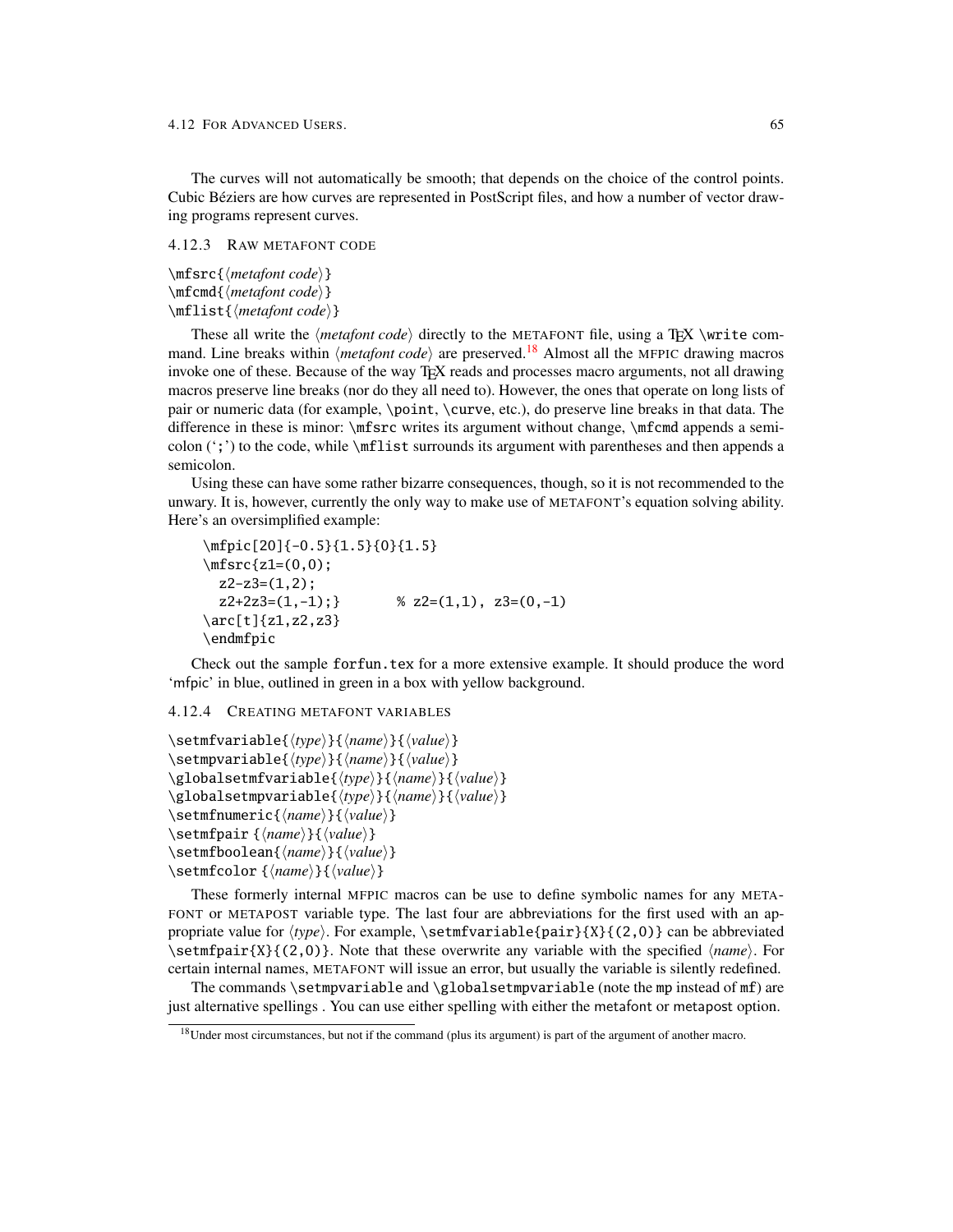The *(value)* must be a constant of the appropriate type or a METAFONT expression returning the appropriate type. It can also be (or include) other variables previously defined. The \setmfcolor command has been enhanced so that in recent METAPOST the  $\langle value \rangle$  can be any of the three types of colors METAPOST allows: numeric (for grayscale color), rgbcolor or cmykcolor. The data type of  $\langle value \rangle$  will be examined, and the variable  $\langle name \rangle$  will be declared to be a variable of the appropriate type. The same is true of \setmfvariable{color}.

As an example of their use, since dimensions are numeric data types in METAFONT, the command

```
\setmfnumeric{my_spc}{5pt}
\setmfnumeric{my_dia}{.8pt}
```
would set the METAFONT variables my\_spc and my\_dia to the values 5pt and .8pt, respectively. After that, these variables can be used in any *drawing* command where a dimension is required:

\plot[my\_dia,my\_spc]{Triangle}\rect{(0,0),(1,1)}

will plot the rectangle with small triangles of diameter .8pt, spaced 5pt apart.

The knowledgeable user may realize that path and picture are METAFONT data types, and may want use them in \setmfvariable. It is also true that at some level, MFPIC figure macros produce a path and \mfpimage produces a picture. However, MFPIC commands cannot be used in the value portion of \setmfvariable. The TFX code that most MFPIC commands produce would be meaningless to METAFONT. You can store the path produced by figure macros with \store, and store pictures in variables with \mfpimage or even \tile.

With the obvious exception of the  $\qquad$ clobalsetmfvariable command, these commands define the variable locally. That is, the variable will revert to any previous definition (or become undefined) at the end of the mfpic environment it is defined in. It is in fact local to any METAFONT group. In MFPIC, only \connect ... \endconnect, \mfpimage ... \endmfpimage, and \mfpic ... \endmfpic create METAFONT groups in the graph file.

A warning about variable names. METAFONT and METAPOST allow multi-part variable names like 'arrowhead length' or 'X.r' The part after the first space or '.' is called a suffix. In META-FONT, variable settings are global unless explicitly made local. The code of the \set... commands does make the variable setting local. However, METAFONT syntax forbids this localization when a variable name has a suffix. Moreover, if you localize a variable, METAFONT will localize all variables with that name plus any suffix. Even more, localizing a variable renders all variables with the same name plus suffix locally undefined. The command \globalsetmfvariable simply omits the localization part, so suffixes are permitted, but it cannot 'globalize' something that has previously been localized within the same group.

For example, suppose you use the example code in subsection [4.4.3](#page-35-0) and define a custom arrowhead path myAH and the corresponding clearing path myAH.clear. Suppose now you try to make this head the default for the \arrow command by doing the following.

\setmfvariable{path}{Arrowhead}{myAH}

Then this assignments is local and makes Arrowhead.clear undefined (locally). You cannot use \setmfvariable to define Arrowhead.clear; that will produce an error from METAFONT. You need to do

\setmfvariable{path}{Arrowhead}{myAH}

\globalsetmfvariable{path}{Arrowhead.clear}{myAH.clear}

and *both* assignments will be local. To make both assignments global, use the global version in both.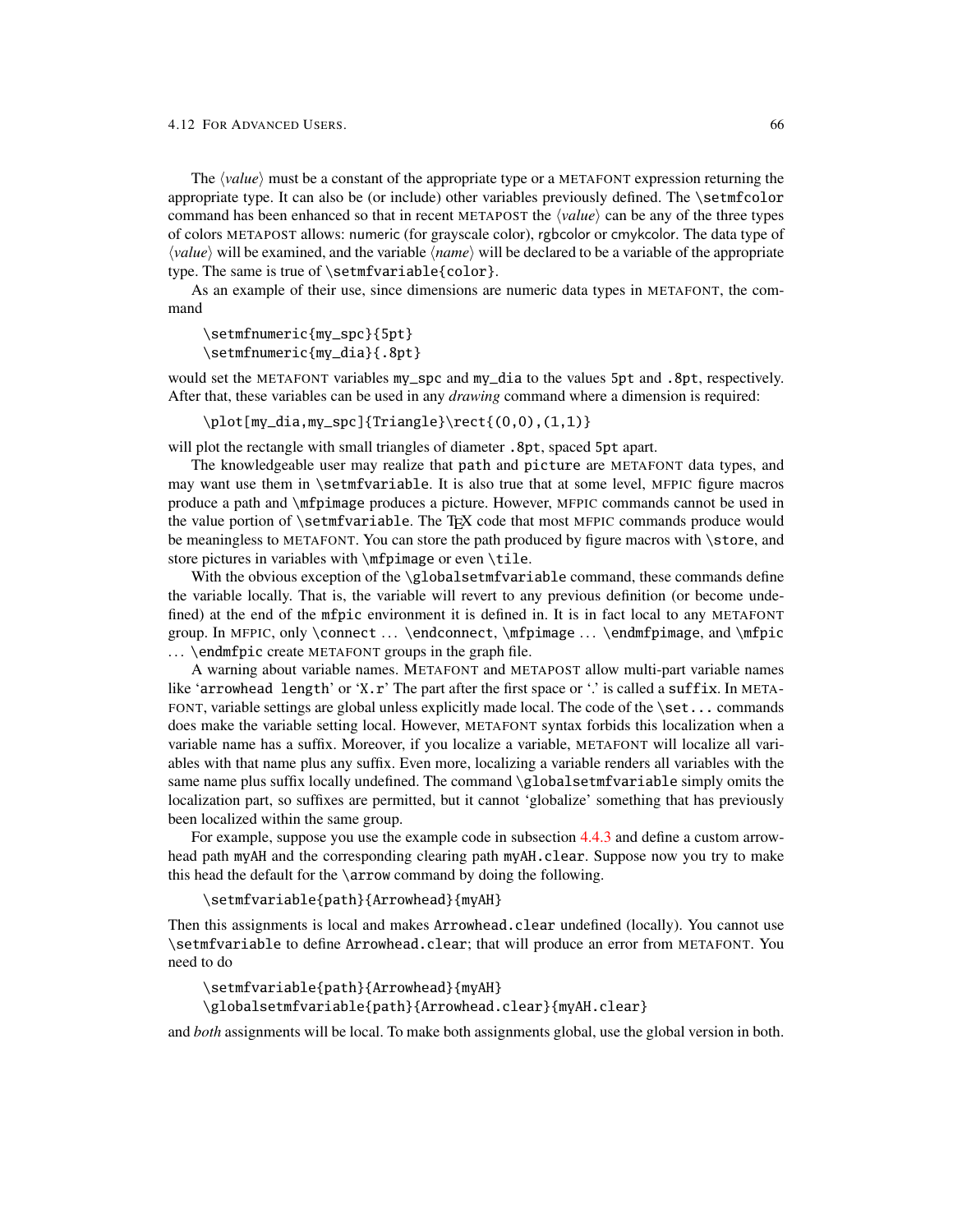\patharr{\*name*}}...\endpatharr

This pair of macros, acting as an environment, accumulate all enclosing paths, in order, into a path array named  $\langle name \rangle$ . A path array is a collection of paths with a common base name indexed by integers from 1 to the number of paths. Any path in the array can be accessed by means of \mfobj. For example, after

```
\patharr{pa}
  \text{(0,0),(1,1)} \; \circle{(.5,.5), .5}\endpatharr
```
then \mfobj{pa[1]} refers to the rectangle and \mfobj{pa[2]} refers to the circle. In case explicit numbers are used, METAFONT allows pa1 as an abbreviation for pa[1]. However, if a numeric variable or some expression is used (e.g., pa[n+1]) the square brackets are required.

This command can only be used in an mfpic environment. For this reason, the definitions it makes are global.

*Note*: In LATEX, this pair of macros can be used in the form of a LATEX-style environment called patharr—as in \begin{patharr}...\end{patharr}.

```
\setminussetarray{\langle type \rangle}{\langle var \rangle}{\langle list \rangle}
\globalsetarray{\langle type \rangle}{\langle var \rangle}{\langle list \rangle}
\pairarray{\langle var \rangle}{\langle list-of-points \rangle}
\numericarray{\langle var \rangle}{\langle list-of-numbers \rangle}
\colorarray{\langle var \rangle}{\langle list-of-colors \rangle}
\rgbcolorarray{hvari}{hlist-of-rgbcolorsi}
\cmykcolorarray{\langle var \rangle}{\langle list-of-cmykcolors \rangle}
```
These enable the simultaneous definition of variables. For example, after

\pairarray{X}{(0,1),(1,1),(0,0),(1,0)}

the variables X1, X2, X3, and X4 are equal to the given points in that order. And then

\polyline{X1,X2,X3,X4}

will draw the lines connecting these four points. The index may optionally be put in square brackets and may be separated from the name by any number of spaces. That is,  $\pi\leq X[1], X[2]$ and \polyline{X 1,X 2} are the same as \polyline{X1,X2} to METAFONT. If a numeric *expression* is used instead of an explicit number, square brackets *must* surround it: X[1+1], X[2], X2 and X 2 are all the same. For all these array commands, the variable X by itself (not followed by any digit or brackets) becomes a numeric variable equal to the number of elements in the array. Except for \globalsetarray, the arrays are defined locally if these commands occur in an mfpic environment, global otherwise.

Array variables may be used only where the values are processed only by METAFONT or META-POST, they are unknown to TEX. In particular, they cannot be used in commands that position text unless mplabels is in effect. Variables may be used in the  $\langle list \rangle$  parameters of commands, but they must have been previously defined or otherwise known to METAFONT.

Since arrays must all be variables of the same type, one cannot mix rgb and cmyk colors. The \colorarray command requires rgb colors (for compatibility with early METAPOST).

Several commands in MFPIC define arrays of objects that can be used in other commands. The main ones are \regpolygon, \piechart and \barchart. These arrays are always global (either because their use is restricted to an mfpic environment or for backward compatibility with the time when they were so restricted).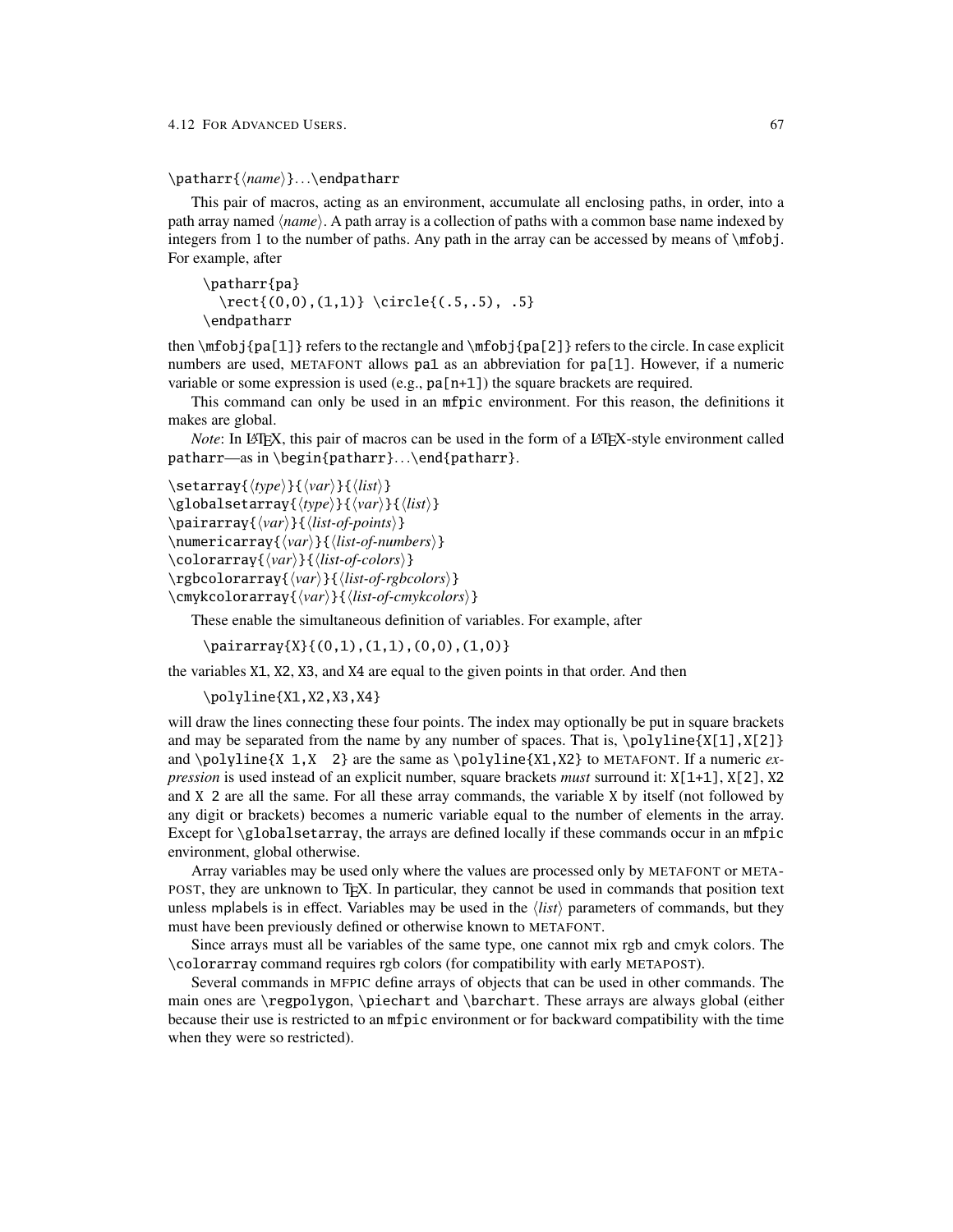Using \regpolygon{ $\{num\}$ {X}{...}{...} causes a pair array named X to be defined having  $\langle num \rangle$  elements (and the additional pair X0 for the center). This is in addition to creating the actual figure. The variable X alone becomes a numeric equated to  $\langle num \rangle$ .

Using \piechart (or \mfppiechart) causes the following arrays to become defined (or redefined):

- $-$  piewedge, a path array describing the wedges of the chart. To access piewedge [1], for example, one could use  $\m{piewedge[1]}$ . This is almost exactly the same as the MFPIC command \piewdge{1} without optional arguments.
- pieangle, a numeric array, gives the starting angles of the wedges.
- piedirection, a pair array, gives the unit vectors pointing from the center of the piechart through middles of the wedges. For example, if \pieangle1 is 0 and pieangle2 is 90 degrees, then piedirection1 is (cos 45,sin 45), the unit vector whose angle is 45 degrees.

Using \barchart (or \mfpbarchart or any of its aliases) causes the following arrays to become defined (or redefined). The exact meaning depends on whether bars are horizontal or vertical. The following describes horizontal bars; exchange the roles of *x* and *y* if they are vertical (also change 'right' to 'top', etc.):

- barstart, a numeric array, gives the position on the *y*-axis of the leading edge of the bars.
- barbegin, numeric, gives the *x*-coordinate of the leftmost end of the bars.
- barend, numeric, gives the *x*-coordinate of the rightmost end of the bars.
- chartbar, a path array, gives the actual bars. For example, chartbar2 is the rectangle with opposite corners (barbegin2,barstart2) and (barend2,barstart2+barwd), where the numeric variable barwd is the thickness of the bar (which is a height for horizontal bars).
- barlength, the same as barend. This is for backward compatibility; the name was chosen at a time when all the bars had one side on an axis.

#### 4.12.5 MISCELANEOUS PAIR EXPRESSIONS

A useful METAFONT operator that produces points is the intermediation operator, whose syntax is

## $(\langle num \rangle)[\langle p_1 \rangle, \langle p_2 \rangle]$

That is, a number or numeric expression in parentheses followed by literal brackets (this is *not* an optional argument) containing two points or pair expressions separated by a comma. It returns an intermediate point on the line through  $\langle p_1 \rangle$  and  $\langle p_2 \rangle$ . The formula for the returned value is  $p_1 + p_2$  $\langle num \rangle (p_2 - p_1)$ . The midpoint is obtained with  $\langle num \rangle = .5$ . If the  $\langle num \rangle$  is a pure number, the parentheses can be omitted, but they are required if it is any other numeric expression. Values of  $\langle num \rangle$  larger than 1 or less than zero produce points on the line that lie outside the segment from  $p_1$ to *p*2. This operator can also be applied to numbers or (in METAPOST) to colors (of the same type). So that  $(2/3)[3,6] = 5$  and  $.7$ [green,blue] =  $(0,.3,.7)$ . See section [4.3](#page-28-0) for a description of colors in METAPOST and METAFONT.

## pathpoint( $\langle \text{frac} \rangle$ ,  $\langle \text{name} \rangle$ )

This is another useful METAFONT command. It requires a number,  $\langle frac \rangle$ , and the *name* of a previously defined METAFONT path variable. (Defined, for example, using \store; see subsection [4.10.2\)](#page-58-0). It returns the point on the path that is approximately that fraction of the path's length from the start of the path. For example to draw a line from  $(0,0)$  to the midpoint of an arc, do the following:

 $\store{myarc}\draw\arc{(1,0),(0,2),90}$ \polyline{(0,0), pathpoint(.5,myarc)}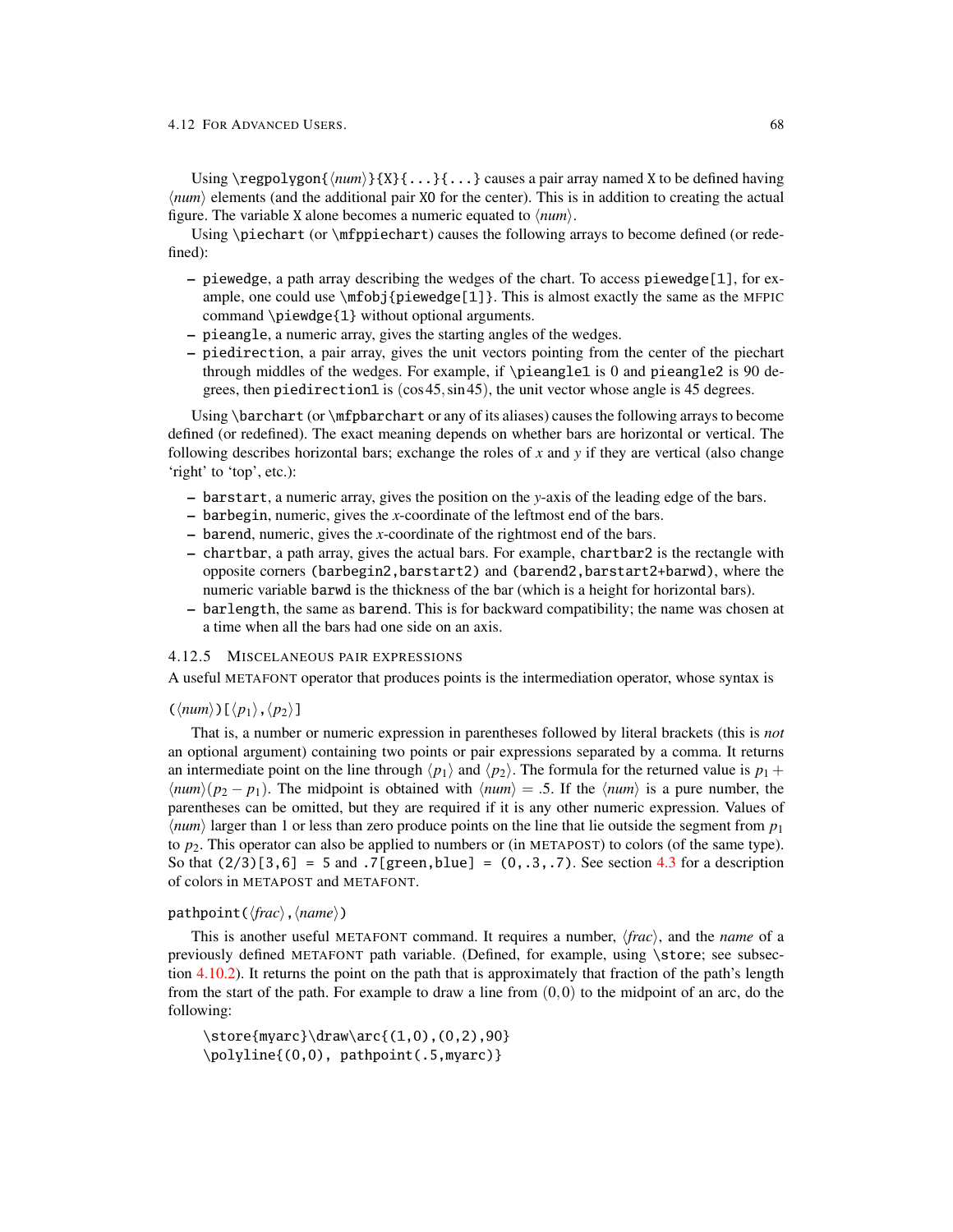METAFONT has no general command for calculating the lengths of paths; METAPOST does, but it is quite slow. Thus neither program has an efficient method for finding the described point, so MFPIC uses METAFONT/METAPOST macros that are faster, but less accurate than they could be. Still, the results should (except in pathological cases) be accurate to within a couple of percent of the length of the path. If they are not, adjust the value of the fraction. These remarks about accuracy also hold for any other command (such as \partpath in subsection  $4.4.2$ ) that take the fraction of a path length as a parameter.

The pathpoint command is not a basic METAFONT command, but is defined by the GRAFBASE macros that accompany MFPIC.

METAFONT pairs can conveniently be viewed as complex numbers. So grafbase also contains some functions useful in complex analysis (my research field). In what follows a, z and w denote pair variables or constants, and each function interprets them as complex numbers. Also t denotes an angle in radians. There are both numeric and pair valued functions, the type of each is noted after the description:

| The principle argument of $z$ in radians (numeric).                                         |
|---------------------------------------------------------------------------------------------|
| The principle logarithm of $z$ (pair).                                                      |
| $(cost, \sin t)$ , same as dir degrees (t) (pair).                                          |
| The complex exponential, $e^w$ (pair).                                                      |
| The (principal) complex square root: that z with $-\pi/2 \leq \text{Arg } z \leq \pi/2$ and |
| $z^2 = w$ (pair).                                                                           |
| The signum, sgn(0,0) = (0,0) otherwise sgn $z = z/ z $ (pair).                              |
| The complex conjugate, $\bar{z}$ (pair).                                                    |
| The Möbius transformation $(z+a)/(1+\bar{a}z)$ (pair)                                       |
| The pseudohyperbolic distance between z and w: $ z-w / 1-\overline{w}z $ (numeric).         |
| The Kelvin transform $1/\overline{z}$ (pair)                                                |
|                                                                                             |

METAFONT will happily add and subtract pairs but to multiply and divide complex numbers requires new operations. These are given by  $(z \text{zmul } w)$  and  $(z \text{zdiv } w)$ . They operate on pairs and produce pairs.

## 4.12.6 MANIPULATING METAFONT PICTURE VARIABLES

```
\tilde{\theta}, \tilde{\theta}, \langle \tilde{\theta} \rangle, \langle \tilde{\theta} \rangle
```

```
\langleMFPIC drawing commands\rangle
```
## \endtile

In this environment, all drawing commands contribute to a *tile*. A *tile* is a rectangular picture which may be used to fill the interior of closed paths. Actually, a tile is a composite object. After \tile{Nick, ... } ... \endtile a picture variable Nick.pic is created as well as numeric variable Nick.wd and Nick.ht. These are needed by the \tess command, below.

The units of drawing are given by  $\langle unit \rangle$ , which should be an explicit dimension (like 1pt or .2in). The tile's horizontal dimensions are 0 to  $\langle wd \rangle \cdot \langle unit \rangle$  and its vertical dimensions 0 to  $\langle ht \rangle \cdot$  $\langle unit \rangle$ , so  $\langle wd \rangle$  and  $\langle ht \rangle$  should be pure numbers. If  $\langle clip \rangle$  is true then the drawing is clipped to be within the tile's boundary.

By using this macro, you can design your own fill patterns (to use them, see the \tess macro below), but see the warning about memory use by the  $\text{tess command}$ . The  $\text{'tilename}$  is globally defined by this command.

## \tess{\*tilename*}}...

This rendering macro tiles the interior of a closed path with a tessellation comprised of copies of the *tile* specified by  $\langle$ *ilename* $\rangle$ . The tile must have been previously created by  $\tilde{\langle}$ *ilename* $\rangle$ ,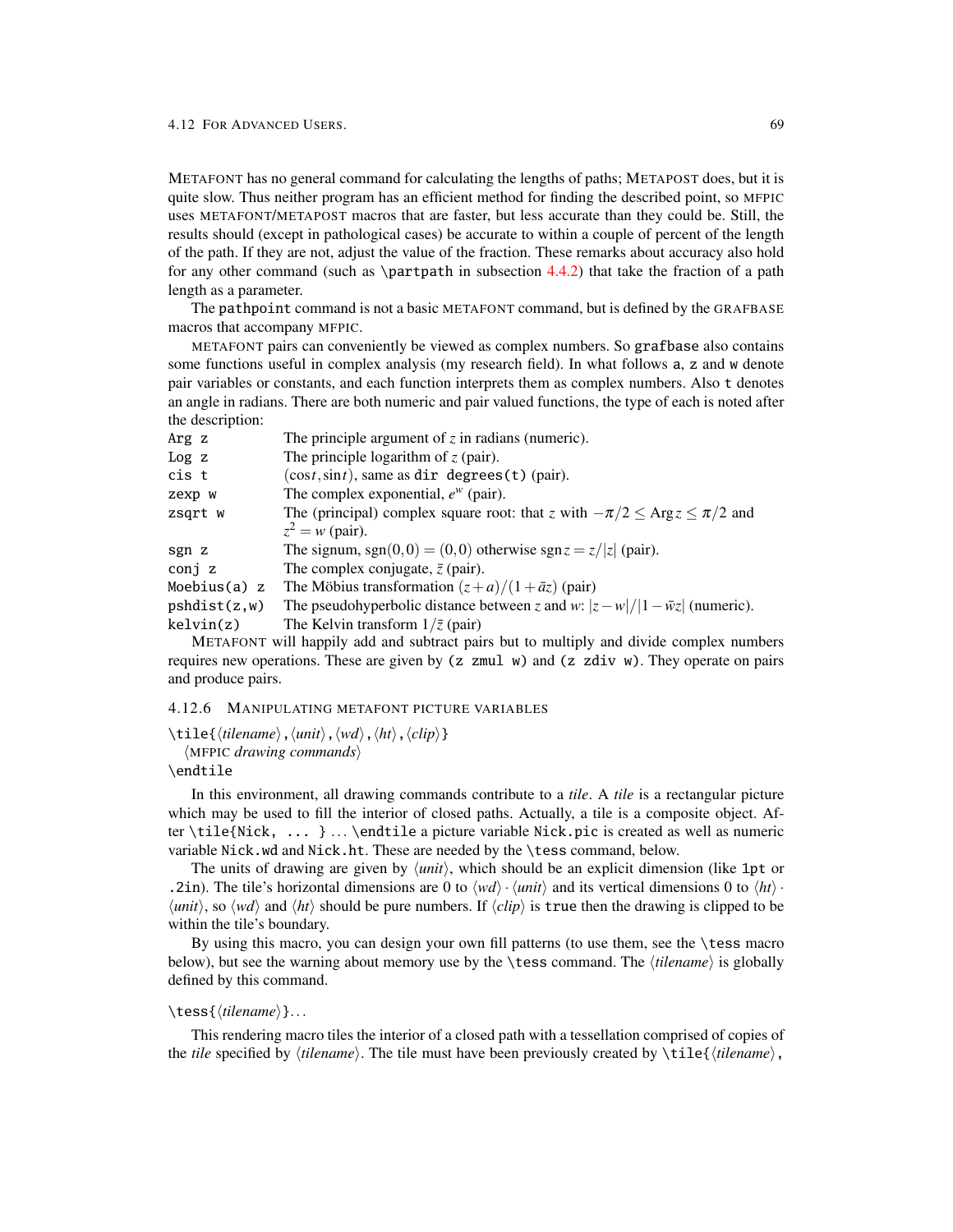#### <span id="page-72-0"></span>4.12 FOR ADVANCED USERS. 70

... }. Tiling an open curve is technically an error, but the METAFONT code responds by drawing the path and not doing any tiling. The METAFONT code places shifted copies of the tile picture in a rectangular grid sufficient to cover the region, then clips it to the closed path before drawing it.

Tiling large regions with complicated tiles can exceed the capacity of some versions of META-POST. There is less of a problem with METAFONT. This is not because METAFONT has greater capacity, but because of the natural difference between bitmaps and vector graphics.

In METAPOST, the tiles are copied with whatever color they are given when they are defined. They can be multicolored.

Before version 0.8, \tile was the only way to create a picture variable, and the only way to draw this picture was with the \tess command. Now we have the following command to place multiple copies of a picture:

### <span id="page-72-1"></span>\putmfpimage{ $\langle name \rangle$ }{ $\langle list \rangle$ }

This take the name of a picture variable and copies the picture at each location in the  $\langle list \rangle$ , which should be a comma-separated list of coordinate pairs in graph coordinates. The picture is copied so that its *reference point* is placed at each of the locations. The reference point of a picture created with \tile is its lower left corner.

```
\mathcal{h}(refpt)]{\phiicname}}
```
 $\langle$ MFPIC *drawing commands* $\rangle$ 

\endmfpimage

This is another way to create a picture variable. The drawing commands within the mfpimage environment contribute not to the current MFPIC picture, but rather to the picture variable named in *(picname)*. Otherwise, they operate exactly as they would outside this environment, using the same coordinate system and the same default values of all parameters, etc. (unlike the tile environment, which defines its own coordinate system). The picture is created with its reference point at the point  $\langle \text{refpt} \rangle$  given in the optional argument. The default is (0,0). For example:

```
\infpimage[(1,1)]{Jan}
  \left\{\left(0,0\right),\left(1,1\right)\right\}\tilde{\tau}(1,1),(2,2)\rect{(0,0),(2,2)}
\endmfpimage
```
produces a simple 2-by-2 chessboard with its reference point at the center point  $(1,1)$ . One can then write something like

\putmfpimage{Jan}{(1,1),(3,1),(1,3),(3,3)}

to get a 4-by-4 chessboard: the picture Jan copied with its center at each of the listed points.

The behavior of \tlabel in an mfpimage environment depends on the setting. If mplabels is turned off, then labels are added by TEX and are *not* included as part of the named METAFONT or METAPOST picture variable. They are placed on the current picture as if the mfpimage environment were not there at all. If mplabels is turned on and overlaylabels is also turned on, or if the mfpimage environment is between \startbacktext and \stopbacktext, then the labels will be saved and placed when the mfpic environment ends and *not* added to the named picture variable. Thus, to include text labels in the named picture variable, you must have mplabels on, overlaylabels off, and mfpimage outside any \startbacktext/\stopbacktext.

The picture created by \mfpimage is locally defined. That is, it becomes undefined at the end of the current mfpic environment. If one needs it to be global, one can use \globalsetmfvariable (see subsection [4.12.4\)](#page-67-0) to copy it to another variable. For example. the command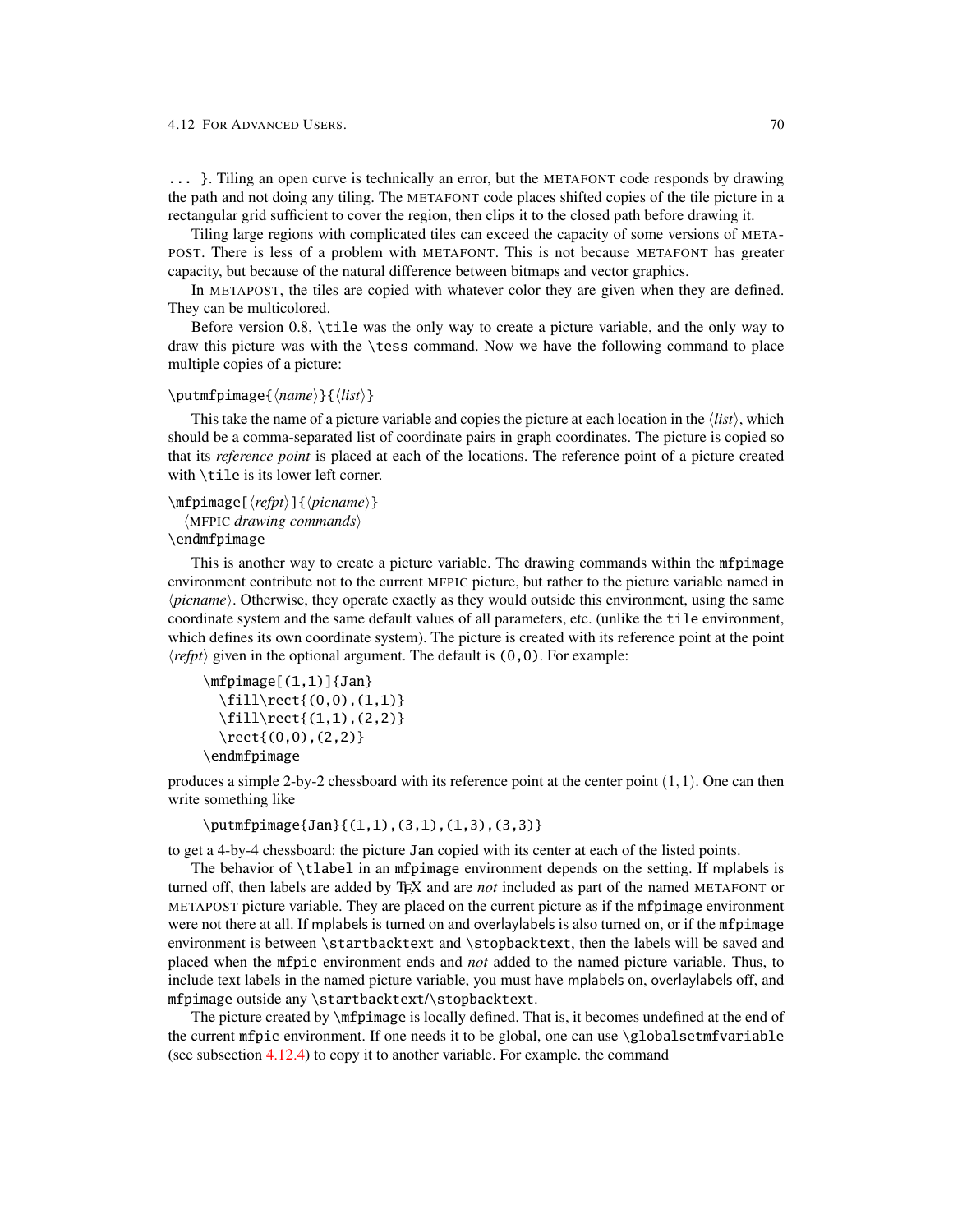### <span id="page-73-0"></span>\globalsetmfvariable{picture}{Dan}{Jan}

would make Dan globally defined to be equal to the current value of the picture Jan. Note that picture variables can consume a lot of METAFONT's memory. Copying one variable to another doubles the amount of memory, at least until the end of the mfpic environment.

You can use \putmfpimage inside a mfpimage environment, provided the picture being placed has been previously defined. Nesting a mfpimage inside another has not been tested at all and so is not recommended. But if it works, the inner image would be local to the environment created by the outer one, and so would be of limited use. One can use the LATEX environment construct \begin{mfpimage} ... \end{mfpimage} in a LaTeX document instead of \mfpimage ... \endmfpimage.

#### 4.12.7 METAFONT LOOPS

All the MFPIC loop commands create a loop (in the METAFONT language) in the output file. The METAFONT commands in that loop are executed repeatedly by METAFONT or METAPOST. From the point of view of T<sub>E</sub>X, however each command occurs only once. Starting with version 0.9, these loops can be created inside or outside the mfpic drawing environment. If outside, they must not contain any drawing commands, but can contain commands that set variables, perform computations, etc.

<span id="page-73-1"></span> $\in$ fpfor $\{for\,loop\,header\}$ 

 $\langle$ MFPIC *commands* $\rangle$ 

### \endmfpfor

This creates a for-loop in the METAFONT output file. The \mfpfor writes the start of the loop and \endmfpfor writes the end. Any code written in the output file between them is executed repeatedly by METAFONT, according to the information in *{for-loop header*}. There are two types of headers possible, illustrated by the following examples.

```
\infpfor{center = (0,0), (1,0), (0,1)}
  \gfill\circle{center,1}
\endmfpfor
```
This example will fill three circles of radius 1 with centers at the three given points. This type of header has the format

```
\langle variable \rangle = \langle list \rangle
```
where  $\langle variable \rangle$  should be a simple variable name and  $\langle list \rangle$  is a comma separated list of items of the appropriate data type. In the above, center is equated to pairs, but in the following

 $\in$ fpfor{radius = 1,3,4} \dotted\circle{(0,0),radius} \endmfpfor

radius gets numeric values.

The other type of header uses a stepped variable:

```
\mfpfor{level = 3 step 2 until 9}
 \circle{(0,0),sqrt(level)}
\endmfpfor
```
This will cause the METAFONT variable level to step through the values 3, 5, 7 and 9 and the circles This will cause the METAFONT variable 1evel to step through the values 3, with radius  $\sqrt{3}$ ,  $\sqrt{5}$ , etc. will be drawn. This type of header has the format

```
\langle variable \rangle = \langle start \rangle step \langle delta \rangle until \langle stop \rangle
```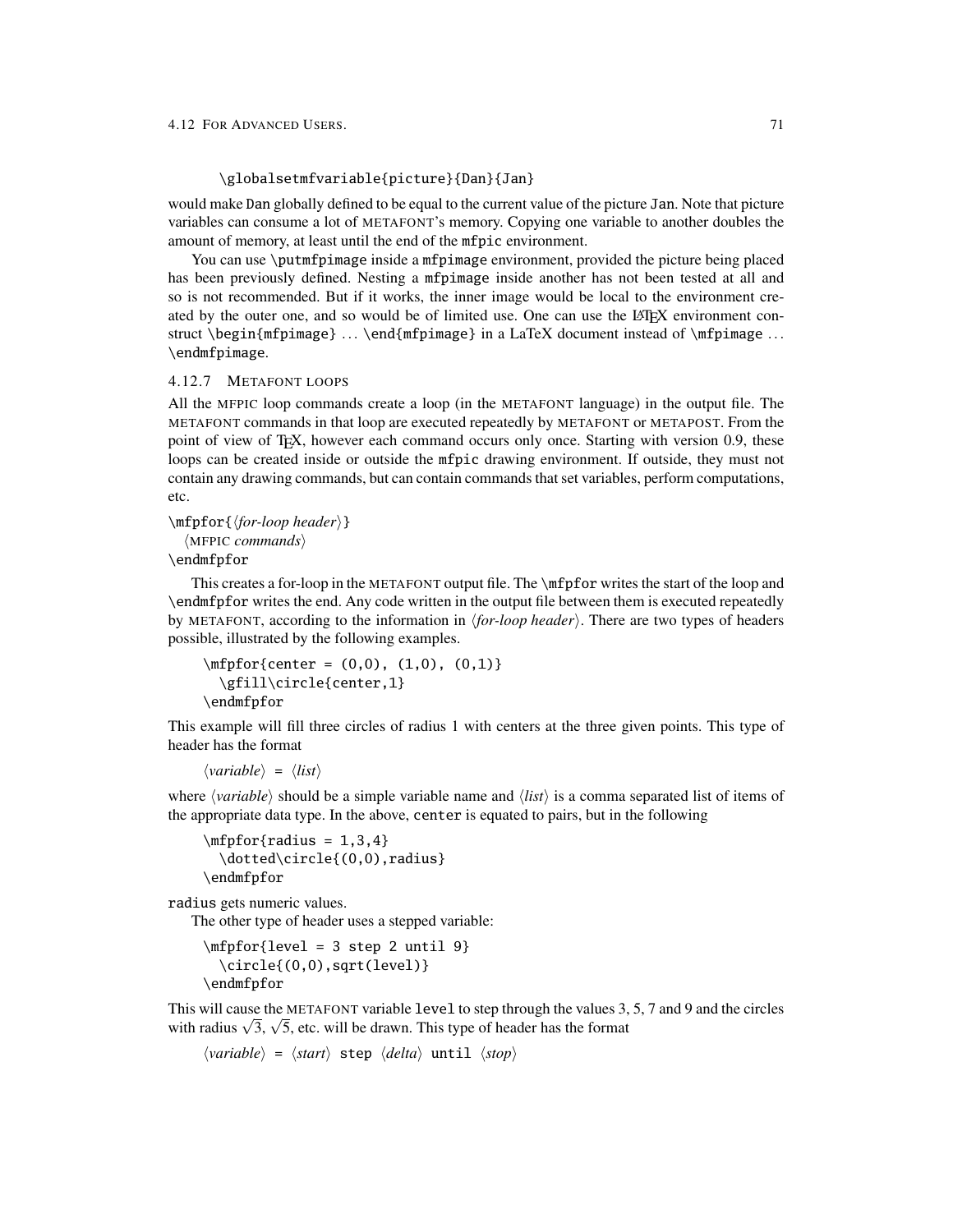<span id="page-74-1"></span>where  $\langle variable \rangle$  is as before, while  $\langle start \rangle$ ,  $\langle delta \rangle$  and  $\langle stop \rangle$  are numeric values. If  $\langle delta \rangle$  is positive the loop is skipped entirely if  $\langle stop \rangle$  is less than  $\langle start \rangle$ . Otherwise the loop is executed successively with the variable equal to  $\langle start \rangle$ , then  $\langle start \rangle + \langle delta \rangle$  then  $\langle start \rangle + 2\langle delta \rangle$ , etc., as long as the variable is not greater than  $\langle stop \rangle$ . The behavior is similar if  $\langle delta \rangle$  is negative, except the loop is repeated only as long as the variable is not less than  $\langle stop \rangle$ . If  $\langle delta \rangle$  is 0, then the METAFONT run will generate an error.

Note that the index variable (center and radius in the above two examples) is a temporary METAFONT variable. If mplabels is turned on, this variable will work as expected in the *location* parameter of a \tlabel command, but if it is used in the *label* part, it will be interpreted as T<sub>EX</sub> code and printed as is. The index variable reverts to its previous state outside the loop. That is, if it existed before the loop, it regains its previous value after the loop, and if it was undefined before the loop, it is again undefined after.

The single word 'upto' can be used as an abbreviation for "step 1 until" and 'downto' for "step -1 until" in for-loop headers. Spaces are not significant in for-loop headers, except to distinguish the keywords (e.g. step) from variable names that might be used (e.g., for  $\langle start \rangle$ ).

```
\mfpwhile{\condition}}
  \langleMFPIC commands\rangle
```
### \endmfpwhile

The *(condition)* should be an expression that can be either true or false about a METAFONT variable that changes at some time during the loop body. The loop body is executed (by METAFONT) as long as the condition is true. Example:

```
\setmfvariable{numeric}{R}{20}
\mphile{R > 1}\text{ (0,0), (R,3R)}\m{R:=R/2}\endmfpwhile
```
There are no MFPIC commands to *systematically* change a variable, so in this example we have resorted to directly writing a METAFONT assignment command via \mfcmd (see subsection [4.12.3](#page-67-1) above) that reduces R by half. The loop will be executed with R having the successive values 20, 10, 5, 2.5, and 1.25. The resulting picture could have been achieved with \mfpfor using this list of values.

#### <span id="page-74-2"></span>\mfploop

```
\langleMFPIC commands\rangle\mfpuntil{(condition)}
  \langleMFPIC commands\rangle\endmfploop
```
The body of this loop will be repeated until the  $\langle condition \rangle$  becomes true. The condition should be some expression that can be either true or false about a variable that changes during the loop execution. It should eventually become true. If an mfploop environment does not contain an \mfpuntil command, then the \endmfploop command will generate a warning message. If the warning is ig-nored, and the user has not otherwise arranged for loop termination,<sup>[19](#page-74-0)</sup> the  $\cdot$ mf file will contain an infinite loop. The \mfpuntil command will break the loop at whatever point it occurs. Example:

<span id="page-74-0"></span> $19$ Perhaps by means of \mfsrc commands. It is because of this possibility that only a warning is produced and not an error. If the warning becomes annoying, adding \mfpuntil{false} to the loop will silence it. This command will never break the loop because the condition false (of course) never becomes true.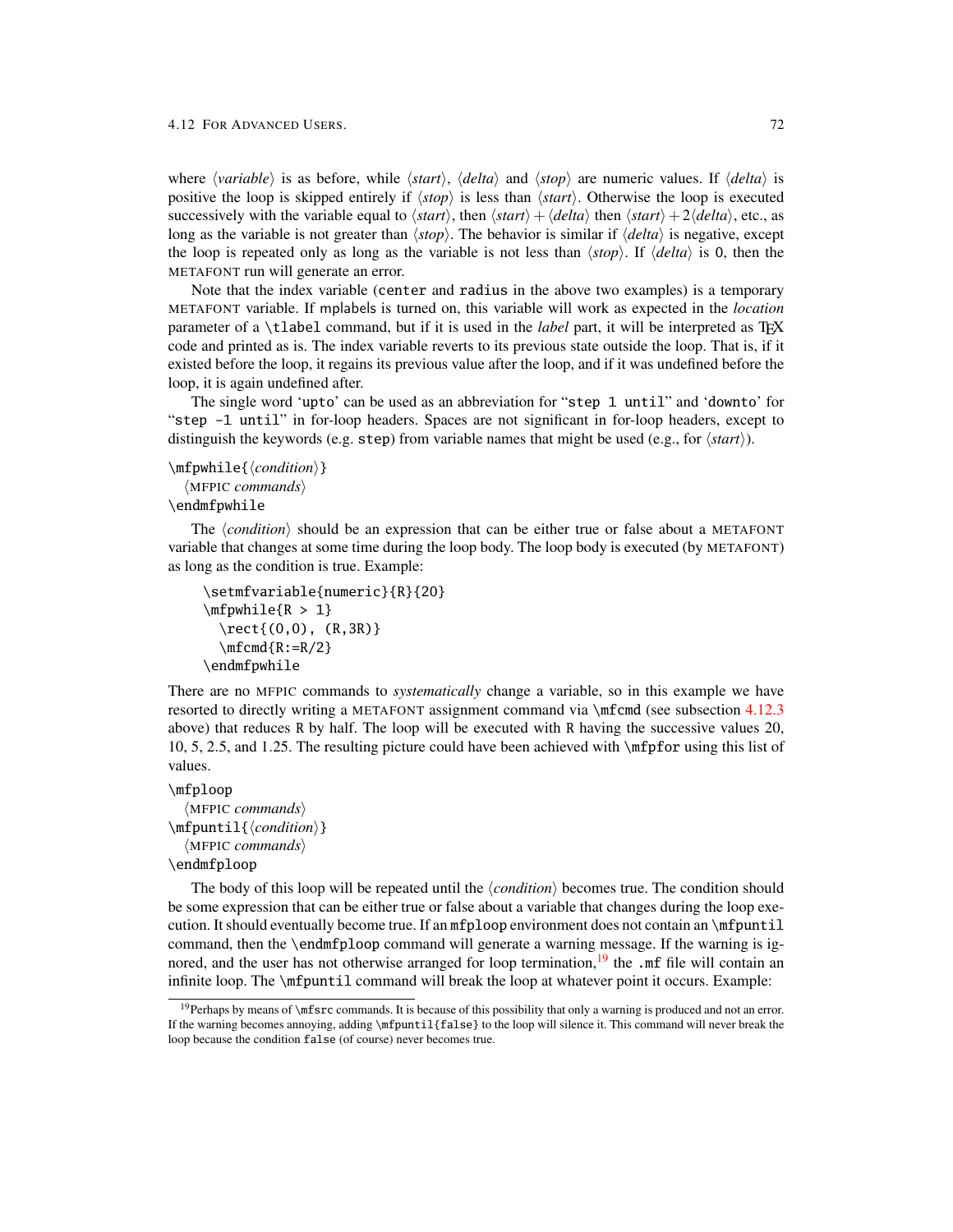```
\setmfvariable{numeric}{R}{20}
\mfploop
 \m{R:=R/2}\mathcal{R} \leq 1\text{ (0,0), (R,3R)}\endmfploop
```
This will draw rectangles with *R* equal to 10, 5, 2.5, and 1.25. On the next execution of the loop the condition R<=1 is true, and the break occurs before the next rectangle is drawn. Note that any \mfpwhile could be encoded with \mfploop. In fact, the code written to the output file by

\mfpwhile{\*condition*}}

is identical to that written by

```
\mfploop\mfpuntil{not \condition}}
```
The command \mfpuntil can also be used in mfpfor and mfpwhile environments to break the loop prematurely when the given condition becomes true.

All three of these loop structures bracket the inner code in a TEX group. In a LATEX document, the usual \begin/\end style can be used. For example,

```
\begin{cases} \frac{mfpfor}{radius = 1, 3, 4} \end{cases}\circle{(0,0),radius}
\end{mfpfor}
```
Just to be clear: in all the examples, what is written to the figure file is a *single* circle or rectangle drawing command, bracketed by code that causes METAFONT to execute it several times with different values for the variable. From T<sub>EX</sub>'s point of view, there is only one MFPIC drawing command.

<span id="page-75-0"></span>4.12.8 MISCELLANEOUS

<span id="page-75-3"></span>\mfmode{*\mode-name*}} \mfresolution{*\DPI*}}

When working with METAFONT, the code in grafbase.mf needs to know the resolution at which to make the font with all the figures. If the wrong resolution is assumed, the figure may end up appearing wrongly scaled or have other problems (especially with shading). If your DVI viewing/printing program and the file modes.mf are correctly configured, nothing may need to be done. If not, as a last resort, you can set the METAFONT mode or the METAFONT resolution in your .tex file with these commands. If you don't know what that means, ask a guru, but then you should probably be using METAPOST and not METAFONT.

Note that this is a *last resort*. The code in grafbase.mf first checks if mode has been defined, then checks if localfont is defined and only then checks if the resolution has been set by this method (if all three fail, it uses a value of 600 DPI).

```
\noship
\stopshipping
\resumeshipping
```
\stopshipping turns off character shipping (by METAFONT to the TFM and GF files, or by METAPOST to appropriate EPS output file) until \resumeshipping occurs. If you want just one character not shipped, just use \noship inside that mfpic environment. This is useful if all one wishes to do in the current mfpic environment is to make tiles (see above) or define picture variables with \mfpimage or path arrays with \patharr. While \mfpimage defines the picture locally, one can globally copy it to another variable with \globalsetmfvariable (see subsection [4.12.4\)](#page-67-0).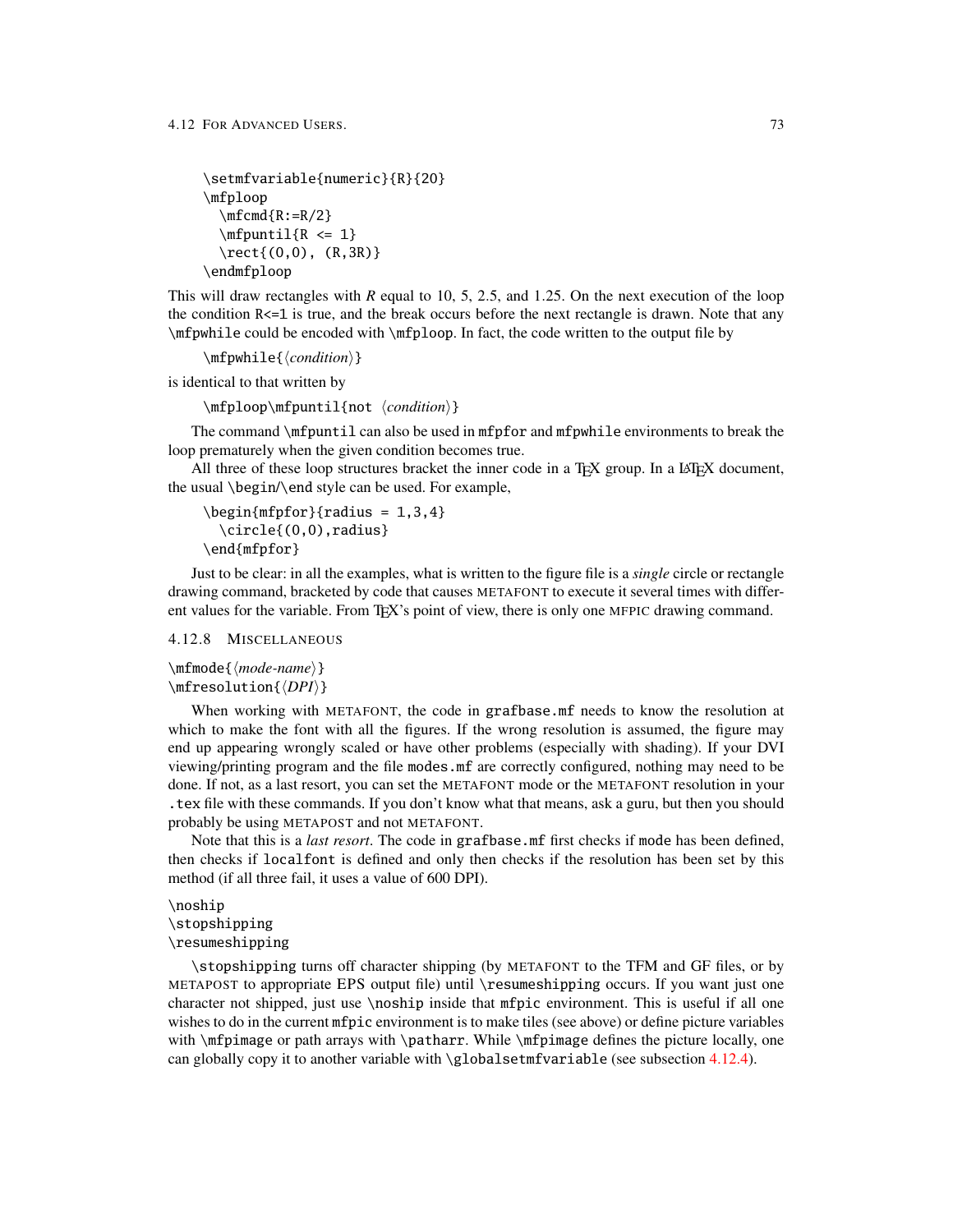<span id="page-76-1"></span><span id="page-76-0"></span>\assignmfvalue{ $\langle TEX\text{-}macro \rangle$ }{ $\langle MF\text{-}expr \rangle$ } \assignmpvalue{ $\langle TEX\text{-}macro \rangle$ }{ $\langle MF\text{-}expr \rangle$ } \globalassignmfvalue{ $\langle T_F X\text{-}macro\rangle$ }{ $\langle MF\text{-}expr\rangle$ } \globalassignmpvalue{ $\langle T_{E}X\text{-}macro\rangle$ }{ $\langle MF\text{-}expr\rangle$ }

The command names spelled with 'mp' are no different than the ones spelled with 'mf'. You can use either spelling with either the metafont or metapost option.

These commands causes the  $\langle MF\text{-}expr\rangle$  to be written to the output file for METAFONT to evaluate. The resulting value is then written to the .log file of that METAFONT run. On the next TEX run, if mfpreadlog (see section [2.11\)](#page-10-0) is in effect, the macro  $\langle T_F X \text{·} \textit{macro} \rangle$  will be defined to produce the resulting value. For example:

```
\setmfnumeric{s}{2}
\assignmfvalue{\val}{exp s}
\tilde(1,2){ {$e^s = \val$}
```
After METAFONT is run and then TFX run a second time, \val will acquire the definition '7.38905', the value of exp s when  $s=2$  (i.e.,  $e^2$ , correct to at least the fourth decimal place). If mplabels is in effect, the correct label is written to the figure file only during this second run, and a second METAPOST run will be required. In many cases (when using pdfTEX, for example, or when the label changes the figure dimensions), a third TEX run will be required to make the figure correct when it is included in the document.

Before METAFONT is run to evaluate the expression, the macro produces '???'. Thus, it cannot be used in places where a number is needed (as in the position arguments of a \tlabel command). Note also that if a command defined by  $\assimplement$  assignmfvalue is used in a tlabel with mplabels in effect, then mplabels must be in effect during the \assignmfvalue command as well.

The 'global' version makes the definition of the  $\langle T_F X \text{·} \textit{macro} \rangle$  global, surviving the current group. In particular, it can be used in other pictures. The plain versions create commands that are only locally defined. Past versions of this manual stated that you can say

### \global\assignmfvalue

to define the macro globally. This turns out not to be true in all cases. If a global definition is needed, use the global versions above.

Because of the asynchronous nature of the definition process, using \assignmfvalue with the same macro name more than once in the same mfpic environment will not work. The macro becomes defined upon reading the logfile during the execution of \opengraphsfile, and it will end up with the last definition encountered. (The same is true for uses outside mfpic environments: the macro acquires the last such definition.) Moreover, the definition is associated to a picture by number. Which means that reordering the environments or changing the numbering by any means will require the T<sub>EX</sub>-METAFONT-T<sub>EX</sub> sequence (or more) to be repeated.

If the  $\langle T_F X \text{-}macro \rangle$  is already defined, no warning will be issued and the command will be redefined, so be careful in the name chosen. If mplabels is turned off when \assignmfvalue is used, but turned on before the  $\langle T_F X\text{-}macro \rangle$  is used in a \tlabel command, the macro definition will not be written to the .mp file, and either an error message, or incorrect label will result when METAPOST tries to make the tlabel.

The concept and much of the code for \assignmfvalue came from Werner Lemberg. However, I have rewritten it substantially to conform to MFPIC conventions and so any errors are my responsibility.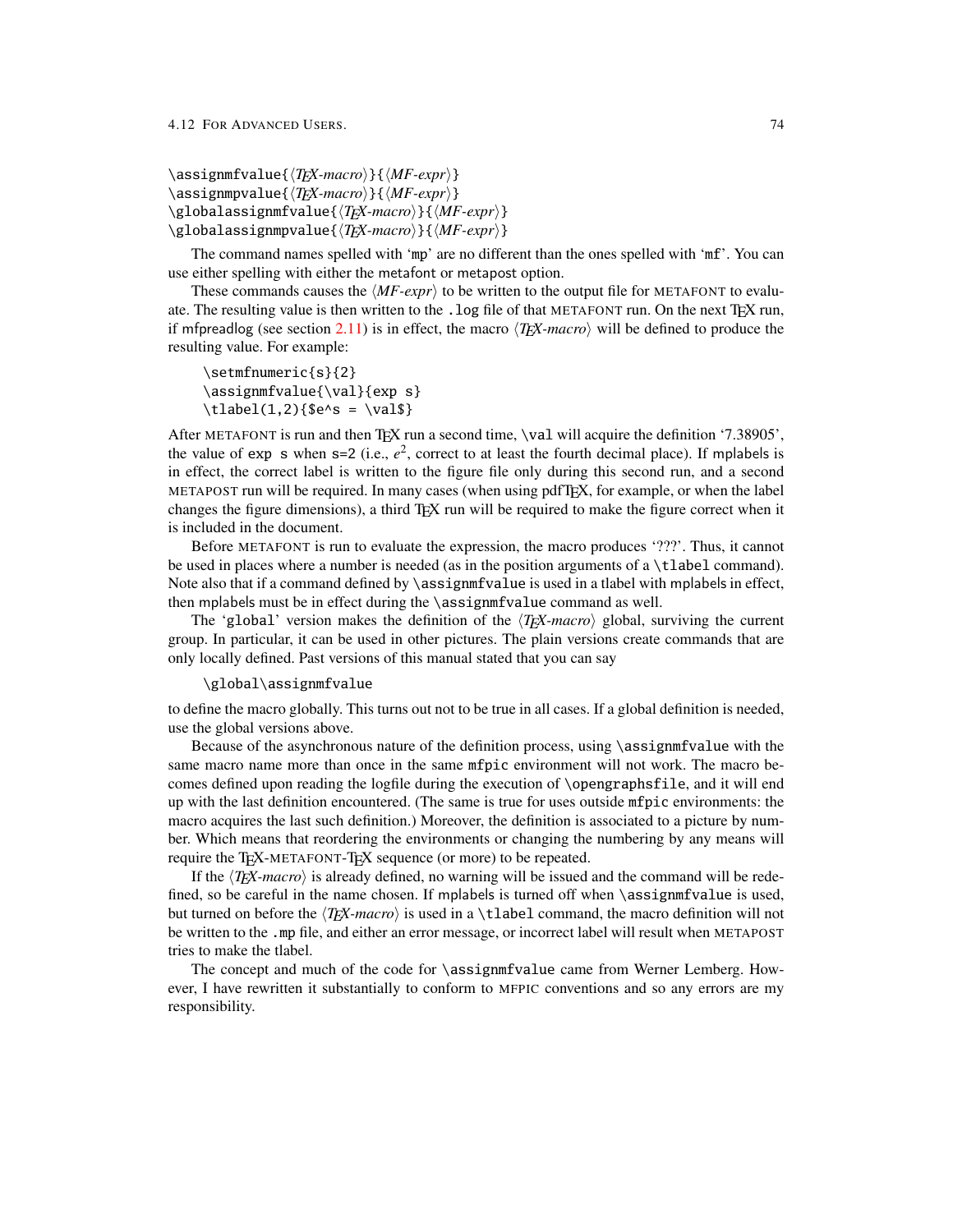```
\cutoffafter{\langle obj \rangle}...
\text{cutoffbefore}\{\langle obj \rangle\}...
```
These prefix macros modify the following path by cutting part of it off. They take an 'object' (a variable in which a path was previously stored using \store) and uses it to trim off one end of the following path. \cutoffbefore cuts off the part of the path *before* its first intersection with the object, while \cutoffafter cuts off the part *after* the last intersection. If the path does not intersect the object, nothing is cut off. If the object and the path intersect in more than one point, as little as possible (usually<sup>[20](#page-77-0)</sup>) is cut off. This is reliable only when there is a unique point of intersection.

These macros can be used to create a curve that starts or ends right at another figure without having to know the point where the two curves intersect.

# <span id="page-77-4"></span> $\mathcal{h}: \mathcal{h}: \mathcal{h}: \mathcal{h}: \mathcal{h}: \mathcal{h}: \mathcal{h}: \mathcal{h}: \mathcal{h}: \mathcal{h}: \mathcal{h}: \mathcal{h}: \mathcal{h}: \mathcal{h}: \mathcal{h}: \mathcal{h}: \mathcal{h}: \mathcal{h}: \mathcal{h}: \mathcal{h}: \mathcal{h}: \mathcal{h}: \mathcal{h}: \mathcal{h}: \mathcal{h}: \mathcal{h}: \mathcal{h}: \mathcal{h}: \mathcal{h}: \mathcal{h}: \mathcal{h}: \mathcal{h}: \mathcal{h}: \mathcal{h}: \mathcal{h}: \mathcal{h}: \mathcal{$ \randomizepath{\*maxshift*}, \weirdness\}...

These modify the following path by applying random shifts to the nodes of a path. The first one, \randomlines then simply connects those new points by straight lines, while the second one also applies randomization to the control vectors. The  $\langle maxshift \rangle$  argument is either a positive number (in graph units) that limits the distance a node can be moved, or it is an ordered pair of positive numbers, in which case the first limits the horizontal distance and the second limits the vertical. If  $\langle maxshift \rangle$  is larger than the distance between nodes, cusps or loops are likely in the result.

For \randomizepath the *\weirdness*} parameter controls how the control vectors are modified. Roughly speaking the control vectors are randomly rotated up to 30/*weirdness*) degrees and randomly scaled up or down by a factor of 2<sup>{*weirdness*}. (A "control vector" is a vector pointing from a</sup> node to one of its control points.) However, this is done in a way that preserves smoothness at each node where the path is smooth. Values of  $\langle weirduess \rangle$  greater than 1 are probably much too weird.

```
\forallbrownianmotion{\langle start \rangle, \langle scale \rangle}
\browniangraph{\langle num \rangle, \langle scale \rangle}
\mathcal{x}\\mathcal{K}\inum\mathcal{x}\, \langle scale \rangle}
```
These figure macros build a few standard kinds of random paths. The \brownianmotion path starts at the point  $\langle start \rangle$ , then proceeds in a straight line in a random direction a random distance. This is repeated  $\langle num \rangle$  times to form a polyline. The random process used is a Gaussian in each coordinate, scaled so that the random distance has a standard deviation equal to  $\langle scale \rangle$ . Thus,  $\langle start \rangle$ is a coordinate pair in graph coordinates,  $\langle num \rangle$  is a positive whole number and  $\langle scale \rangle$  is a positive real number (in graph units). In rare cases, the random distance can become quite large, but on average it will be about  $0.56 \times \langle scale \rangle$ . The size of the resultant path (its bounding box) can also be, in rare cases, quite large, but it is usually on the order of  $\sqrt{\langle num \rangle}$  times  $\langle scale \rangle$ .

The second path, \browniangraph, represents the graph of a one-dimensional Brownian motion. It is random only in the vertical direction as the rightward motion represents the uniform passage of time. It starts at  $(0,0)$  and the  $\langle scale \rangle$  is both the constant rightward step as well as the standard deviation for the *y*-coordinate. Users will need to apply a shift if they want to change the starting point, and a vertical scaling if they want a scale factor different from the step size.

Despite their names, the paths produced are technically not Brownian motion, but rather 'Gaussian random walks'. However, for small  $\langle scale \rangle$  and large  $\langle num \rangle$  they can be used to approximate Brownian motion.

<span id="page-77-0"></span><sup>20</sup>METAFONT's methods for finding the 'first' point of intersection do not always find the actual first one.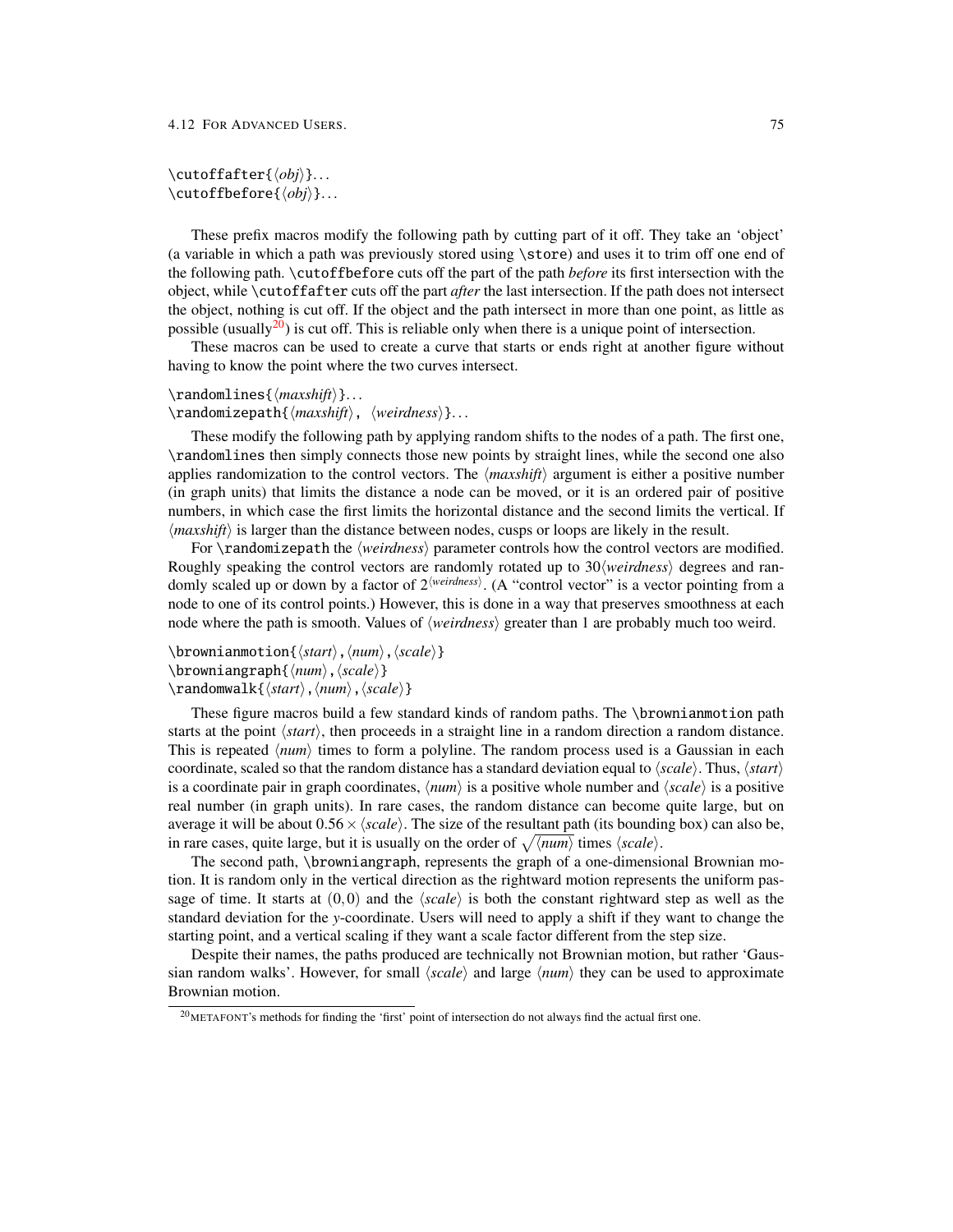<span id="page-78-1"></span>Finally, \randomwalk is just like \brownianmotion except that only the direction is random. The distance is always equal to  $\langle scale \rangle$ .<sup>[21](#page-78-0)</sup>

There can be a problem with the size of  $\langle num \rangle$  in these three macros. Numbers greater than a certain METAFONT/METAPOST parameter called max\_points (see the discussing at \levelcurve in section [4.6.2\)](#page-44-0) will produce an error from METAFONT or METAPOST. But also sharp turns will take up space in something called the *rounding table*. This has no bearing on METAPOST, and in META-FONT it only matters if the parameter autorounding is positive. MFPIC leaves autorounding at the default of 2, since this value makes drawings in METAFONT look best. In this case, the value of  $\langle num \rangle$  should be less than about 500.

### <span id="page-78-3"></span> $\{\tilde{title}\}$

Write the string  $\langle \textit{title} \rangle$  to the METAFONT file, and use it as a METAFONT message. (See *The* METAFONT*book*, chapter 22, page 187, for two uses of this.)

## <span id="page-78-6"></span> $\{\text{title}\}$

Write the text  $\langle \text{title} \rangle$  to the T<sub>EX</sub> document, and to the log file, and use it implicitly in \mftitle. This macro forms a local group around its argument.

Since TEX is limited to 256 dimension registers, and since dimensions are so important to typesetting and drawing, it is common to use up all 256 when drawing packages are loaded. Therefore MFPIC uses font dimensions to store dimension values. The following is the command that handles the allocation of these dimensions.

### <span id="page-78-4"></span>\newfdim{\*fdim*}}

This create a new global font dimension named  $\langle fdim \rangle$ , which is a T<sub>E</sub>X control sequence (with backslash). It can be used almost like an ordinary TEX dimension. One exception is that the TEX commands \advance, \multiply and \divide cannot be applied directly to font dimensions (nor LATEX's \addtolength); however, the font dimension can be copied to a temporary TEX dimension register, which can then be manipulated and copied back (using \setlength in LATEX, if desired). Another exception is that all changes to a font dimension are global in scope. Also beware that \newfdim uses font dimensions from a single font, the dummy font, which most TEX systems ought to have. (You'll know if yours doesn't, because MFPIC will fail upon loading!) Also, implementations of TEX differ in the number of font dimensions allowed per font. MFPIC currently uses font dimensions 23 through 52, which should be OK.

Almost all of MFPIC's basic dimension parameters are font dimensions. We arrange for them to be local to mfpic environments by saving their values at the start and restoring them at the end.

#### <span id="page-78-5"></span>\setmfpicgraphic{\*filename*}}

This is the command that is invoked to place the graphic created. See appendix [5.6.3](#page-85-0) for a discussion of its use and its default definition. It is a user-level macro so that it can be redefined in unusual cases. It operates on the output of the following macro:

## <span id="page-78-2"></span>\setfilename{*\file*}}{*\num*}}

MFPIC's figure inclusion code ultimately executes \setmfpicgraphic on the result of applying \setfilename to two arguments: the file name specified in the \opengraphsfile command and the number of the current picture. Normally \setfilename just puts them together with the '.'

<span id="page-78-0"></span><sup>&</sup>lt;sup>21</sup>This is only one kind of an infinite variety of possible random walks. See [http://en.wikipedia.org/wiki/Random\\_](http://en.wikipedia.org/wiki/Random_walk) [walk](http://en.wikipedia.org/wiki/Random_walk) for a discussion. MFPIC implementation of other kinds is left to the interested user (for example, using \turtle with random displacements).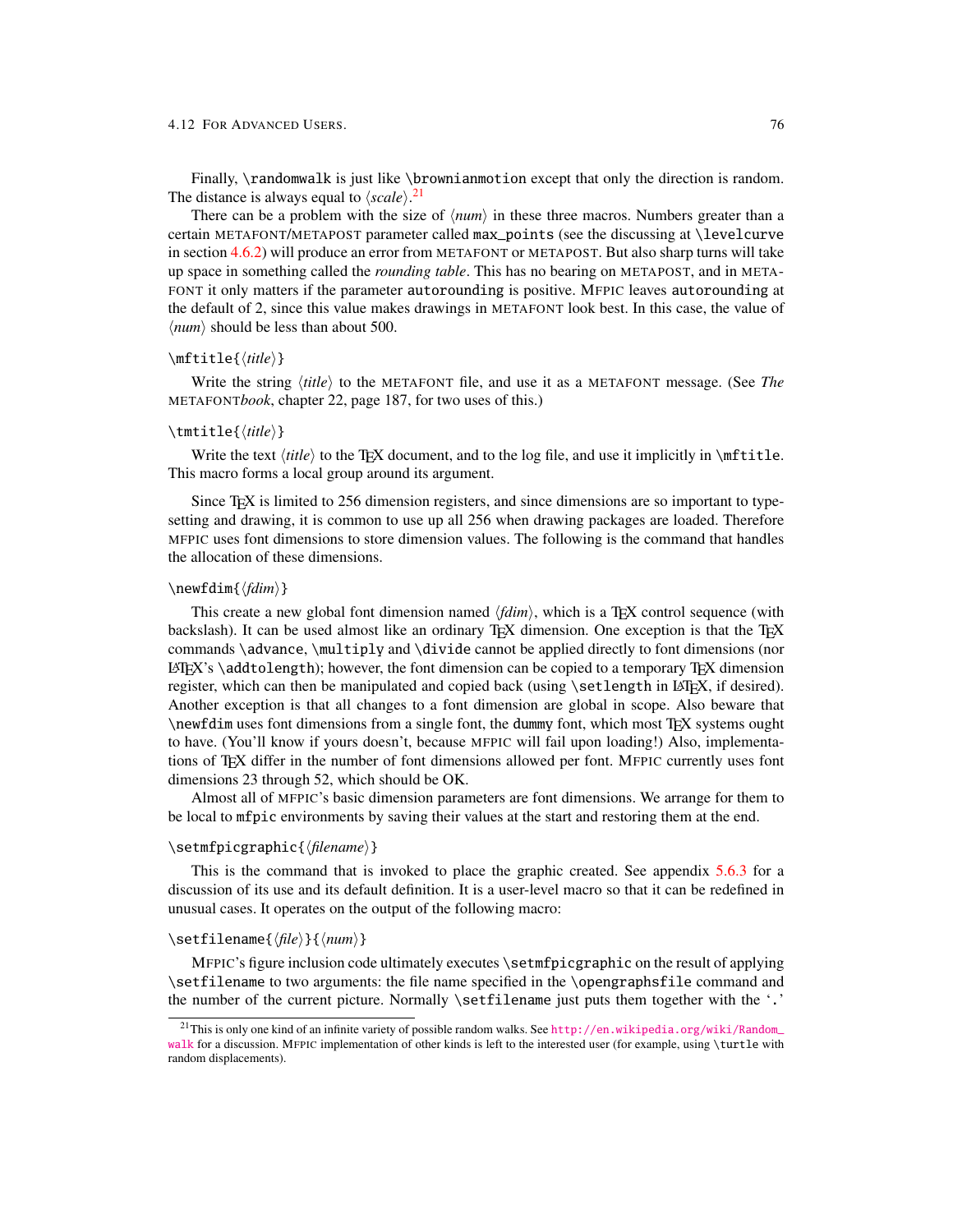<span id="page-79-0"></span>separator (because that is usually the way METAPOST names its output), but this can be redefined if the METAPOST output undergoes further processing or conversion to another format in which the name is changed. Any redefinition of \setfilename must come before \opengraphsfile because that command tests for the existence of the first figure. After any redefinition,  $\setminus$  setfilename must be a macro with two arguments that creates the actual filename from the above two parts. It should also be completely expandable. See the appendices, subsection [5.6.3](#page-85-0) for further dicussion.

### <span id="page-79-1"></span>\setfilenametemplate{\*template*}}

With the metapost option, when you write \opengraphsfile{figs}, a file figs.mp is created. By default, running METAPOST on it results in files named figs.1, figs.2, etc. Recent META-POST allows the output filenames to be modified. As of MFPIC version 1.00, you can do this to some extent from your .tex file. One needs to define a template that tells METAPOST how to construct the output file name from the 'jobname' and the figure number. This is done with the above command. In  $\langle template \rangle$  you can put any plain characters, plus the two special tokens:  $\_\_$  and  $\#$ . Each figure's filename is constructed by replacing these tokens with the METAPOST jobname and the figure number, respectively. For example, with the jobname figs,

#### \setfilenametemplate{my\\_-\#.mps}

will cause the figure files to have names myfigs-1.mps, myfigs-2.mps, etc., instead of the defaults. MFPIC adjusts the definition of \setfilename accordingly, so that the correct filenames are used.

Do not use this command unless you know your version of METAPOST is recent enough to have this capability. Under the metafont option, this command is simply ignored, but MFPIC has no way of checking the METAPOST version on its own.

If you are using  $\Delta T$ , the \includegraphics command requires that the included figure file be recognized as METAPOST output. In practice, this usually means its extension *must* be .mps. As an exception, it may also be the current figure number (the default if  $\setminus$  setfilenametemplate is not used), because MFPIC has always arranged for that to be recognized. The user may also issue a \DeclareGraphicsRule command to get other extensions recognized. See the documentation of the GRAPHICS package.

## <span id="page-79-4"></span>\preparemfpicgraphic{\*filename*}}

This command is automatically invoked before \setmfpicgraphic to make any preparations needed. The default definition is to do nothing except when the GRAPHICS package is used. That package provides no clean way to determine the bounding box of the graphic after it is included. Since MFPIC needs this information, this command redefines an internal command of the GRAPHICS package to make the data available. If \setmfpicgraphic is redefined then this may also have to be redefined.

### <span id="page-79-2"></span>\getmfpicoffset{\*filename*}}

This command is automatically invoked after \setmfpicgraphic to store the offset of the lower left corner of the figure in the macros  $\m{mfpicllx$  and  $\mfpiclly$ . If  $\semfpicgraphic$  is redefined then this may also have to be redefined.

#### <span id="page-79-3"></span>\ifmfpmpost

Users wishing to write code that adjusts its behavior to the graph file processor can use this to test which option is in effect. The macro \usemetapost sets it true and \usemetafont sets it false. There are no commands \mfpmposttrue nor \mfpmpostfalse, since the user should not be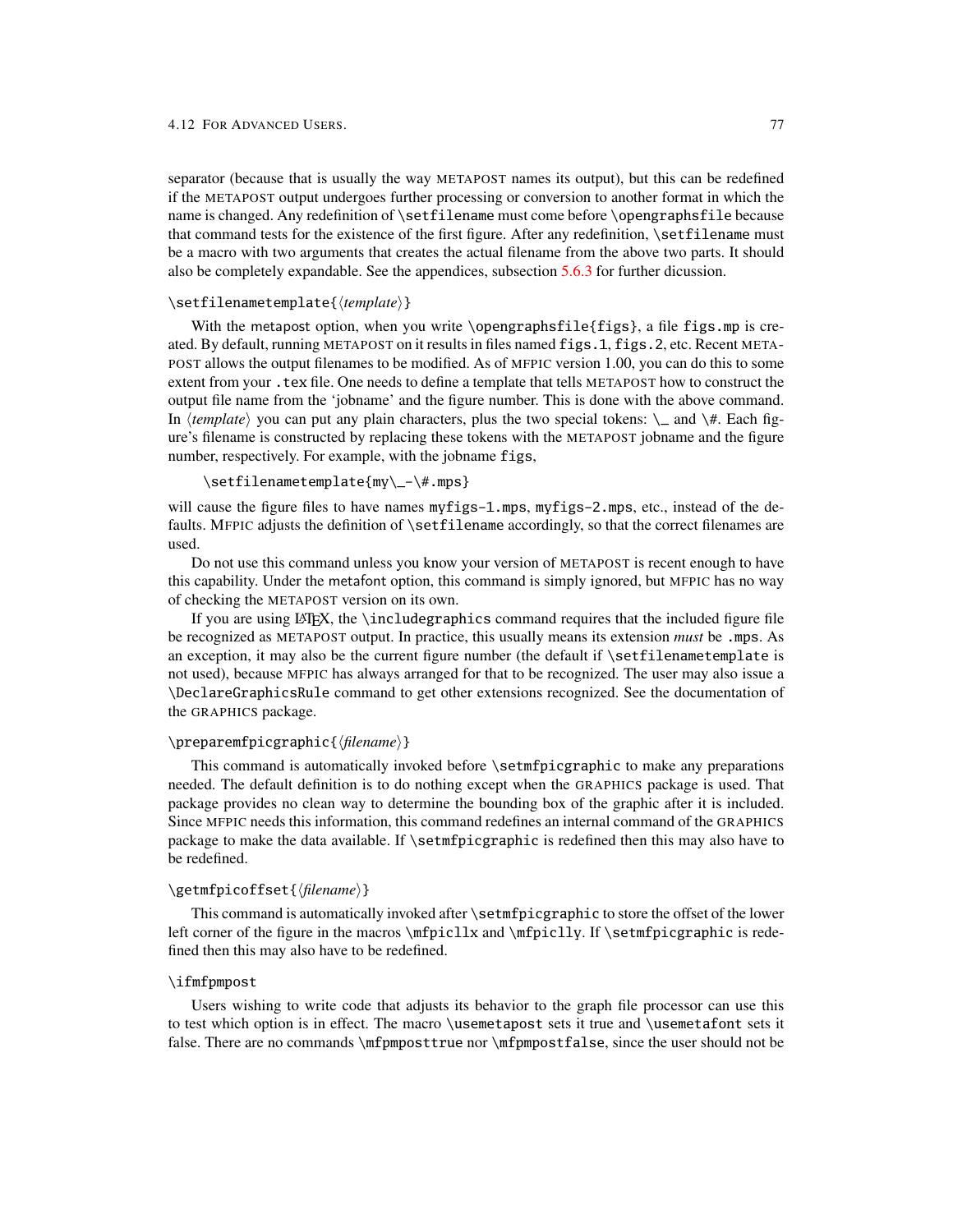<span id="page-80-0"></span>changing the setting once it is set: a great deal of MFPIC internal code depends on them, and on keeping them consistent with the \opengraphsfile commands reading of these booleans.

#### <span id="page-80-1"></span>\mfpicversion

This expands to the current MFPIC version multiplied by 100. At this writing, it produces '110' because the version is 1.10. It can be used to test the version:

\ifx\mfpicversion\undefined \def\mfpicversion{0}\fi \ifnum\mfpicversion<70 ... \else ... \fi

\mfpicversion was added in version 0.7.

Most of MFPIC's commands have arguments with parts delimited by commas and parentheses. In most cases this is no problem because they are written unchanged to the .mf and there they are parsed just fine. Some commands' arguments, however, have to be parsed by both TFX and METAFONT. Examples are \tlabel (sometimes, under mplabels), and \pointdef. One might be tempted to use METAPOST expressions there and that works fine as long as they do not contain commas or parentheses. In such cases, they can sometimes be enclosed in braces to prevent T<sub>EX</sub> seeing these elements as delimiters, but sometimes these braces might get written to the .mf (or .mp) output and cause a METAFONT (METAPOST) error. In such cases the following work-around might be possible:

```
\def\identity#1{#1}
\pointdef{A}(\identity{angle (1,2)},3)
\text{\(0,0),\A\}
```
The braces prevent T<sub>F</sub>X's argument parsing from seeing the first comma as a delimiter, but upon writing to the .mf, any \identity commands are expanded and only the contents appear in the output. (TEX parses the argument to assign meanings to  $\langle Ax \rangle$ )

If the BABEL package is loaded with certain options, the comma may become a special character. In that case, one may need to deactivate babel shorthands before some MFPIC code. One might use \everymfpic to do this in every mfpic environment. In some cases, one may need to reactivate babel shorthands insided \tlabel, and one might use \everytlabel for this purpose. See your BABEL documentation for the commands to do these things.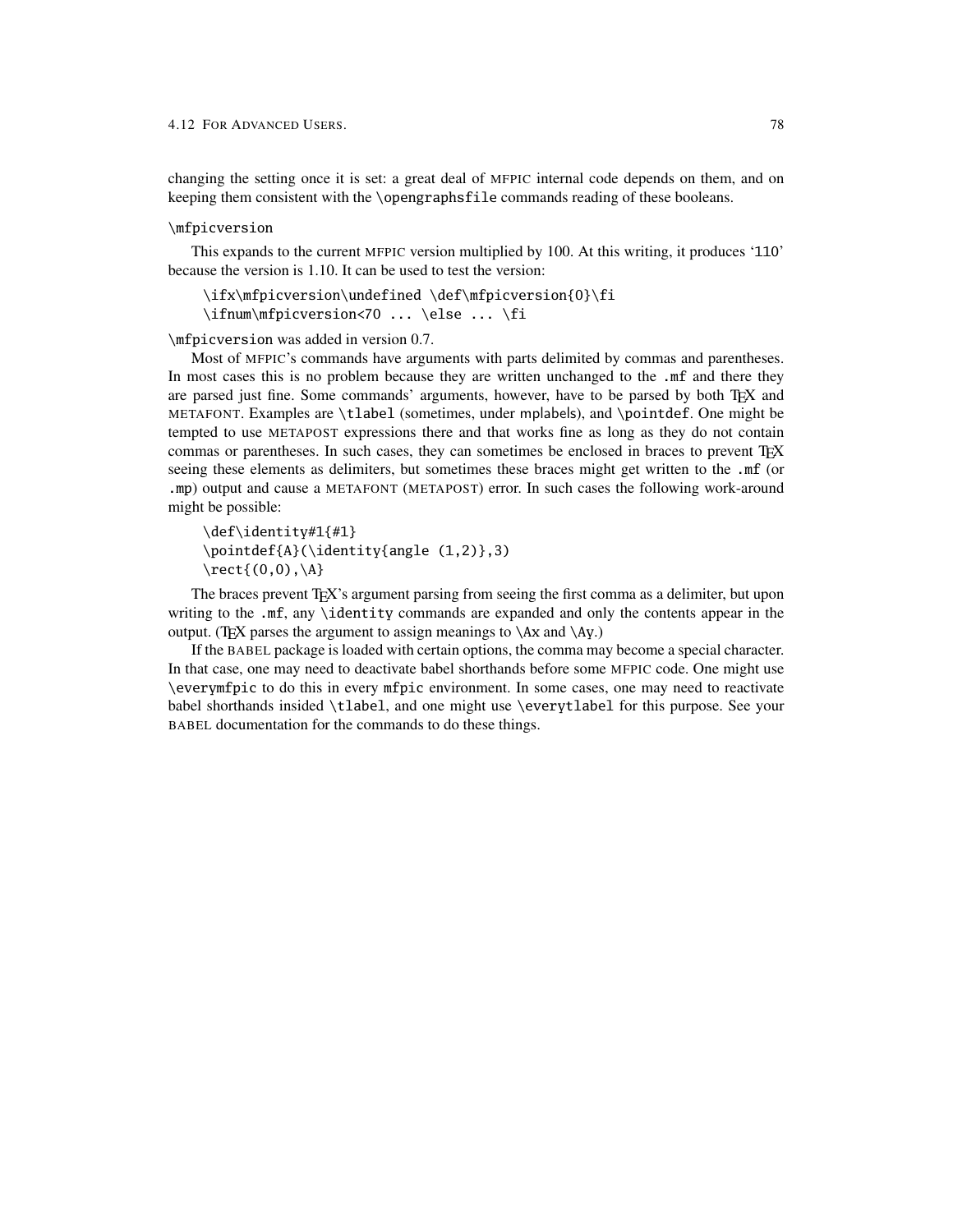# 5 Appendices

## 5.1 Acknowledgements.

Tom would like to thank all of the people at Dartmouth as well as out in the network world for testing MFPIC and sending him back comments. He would particularly like to thank:

Geoffrey Tobin for his many suggestions, especially about cleaning up the METAFONT code, enforcing dimensions, fixing the dotted line computations, and speeding up the shading routines (through this process, Geoffrey and Tom managed to teach each other many of the subtleties of METAFONT), and for keeping track of MFPIC for nearly a year while Tom finished his thesis;

Bryan Green for his many suggestions, some of which (including his rewriting the \tcaption macro) ultimately led to the current version's ability to put graphs in-line or side-by-side; and

Uwe Bonnes and Jaromír Kuben, who worked out rewrites of MFPIC during Tom's working hiatus and who each contributed several valuable ideas.

Some credit also belongs to Anthony Stark, whose work on a FIG to METAFONT converter has had a serious impact on the development of many of MFPIC's capabilities.

Finally, Tom would like to thank Alan Vlach, the other T<sub>E</sub>Xnician at Berry College, for helping him decide on the format of many of the macros, and for helping with testing.

Dan Luecking would like to echo Tom's thanks to all of the above, especially Geoffrey Tobin and Jaromír Kuben. And to add the names Taco Hoekwater, for comments, advice and suggestions, Werner Lemberg, for the \assignmfvalue command, and Zaimi Sami Alex for suggestions.

But mostly, he'd like to thank Tom Leathrum for starting it all.

### 5.2 Changes History.

See the file changes.txt for a somewhat sporadic history of changes to MFPIC. See the file README for changes added since the previous version, and for any known problems.

# 5.3 Summary of Options.

Unless otherwise stated, any of the command forms will be local to the current mfpic environment if used inside. Otherwise it will affect all later environments.

| OPTION:       | COMMAND FORM(S):                    | <b>RESTRICTIONS:</b>                                                                                                            |
|---------------|-------------------------------------|---------------------------------------------------------------------------------------------------------------------------------|
| metapost      | \usemetapost                        | Command must come before \opengraphsfile.<br>Incompatible with metafont option.                                                 |
| metafont      | \usemetafont                        | The default. Command must come before<br>\opengraphsfile. Incompatible with metapost<br>option.                                 |
| mplabels      | \usemplabels,<br>\nomplabels        | Requires metapost. If command is used inside an<br>mfpic environment, it should come before<br>\tlabel commands to be affected. |
| overlaylabels | \overlaylabels.<br>\nooverlavlabels | Has no effect without metapost.                                                                                                 |
| truebbox      | \usetruebbox.<br>\notruebbox        | Has no effect without metapost.                                                                                                 |
| clip          | \clipmfpic,<br>\noclipmfpic         | No restrictions.                                                                                                                |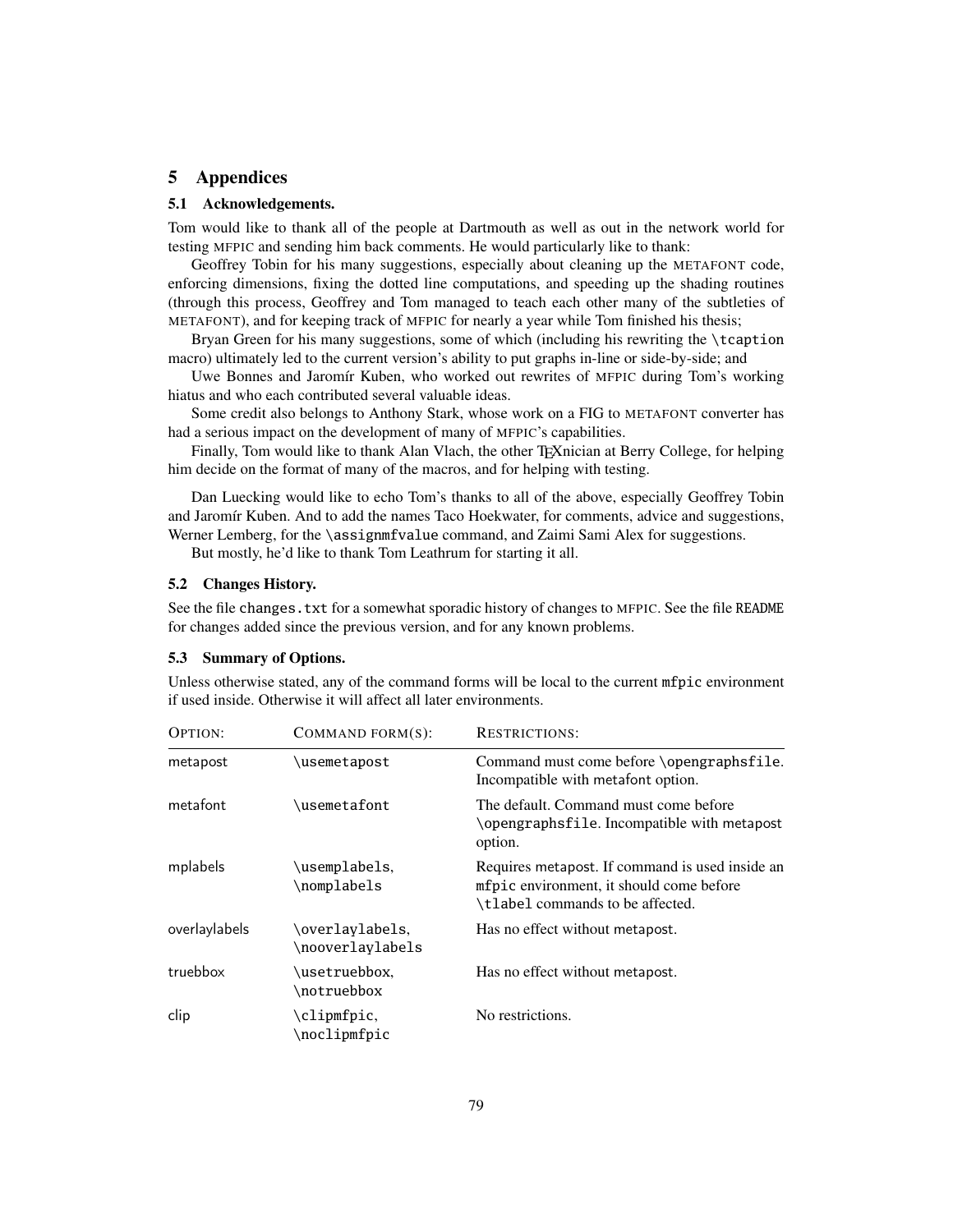| clearsymbols                       | \clearsymbols.<br>\noclearsymbols                                                        | No restrictions.                                                                                   |
|------------------------------------|------------------------------------------------------------------------------------------|----------------------------------------------------------------------------------------------------|
| centeredcaptions<br>raggedcaptions | \usecenteredcaptions.<br>\nocenteredcaptions<br>\useraggedcaptions,<br>\noraggedcaptions | If command is used inside an mfpic<br>environment, it should come before the<br>\tcaption command. |
| debug                              | \mfpicdebugtrue.<br>\mfpicdebugfalse                                                     | To turn on debugging while mfpic. tex is<br>loading, issue \def\mfpicdebug{true}.                  |
| draft<br>final<br>nowrite          | \mfpicdraft<br>\mfpicfinal<br>\mfpicnowrite                                              | Should not be used together. Command forms<br>should come before \opengraphsfile                   |
| mfpreadlog                         | \mfpreadlog                                                                              | Needed for \assignmfvalue. Must occur before<br>opengraphsfile.                                    |

## 5.4 Plotting Styles for **\plotdata**.

When \plotdata passes from one curve to the next, it increments a counter and uses that counter to select a dash pattern, color, or symbol. It uses predefined dash patterns named dashtype0 through dashtype5, or predefined colors named colortype0 through colortype7, or predefined symbols named pointtype0 through pointtype8. Here follows a description of each of these variables. These variables must not be used in the second argument of \reconfigureplot, whose purpose is to redefine these variables.

Under \dashedlines, we have the following dash patterns:

| <b>NAME</b> | <b>PATTERN</b>               | <b>MEANING</b> |
|-------------|------------------------------|----------------|
| dashtype0   | 0bp                          | solid line     |
| dashtvpe1   | 3bp, 4bp                     | dashes         |
| dashtype2   | 0bp, 4bp                     | dots           |
| dashtype3   | 0bp, 4bp, 3bp, 4bp           | dot-dash       |
| dashtype4   | 0bp, 4bp, 3bp, 4bp, 0bp, 4bp | dot-dash-dot   |
| dashtype5   | 0bp, 4bp, 3bp, 4bp, 3bp, 4bp | dot-dash-dash  |

Under \coloredlines, we have the following colors. Except for black and red, each color is altered as indicated. This is an attempt to make the colors more equal in visibility against a white background. (The success of this attempt varies greatly with the output or display device.) Four of the eight colors use the cmyk model when the METAPOST version is at least 1.000.

| <b>NAME</b> | <b>COLOR</b> | (R,G,B)       | (C, M, Y, K)   |
|-------------|--------------|---------------|----------------|
| colortype0  | black        | (0,0,0)       | (0,0,0,1)      |
| colortype1  | red          | (1,0,0)       |                |
| colortype2  | blue         | (.2, .2, 1)   |                |
| colortype3  | orange       | (.66, .34, 0) |                |
| colortype4  | green        | (0, .8, 0)    |                |
| colortype5  | magenta      | (.85, 0, .85) | (0, 85, 0, 15) |
| colortype6  | cyan         | (0, .85, .85) | (.85,0,0,.15)  |
| colortype7  | yellow       | (.85, .85, 0) | (0,0,0.85,15)  |

Under \pointedlines and \datapointsonly, the following symbols are used. Internally each is referred to by the numeric name, but they are identical to the more descriptive name. Syntactically, all are METAFONT path variables. (The order changed between versions 0.6 and 0.7.)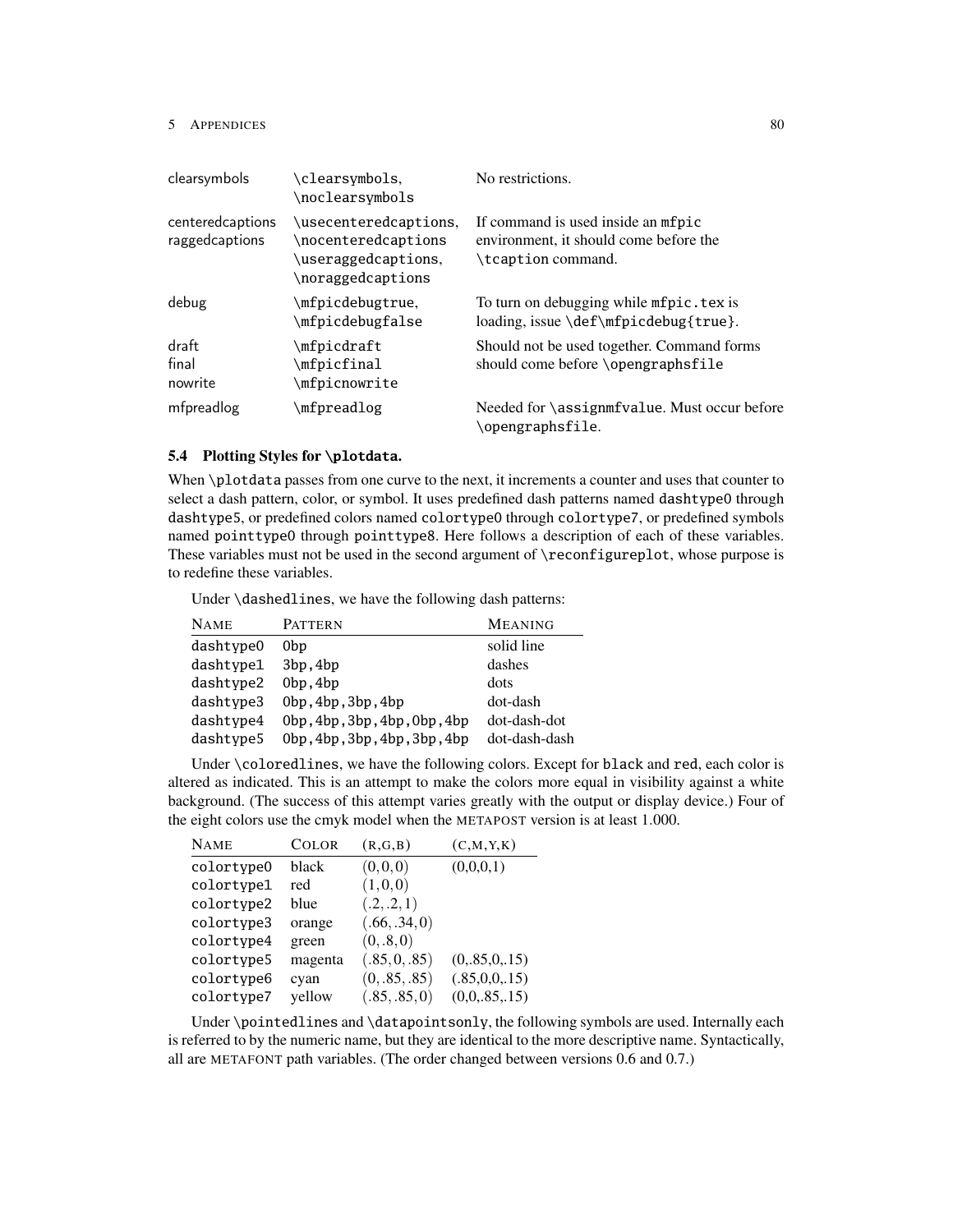| <b>NAME</b> | DESCRIPTION   |
|-------------|---------------|
| pointtype0  | Circle        |
| pointtype1  | Cross         |
| pointtype2  | SolidDiamond  |
| pointtype3  | Square        |
| pointtype4  | Plus          |
| pointtype5  | Triangle      |
| pointtype6  | SolidCircle   |
| pointtype7  | Star          |
| pointtype8  | SolidTriangle |

# 5.5 Special Considerations When Using METAFONT.

The most important restriction in METAFONT is on the size of a picture. Coordinates in METAFONT ultimately refer to pixel units in the font that is output. These are required to be less than 4096, so an absolute limit on the size of a picture is whatever length a row of 4095 pixels is. In fonts prepared for a LaserJet4 (600 DPI), this means 6.825 inches (17.3355cm). For a 1200 DPI pronter, the limit is 3.4125 inches.

A similar limit holds for numbers input, and the values of variables: METAFONT will return an error for 'sin 4096'. Intermediate values can be greater (sin (2\*2048) will cause no error), but final, stored results are subject to the limit. An MFPIC example that generated an error recently was:

```
\mfpicunit 1mm
\mfpic[10]{-3}{7}{-3.5}{5}
  \function{-4.5,4,.1}{x*x}
\endmfpic
```
The problem was the value of  $4.5 \times 4.5 = 20.25$ : after multiplying by the \mfpic scaling factor, the \mfpicunit in inches, and the DPI value, this produces  $20.25 \times 10 \times 0.03937 \times 600 > 4783$  pixel units. The error did not occur at the point of creating the font, but merely at the point of storing the path in an internal variable for manipulation and drawing. Thus, the fact that this particular picture was clipped to a much smaller size for printing did not help.

In METAPOST, the limit on numeric values is only 8 times as high: 32768. However, that is independent of printer resolution and is interpreted as POSTSCRIPT points (TEX's 'big points'). At 72 points to the inch, this allows figures to be about 12.64 yards (11.56m).

### 5.6 Special Considerations When Using METAPOST.

5.6.1 REQUIRED SUPPORT

To use MFPIC with METAPOST, the following support is needed (besides a working METAPOST installation):

| support needed                                                                                                      |
|---------------------------------------------------------------------------------------------------------------------|
| The file epsf.tex or epsf.sty                                                                                       |
| (No longer supported, but plain TFX methods might work)                                                             |
| The package GRAPHICS or GRAPHICX                                                                                    |
| The package GRAPHICS or GRAPHICX with option pdftex                                                                 |
| The files supp-pdf.mkii or supp-pdf.tex and (possibly)                                                              |
| supp-mis.tex                                                                                                        |
| The files grafbase.mp, dvipsnam.mp and mfpicdef.tex plus, of course,<br>$mfpic.$ tex (and $mfpic.$ sty for $LIF(X)$ |
|                                                                                                                     |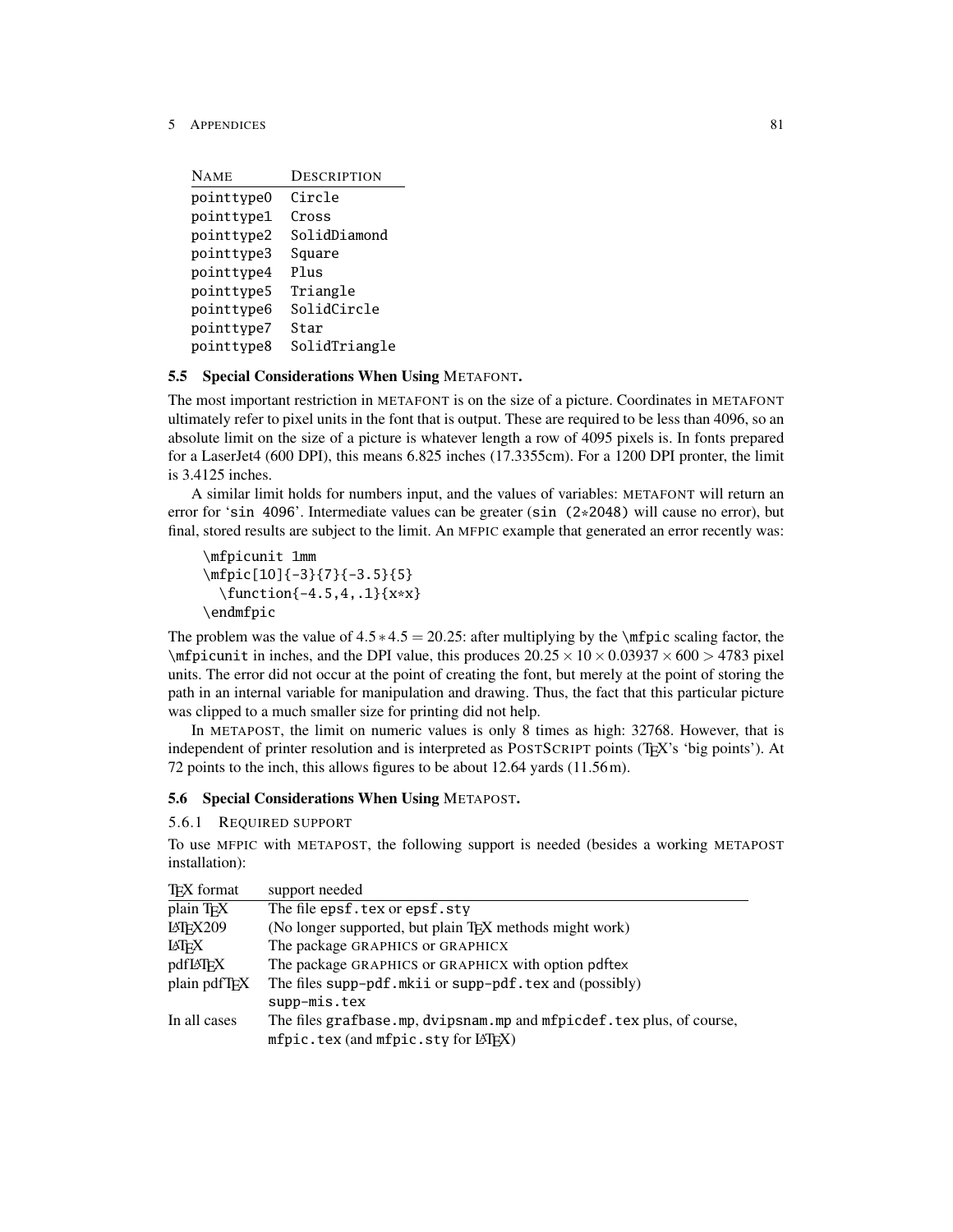The files grafbase.mp and dvipsnam.mp should be in a directory searched by METAPOST. If METAPOST cannot find the file grafbase.mp, then by default it will try to input grafbase.mf, which is generally fatal (and always futile).

The remaining files should be in directories searched by the appropriate TEX variant. The file mfpicdef.tex is input by TEX when METAPOST is processing labels in .mp files created by MF-PIC. The user is free to add commands of his own to that file, but be warned that updates to MF-PIC will overwrite it. Better to create ones own file (say mydefs.tex) and arrange its input via \mfpverbtex{\input mydefs.tex}

In case pdfLATEX is used, the GRAPHICS package is given the pdftex option. This option requires the file pdftex.def which currently inputs one of the supp-pdf files. Early versions of supp-pdf.tex will input supp-mis.tex. These three files should be supplied with most  $T\not\!\!F X$  in-stallations.<sup>[22](#page-84-0)</sup> Older versions had some bugs in connection with the BABEL package. One workaround was to load the GRAPHICS package and MFPIC before BABEL.

If the user loads one of the above required files or packages before the MFPIC macros are loaded then MFPIC will not reload them. MFPIC will load whichever one it decides is required. In the LATEX  $2\varepsilon$  case, MFPIC will load the GRAPHICS package. If the user wishes GRAPHICX, then that package must be loaded before MFPIC.

### 5.6.2 METAPOST IS NOT METAFONT

POSTSCRIPT is not a pixel oriented language and so neither is METAPOST. The model for drawing objects is completely different between METAFONT and METAPOST, and so one cannot always expect the same results. METAPOST support in MFPIC was carefully written so that files successfully printed with MFPIC using METAFONT would be just as successfully printed using METAPOST. Nevertheless, it frequently chokes on files that make use of the \mfsrc command for writing code directly to the .mf file. While grafbase.mp is closely based on grafbase.mf, some of the code had to be completely rewritten.

Pictures in METAPOST are stored as (possibly nested) sequences of objects, where objects are things like points, paths, contours, sub-pictures, etc. In METAFONT, pictures are stored as a grid of pixels. Pictures that are relatively simple in one program might be very complex in the other and even exceed memory allocated for their storage. Two examples are the \polkadot and \hatch commands. When the polkadot space and size are both too small, a \polkadot-ed region has been known to exceed METAPOST capacity, while being well within METAFONT capacity. In METAPOST the memory consumed by \hatch goes up in direct proportion to the linear dimensions of the figure being hatched, while in METAFONT it goes up in proportion to the area (except in horizontal hatching), and then the reverse can happen, with METAFONT's capacity exeeded far sooner that METAPOST's.

In METAPOST it is important to note that each prefix modifies the result of the entire following sequence. In essence prefixes can be viewed as being applied in the opposite order to their occurrence. Example:

#### $\dashed\gfill\rect{(0,0),(1,1)}$

This adds the dashed outline to the filled rectangle. That is, first the rectangle is defined, then it is filled, then the outline is drawn in dashed lines. This makes a difference when colors other than black are used. Drawing is done with the center of the virtual pen stroked along the boundary curve(s), so half of its width falls inside the rectangle. On the other hand, filling is done right up to the boundary. In this example, the dashed lines are drawn on top of part of the fill. In the reverse order, the fill would cover part of the dashed outline.

<span id="page-84-0"></span> $^{22}$ They are part of the ConTEXt distribuition. At this writing, these files, plus a few others, can also be found at CTAN/graphics/metapost/contrib/tools/mptopdf/tex/context/base/.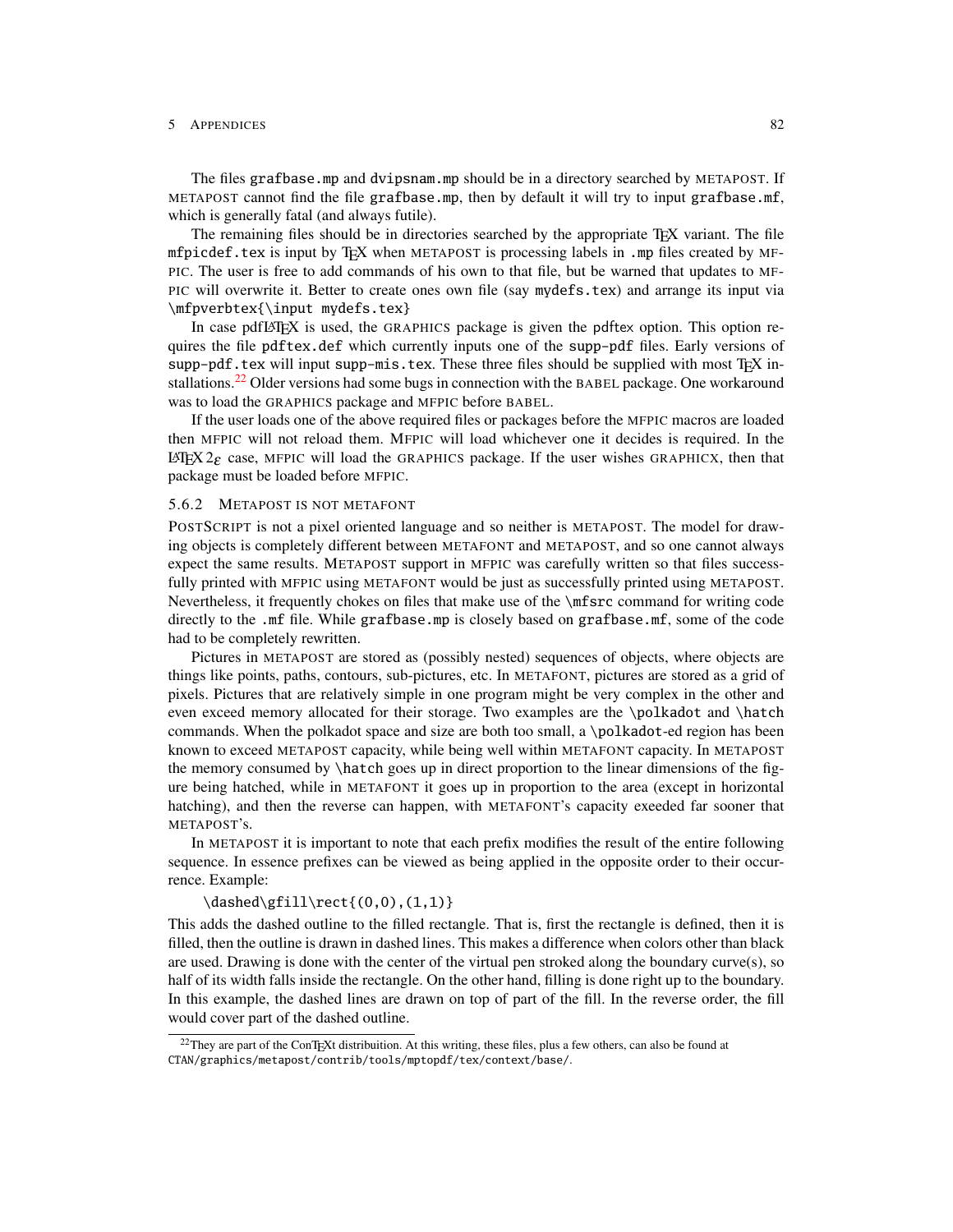### <span id="page-85-2"></span><span id="page-85-0"></span>5.6.3 GRAPHIC INCLUSION

It may be impossible to completely cater to all possible methods of graphic inclusions with automatic tests. The macro that is invoked to include the POSTSCRIPT graphic is \setmfpicgraphic and the user may (carefully!) redefine this to suit special circumstances. Actually, MFPIC runs the following sequence:

\preparemfpicgraphic{\*filename*}} \setmfpicgraphic{\*filename*}} \getmfpicoffset{\*filename*}}

The following are the default definitions for \setmfpicgraphic:

| plain T <sub>FX</sub>      | \def\setmfpicgraphic#1{\epsfbox{#1}}                                                      |
|----------------------------|-------------------------------------------------------------------------------------------|
| <b>LAT<sub>F</sub>X209</b> | (No longer supported, but likely the plain T <sub>F</sub> X definition will be selected.) |
| LATEX                      | \def\setmfpicgraphic#1{\includegraphics{#1}}                                              |
| pdfl#TFX                   | \def\setmfpicgraphic#1{\includegraphics{#1}}                                              |
| pdfTFX                     | \def\setmfpicgraphic#1{\convertMPtoPDF{#1}{1}{1}}                                         |
|                            |                                                                                           |

Moreover, since METAPOST by default writes files with numeric extensions, we add code to each figure, so that these graphics are correctly recognized as EPS or MPS. For example, to the figure with extension 1, we add the equivalent of one of the following

```
\DeltaPeclareGraphicsRule{.1}{eps}{.1}{} in LATEX 2ε.
\DeclareGraphicsRule{.1}{mps}{.1}{} in pdfLATEX.
```
After running the command \setmfpicgraphic, MFPIC runs \getmfpicoffset to store the lower left corner of the bounding box of the figure in two macros \mfpicllx and \mfpiclly. All the above versions of \setmfpicgraphic (except \includegraphics) make this information available; the definition of \getmfpicoffset merely copies it into these two macros. What MFPIC does in the case of \includegraphics is to modify (locally) the definition of an internal command of the GRAPHICS package so that it copies the information to those macros, and then \getmfpicoffset does nothing. This internal modification is accomplished by the macro \preparemfpicgraphic. Changes to \setmfpicgraphic might require changing either or both of \preparemfpicgraphic and \getmfpicoffset. All three of these commands are fed the graphic's file name as the only argument, although only \setmfpicgraphic currently does anything with it.

One possible reason for wanting to redefine \setmfpicgraphic might be to rescale all pictures. This is *definitely not* a good idea. A good deal of MFPIC's figure placemant code assumes that the size of the figure is consistent with the coordinate system set up by the \mfpic command. With mplabels plus truebbox it might work, but (i) it has *not* been considered in writing the MFPIC code, (ii) it will then scale all the text as well as the figure, and (iii) it will scale all line thickness, which should normally be a design choice independent of the size of a picture. To rescale all pictures, one need only change \mfpicunit and rerun T<sub>EX</sub> and METAPOST.

A better reason might be to allow the conversion of your METAPOST figures to some other format. Then redefining \setmfpicgraphic could enable including the appropriate file in the appropriate format.

The filename argument mentioned above is actually the result obtained by running the macro \setfilename. The command \setfilename gets two arguments: the name of the METAPOST output file (set in the \opengraphsfile command) without extension, and the number of the picture. The default definition of  $\setminus$  setfilename merely inserts a dot between the two arguments.<sup>[23](#page-85-1)</sup>

<span id="page-85-1"></span><sup>&</sup>lt;sup>23</sup>Unless modified by \setfilenametemplate, of course. See subsection  $4.12.8$ .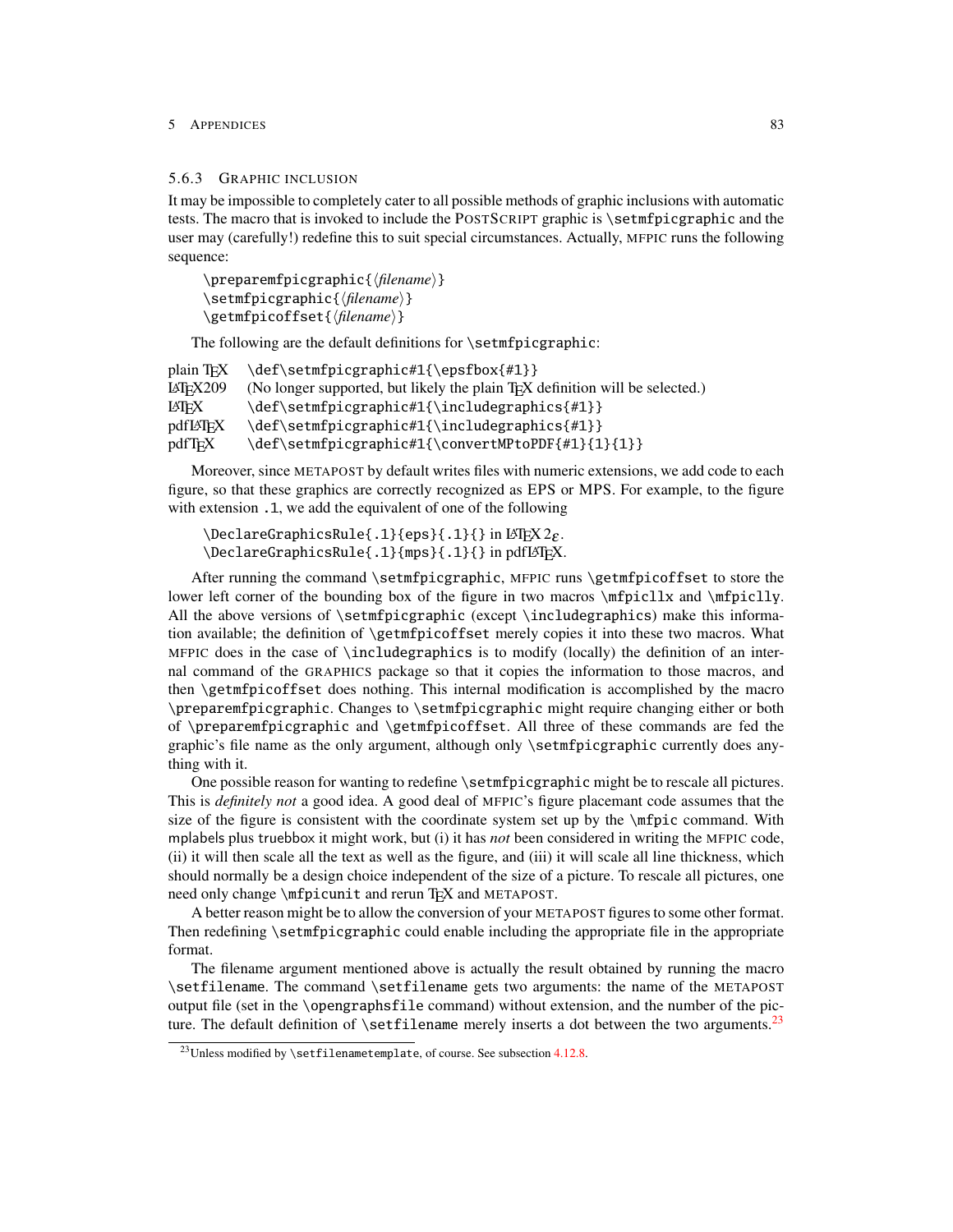That is \setfilename{fig}{1} produces fig.1. You can redefine this behavior also. Any changes to \setfilename must come after the MFPIC macros are input and before the \opengraphsfile command. Any changes to \setmfpicgraphic must come after the MFPIC macros are input and before any \mfpic commands, but it is best to place it before the \opengraphsfile command.

As MFPIC is currently written, \setfilename must be *completely expandable*, which means it should contain no definitions, no assignments such as  $\setminus$  setcounter, and no calculations.<sup>[24](#page-86-0)</sup> To test whether a proposed definition is completely expandable, put

```
\message{***\setfilename{file}{1}***}
```
after the definition in a .tex file and view the result on the terminal or in the .log file. You should see only your expected filename between the asterisks.

### 5.7 MFPIC and the Rest of the World.

#### 5.7.1 THE LITERATURE

This author has personal knowledge of one mathematical article which definitely uses MFPIC to create diagrams, and that is this author's joint paper with J. Duncan and C. M. McGregor: *On the* value of pi for norms in  $\mathbb{R}^2$  in the College Mathematics Journal, vol. 35, pages 84–92. Oddly enough, it was McGregor and not I who chose to use MFPIC for the illustrations.

There also exists a book that makes use of MFPIC: *Introduction to functional equations: theory and problem solving strategies for mathematical competitions and beyond* by Costas Efthimiou, MSRI/Mathematical Circles Library, vol. 6, 2011.

There are at least two major publications where MFPIC has garnered more than a cursory mention. The most up-to-date is a section in *The EIEX Graphics Companion* by Michel Goossens, Sebastian Rahtz and Frank Mittelbach. It describes a version prior to the introduction of METAPOST support, but it correctly describes a subset of its current commands and abilities. The *EIEX Companion* (Second Edition) mentions MFPIC, but only in its annotation of the bibliography entry for *TEX Unbound* (see below).

The other is *TEX Unbound* by Alan Hoenig, which contains a chapter on MFPIC. Unfortunately, it describes a version that was replaced in 1996 with version 0.2.10.9. The following summarizes the differences between the description<sup>[25](#page-86-1)</sup> found in Chapter 15 and MFPIC versions 0.2.10.9 through the current one:

\wedge is now renamed \sector to avoid conflict with the TEX command of the same name. The syntax is slightly different from that given for \wedge:

 $\setminus \text{sector}\{(\langle x\rangle,\langle y\rangle), \langle radius\rangle, \langle angle1\rangle, \langle angle2\rangle\}$ 

The macro  $\phi\Pr\{(\langle r_0\rangle,\langle \theta_0\rangle),(\langle r_1\rangle,\langle \theta_1\rangle),...\}$  is now used to convert polar coordinate pairs to rectangular coordinates and the commands \plrcurve, \plrcyclic, \plrlines and \plrpoint were dropped from MFPIC. Now use

\curve{\plr{( $\langle r_0 \rangle$ ,  $\langle \theta_1 \rangle$ ,  $\langle \theta_1 \rangle$ ,...}}

instead of

\plrcurve{( $\langle r_0 \rangle$ , $\langle \theta_0 \rangle$ ),( $\langle r_1 \rangle$ , $\langle \theta_1 \rangle$ ),...}

and similarly for \plrcyclic, \plrlines and \plrpoint. \fill is now renamed \gfill to avoid conflict with the LATEX command of the same name.

<span id="page-86-1"></span><span id="page-86-0"></span><sup>&</sup>lt;sup>24</sup>But appropriate use of \numexpr (in eTEX) for calculations is probably OK.

<sup>25</sup>While I'm at it: *TEX Unbound* occasionally refers to MFPIC using a logo-like formatting in which the 'MF' is in a special font and the 'I' is lowered. This 'logo' may suggest a relationship between MFPIC and PJCTFX. There is no such relationship, and there is no official logo-like designation for MFPIC.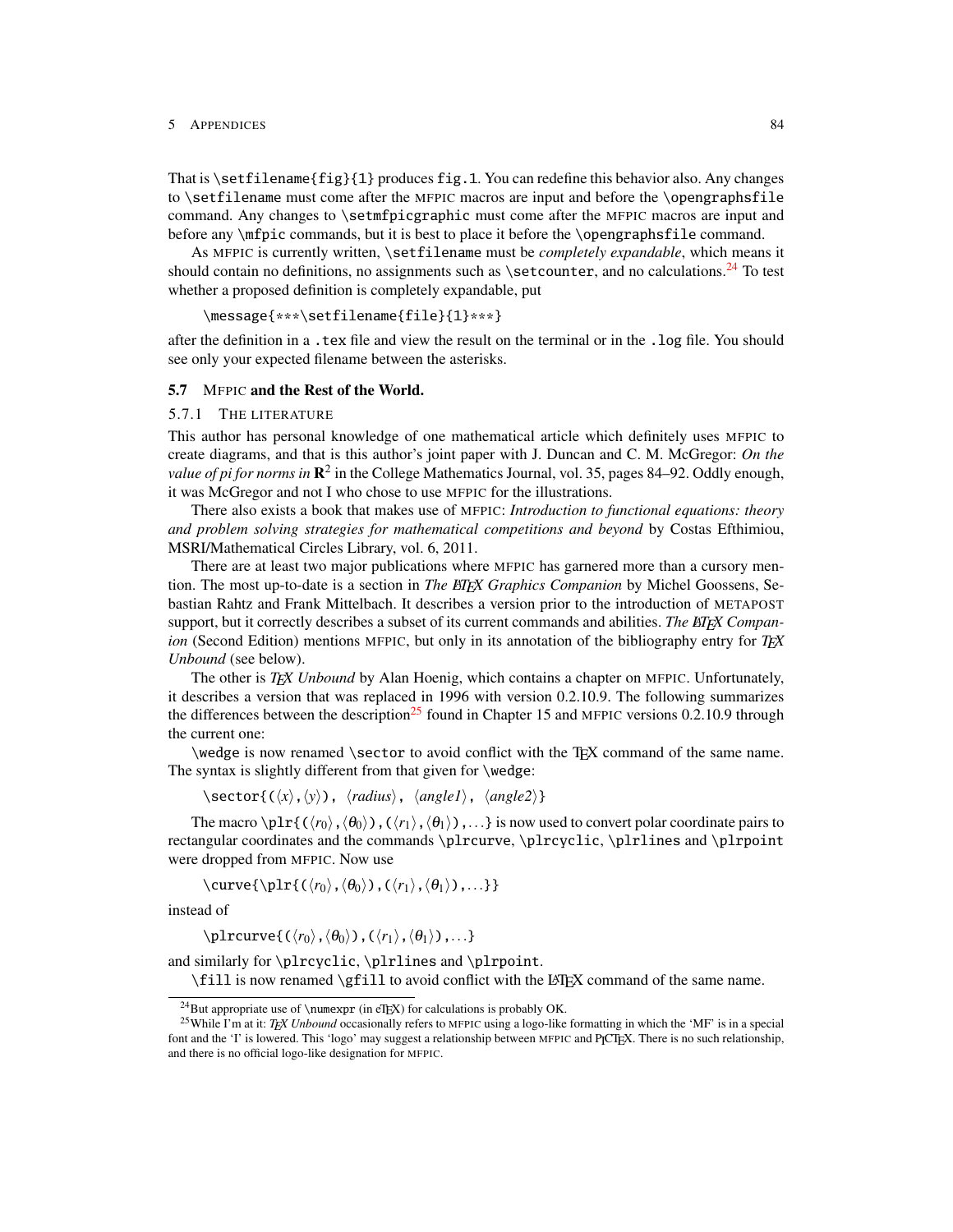\rotate, which rotates a following figure about a point, is now renamed \rotatepath to avoid confusion with a similar name for a transformation (see below).

\white is now renamed \gclear because \white is too likely to be chosen for, or confused with, a color command.

The following affine transform commands were changed from a third person indicative form (which could be confused with a plural noun) to an imperative form:

| Old name:      | New name:     |
|----------------|---------------|
| \boosts        | \boost        |
| \reflectsabout | \reflectabout |
| \rotatesaround | \rotatearound |
| \rotates       | \rotate       |
| \scales        | \scale        |
| \shifts        | \shift        |
| \xscales       | \xscale       |
| \xslants       | \xslant       |
| \xyswaps       | \xyswap       |
| \vscales       | \vscale       |
| \yslants       | \yslant       |
| \zscales       | \zscale       |
| \zslants       | \zslant       |

\caption and \label are now renamed \tcaption and \tlabel to avoid conflict with the LATEX commands.

\mfcmd was renamed \mfsrc for clarity, and (in version 0.7) a new \mfcmd was defined, which is pretty much the same except it appends a semicolon to its argument.

There is a misprint: \axisheadlin should be \axisheadlen.

Finally, the LATEX template on page 496 is no longer the only possiblity: recent MFPIC may be loaded with \usepackage.

#### 5.7.2 OTHER PROGRAMS

There exists a program, FIG2MFPIC that produces MFPIC code as output. The code produced (as of this writing) is somewhat old and mostly incompatible with the description in this manual. Fortunately, it is accompanied by the appropriate versions of files mfpic.tex and grafbase.mf. Unfortunately, the names conflict with the current filenames and so they should only be used in circumstances where no substitution will occur, say in a local directory together with the other sources for the document being produced. Moreover, the documentation in this manual may not apply to the code produced. However the information in *TEX Unbound* may apply.

There exist a package, CIRCUIT\_MACROS, that can produce a variety of output formats, one of which is MFPIC code. One writes a file (don't ask me what it consists of) and apparently processes it with M4 and then (perhaps) DPIC to produce the output. The MFPIC code produced appears to be compatible with the current MFPIC.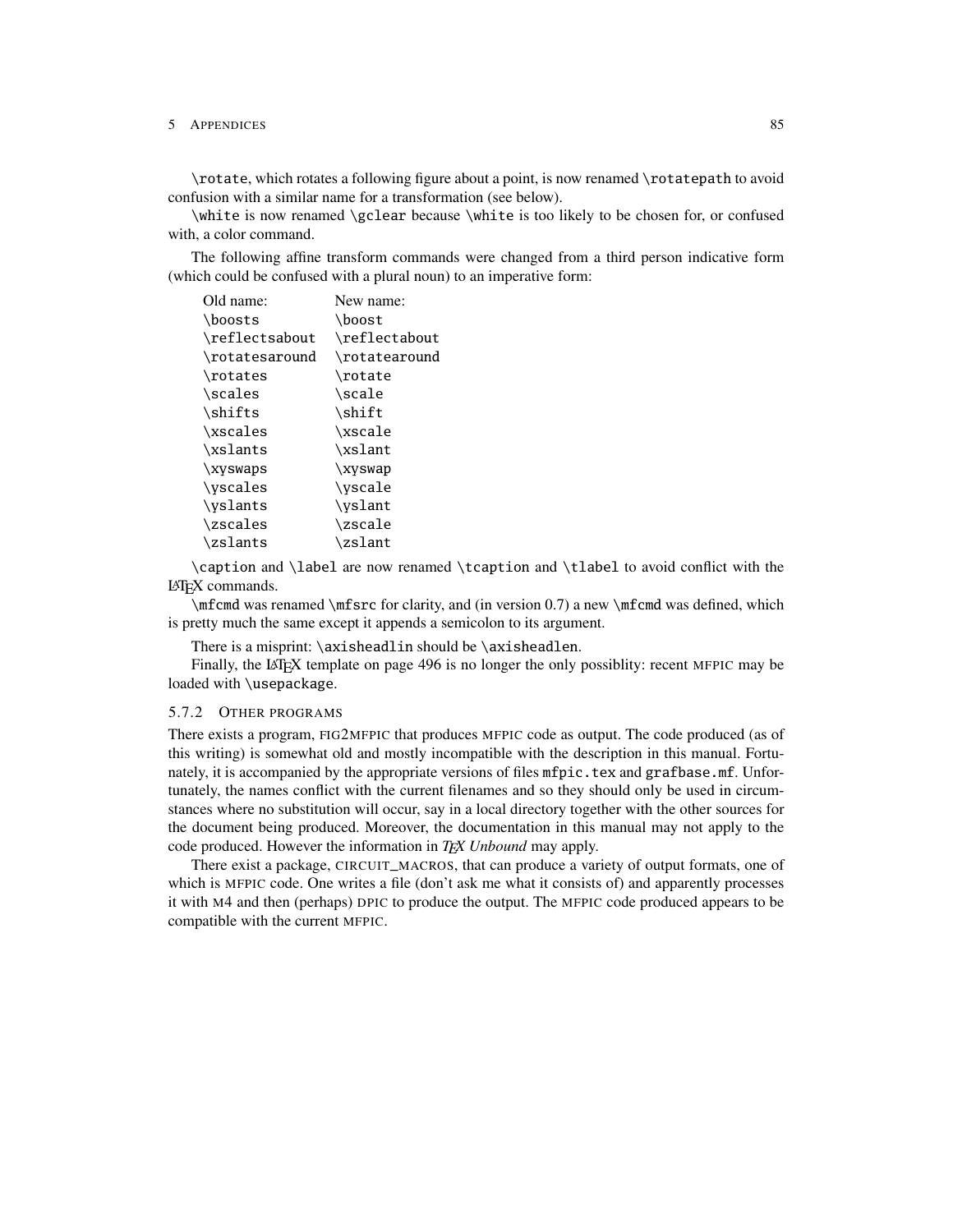#### 5.8 Index of commands, options and parameters.

# a

\applyT, [56](#page-58-0)  $\arc, 21$  $\arc, 21$ \arccomplement, [32](#page-34-0) \areagradient, [40](#page-42-0) \arrow, [33](#page-35-0) Arrowhead, [14,](#page-16-0) [34](#page-36-0) \arrowhead, [34](#page-36-0) \arrowmid, [34](#page-36-0) \arrowtail, [34](#page-36-0) \assignmfvalue, [74](#page-76-0) \assignmpvalue, [74](#page-76-0) Asterisk, [14](#page-16-0)  $\x\$ {as, [16](#page-18-0)}  $\exists$  [16](#page-18-0) \axisheadlen, [61](#page-63-0) \axislabels, [51](#page-53-0) \axisline, [16](#page-18-0) \axismargin, [17](#page-19-0) \axismarks, [17](#page-19-0)

# b

\backgroundcolor, [28](#page-30-0) \barchart, [24](#page-26-0) \bargraph, [24](#page-26-0) \bclosed, [30](#page-32-0) \begin{mfpic}, [13](#page-15-0) \belowfcn, [44](#page-46-0) \bmarks, [17](#page-19-0) \boost, [56](#page-58-0) \border, [16](#page-18-0) \browniangraph, [75](#page-77-1) \brownianmotion, [75](#page-77-1) \btwnfcn, [43](#page-45-0) \btwnplrfcn, [43](#page-45-0)

# c

\cbclosed, [64](#page-66-0) \cbeziers, [64](#page-66-0) centeredcaptions, [6](#page-8-0) \chartbar, [25](#page-27-0) Circle, [14](#page-16-0) \circle, [20](#page-22-0) \clearsymbols, [7,](#page-9-0) [14](#page-16-0) clearsymbols, [7](#page-9-0) clip, [6](#page-8-0)

\clipmfpic, [6](#page-8-0) \closedcbeziers, [64](#page-66-0) \closedcomputedspline, [63](#page-65-0) \closedconvexcurve, [24](#page-26-0) \closedcspline, [63](#page-65-0) \closedcurve, [23](#page-25-0) \closedmfbezier, [64](#page-66-0) \closedpolyline, [15](#page-17-0) \closedqbeziers, [64](#page-66-0) \closedqspline, [63](#page-65-0) \closegraphsfile, [11](#page-13-0) cmyk(*c*,*m*,*y*,*k*), [27](#page-29-0) \cmykcolorarray, [67](#page-69-0)  $\ceil$ , [37](#page-39-0) \colorarray, [67](#page-69-0) \coloredlines, [48](#page-50-0) \computedspline, [63](#page-65-0) \connect, [31](#page-33-0) \convexcurve, [24](#page-26-0) \convexcyclic, [24](#page-26-0) \coords, [55](#page-57-0) \corkscrew, [37](#page-39-0) Cross, [14](#page-16-0) Crossbar, [14,](#page-16-0) [34](#page-36-0) \cspline, [63](#page-65-0) \curve, [23](#page-25-0) \cutoffafter, [75](#page-77-1) \cutoffbefore, [75](#page-77-1) \cyclic, [23](#page-25-0)

# d

\darkershade, [61](#page-63-0) \dashed, [35](#page-37-0) \dashedlines, [48](#page-50-0) \dashlen, [61](#page-63-0) \dashlineset, [61](#page-63-0) \dashpattern, [36](#page-38-0) \datafile, [16,](#page-18-0) [46](#page-48-0) \datapointsonly, [48](#page-50-0) debug, [7](#page-9-0) \defaultplot, [49](#page-51-0) \DEgraph, [45](#page-47-0) \DEtrajectory, [45](#page-47-0) Diamond, [14](#page-16-0) \doaxes, [16](#page-18-0) \dotlineset, [61](#page-63-0)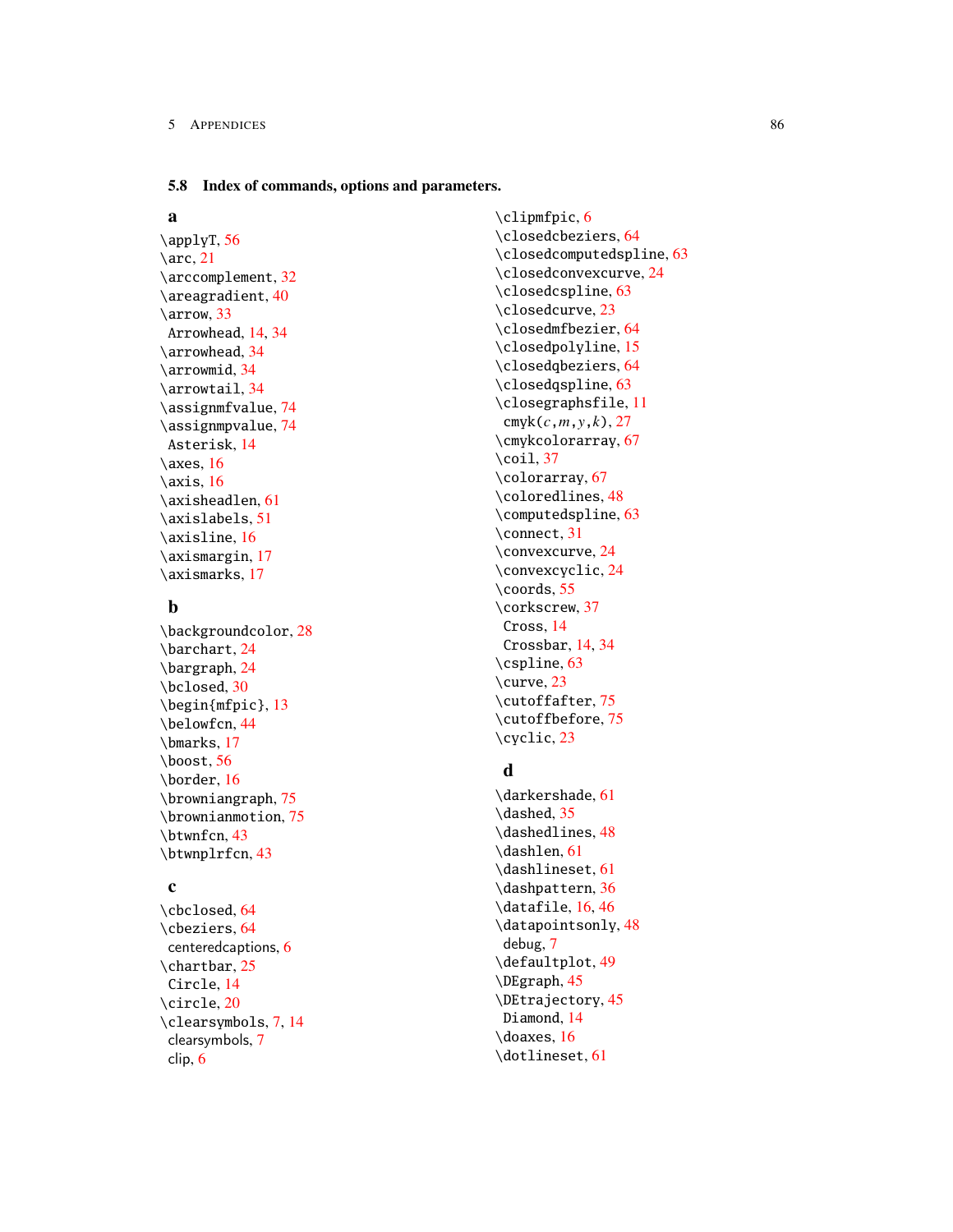\dotsize , [62](#page-64-0) \dotspace , [62](#page-64-0) \dotted , [36](#page-38-0) \doubledraw , [35](#page-37-0) draft , [7](#page-9-0)  $\langle$ draw, [35](#page-37-0) \drawcolor , [28](#page-30-0) \drawpen , [60](#page-62-0)

# e

\ellipse , [22](#page-24-0) \endconnect , [31](#page-33-0) \endcoords , [55](#page-57-0) \endmfpfor , [71](#page-73-0) \endmfpframe , [55](#page-57-0) \endmfpic , [12](#page-14-0) \endmfpimage , [70](#page-72-0) \endmfploop , [72](#page-74-1) \endmfpwhile , [72](#page-74-1) \endpatharr , [67](#page-69-0) \endtile , [69](#page-71-0) \everyendmfpic , [13](#page-15-0) \everymfpic , [13](#page-15-0) \everytlabel , [50](#page-52-0)

# f

\fcncurve , [24](#page-26-0) \fcnspline , [63](#page-65-0) \fdef , [41](#page-43-0) figure macro, [30](#page-32-0) \fillcolor , [28](#page-30-0) fillcolor , [38](#page-40-0) , [39](#page-41-0) final , [7](#page-9-0) \fullellipse , [22](#page-24-0) \function , [43](#page-45-0)

# g

\gantt , [24](#page-26-0) \ganttbar , [25](#page-27-0) \gclear , [38](#page-40-0) \gclip , [38](#page-40-0) \gendashed , [36](#page-38-0) \getmfpicoffset , [77](#page-79-0) , [83](#page-85-2)  $\sqrt{g}$ fill, [38](#page-40-0) \globalassignmfvalue , [74](#page-76-0) \globalassignmpvalue , [74](#page-76-0) \globalsetarray , [67](#page-69-0) \globalsetmfvariable , [65](#page-67-2) \globalsetmpvariable , [65](#page-67-2) \gradient , [39](#page-41-0) \graphbar , [25](#page-27-0)  $gray(g)$ , [27](#page-29-0) \gbrace , [26](#page-28-0)  $\sqrt{grid}$ , [18](#page-20-0) \gridarcs , [19](#page-21-0) \griddotsize , [62](#page-64-0) \gridlines , [18](#page-20-0) \gridpoints , [18](#page-20-0) \gridrays , [19](#page-21-0)

# h

\halfellipse , [22](#page-24-0) \hashlen , [61](#page-63-0) \hatch , [39](#page-41-0) \hatchcolor , [28](#page-30-0) \hatchspace , [62](#page-64-0) \hatchwd , [60](#page-62-0) \headcolor , [28](#page-30-0) \headlen , [60](#page-62-0) \headshape , [61](#page-63-0) \hgridlines , [18](#page-20-0) \histobar , [25](#page-27-0) \histogram , [24](#page-26-0) \hypergeodesic , [23](#page-25-0)

# i

\ifmfpmpost, [77](#page-79-0) \interpolatepath , [33](#page-35-0)

# l

```
\lattice
, 18
\lclosed
, 30
 Leftbar
, 14
, 34
 Leftharpoon
, 14
, 34
 Lefthook
, 14
, 34
\levelcurve
, 44
\lhatch
, 39
\lightershade
, 61
\lines
, 15
\lmarks
, 17
```
# m

makecmyk , [27](#page-29-0) makegray , [27](#page-29-0) \makepercentcomment , [47](#page-49-0) \makepercentother , [47](#page-49-0)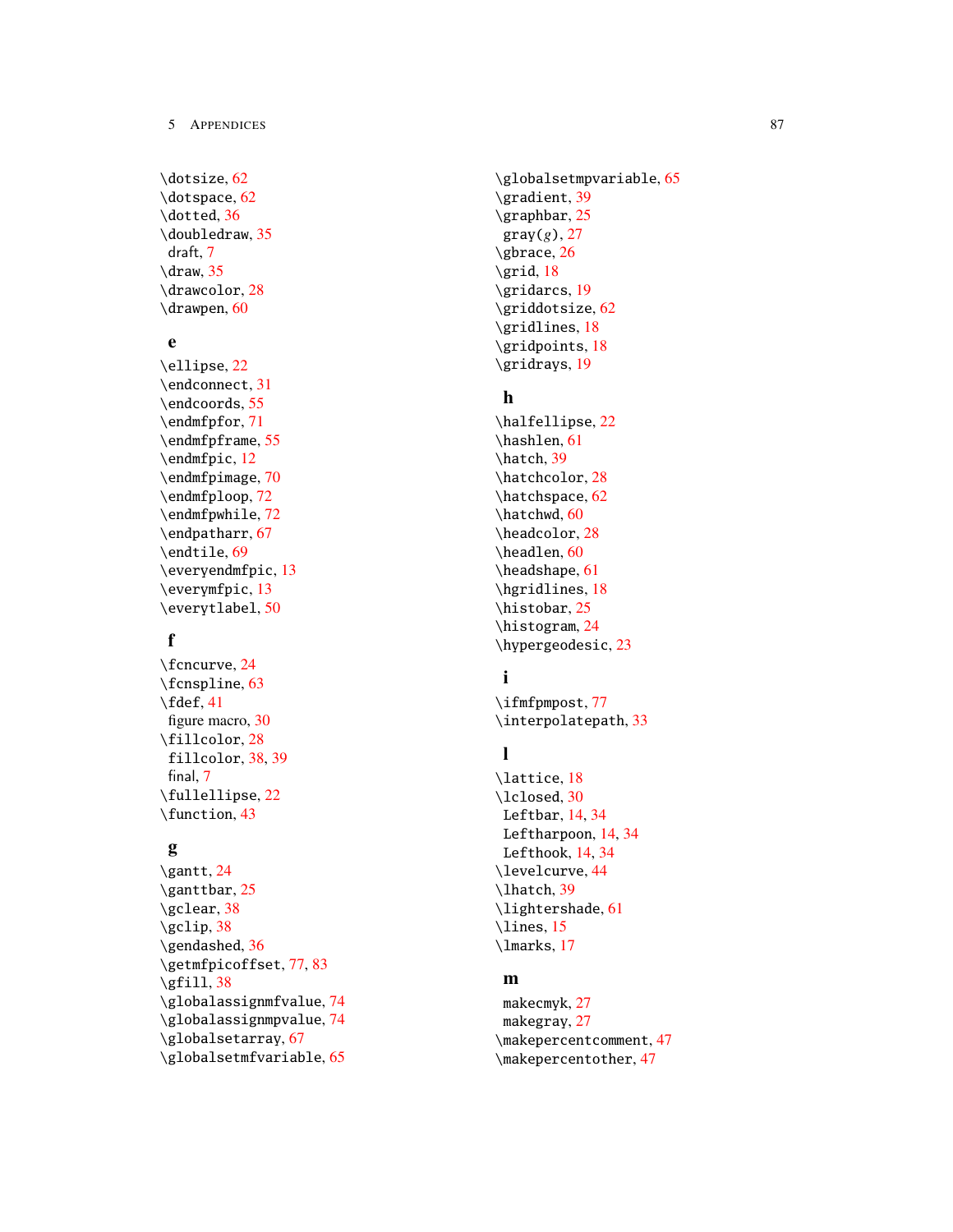makergb , [27](#page-29-0) \makesector , [31](#page-33-0) metafont , [5](#page-7-0) metapost , [5](#page-7-0) \mfbezier , [64](#page-66-0) \mfcmd , [65](#page-67-2) \mflist , [65](#page-67-2) \mfobj , [57](#page-59-0) \mfpdatacomment , [47](#page-49-0) \mfpdataperline , [62](#page-64-0) \mfpdefinecolor , [29](#page-31-0) \mfpfor , [71](#page-73-0) \mfpframe , [55](#page-57-0) \mfpframed , [55](#page-57-0) \mfpic , [12](#page-14-0) \mfpiccaptionskip , [53](#page-55-0) , [63](#page-65-0) \mfpicdebugfalse , [7](#page-9-0) \mfpicdebugtrue , [7](#page-9-0) \mfpicdraft , [7](#page-9-0) , [8](#page-10-1) \mfpicfinal , [7](#page-9-0) , [8](#page-10-1) \mfpicheight , [62](#page-64-0) \mfpicnowrite , [7](#page-9-0) , [8](#page-10-1) \mfpicnumber , [12](#page-14-0) \mfpicunit , [60](#page-62-0) \mfpicversion , [78](#page-80-0) \mfpicwidth , [62](#page-64-0) \mfpimage , [70](#page-72-0) \mfplinestyle , [48](#page-50-0) \mfplinetype , [48](#page-50-0) \mfploop , [72](#page-74-1) \mfpreadlog , [8](#page-10-1) mfpreadlog , [8](#page-10-1) \mfpuntil , [72](#page-74-1) \mfpverbtex , [52](#page-54-0) \mfpwhile , [72](#page-74-1) \mfsrc , [65](#page-67-2) \mftitle , [76](#page-78-1) \mirror , [56](#page-58-0) mplabels , [5](#page-7-0) \mpobj , [57](#page-59-0)

# n

named(*{name}*),[27](#page-29-0) \newfdim , [76](#page-78-1) \newsavepic , [54](#page-56-0) \nocenteredcaptions , [6](#page-8-0) \noclearsymbols , [7](#page-9-0) , [14](#page-16-0) \noclipmfpic , [6](#page-8-0)

\nomplabels , [5](#page-7-0) \nooverlaylabels , [6](#page-8-0) \noraggedcaptions , [7](#page-9-0) \norender , [35](#page-37-0) \noship , [73](#page-75-1) \notruebbox , [6](#page-8-0) nowrite , [7](#page-9-0) \numericarray , [67](#page-69-0)

# o

\opengraphsfile , [11](#page-13-0) \overlaylabels , [6](#page-8-0) overlaylabels , [6](#page-8-0)

# p

\pairarray , [67](#page-69-0) \parafcn , [43](#page-45-0) \parallelpath , [32](#page-34-0) \partpath , [32](#page-34-0) \patharr , [67](#page-69-0)  $\pm 60$  $\pm 60$ \penwd , [60](#page-62-0) \periodicfcnspline , [63](#page-65-0) \piechart , [25](#page-27-0) \piewedge , [26](#page-28-0) \plot , [36](#page-38-0) \plotdata , [48](#page-50-0) \plotnodes , [36](#page-38-0) \plotsymbol , [14](#page-16-0) \plottext , [51](#page-53-0)  $\pi$ , [22](#page-24-0) \plrfcn , [43](#page-45-0) \plrgrid , [19](#page-21-0) \plrgridpoints , [19](#page-21-0) \plrpatch , [19](#page-21-0) \plrregion , [44](#page-46-0) \plrvectorfield , [19](#page-21-0) Plus , [14](#page-16-0) \point , [14](#page-16-0) \pointcolor , [28](#page-30-0) \pointdef , [14](#page-16-0) \pointedlines , [48](#page-50-0) \pointfillfalse , [60](#page-62-0) \pointfilltrue , [60](#page-62-0) \pointsize , [60](#page-62-0) \polkadot , [38](#page-40-0) \polkadotspace , [62](#page-64-0) \polkadotwd , [60](#page-62-0)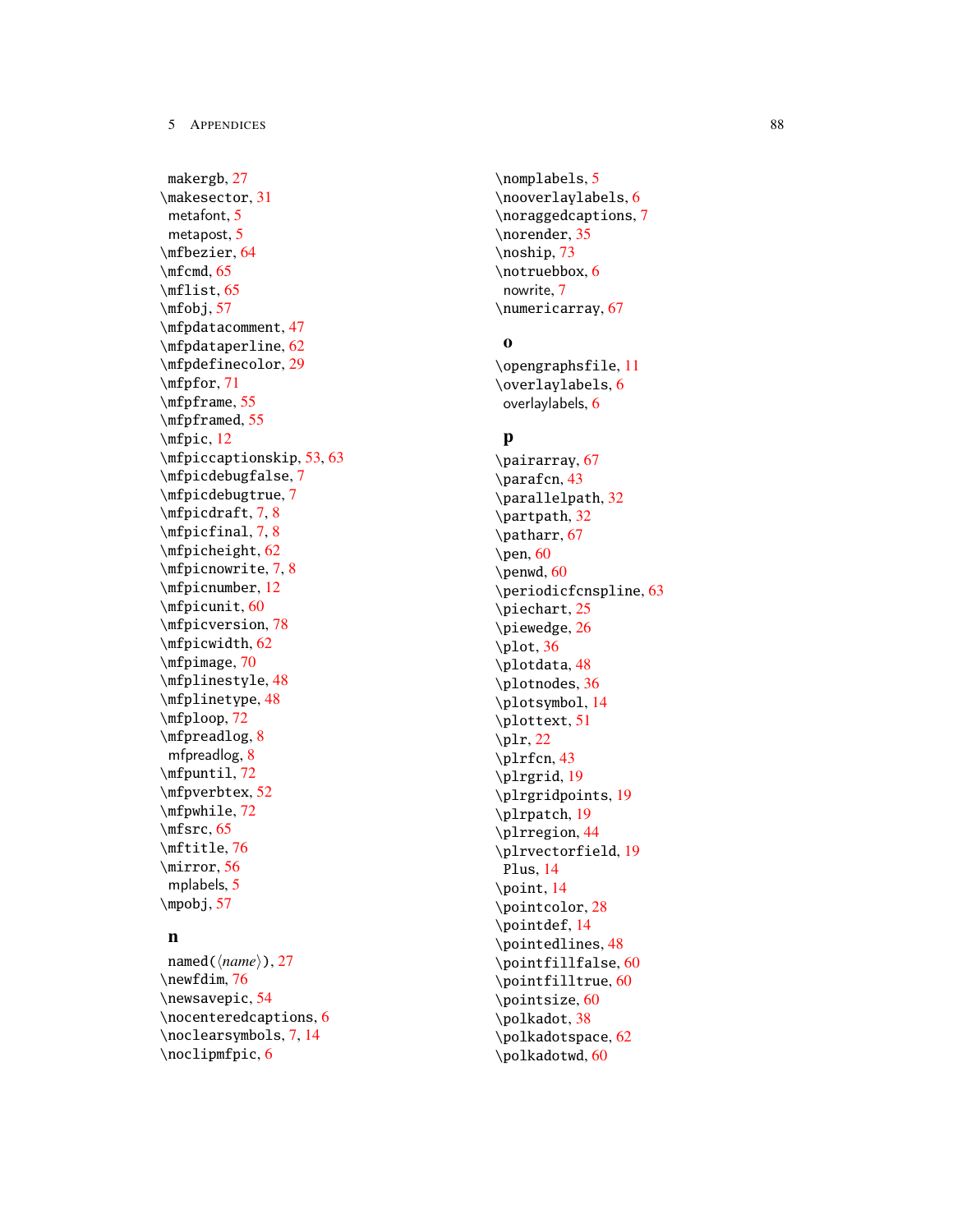\polygon , [15](#page-17-0) \polyline , [15](#page-17-0) prefix macro, [13](#page-15-0) , [30](#page-32-0) \preparemfpicgraphic , [77](#page-79-0) , [83](#page-85-2) \pshcircle , [23](#page-25-0) \putmfpimage , [70](#page-72-0)

# q

 $\lambda$ qbclosed, [64](#page-66-0) \qbeziers , [64](#page-66-0) \qspline , [63](#page-65-0) \quarterellipse , [22](#page-24-0)

# r

\radialgradient , [40](#page-42-0) raggedcaptions , [7](#page-9-0) \randomizepath , [75](#page-77-1) \randomlines , [75](#page-77-1) \randomwalk , [75](#page-77-1) \reconfigureplot , [49](#page-51-0) \rect , [15](#page-17-0) \reflectabout , [56](#page-58-0) \reflectpath , [58](#page-60-0) \regpolygon , [15](#page-17-0) \resumeshipping , [73](#page-75-1) \reverse , [31](#page-33-0) \reversepath , [31](#page-33-0) RGB( *R* , *G* , *B* ) , [27](#page-29-0)  $rgb(r, g, b), 27$  $rgb(r, g, b), 27$ \rgbcolorarray , [67](#page-69-0) \rhatch , [39](#page-41-0) Rightbar , [14](#page-16-0) , [34](#page-36-0) Rightharpoon , [14](#page-16-0) , [34](#page-36-0) Righthook , [14](#page-16-0) , [34](#page-36-0) \rmarks , [17](#page-19-0) \rotate , [56](#page-58-0) \rotatearound , [56](#page-58-0) \rotatepath , [58](#page-60-0)

# s

```
\savepic
, 54
\scale
, 56
\scalepath
, 58
\sclosed
, 30
\sector
, 22
\sequence
, 47
\setallaxismargins
, 17
\setallbordermarks
, 18
```
\setarray , [67](#page-69-0) \setaxismargins , [17](#page-19-0) \setaxismarks , [18](#page-20-0) \setbordermarks , [18](#page-20-0) \setfilename , [76](#page-78-1) , [83](#page-85-2) \setfilenametemplate , [77](#page-79-0) \setmfboolean , [65](#page-67-2) \setmfcolor , [65](#page-67-2) \setmfnumeric , [65](#page-67-2) \setmfpair , [65](#page-67-2) \setmfpicgraphic , [76](#page-78-1) , [83](#page-85-2) \setmfvariable , [65](#page-67-2) \setmpvariable , [65](#page-67-2) \setrender , [41](#page-43-0) \settension , [23](#page-25-0) \setxmarks , [18](#page-20-0) \setymarks , [18](#page-20-0) \shade , [38](#page-40-0) \shadespace , [61](#page-63-0) \shadewd , [60](#page-62-0) \shift , [56](#page-58-0) \shiftpath , [58](#page-60-0) \sideheadlen , [61](#page-63-0) \sinewave , [37](#page-39-0) \slantpath , [58](#page-60-0) \smoothdata , [46](#page-48-0) SolidCircle , [14](#page-16-0) SolidDiamond , [14](#page-16-0) SolidSquare , [14](#page-16-0) SolidStar , [14](#page-16-0) SolidTriangle , [14](#page-16-0) Square , [14](#page-16-0) Star , [14](#page-16-0) \startbacktext , [52](#page-54-0) \stopbacktext , [52](#page-54-0) \stopshipping , [73](#page-75-1) \store , [56](#page-58-0) \subpath , [32](#page-34-0) \symbolspace , [62](#page-64-0)

# t

```
\tcaption
, 53
\tess
, 69
\thatch
, 39
\tile
, 69
\tlabel
, 49
\tlabelcircle
, 54
\tlabelcolor
, 28
```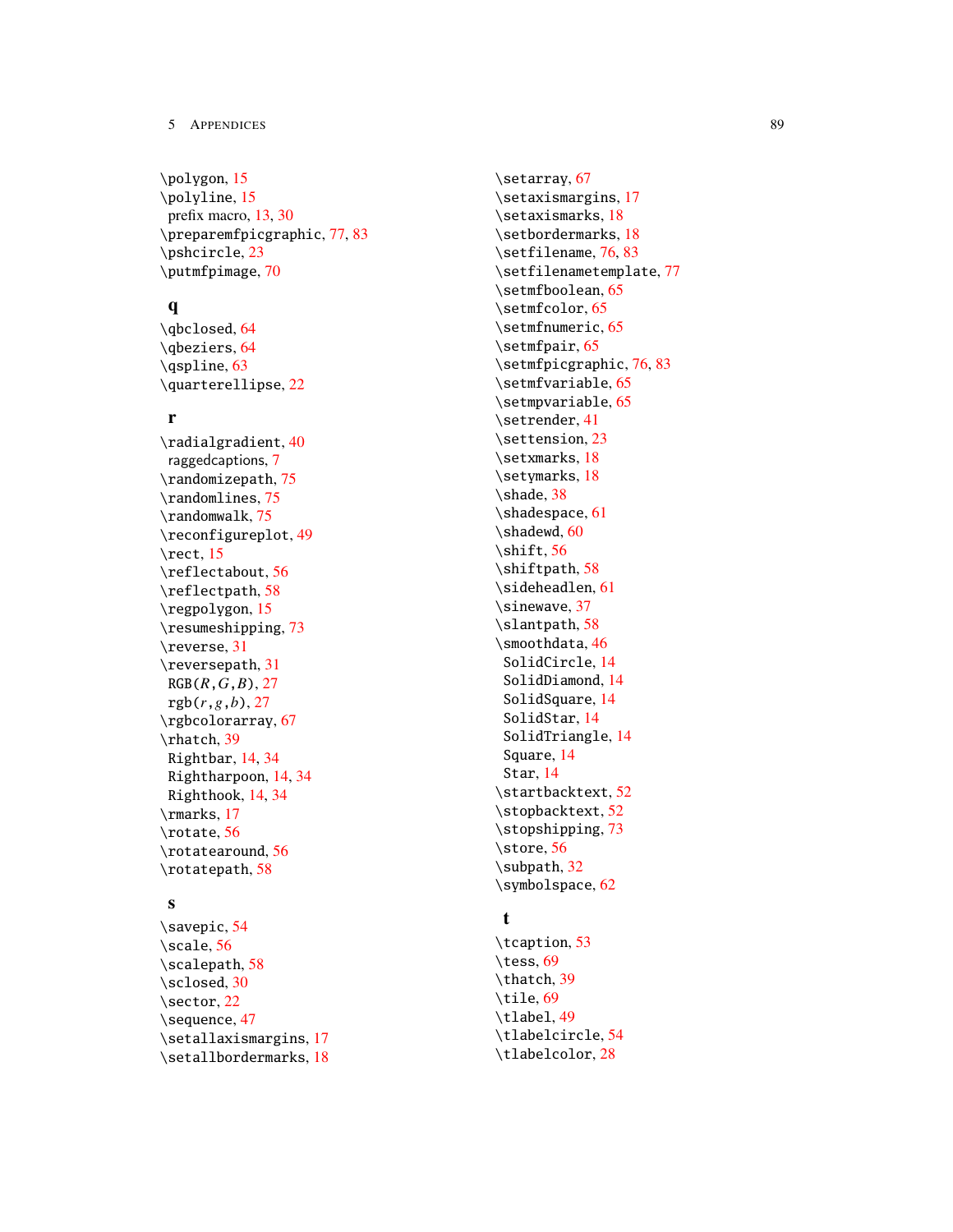```
\tlabelellipse
, 54
\tlabeljustify
, 51
\tlabeloffset
, 51
, 62
\tlabeloval
, 54
\tlabelrect
, 53
\tlabels
, 49
\tlabelsep
, 51
, 62
\tlpathjustify
, 54
\tlpathsep
, 51
, 62
\tlpointsep
, 51
, 62
\tmarks
, 17
\tmtitle
, 76
\transformpath
, 58
 Triangle
, 14
\trimpath
, 32
 truebbox
,
6
\turn
, 56
\turtle
, 24
```
# u

\unsmoothdata , [46](#page-48-0) \usecenteredcaptions , [6](#page-8-0) \usemetafont , [5](#page-7-0) , [8](#page-10-1) \usemetapost , [5](#page-7-0) , [8](#page-10-1) \usemplabels , [5](#page-7-0) \usepic , [54](#page-56-0) \useraggedcaptions , [7](#page-9-0) \usetruebbox , [6](#page-8-0) \using , [47](#page-49-0) \usingnumericdefault , [47](#page-49-0) \usingpairdefault , [47](#page-49-0)

# v

\vectorfield , [19](#page-21-0) \vgridlines , [18](#page-20-0)

# x

```
\xaxis
, 16
\xhatch
, 39
\xmarks
, 17
\xscale
, 56
\xscalepath
, 58
\xslant
, 56
\xslantpath
, 58
\xyswap
, 56
\xyswappath
, 58
```
# y

\yaxis , [16](#page-18-0)

\ymarks , [17](#page-19-0) \yscale , [56](#page-58-0) \yscalepath , [58](#page-60-0) \yslant , [56](#page-58-0) \yslantpath , [58](#page-60-0)

# z

```
\zigzag
, 37
\zscale
, 56
\zslant
, 56
```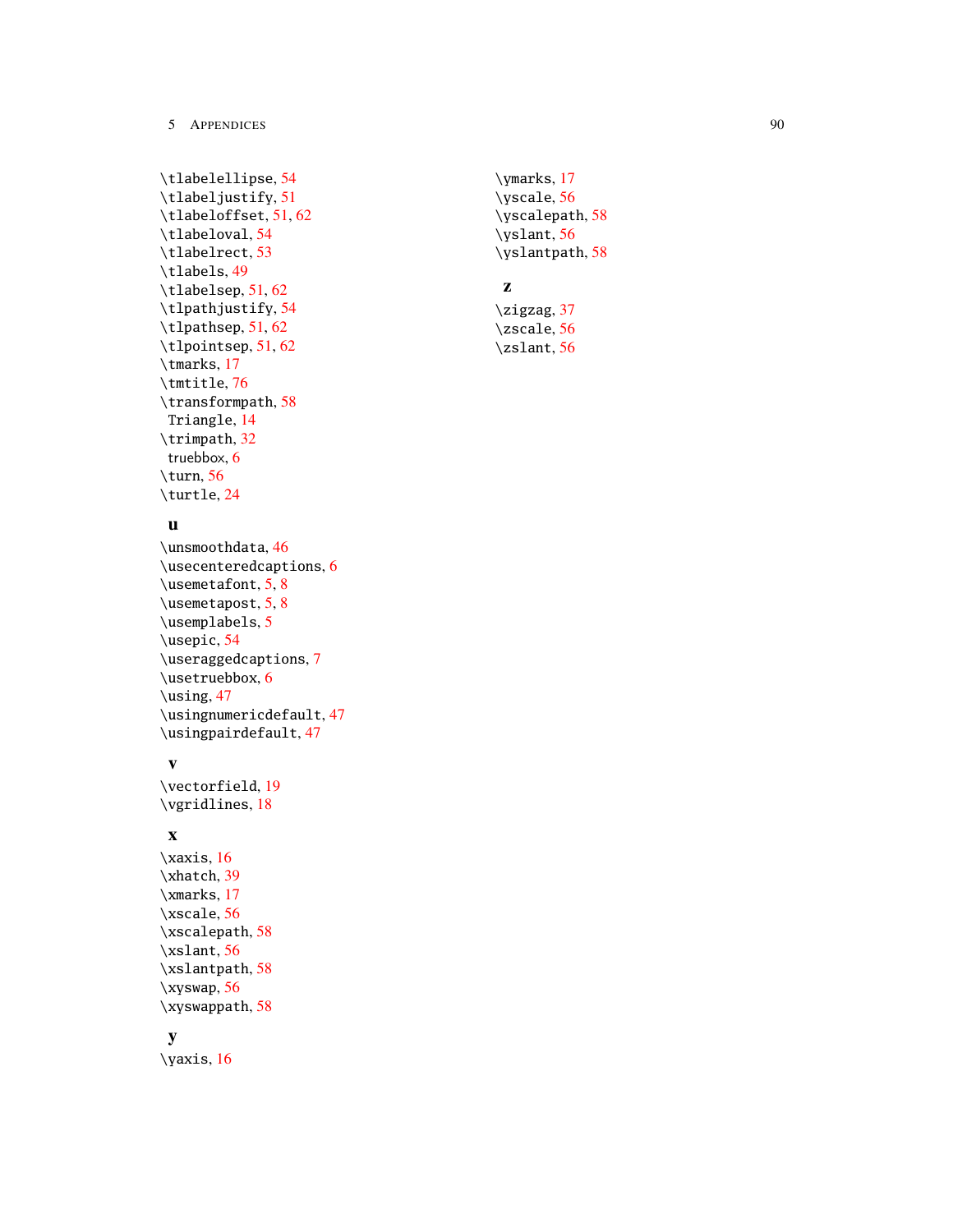## 5.9 List of commands by type.

5.9.1 FIGURES  $\arc, 21$  $\arc, 21$  $\exists$  [16](#page-18-1) \axisline, [16](#page-18-2) \belowfcn, [44](#page-46-1) \border, [16](#page-18-2) \brownianmotion, [75](#page-77-2) \browniangraph, [75](#page-77-2) \btwnfcn, [43](#page-45-1) \btwnplrfcn, [43](#page-45-1) \cbeziers, \closedcbeziers, [64](#page-66-1) \chartbar, [25](#page-27-1) \circle, [20](#page-22-1) \computedspline, \closedcomputedspline, [63](#page-65-1) \convexcurve, \closedconvexcurve, [24](#page-26-1) \convexcyclic, [24](#page-26-1) \cspline, \closedcspline, [63](#page-65-2) \curve, \closedcurve, [23](#page-25-1) \cyclic, [23](#page-25-1) \datafile, [46](#page-48-1) \DEgraph, [45](#page-47-1) \DEtrajectory, [45](#page-47-1) \ellipse, [22](#page-24-1) \fcncurve, [24](#page-26-2) \fcnspline, [63](#page-65-3) \fullellipse, [22](#page-24-2) \function, [43](#page-45-2) \ganttbar, [25](#page-27-1) \gbrace, [26](#page-28-1) \graphbar, [25](#page-27-1) \halfellipse, [22](#page-24-2) \histobar, [25](#page-27-1) \hypergeodesic, [23](#page-25-2) \levelcurve, [44](#page-46-2) \lines, [15](#page-17-1) \mfbezier, \closedmfbezier, [64](#page-66-2) \mfobj, \mpobj, [57](#page-59-1) \parafcn, [43](#page-45-3) \periodicfcnspline, [63](#page-65-3) \piewedge, [26](#page-28-2) \plrfcn, [43](#page-45-4) \plrregion, [44](#page-46-1) \polygon, [15](#page-17-2) \polyline, [15](#page-17-1) \pshcircle, [23](#page-25-3)

\qbeziers, \closedqbeziers, [64](#page-66-3) \quarterellipse, [22](#page-24-2) \qspline, \closedqspline, [63](#page-65-2) \randomwalk, [75](#page-77-2) \rect, [15](#page-17-3) \regpolygon, [15](#page-17-4) \sector, [22](#page-24-3) \tlabelcircle, [54](#page-56-1) \tlabelellipse, [54](#page-56-1) \tlabeloval, [54](#page-56-2) \tlabelrect, [53](#page-55-1) \turtle, [24](#page-26-3) 5.9.2 RENDERINGS \areagradient, [40](#page-42-1) \corkscrew, [37](#page-39-1) \dashed, [35](#page-37-1) \dotted, [36](#page-38-1) \doubledraw, [35](#page-37-2) \draw,  $35$ \gclear, [38](#page-40-1)  $\qquad$ \gendashed, [36](#page-38-2)  $\sqrt{gfill}$ , [38](#page-40-3) \gradient, [39](#page-41-1) \hatch, [39](#page-41-2) \lhatch, [39](#page-41-2)  $\phi$ . [36](#page-38-3) \plotdata, [48](#page-50-1) \plotnodes, [36](#page-38-4) \polkadot, [38](#page-40-4) \radialgradient, [40](#page-42-2) \rhatch, [39](#page-41-2) \sinewave, [37](#page-39-2) \shade, [38](#page-40-5) \tess, [69](#page-71-1) \thatch, [39](#page-41-3) \xhatch, [39](#page-41-2) \zigzag, [37](#page-39-2) 5.9.3 ARROWS \arrow, [33](#page-35-1) \arrowhead, [34](#page-36-1) \arrowmid, [34](#page-36-1) \arrowtail, [34](#page-36-1)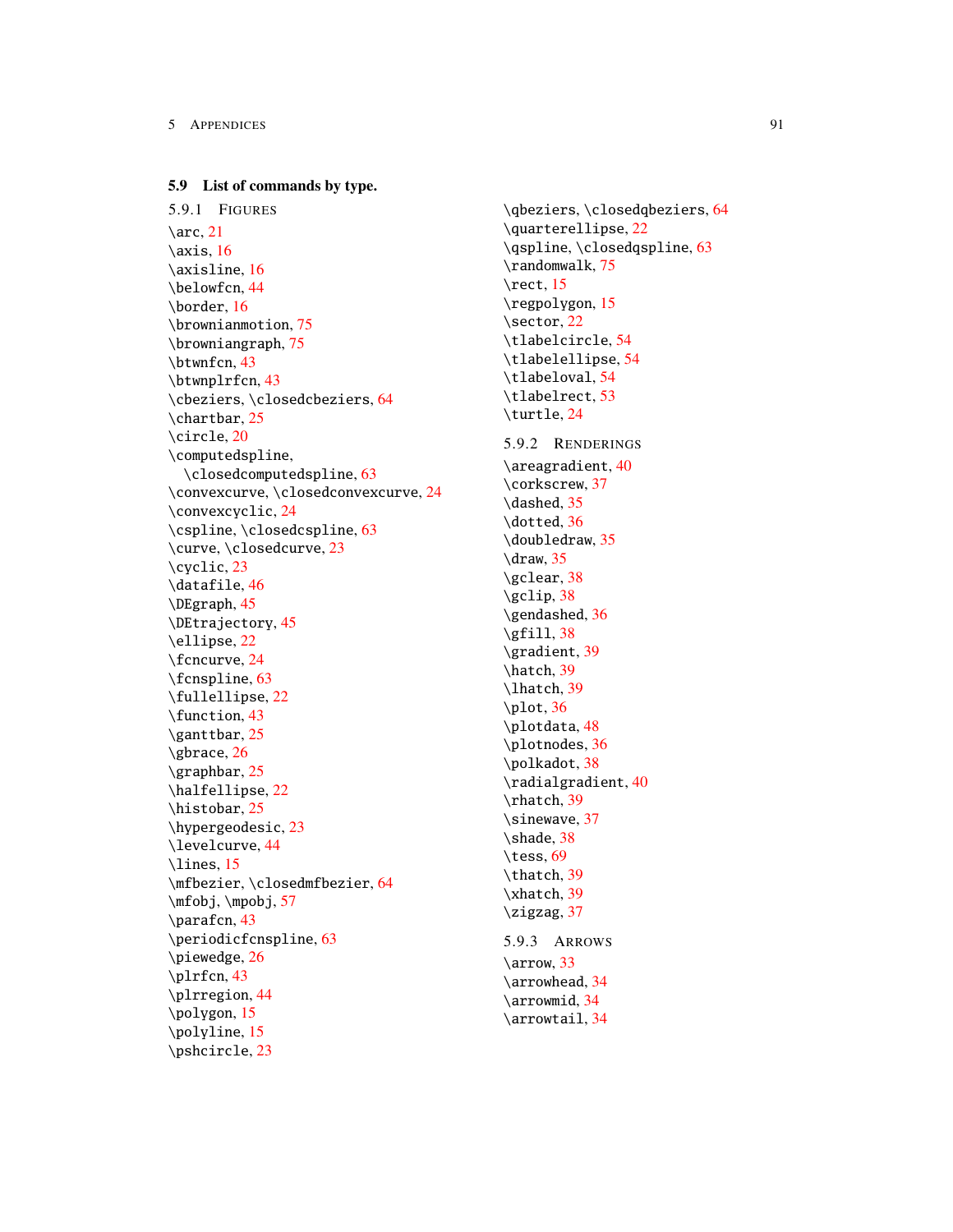5.9.4 MODIFYING FIGURES \bclosed , [30](#page-32-1) \cbclosed , [64](#page-66-4) \connect, \endconnect, [31](#page-33-1) \cutoffafter , [75](#page-77-3) \cutoffbefore , [75](#page-77-3) \interpolatepath , [33](#page-35-2) \lclosed , [30](#page-32-1) \makesector , [31](#page-33-2) \parallelpath , [32](#page-34-1) \partpath , [32](#page-34-2) \qbclosed , [64](#page-66-4) \randomizepath , [75](#page-77-4) \randomlines , [75](#page-77-4) \reflectpath , [58](#page-60-1) \reverse , [31](#page-33-3) \reversepath , [31](#page-33-3) \rotatepath , [58](#page-60-1) \scalepath , [58](#page-60-1) \sclosed , [30](#page-32-1) \shiftpath , [58](#page-60-1) \slantpath , [58](#page-60-1) \subpath , [32](#page-34-2) \transformpath , [58](#page-60-1) \trimpath , [32](#page-34-2) \xscalepath , [58](#page-60-1) \xslantpath , [58](#page-60-1) \xyswappath , [58](#page-60-1) \yscalepath , [58](#page-60-1) \yslantpath , [58](#page-60-1) 5.9.5 LENGTHS \axisheadlen , [61](#page-63-1) \dashlen , [61](#page-63-2) \dotsize , [62](#page-64-1) \dotspace , [62](#page-64-1) \griddotsize , [62](#page-64-2) \hashlen , [61](#page-63-3) \hatchspace , [62](#page-64-3) \headlen , [60](#page-62-1) \mfpiccaptionskip , [63](#page-65-4) \mfpicheight , [62](#page-64-4) \mfpicunit , [60](#page-62-2) \mfpicwidth , [62](#page-64-4) \pointsize , [60](#page-62-3) \polkadotspace , [62](#page-64-5) \shadespace , [61](#page-63-4) \sideheadlen , [61](#page-63-5)

\symbolspace , [62](#page-64-6) 5.9.6 COORDINATE TRANSFORMATION  $\alpha$ pplyT, [56](#page-58-1) \boost , [56](#page-58-1) \coords , \endcoords , [55](#page-57-1) \mirror , [56](#page-58-1) \reflectabout , [56](#page-58-1) \rotate , [56](#page-58-1) \rotatearound , [56](#page-58-1) \scale , [56](#page-58-1) \shift , [56](#page-58-1) \turn , [56](#page-58-1) \xscale , [56](#page-58-1) \xslant , [56](#page-58-1) \xyswap , [56](#page-58-1) \yscale , [56](#page-58-1) \yslant , [56](#page-58-1) \zscale , [56](#page-58-1) \zslant , [56](#page-58-1) 5.9.7 SYMBOLS , AXES , GRIDS , MARKS \axes , [16](#page-18-3)  $\xis, 16$  $\xis, 16$ \axismarks , [17](#page-19-1) \bmarks , [17](#page-19-1) \doaxes , [16](#page-18-1) \grid , [18](#page-20-1) \gridarcs , [19](#page-21-1) \gridlines , [18](#page-20-1) \gridpoints , [18](#page-20-1) \gridrays , [19](#page-21-1) \hgridlines , [18](#page-20-1) \lattice , [18](#page-20-1) \lmarks , [17](#page-19-1) \plotsymbol , [14](#page-16-1) \plrgridpoints , [19](#page-21-1) \plrgrid , [19](#page-21-1) \plrpatch , [19](#page-21-1) \plrvectorfield , [19](#page-21-2) \point , [14](#page-16-2) \putmfpimage , [70](#page-72-1) \rmarks , [17](#page-19-1) \tmarks , [17](#page-19-1) \vectorfield , [19](#page-21-2) \vgridlines , [18](#page-20-1) \xaxis , [16](#page-18-3) \xmarks , [17](#page-19-1)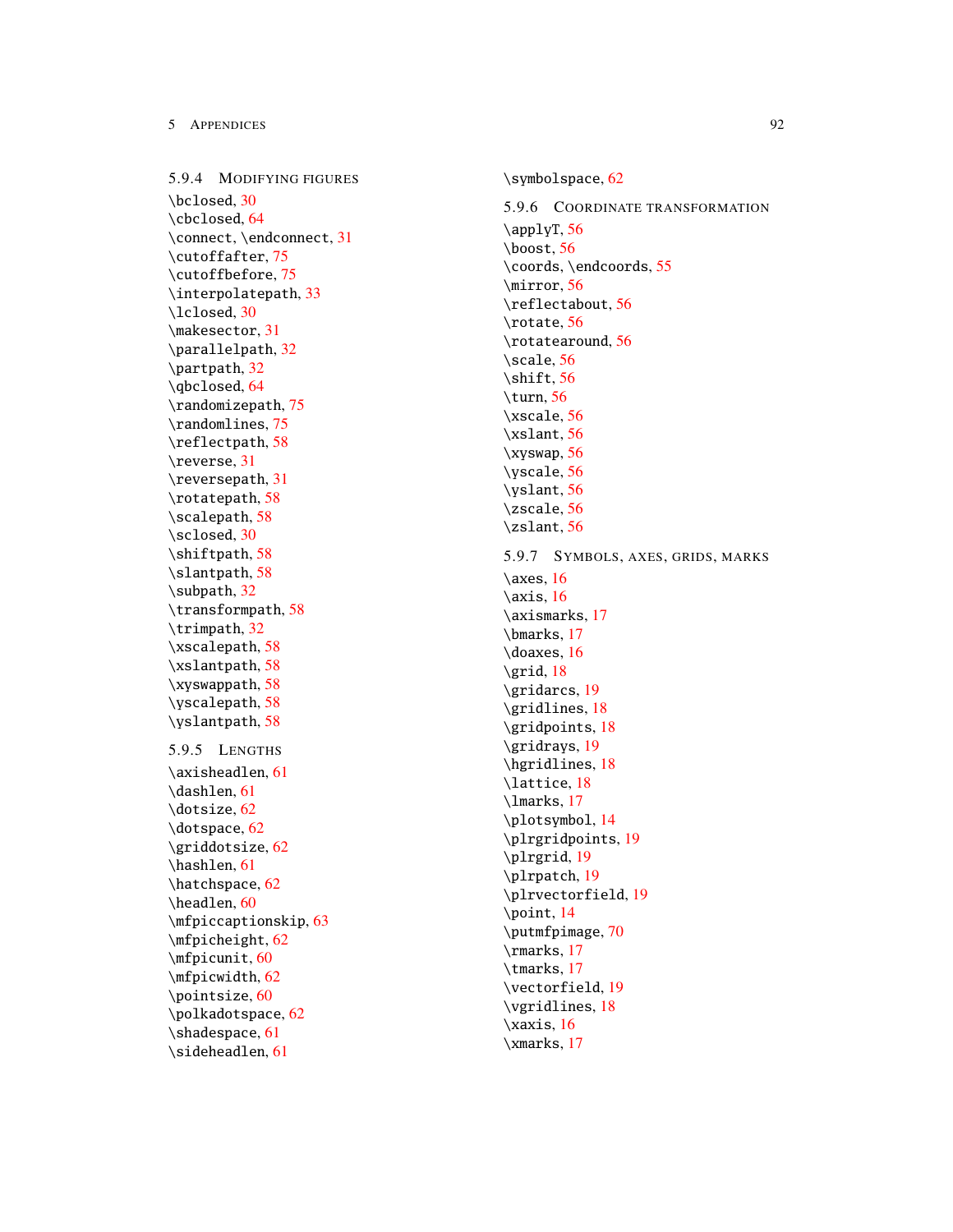\yaxis , [16](#page-18-3) \ymarks , [17](#page-19-1) 5.9.8 SYMBOL NAMES Arrowhead , [34](#page-36-1) Asterisk , [14](#page-16-1) Circle , [14](#page-16-1) Crossbar , [34](#page-36-1) Cross , [14](#page-16-1) Diamond , [14](#page-16-1) Leftbar , [34](#page-36-1) Leftharpoon , [34](#page-36-1) Lefthook , [34](#page-36-1) Plus , [14](#page-16-1) Rightbar , [34](#page-36-1) Rightharpoon , [34](#page-36-1) Righthook , [34](#page-36-1) SolidCircle , [14](#page-16-1) SolidDiamond , [14](#page-16-1) SolidSquare , [14](#page-16-1) SolidStar , [14](#page-16-1) SolidTriangle , [14](#page-16-1) Square , [14](#page-16-1) Star , [14](#page-16-1) Triangle , [14](#page-16-1) 5.9.9 SETTING OPTIONS \clearsymbols , [14](#page-16-3) \clipmfpic , [6](#page-8-1) \mfpicdebugfalse , [7](#page-9-1) \mfpicdebugtrue , [7](#page-9-1) \mfpicdraft , [7](#page-9-2) \mfpicfinal , [7](#page-9-2) \mfpicnowrite , [7](#page-9-2) \mfpreadlog , [8](#page-10-0) \nocenteredcaptions , [6](#page-8-2) \noclearsymbols , [14](#page-16-3) \noclipmfpic , [6](#page-8-1) \nomplabels , [5](#page-7-1) \nooverlaylabels , [6](#page-8-3) \noraggedcaptions , [7](#page-9-3) \notruebbox , [6](#page-8-4) \overlaylabels , [6](#page-8-3) \usecenteredcaptions , [6](#page-8-2) \usemetafont , [5](#page-7-2) \usemetapost , [5](#page-7-2) \usemplabels , [5](#page-7-1) \useraggedcaptions , [7](#page-9-3)

\usetruebbox , [6](#page-8-4) 5.9.10 SETTING VALUES \axismargin , [17](#page-19-2) \darkershade , [61](#page-63-6) \dashlineset , [61](#page-63-7) \dashpattern , [36](#page-38-5) \dotlineset , [61](#page-63-7) \drawpen , [60](#page-62-4) \globalsetmfvariable , [65](#page-67-3) \hatchwd , [60](#page-62-5) \headshape , [61](#page-63-8) \lightershade , [61](#page-63-6) \mfpicnumber , [12](#page-14-1) \mfplinestyle , [48](#page-50-2) \mfplinetype , [48](#page-50-2) \pen , [60](#page-62-4) \penwd , [60](#page-62-4) \polkadotwd , [60](#page-62-6) \setallaxismargins , [17](#page-19-2) \setallbordermarks , [18](#page-20-2) \setaxismargins , [17](#page-19-2) \setaxismarks , [18](#page-20-2) \setbordermarks , [18](#page-20-2) \setmfboolean , [65](#page-67-3) \setmfcolor , [65](#page-67-3) \setmfnumeric , [65](#page-67-3) \setmfpair , [65](#page-67-3) \setmfvariable , [65](#page-67-3) \settension , [23](#page-25-4) \setxmarks , [18](#page-20-2) \setymarks , [18](#page-20-2) \shadewd, [60](#page-62-7) 5.9.11 SETTING COLORS \backgroundcolor , [28](#page-30-1) \drawcolor , [28](#page-30-1) \fillcolor , [28](#page-30-1) \hatchcolor , [28](#page-30-1) \headcolor , [28](#page-30-1) \mfpdefinecolor , [29](#page-31-1) \pointcolor , [28](#page-30-1) \tlabelcolor , [28](#page-30-1) 5.9.12 DEFINING ARRAYS \barchart , [24](#page-26-4) \bargraph , [24](#page-26-4) \colorarray , [67](#page-69-1) \gantt , [24](#page-26-4)